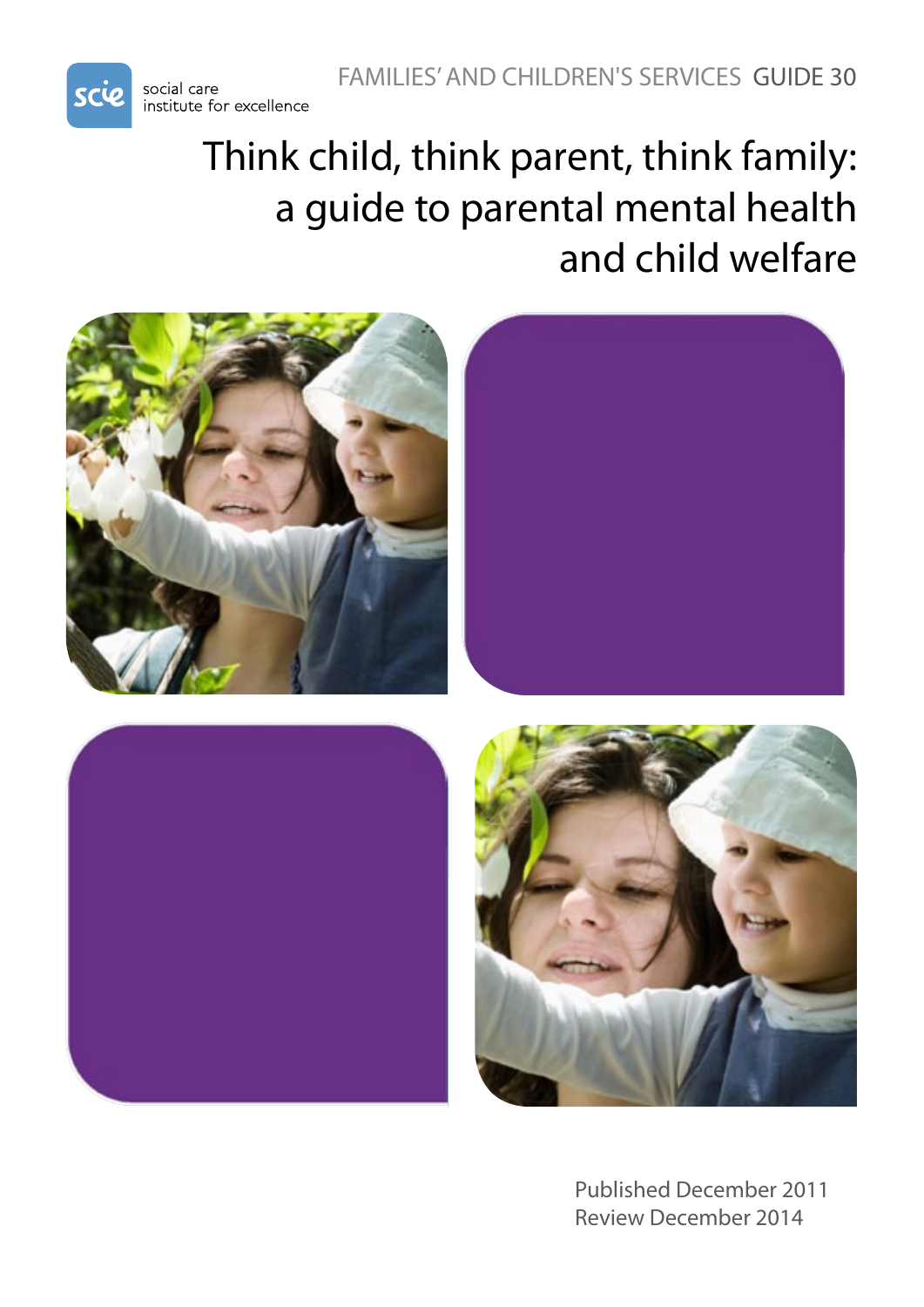The Social Care Institute for Excellence (SCIE) was established by Government in 2001 to improve social care services for adults and children in the United Kingdom. We achieve this by identifying good practice and helping to embed it in everyday social care provision.

SCIE works to:

- disseminate knowledge-based good practice guidance
- involve people who use services, carers, practitioners, providers and policy makers in advancing and promoting good practice in social care
- enhance the skills and professionalism of social care workers through our tailored, targeted and user-friendly resources.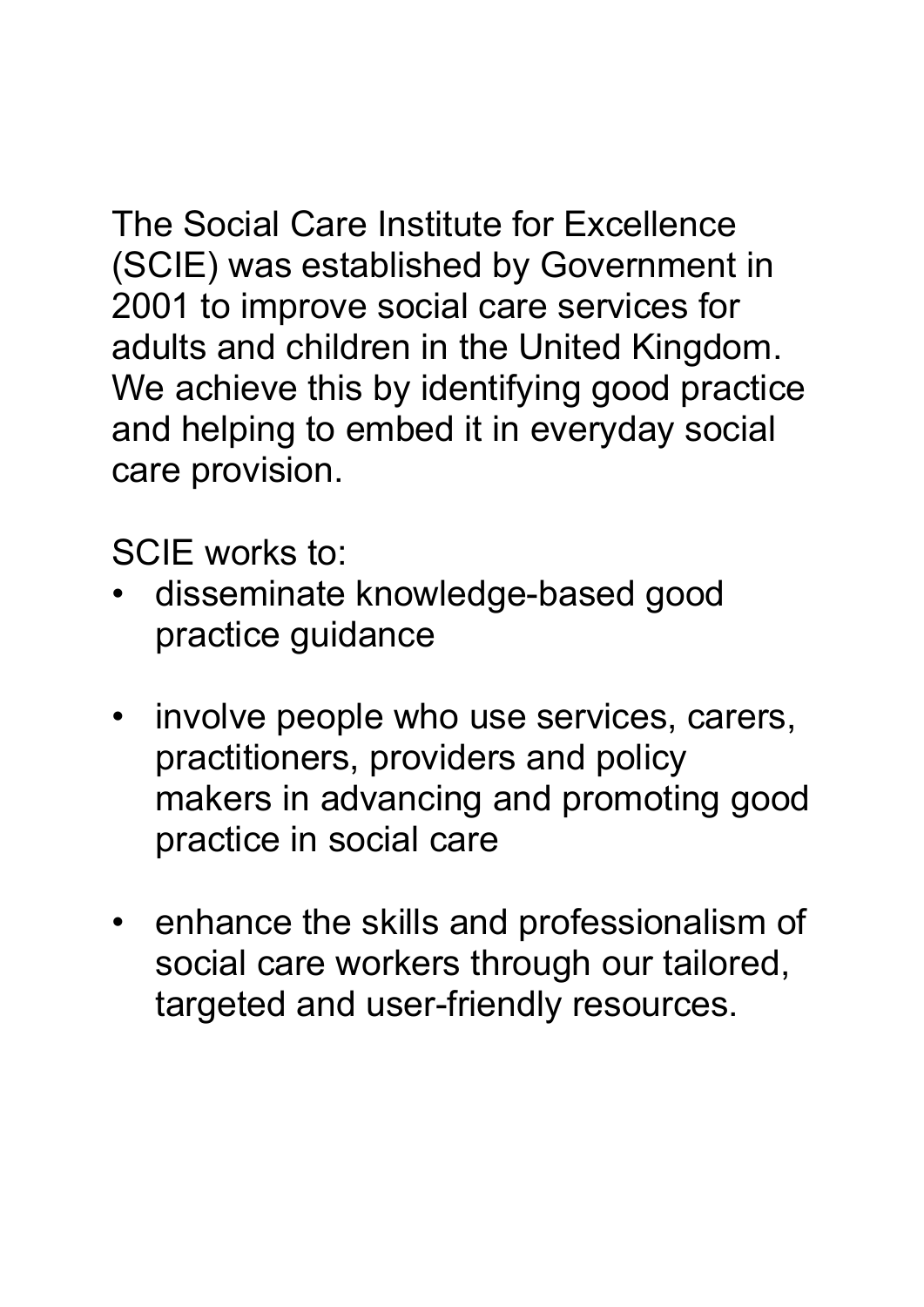First published in Great Britain in 2009, updated December 2011 by the Social Care Institute for Excellence

© SCIE 2011

All rights reserved

Written by Marie Diggins Updated section 'Putting it into practice' written by Hugh Constant, Hannah Roscoe and Shirley Ewart-Boyle

#### **This report is available online [www.scie.org.uk](http://www.scie.org.uk/)**

Social Care Institute for Excellence Fifth floor 2-4 Cockspur Street London SW1Y 5BH tel 020 7024 7650 fax 020 7024 7651

[www.scie.org.uk](http://www.scie.org.uk/)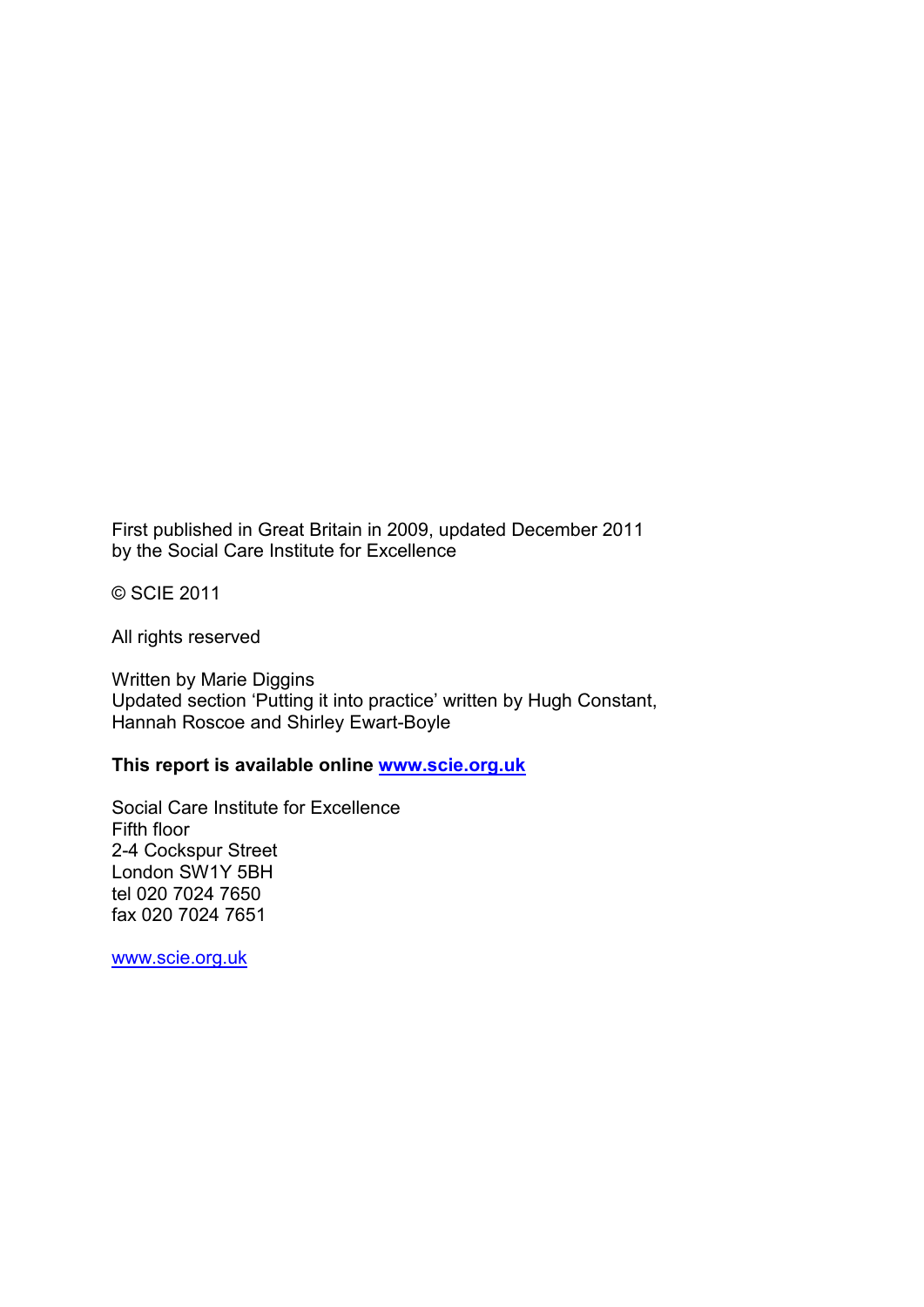# **Contents**

| Key recommendations for practice                             |
|--------------------------------------------------------------|
|                                                              |
| What we're dealing with                                      |
| What parents and children want                               |
| The policy context                                           |
| The policy context in Northern Ireland                       |
| The organisational context                                   |
| Think Family as a concept, and its implications for practice |
| Characteristics of a successful service                      |
|                                                              |
| Problems with current practice                               |
| Recommendations for change                                   |
| .25                                                          |
| Problems with current practice                               |
| Recommendations for change                                   |
|                                                              |
| Problems with current practice                               |
| Recommendations for change                                   |
| 31                                                           |
| Problems with current practice                               |
| Recommendations for change                                   |
| 34                                                           |
| Problems with current practice                               |
| Recommendations for change                                   |
| 36                                                           |
| Multi-agency review                                          |
| Senior-level commitment                                      |
| Workforce development                                        |
| .38                                                          |
| Background to the implementation                             |
| The implementation plans                                     |
| What the sites did: England                                  |
| What the sites did: Northern Ireland                         |
| Lessons about process                                        |
| What helps and hinders progress                              |
| Lessons about practice: Promising ideas                      |
| Lessons about practice: Problem areas                        |
|                                                              |
|                                                              |
|                                                              |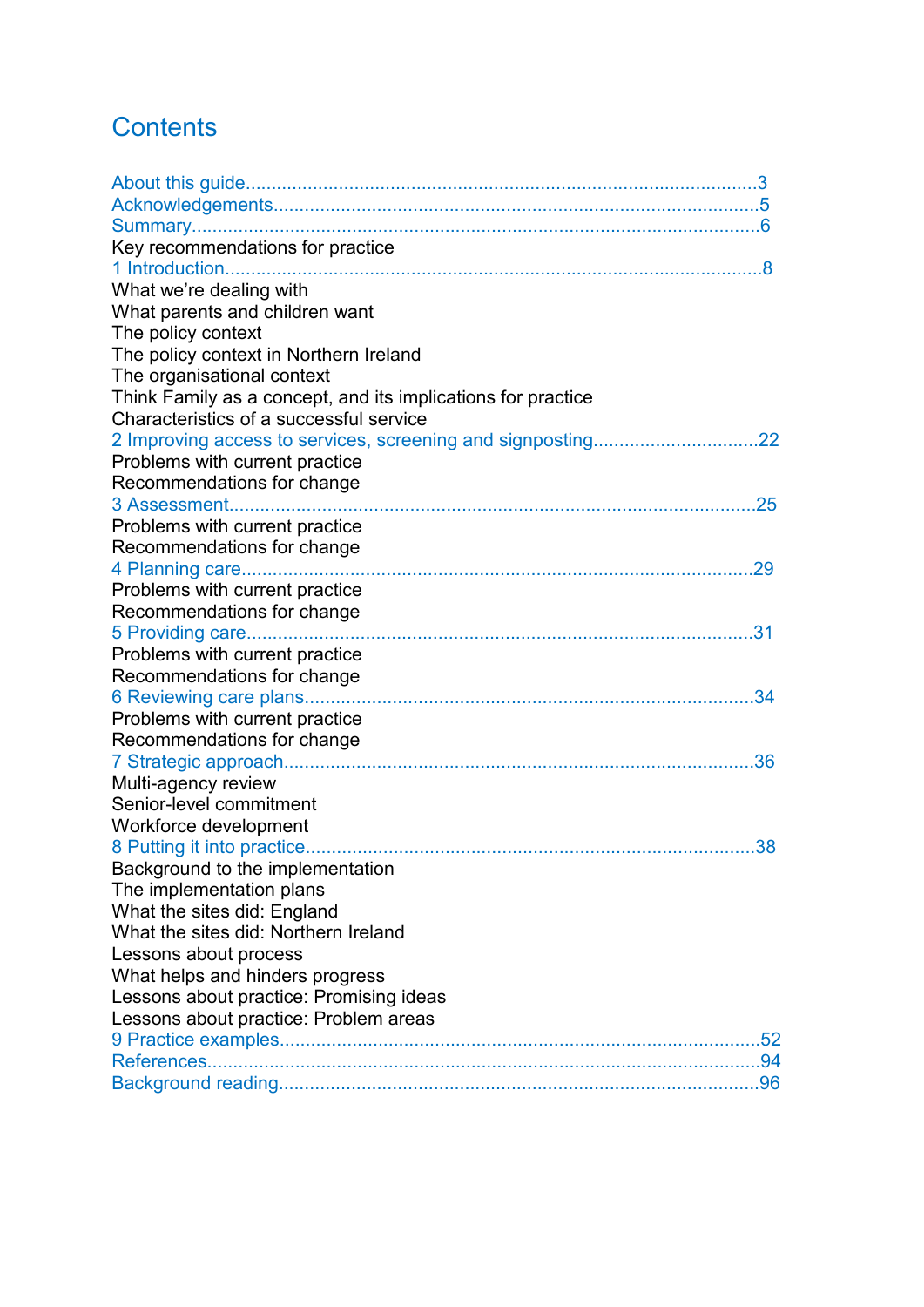# About this guide

### Why have we written this guidance?

SCIE was originally commissioned to work in this area following a 2004 Social Exclusion Unit report which identified parents with mental health problems as a group that was sometimes poorly served by health and social care.

### Who is this guide for?

The guide has been written for front-line and managerial staff in mental health and children's services from all sectors. It is also relevant for commissioners, policy makers, those delivering education and training to health and social care staff' and others responsible for workforce development.

People who use services and their carers will find useful information on what they can expect from services and where they can go for more information.

#### How was the guide developed?

This is an updated version of the Think Child, Think Parent, Think Family guide, which SCIE first published in 2009. The 2009 version was based on reviews of the published literature from 1985–2005 and a practice survey - a review of existing practice in adult and children's health and social care services - carried out in five sites in England – North Somerset, Birmingham, Liverpool, the London Borough of Southwark, and the London Borough of Lewisham between 2006–2008. The original reports of each review and the practice survey are available on the website.

The original guide was steered by advisory groups consisting of service users bad other sector experts.

From 2009-2011, SCIE worked with the original five practice survey sites, and the five Health and Social Care Trusts in Northern Ireland, to put the recommendations of the guide into practice. SCIE supported multi-disciplinary steering groups in each of the sites to develop an action plan, and monitor and evaluate its implementation for two years in England, and for three years in the Northern Irish trusts. This has generated a wealth of good practice examples and resource tools, which are included in the guide, as well as advice on how best to go about implementing the guide's recommendations.

# A note about terms used

We use the term '**parent with mental health problems**' to refer to those parents with a primary diagnosis or need, identified as a mental health problem, mental illness or mental disorder. These parents may also experience other health problems or disabilities, alcohol or substance misuse, learning difficulties or domestic violence. The term includes parents who are known to children's services but do not have a formal mental health diagnosis, and parents who have not come to the attention of secondary mental health services.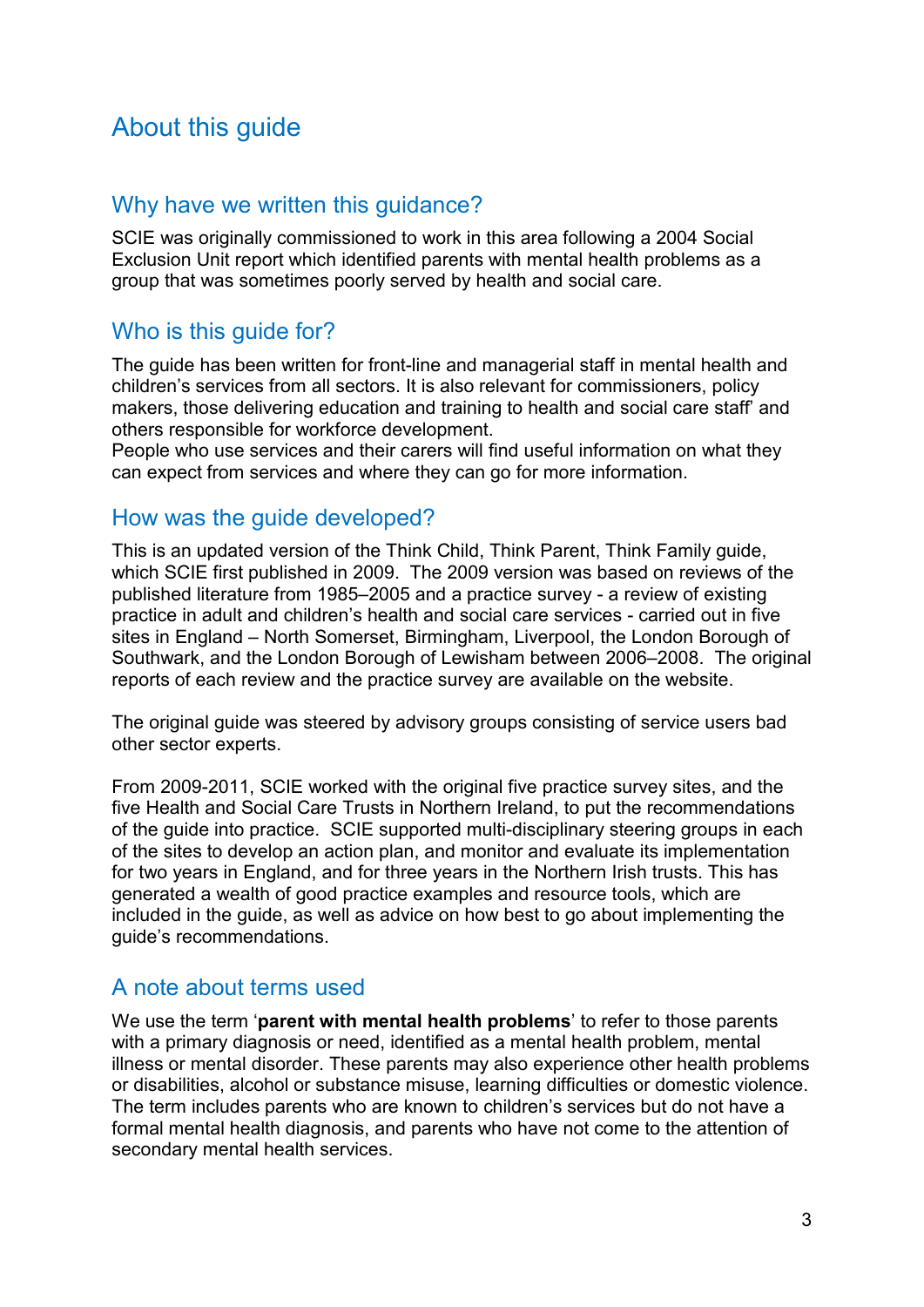It is important to remember that adults caring for children are not always their biological parents. Step-parents, partners and others can have important caring roles in children's lives, and their mental health needs must be taken into account just as much as those of an actual parent. Throughout this guide, therefore, the term **parent** should be taken to apply to all adult carers living with the child.

The term '**children**' is used to refer to everyone 18 years or younger, some of whom will be young carers.

The term '**young carer**' is used to refer to someone under the age of 18 carrying out significant caring tasks and assuming a level of responsibility for another person which would normally be undertaken by an adult. Young carers undertake a variety of tasks for parents with mental health problems, including advocacy, help with correspondence and bills, liaising with professionals, administering medicines, emotional support and domestic tasks.

Different services use very different language to describe the processes they follow for assessing need and delivering support. However, essentially they all operate a basic care pathway that involves making and receiving referrals, screening clients, assessing need, putting together a care plan and reviewing existing care plans. We have therefore used these terms to describe a generic **care pathway** throughout this guide, based on the assumption that whatever service is providing care and whoever receives it, they will typically go through a process which includes these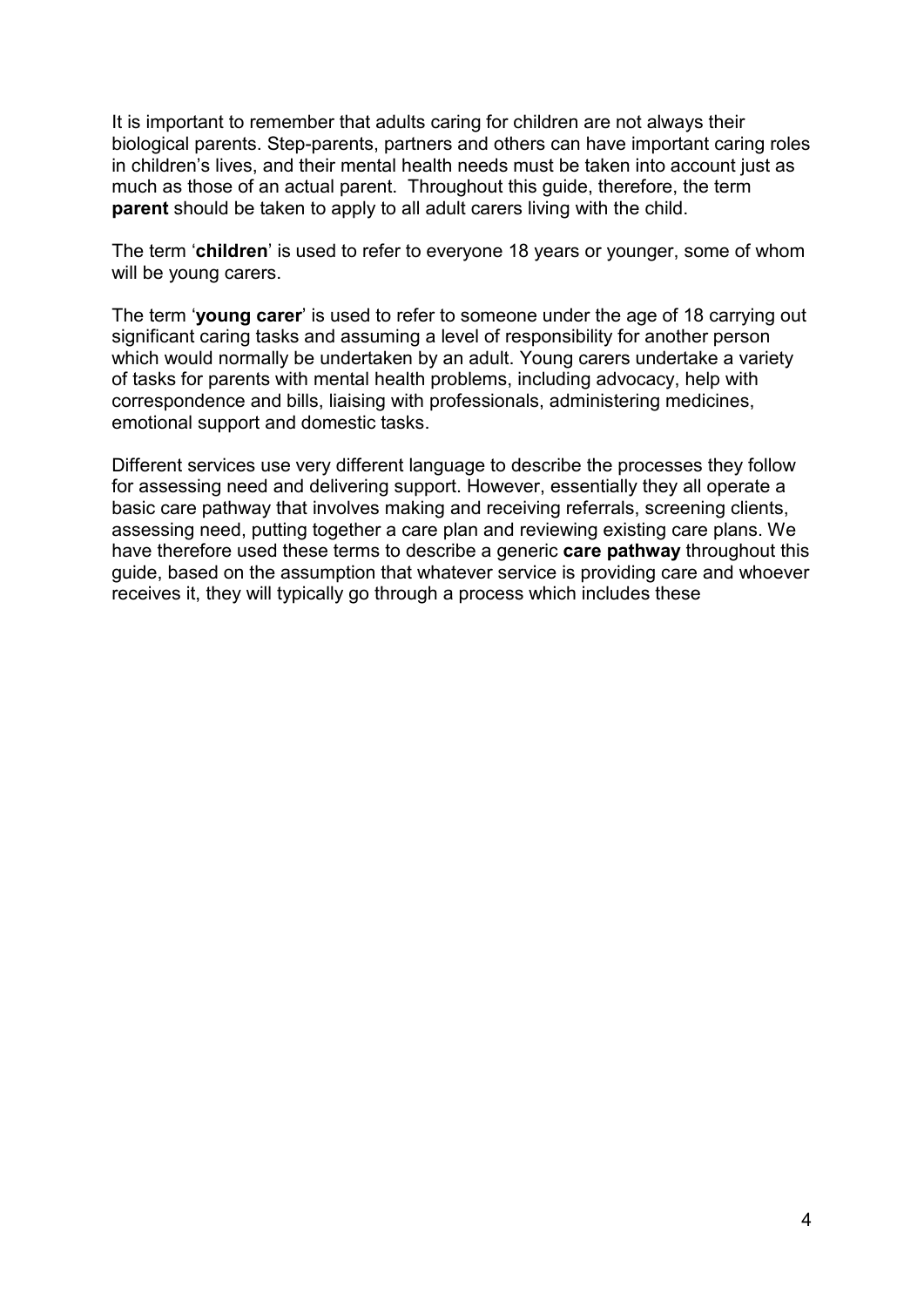# Acknowledgements

This guide builds on the work of the original 2009 version, and we again acknowledge those who worked on it. We would once more like to thank our sponsors, the Department of Health and the Department for Education, for their support.

Our great thanks go to all those people in Birmingham, Lewisham, Liverpool, North Somerset, Northern Ireland and Southwark who have been committed to the work of this project. Their ideas, enthusiasm and effort have created this revised guide, but more importantly have led to changes for the better for local families affected by parental mental illness.

The implementation work SCIE has done would not have been possible without the leadership and support of Nasa Begum (1963-2011), and we dedicate this work to her memory.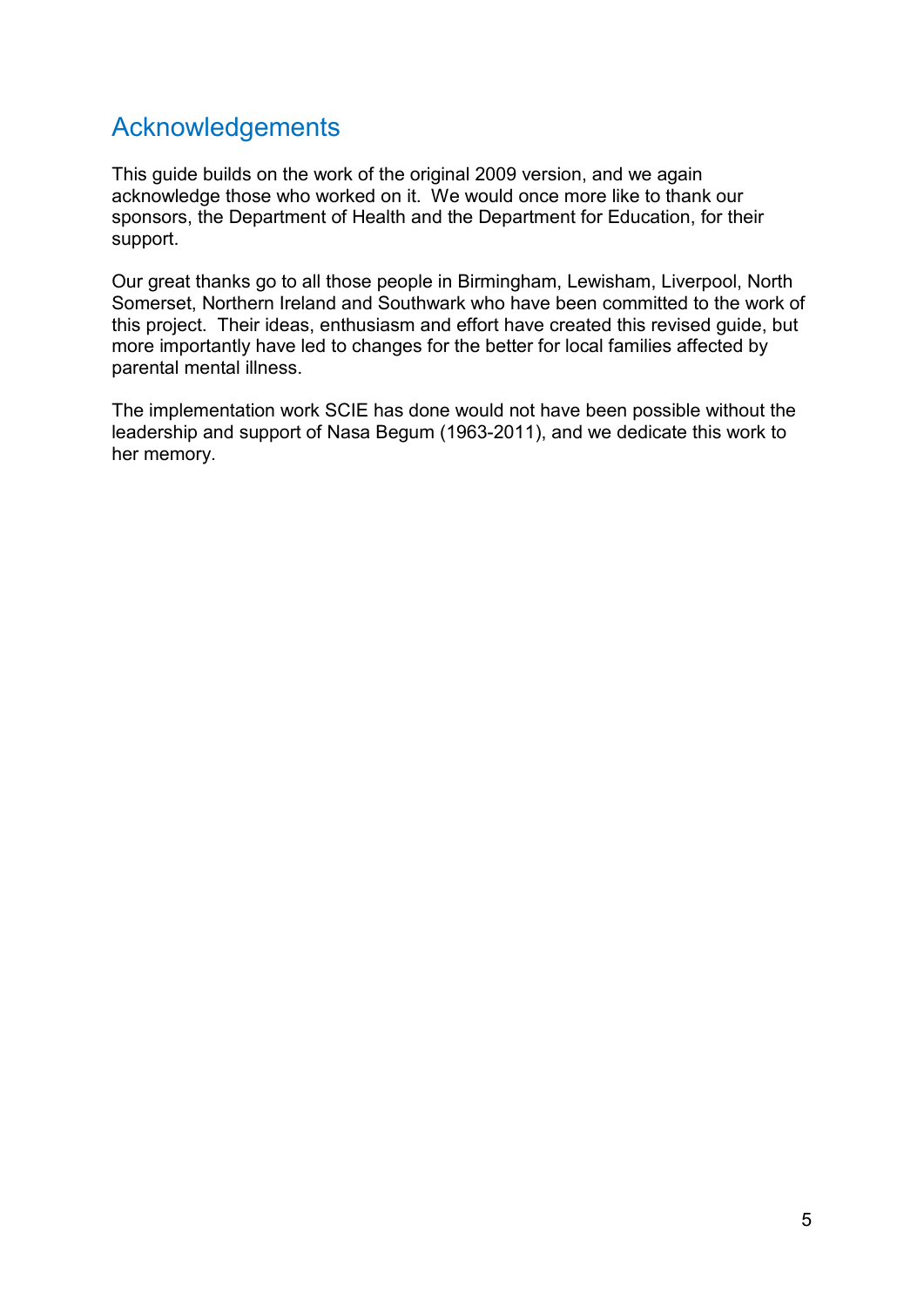# **Summary**

### Key recommendations for practice

#### **Signposting and improving access to services**

Organisations should develop a multi-agency communications strategy to tackle the stigma and fears that parents and children have about approaching and receiving services. This should be a priority to enable families to get the support they need as soon as possible and should focus on promoting good mental health and wellbeing for all family members.

#### **Screening**

Ensure screening and referral systems and practice routinely and reliably identify and record information about which adults with mental health problems are parents, or live with children, and which children have parents with mental health problems. This means developing systems and tools in collaboration with parents and young people, to ensure the right questions are asked and the data is recorded for future use.

#### **Assessment**

All organisations need to adapt existing assessment and recording processes to take account of the whole family and train staff in their use. This means developing and implementing 'family' threshold criteria for access to services to take into account the individual **and** combined needs of parents, carers and children. Strategies for the management of joint cases should be recorded where the situation is complex or there is a high risk of poor outcomes for children and parents.

#### **Planning care**

Care planning needs to be flexible enough to meet the needs of each individual family member as well as the family as a whole, and staff should aim to increase resilience and reduce stressors. Allocating an individual budget could provide this flexibility. Increasing every family member's understanding of a parent's mental health problem can strengthen their ability to cope.

#### **Providing care**

Commissioners and providers of care should ensure that they can meet the full spectrum of needs, including the practical priorities of parents with mental health problems and their children. This means developing non-traditional and creative ways of delivering services as a way of targeting families and improving access.

#### **Reviewing care plans**

Reviews should consider changes in family circumstances over time, include both individual and family goals, and involve children and carers in the process.

#### **Strategic approach**

Multi-agency, senior-level commitment is required and we recommend that a 'Think Family Strategy' is developed to implement this guidance and that parents, children and carers are involved in all stages of development.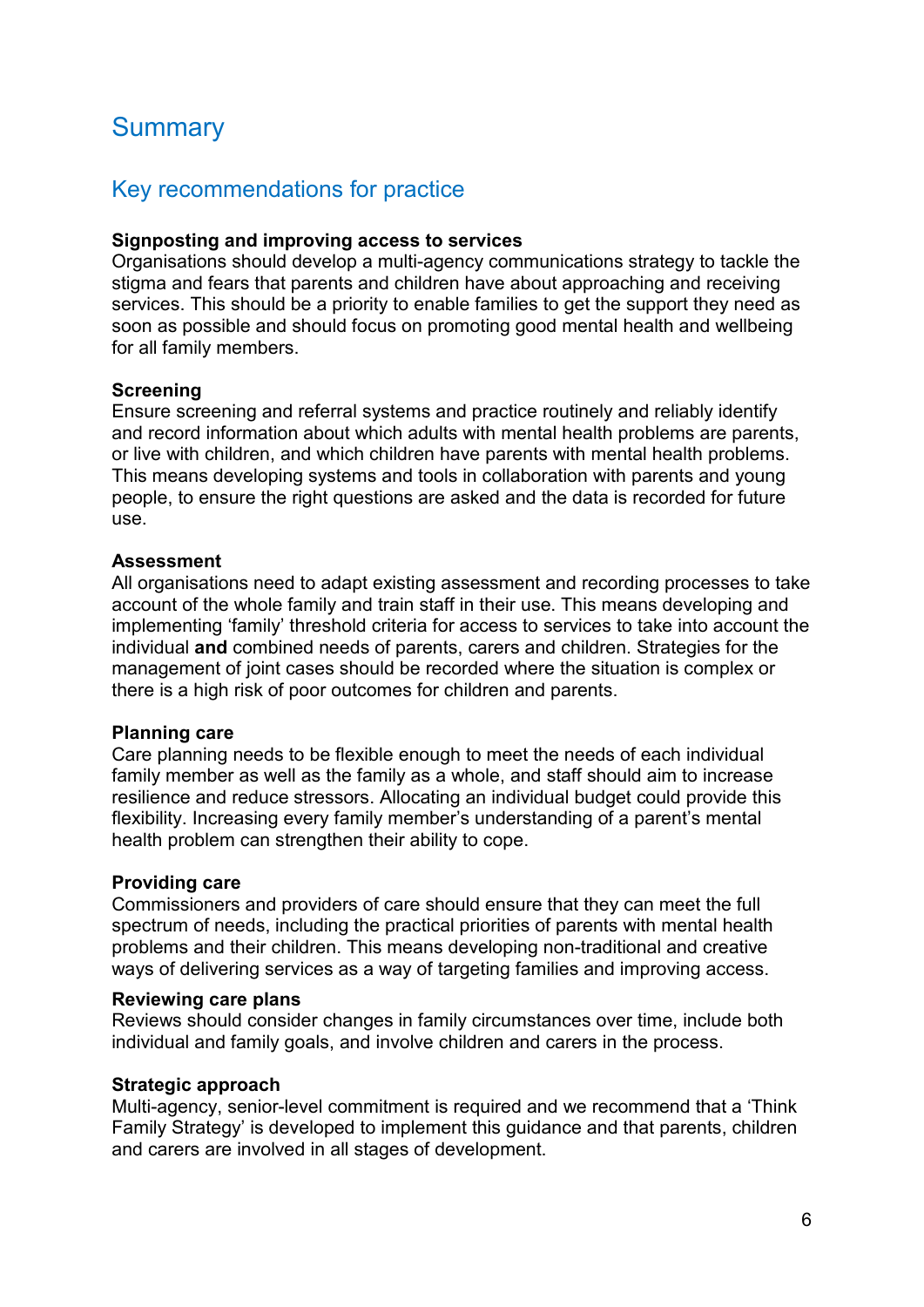#### **Workforce development**

Investment is needed in training and staff development for adult and children's frontline managers and practitioners to support the changes recommended in this guide about how to 'think child, think parent, think family' and work across service interfaces.

#### **Putting it into practice**

Combining the authority of senior managers and the dynamism of the voluntary sector and users is the most effective way of supporting staff seeking to put wholefamily approaches into practice. Embedding the messages into induction, training, supervision and performance management can help promote the work, and altering assessment and recording tools, can prompt people to Think Family.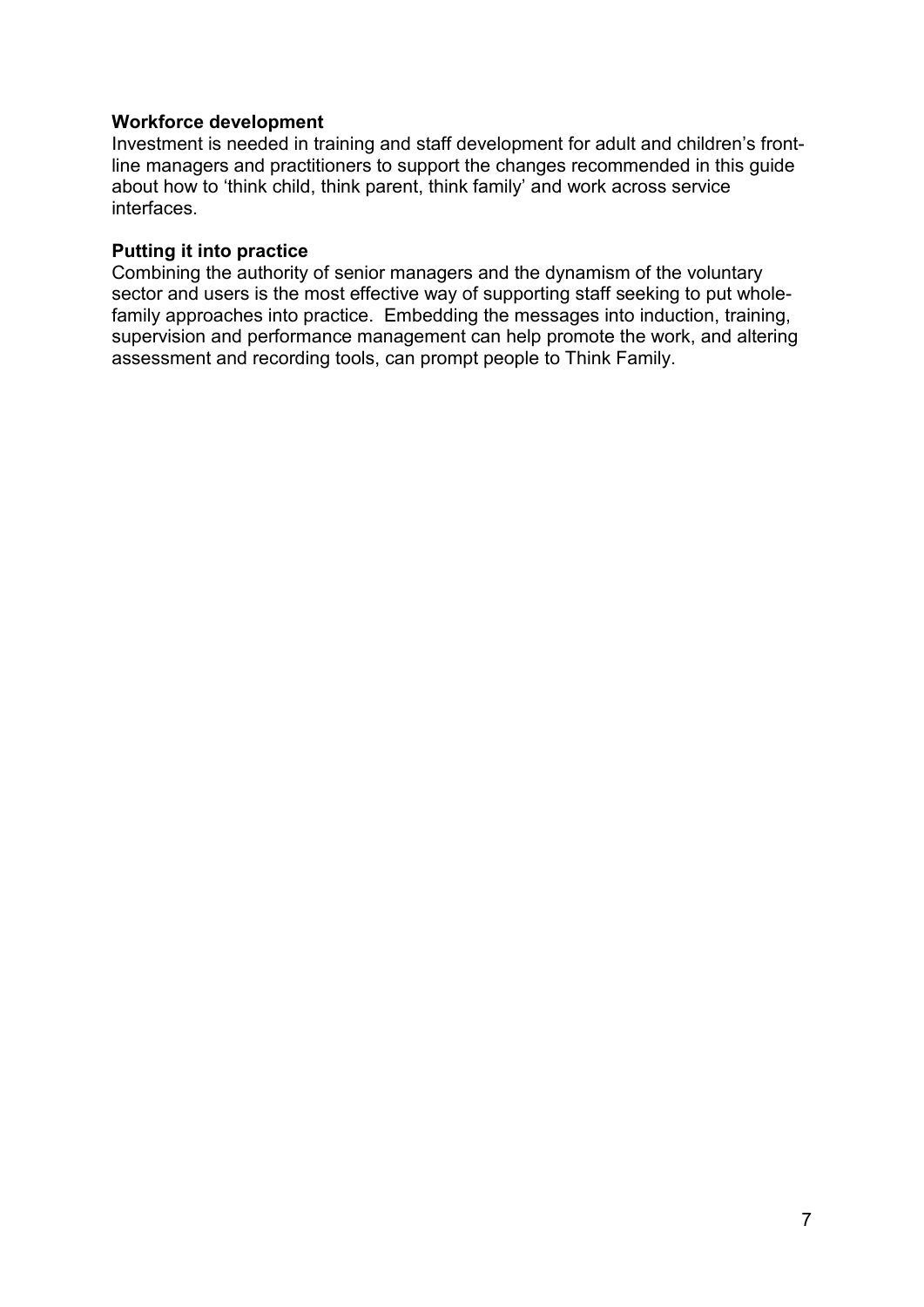# 1 Introduction

# What we're dealing with

Parents with mental health problems and their children are a group with complex needs. Not all parents and children will need the support of health and social care services but those that do can find it difficult to get support that is acceptable, accessible and effective for the whole family. This guide identifies what needs to change and makes recommendations to improve service planning and delivery, and ultimately to improve outcomes for families.

Parents with mental health problems need support and recognition of their responsibilities as parents. Their children's needs must also be addressed. Research and government reports have highlighted the extent of the problem:

- An estimated one-third to two-thirds of children whose parents have mental health problems will experience difficulties themselves<sup>1</sup> Of the 175,000 young carers identified in the 2001 census, 29 per cent – or just over 50,000 – are estimated to care for a family member with mental health problems. $2$
- Parental mental health is also a significant factor for children entering the care system. Childcare social workers estimate that 50–90 per cent of parents on their caseload have mental health problems, alcohol or substance misuse issues $^1$ .
- In a class of 26 primary school children, it is estimated that six or seven children are living with a mother with mental health difficulties<sup>3, 4</sup>.

There are important public health implications of not addressing the needs of these families, as parental mental health problems can have an impact on parenting and on the child over time and across generations:

- Between one in four and one in five adults will experience a mental illness during their lifetime.
- At the time of their illness, at least a quarter to a half of these will be parents.
- Their children have an increased rate of mental health problems, indicating a strong link between adult and child mental health.
- Parental mental illness has an adverse effect on child mental health and development, while child psychological and psychiatric disorders and the stress of parenting can impinge on adult mental health.
- The mental health of children is a strong predictor of their mental health in adulthood.
- The two per cent of families who suffer the combined effect of parental illness, low income, educational attainment and poor housing are among the most vulnerable in society<sup>5</sup>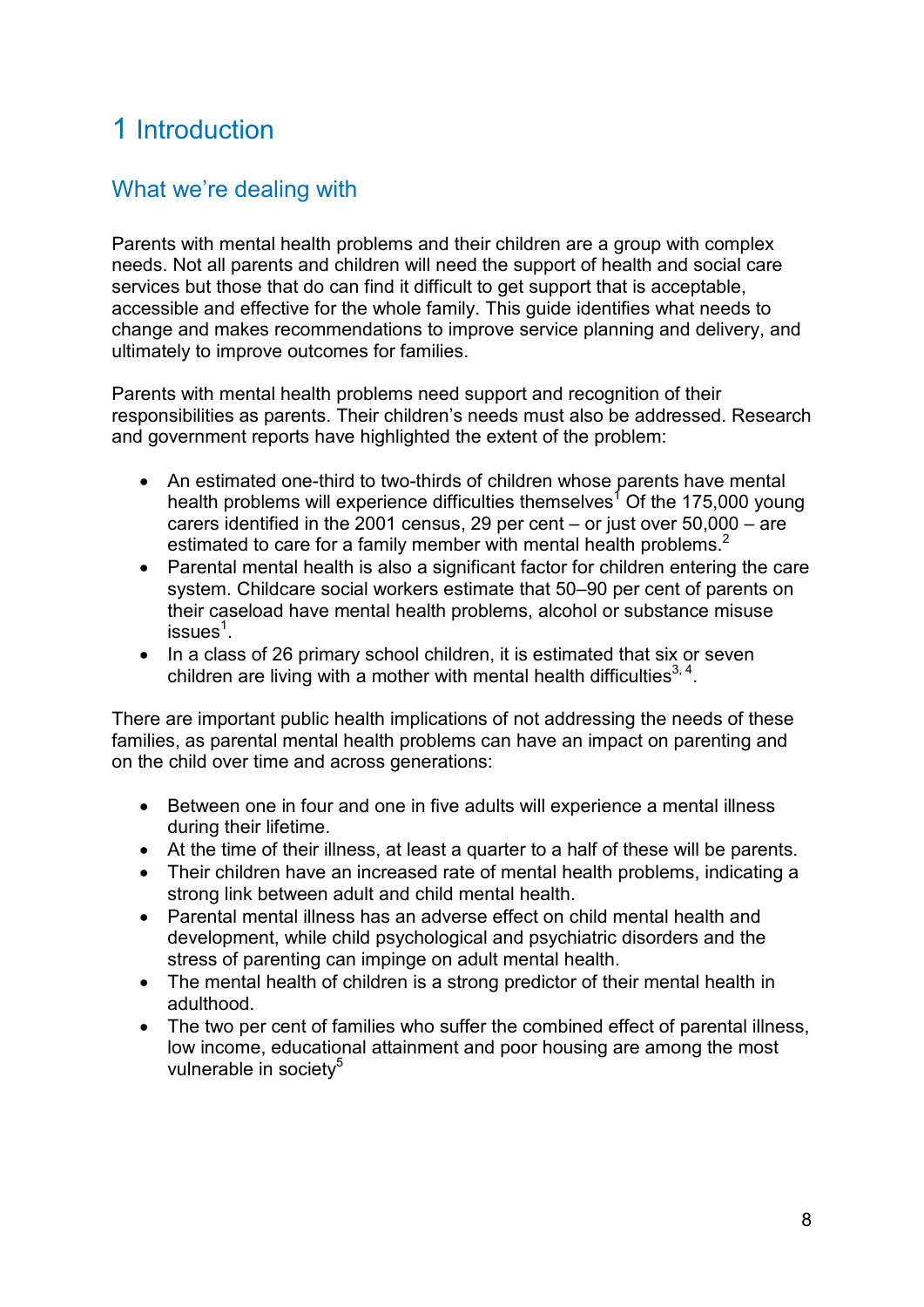# What parents and children want

In general, parents and children want appropriate understanding and support based on the different needs of individual family members. This support needs to be sustained over time, but should also vary to reflect any change in circumstances $6$ .

More specifically, for themselves, parents want:

- more understanding and less stigma and discrimination in relation to mental health problems
- support in looking after their children
- practical support and services
- good quality services to meet the needs of their children
- parent support groups
- child-centred provision for children to visit them in hospital
- ongoing support from services beyond periods of crisis
- continuity in key worker support
- freedom from fear that children will inevitably be removed from them.

For their children, parents want:

- opportunities for children to talk about any fears, confusion and guilt
- opportunities for children to meet adults they can trust, and to participate in activities where they can meet other children
- provision of explanation and discussion about the events and circumstances surrounding the parental mental health problems
- continuity of care and minimal disruption of routines during a crisis (including hospitalisation of parent/carer).

Children and young people want:

- age-appropriate information about the illness and prognosis
- someone to talk to  $-$  not necessarily formal counselling
- a chance to make and see friends.

Children and young people taking on a caring role want:

- recognition of their role in the family
- practical and domestic help
- a contact person in the event of a crisis regarding a parent<sup>6</sup>.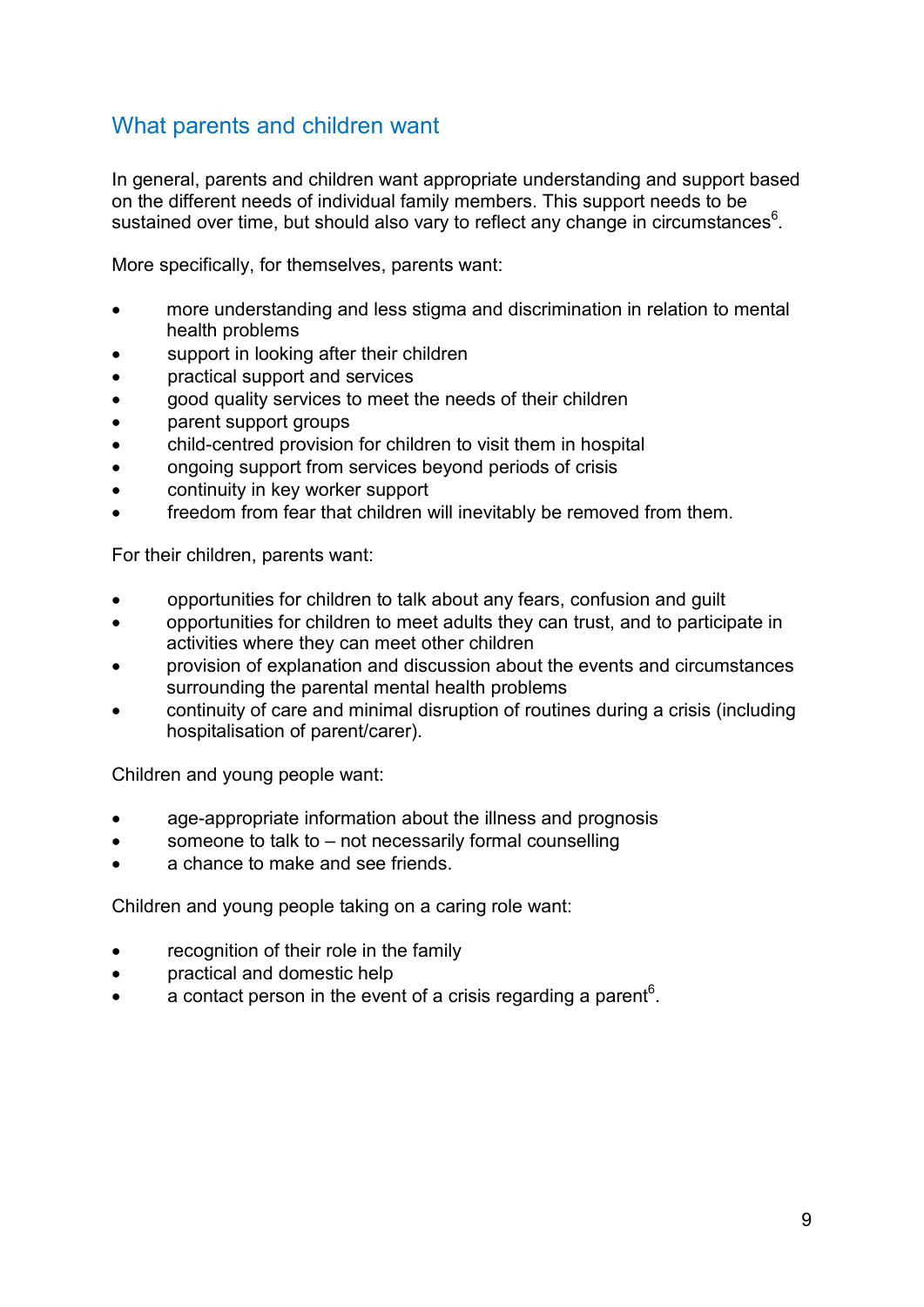A group of young carers in Merseyside<sup>7</sup> came up with the following 10 messages as a simple checklist for practitioners who come into contact with families where a parent has mental health problems:

- 1. Introduce yourself. Tell us who you are. What your job is.
- 2. Give us as much information as you can.
- 3. Tell us what is wrong with our mum or dad.
- 4. Tell us what is going to happen next.
- 5. Talk to us and listen to us. Remember it is not hard to speak to us. We are not aliens.
- 6. Ask us what we know, and what we think. We live with our mum or dad. We know how they have been behaving.
- 7. Tell us it is not our fault. We can feel really guilty if our mum or dad is ill. We need to know we are not to blame.
- 8. Please don't ignore us. Remember we are part of the family and we live there too!
- 9. Keep on talking to us and keeping us informed. We need to know what is happening.
- 10. Tell us if there is anyone we can talk to. MAYBE IT COULD BE YOU.

*The above is a synthesis of the findings from four separate studies that appeared in Crossing Bridges (1998)<sup>8</sup> about what parents and children have said they want for themselves and each other* 

### The policy context

In recent years, under both the previous government and the coalition, there has been a notable shift in children's and adult social care policy and guidance, which places greater emphasis on the need to support parents in their parenting role. The main policy drivers in England and Wales are set out here.

#### **[No Health Without Mental Health \(2011\)](http://www.dh.gov.uk/en/Publicationsandstatistics/Publications/PublicationsPolicyAndGuidance/DH_123766)**

The coalition government's outcomes strategy for mental health explicitly looks at mental health across the lifespan, and explores how whole-family approaches can benefit the wellbeing of all family members. The strategy has six key aims:

- 1) More people will have good mental health.
- 2) More people with mental health problems will recover.
- 3) More people with mental health problems will have good physical health.
- 4) More people will have a positive experience of care and support.
- 5) Fewer people will suffer avoidable harm.
- 6) Fewer people will experience stigma and discrimination.

The Think Family agenda is relevant to all of these. No Health Without Mental Health:

• stresses the need to intervene early, and tackle stigma, where mental health problems arise in children; to break the intergenerational cycle of them growing up with mental health problems which then affect their own parenting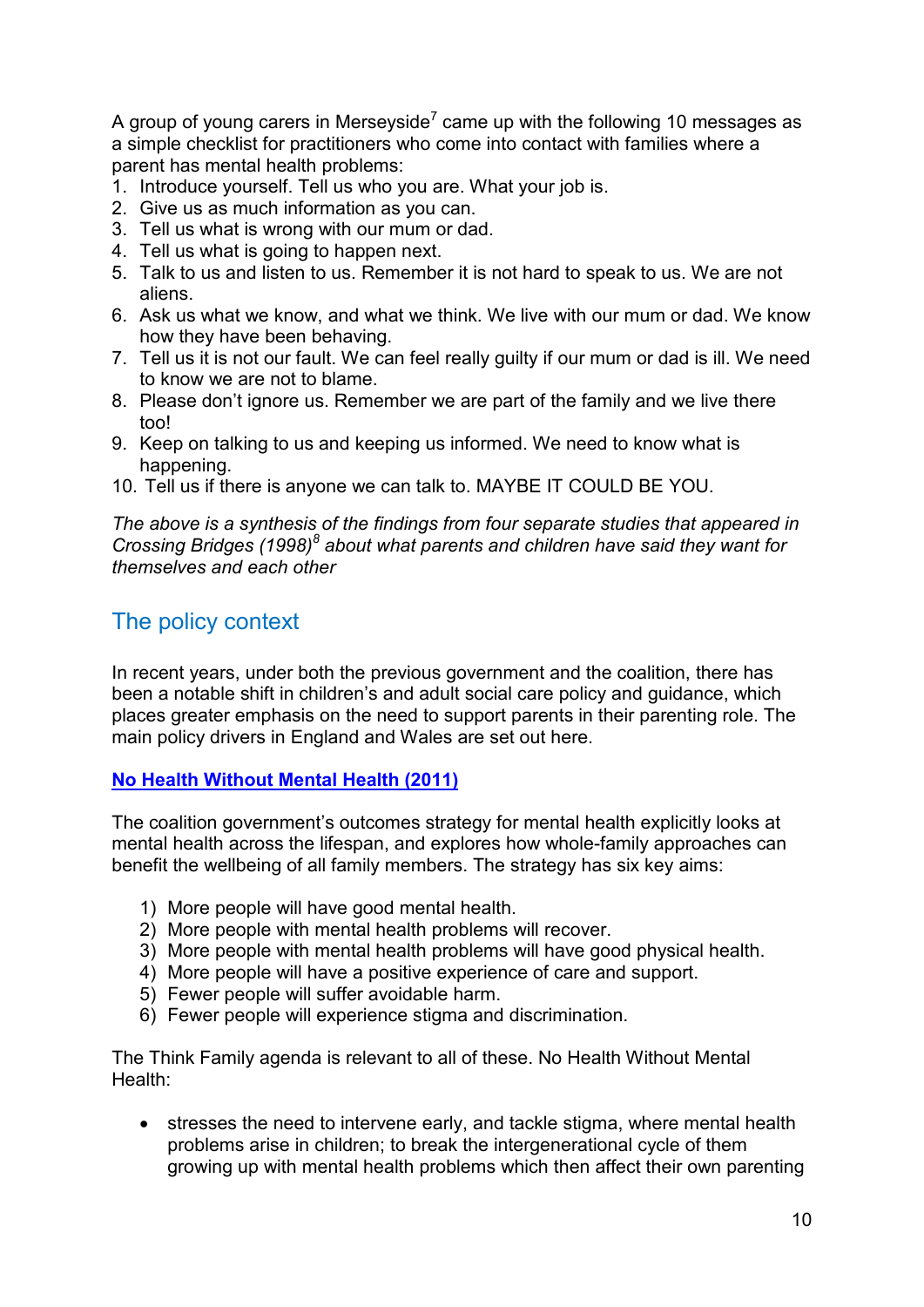- focuses on early intervention with adults with mental health problems
- calls explicitly for whole-family assessments and care plans to promote family and individual recovery
- recognises the crucial, detailed information other family members, including children, have about a person's mental ill health, and the importance, therefore, of listening to all family members when planning a person's care and support
- cites the improved outcomes that whole-family approaches can achieve.

Other coalition initiatives are highly relevant to this agenda. Both the government's Vision for adult social care<sup>9</sup>, and Professor Eileen Munro's review of the child protection system<sup>10</sup> call for a wider family focus to safeguarding children, so that all staff are aware of their responsibilities, and recognise that meeting the needs of family members who may put children at risk benefits the child, the adult, and the family as a whole.

#### **Troubled Families initiative and Community Budgets**

In December 2010, the Department for Education launched a new national campaign to try to support 'troubled families': those experiencing multiple social, health, and economic problems. The government estimates there are 46,000–120,000 such families, which at times make very high demands on local services but which can still experience poor outcomes. The aim is that each family will be supported by a single key worker, who will help them engage with services such as education and employment. Other local services will be encouraged to invest in, and benefit from, any savings generated by supporting families earlier and more effectively. This new approach builds on the work of Family Intervention Projects (FIPs) which by March 2010 had supported over 1,800 families (DH figures).

It is worth noting here that whilst many of the families targeted by the FIPs and the Troubled Families initiative are experiencing adult or child mental health issues, the majority of families experiencing parental mental health problems will not be eligible for these services. Organisations therefore will still need to consider how to support those families affected by parental mental health who fall outside of these targeted groups.

The government's plans for Community Budgets also aim to support families with multiple problems. Starting in April 2011, 28 local authorities in England are piloting an approach to tackle barriers to shared funding, in an attempt to provide services more holistically and effectively. Both Community Budgets and the Troubled Families initiative are clearly seeking to generate a context in which whole-family approaches can flourish. At the time of writing, it is too early to judge their success in doing so.

#### **[Think Local, Act Personal](http://www.thinklocalactpersonal.org.uk/) (2011) and [Putting People First: a shared vision and](http://www.dh.gov.uk/en/Publicationsandstatistics/Publications/PublicationsPolicyAndGuidance/DH_081118)  [commitment to the transformation of adult social care](http://www.dh.gov.uk/en/Publicationsandstatistics/Publications/PublicationsPolicyAndGuidance/DH_081118) (2007)**

Think Local, Act Personal<sup>9</sup> builds on the landmark protocol Putting People First<sup>11</sup>, which sets out governmental commitment to independent living for all adults. Some of the key elements of personalised adult social care are that: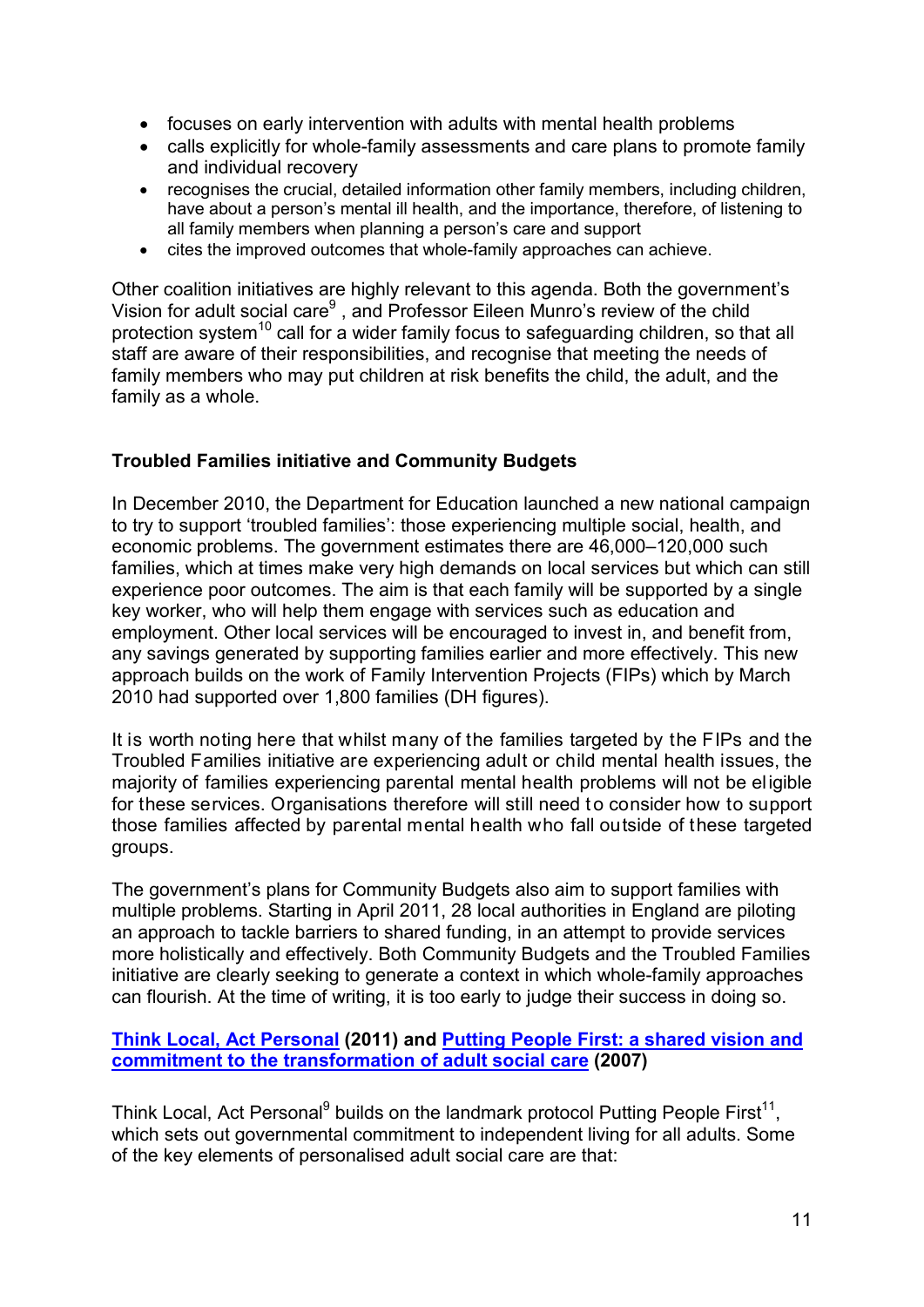- All people, irrespective of illness or disability, should be supported to sustain a family unit, which avoids children being required to take on inappropriate caring roles.
- Family members and carers should be treated as experts and care partners.
- Carers should be supported by programmes which develop their skills and confidence.
- Systems should support integrated working with children's services, to include transition planning and parent carers, and identifying and addressing concerns about children's welfare.

Adult social care will also take responsibility for championing local action to tackle the stigma faced by people with mental health problems.

#### **[Working Together to Safeguard Children: A guide to inter-agency working to](https://www.education.gov.uk/publications/standard/publicationDetail/Page1/DCSF-00305-2010)  [safeguard and promote the welfare of children1](https://www.education.gov.uk/publications/standard/publicationDetail/Page1/DCSF-00305-2010)2**

Concerns about risks to children are a strong driver to improve inter-agency communication, collaboration and integration. Updated from the 2006 original, the new version of Working Together reflects the growing importance of inter-agency collaboration and includes strengthened recommendations, such as the recommendation that adult mental health services sit on Local Safeguarding Children's Boards, which have the potential to benefit families affected by parental mental health.

#### **[New Horizons](http://www.dh.gov.uk/en/Publicationsandstatistics/Publications/PublicationsPolicyAndGuidance/DH_109705) (2009)**

Now superseded by No Health Without Mental Health, New Horizons was a Labour administration strategy to promote good mental health and wellbeing, while improving services for people who have mental health problems. It aimed to build on the National Service Framework for Mental Health – widely acknowledged as the catalyst for improving mental health care – which came to an end in 2009.

New Horizons takes a new approach to whole-population mental health. The focus on prevention and maintaining good mental health, and on promoting recovery*,* is particularly relevant to parents with mental health problems and their children, as is putting mental health promotion at the centre of public health efforts. Many services, not normally considered as mental health services, can help promote public mental health and wellbeing and prevent future problems, both individually and across generations. It is these types of services that New Horizons and No Health Without Mental Heath try to promote. Examples include:

- mother and toddler groups
- school health initiatives that promote self-respect or better relationships
- reading initiatives which improve literacy, social skills and self-esteem.

#### **[Sure Start](http://www.direct.gov.uk/en/Parents/Preschooldevelopmentandlearning/NurseriesPlaygroupsReceptionClasses/DG_173054)**

The [Sure S tart P rogramme](http://www.direct.gov.uk/en/Parents/Preschooldevelopmentandlearning/NurseriesPlaygroupsReceptionClasses/DG_173054) and t he d evelopment o f C hildren's C entres brought together early education, childcare, health, employment and family support services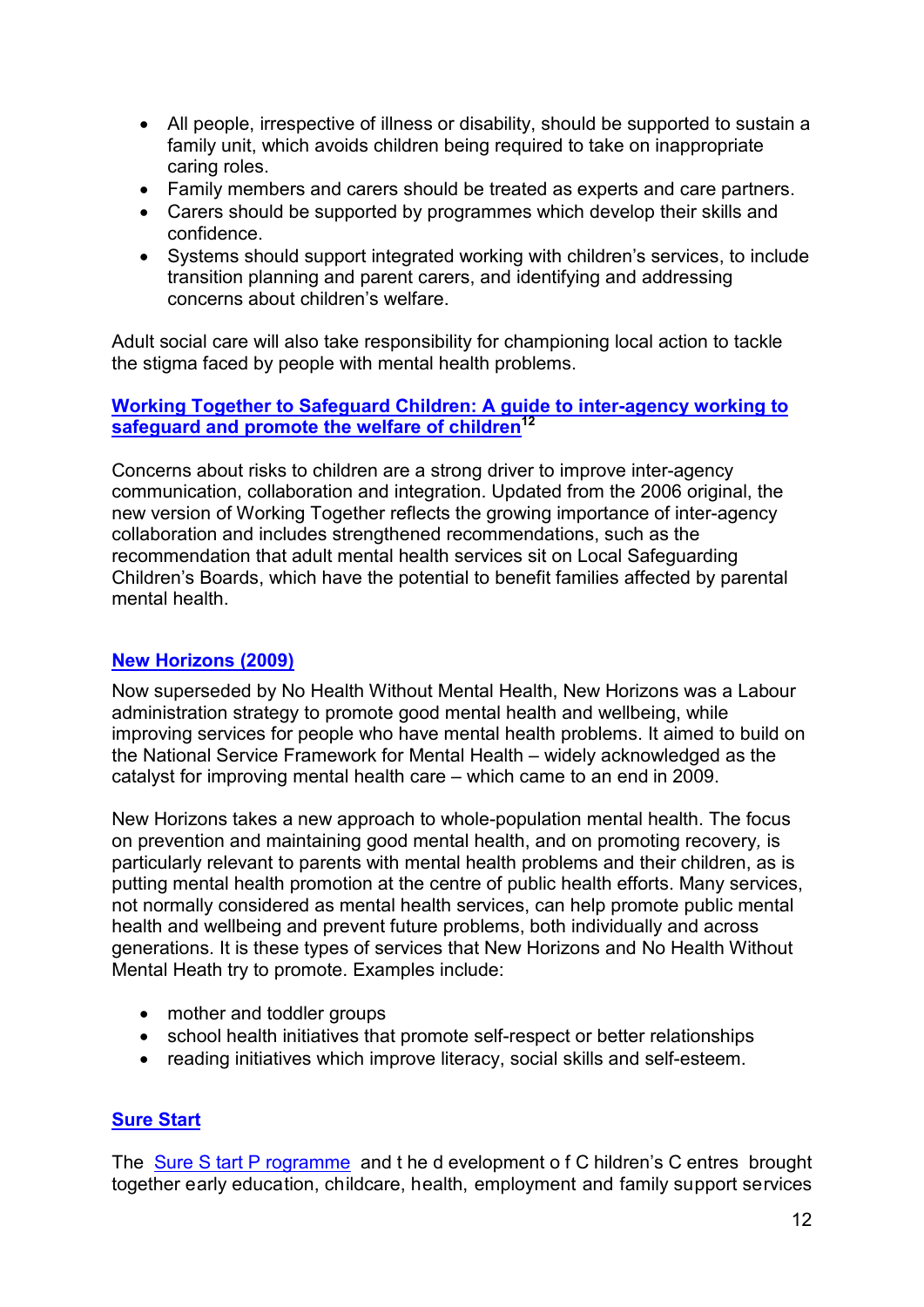under one s ervice and by 2010, 3,500 s uch ce ntres in E ngland were sch eduled. Originally t argeted at the p oorest families in  $E$  ngland,<sup>13</sup> this is one of the most substantial s ocial r eform i nitiatives for families embarked u pon i n r ecent y ears. However, su ccessive ev aluations have ha d t o ack nowledge t hat g reater e ffort i s required t o r each t he m ost v ulnerable h ouseholds and i n p articular par ents with mental health difficulties<sup>14</sup>.

#### **[Care Programme Approach \(CPA\) Briefing1](http://www.scie.org.uk/publications/guides/guide30/files/CPAbriefing.pdf)5**

This briefing summarises why it is important to address the needs of parents with mental health problems and ensure that they and their children receive support. It describes the potential of the CPA to improve outcomes for affected families. The CPA guidance recommends that the needs of the parent, the child and the family are assessed routinely at each stage of the care pathway from referral to review. Service activity data should be recorded, collected and used to inform local commissioning, reviewing eligibility criteria for access to assessment and services, as well as professional training and development. In addition, this briefing also references key related policy, guidelines, practice developments and further reading.

#### **[Refocusing the Care Programme Approach \(CPA\): Policy and Positive Practice](http://www.dh.gov.uk/en/Publicationsandstatistics/Publications/PublicationsPolicyAndGuidance/DH_083647)  [Guidance](http://www.dh.gov.uk/en/Publicationsandstatistics/Publications/PublicationsPolicyAndGuidance/DH_083647)16**

This report states that the needs of key groups, including parents, should be fully explored to make sure that the range of their needs are examined, understood and addressed when deciding their requirement for support under the new CPA. These were important changes to the CPA process which for the first time explicitly recognised the needs of the adult as a parent and the importance of taking a holistic approach to the assessment and care planning process.

### **Families at Risk Review 2007–2008<sup>17</sup> and Reaching out: Think Family 2008<sup>18</sup>**

These two reports from the Social Exclusion Unit (SEU) Task Force (SEU 2008a, 2008b) outline the previous government's commitment to ensuring that adult services support whole families, not just individuals.

In order to support and enable local services to put these principles into action, the previous government committed to:

- launching a series of Family Pathfinders to test and develop the Think Family model and to generate and share evidence of what works on the ground
- continuing to invest in projects such as Family Nurse Partnerships and FIPs with the aim of embedding early intervention and prevention within the existing system of support and extending tailored family services to reach a wider range of vulnerable families
- extending cooperation across children's services to include adult social services, so that all services share responsibility for family outcomes. The aim is to encourage and empower frontline staff to innovate and cooperate in response to whole family situations.

Much of this work, and the learning from it, is now feeding into the Troubled Families initiative.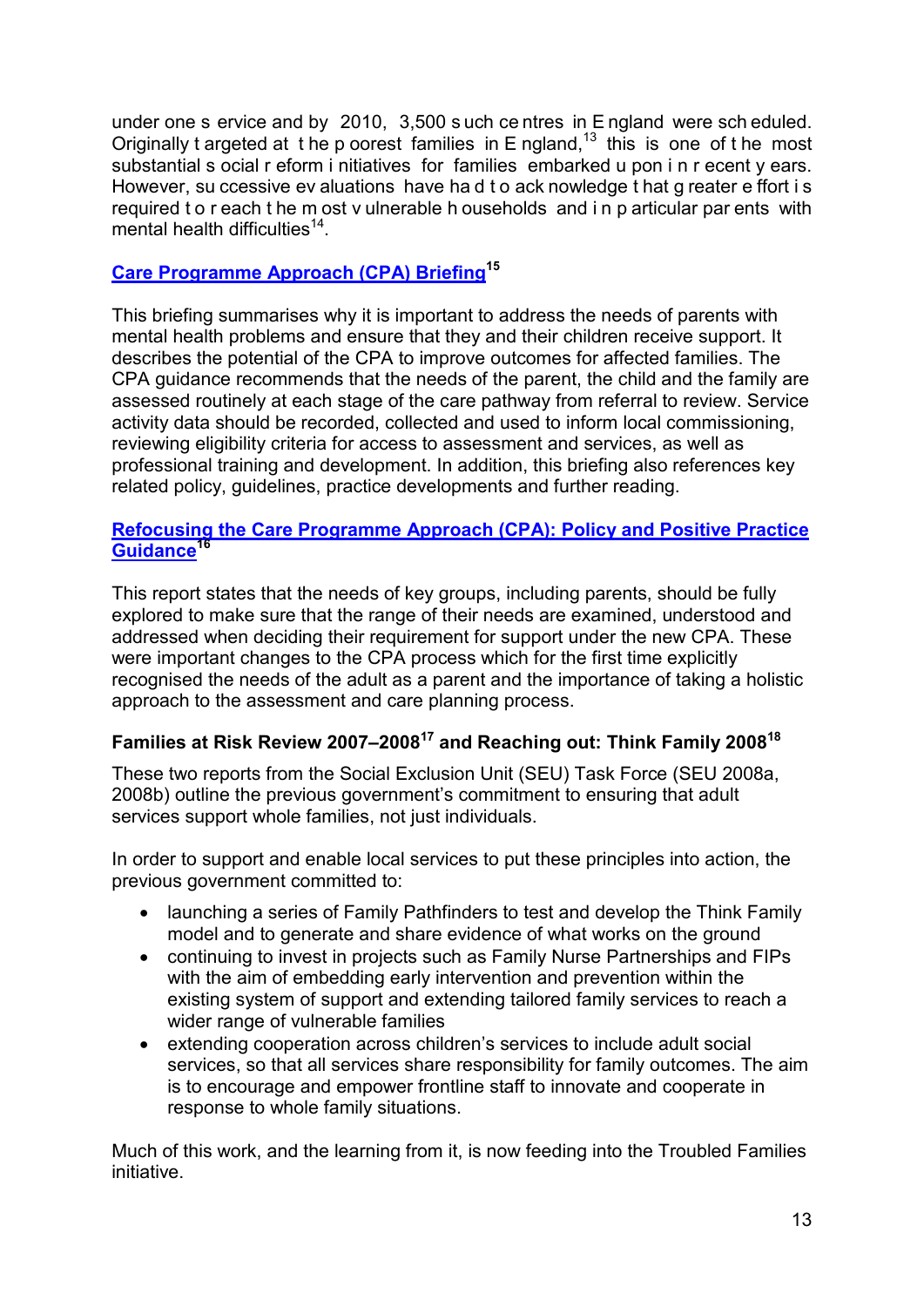In Wales, the updated 'National service framework for mental health'<sup>19</sup> published in 2005, committed the Welsh Assembly Government and local authorities/local health boards to implement local and national actions to promote social inclusion. Included within this were specific actions to meet the needs of parents who have mental health problems.

### **Mental Health and Social Exclusion report 2004<sup>20</sup>**

This report addressed the social and economic costs of mental health problems and their impact on family wellbeing and child development. Included in the report was a 27-point action plan to improve access to social participation, employment and services for those affected by mental health problems. Action 16 of the plan focused on enhancing opportunities and outcomes for parents with mental health needs and their children. [A review of the implementation of Action 16 can be found here](http://www.barnardos.org.uk/action16-2.pdf) 

#### **Every [Child Matters: Change for Children](https://www.education.gov.uk/publications/standard/publicationDetail/Page1/DfES/1081/2004)**

Every Child Matters: Change for Children $^{21}$  sets out the national framework to build services around the needs of children and young people so that we maximise opportunity and minimise risk of poor outcomes. The Children Act 2004 (which also covers Wales) provides the legislative foundation for whole-system reform. It outlines new statutory duties and clarifies accountabilities for children's services. It acknowledges that legislation by itself is not enough: it needs to be part of a wider process that can only be delivered through local leaders working together in strong partnership with local communities.

Every Child Matters identifies five outcomes that are key to wellbeing in childhood and later life:

- 1. being healthy
- 2. staying safe
- 3. enjoying and achieving
- 4. making a positive contribution
- 5. achieving economic wellbeing.

The aim is to improve those outcomes for all children and to narrow the gap in outcomes between those who do well and those who do not.

### The policy context in Northern Ireland

Health and social care policy in Northern Ireland is the remit of the Department of Health, Social Services and Public Safety (DHSSPS). Legislation and policies affecting parental mental health and child welfare therefore differ from those in the rest of the UK, although the acceptance of the need to work with the whole family is a common thread.

Our Children and Young People – Our Pledge<sup>22</sup> is a 10-year strategy for children and young people in Northern Ireland, similar to Every Child Matters, which seeks to ensure all children and young people: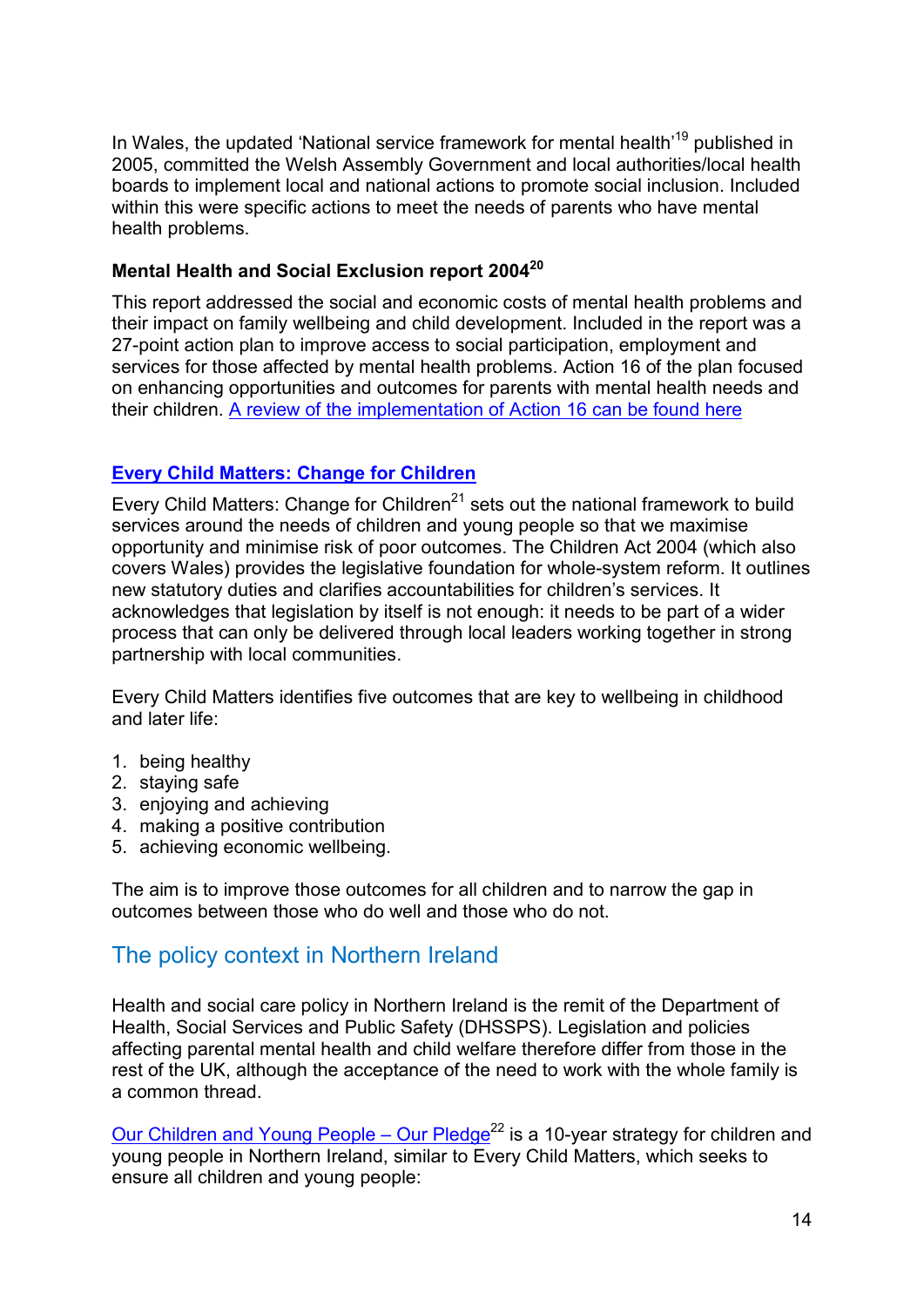- are healthy
- enjoy learning and achieving
- live in safety and with stability
- experience economic and environmental wellbeing
- contribute positively to community and society
- live in a society which respects their rights.

It identifies that not all children have an equal start in life and that targeted support should be available to particular groups to ensure that all young people have the opportunity to fulfil their potential. It proposes a whole-child approach to ensure support in each of these key areas.

#### **Inspection of child protection services & subsequent standards 2006-2008**

[An inspection of child protection services in Northern Ireland](http://www.dhsspsni.gov.uk/index/ssi/oss-child-protection.htm)<sup>23</sup> found some gaps at the child protection and adult mental health interface and recommended: 'There is a need, at all levels, for more effective interagency strategies for responding to alcohol and drug misuse, mental health problems and domestic violence and their impact on children and young people.'

The subsequent [DHSSPS Standards for Child Protection Services](http://www.dhsspsni.gov.uk/standards_for_child_protection_services.pdf)<sup>24</sup> referred to the need for effective arrangements to manage the interface between child protection and adult mental health services.

#### **Impact of the [O'Neill inquiry](http://www.whssb.n-i.nhs.uk/lnews/Executive%20Summary%20-%20of%20the%20Report%20of%20the%20Independent%20Inquiry%20Panel%20-%20PDF%2098Kb.pdf) and others into service shortcomings**

In Northern Ireland, there have been a number of cases where children have died or been seriously injured, and inquires into the circumstances surrounding these cases identified par ental m ental he alth an d de ficits in co mmunication a nd j oint w orking between ag encies as contributing f actors. I n 2005 , M adeleine O 'Neill, who was in receipt of mental health services, took the life of her nine-year-old daughter Lauren, and then killed herself. The Report of the Independent Inquiry Panel in 2007 found that co mmunication b etween pr ofessionals in r elation t o hos pital adm issions and transfers, b etween co nsultant m edical st aff, be tween hosp itals, and bet ween professionals and r elatives were pot ential w eaknesses in t he s upport o ffered t o Madeleine and her daughter. The report also highlighted that staff failed to recognise the relationship between child protection and mental health.

A 20 08 report i nto a nother m ajor ch ild pr otection ca se again brought i nto focus deficits in w orking r elationships between mental he alth se rvices and ch ildren's services, suggesting that the way in which these services work together needed to improve.

As a direct result of the O'Neill Inquiry, the DHSSPS funded two project managers to lead a t hree-year project to pilot the recommendations of SCIE's Guide 30, 'Think child, think parent, think family', as a way to improve across the children's services and mental h ealth i nterface. This initiative al so co vered asso ciated de partments such as maternity se rvices, A &E, al lied heal th pr ofessional se rvices, and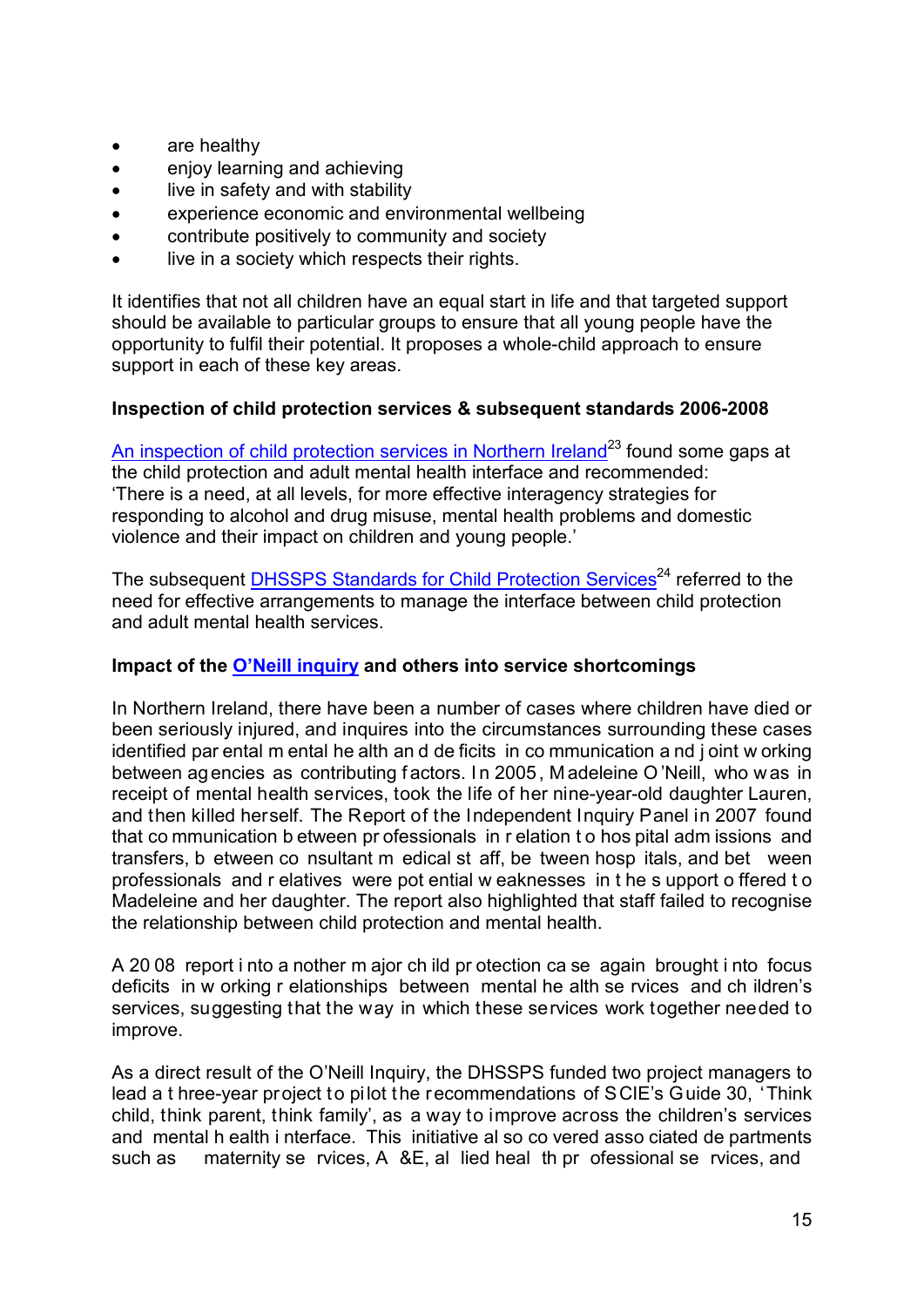psychological therapies in promoting a Think Family culture across Northern Ireland health and social care provision.

SCIE's Guide 30 a nd A t a g lance 3 2 ha ve r eceived f ormal e ndorsement from DHSSPS.

#### **Parenting strategy**

The **DHSSPS Families Matter strategy** (2009)<sup>25</sup> focuses on early intervention, prevention and universal support for families. The implementation of the strategy and supporting initiatives, in conjunction with Care Matters NI, should ensure that families' needs will be addressed across the spectrum of intervention - from universal need to crisis intervention - in order to support parents and address better outcomes for children and families. The strategy does recognise parents with mental health problems as a group who are prone to exclusion from health and social care provision.

#### **[Promoting Quality Care: Good Practice Guidance on the Assessment and](http://www.scie-socialcareonline.org.uk/profile.asp?guid=cf9731e3-9f97-40cb-acd7-9b1735ad429a)  [Management of Risk in Mental Health and Learning Disability Services](http://www.scie-socialcareonline.org.uk/profile.asp?guid=cf9731e3-9f97-40cb-acd7-9b1735ad429a)<sup>26</sup>**

This guidance describes the principles of best practice to assist individual mental health and learning disability care professionals, multidisciplinary teams and the organisations within which they work, to make decisions about managing the potential risk that service users may pose to themselves or others, including the staff who care for them, their families, carers or the general public. It provides guidance on assessing risk to children and young people.

#### **Mental health service framework and legislation**

The Service Framework for Mental Health & Wellbeing was launched in October 2011 . It makes significant references to SCIE's Think Family guide, and other SCIE resources, as the evidence base for many of the standards. The Framework also explicitly sets out how the family model should be taken into consideration when implementing the standards framework. The Northern Ireland Frameworks 'are unique in including measurable performance targets for each standard<sup> $27$ </sup>. The framework builds upon the 'Strategic framework for adult mental health services'*,*  which recognises parenting roles in a section on carers and contains a recommendation that 'service users who are parents should be supported in their parenting role'28

The existing legislation for mental health is the Mental Health (NI) Order 1986, which is outdated. A single piece of legislation covering mental health and mental capacity is under development and is being considered by the NI Assembly during 2011. It is due for implementation in 2012.

### The organisational context

Research has shown that adult mental health and children's services need to work together to be able to meet the needs of families. However, the current organisational context is very complex. Mental health and children's services each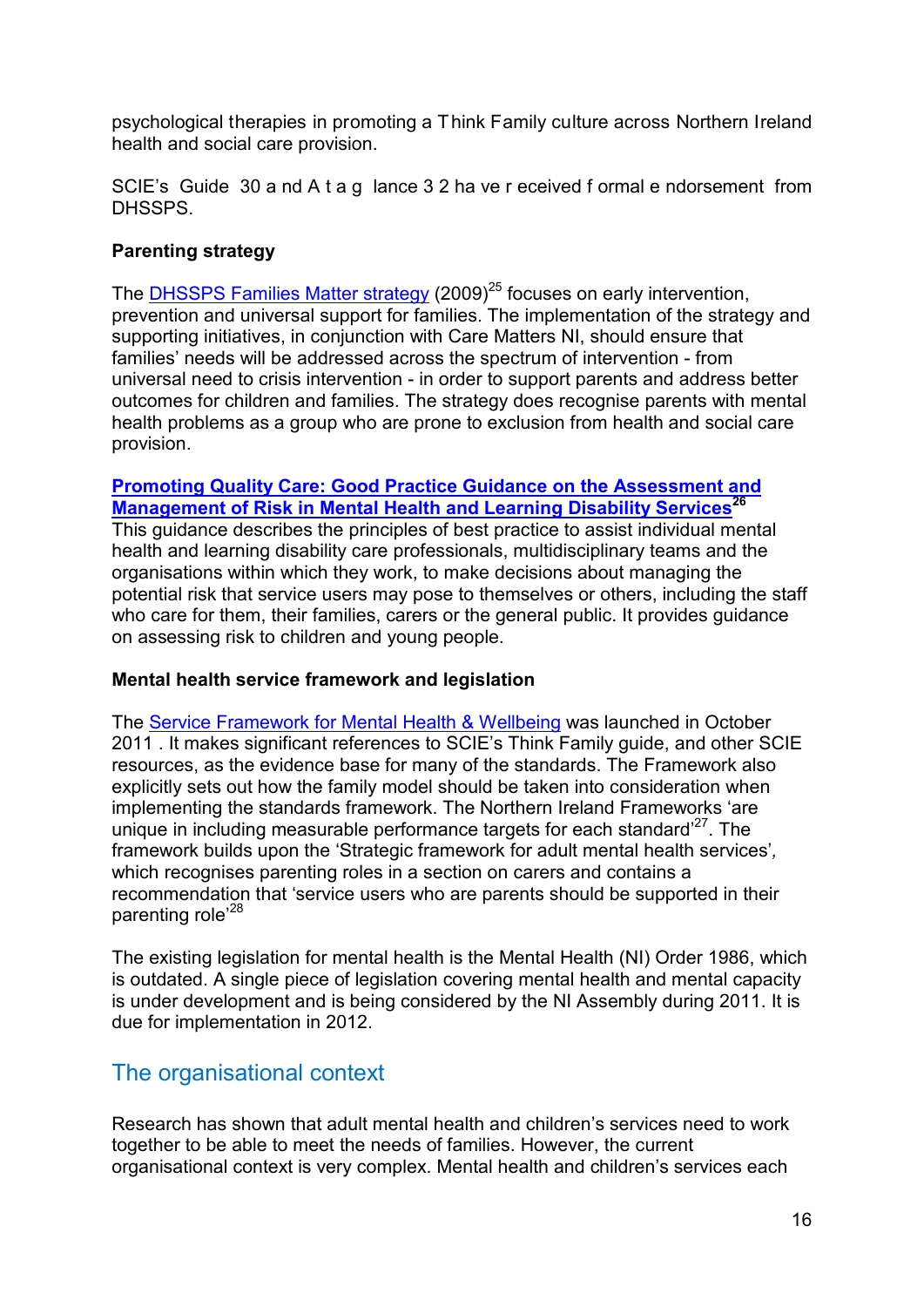have separate legal frameworks and therefore separate guidance on policy and practice. This has led to specialisation of knowledge and management structures within the different departments. Managers and practitioners have also reported that the lack of a family perspective in central policy directives or performance indicators has made it difficult to make progress in this area.

Specialisation in health and social care has had its benefits - for example the opportunity for in-depth training and experience in one area - but has also limited the breadth of view of the same professions.

There have been a number of national and local developments aiming to improve cross-organisational working, in response to research evidence and following consultation with people who use services. For example:

- Crossing Bridges a 'train the trainers' programme<sup>29</sup>
- inter-agency service protocols and strategies
- recruitment of specialist interface workers
- services commissioned specifically to offer support to families where there is a parent with a mental health problem.

Working in both adult mental health and children's social care services is particularly difficult. Both areas are highly emotive: they attract high levels of media attention and criticism, and staff can be wary of stepping outside professional boundaries. Breaking down these professional barriers is as important as addressing the stigma that exists in accessing services for parents and children.

# Think Family as a concept, and its implications for practice

The Think Family agenda recognises and promotes the importance of a whole-family approach which is built on the principles of 'Reaching out: think family<sup>18</sup>:

- No wrong door contact with any service offers an open door into a system of joined-up support. This is based on more coordination between adult and children's services.
- Looking at the whole family services working with both adults and children take into account family circumstances and responsibilities. For example, an alcohol treatment service combines treatment with parenting classes while supervised childcare is provided for the children.
- Providing support tailored to need working with families to agree a package of support best suited to their particular situation.
- Building on family strengths practitioners work in partnership with families, recognising and promoting resilience, and helping them to build their capabilities. For example, family group conferencing is used to empower a family to negotiate their own solution to a problem.

A family focus alone may not be enough to address the problems faced by some parents with a mental health problem, nor will it necessarily prevent a child from suffering harm. The adults' problems need to be addressed through specific clinical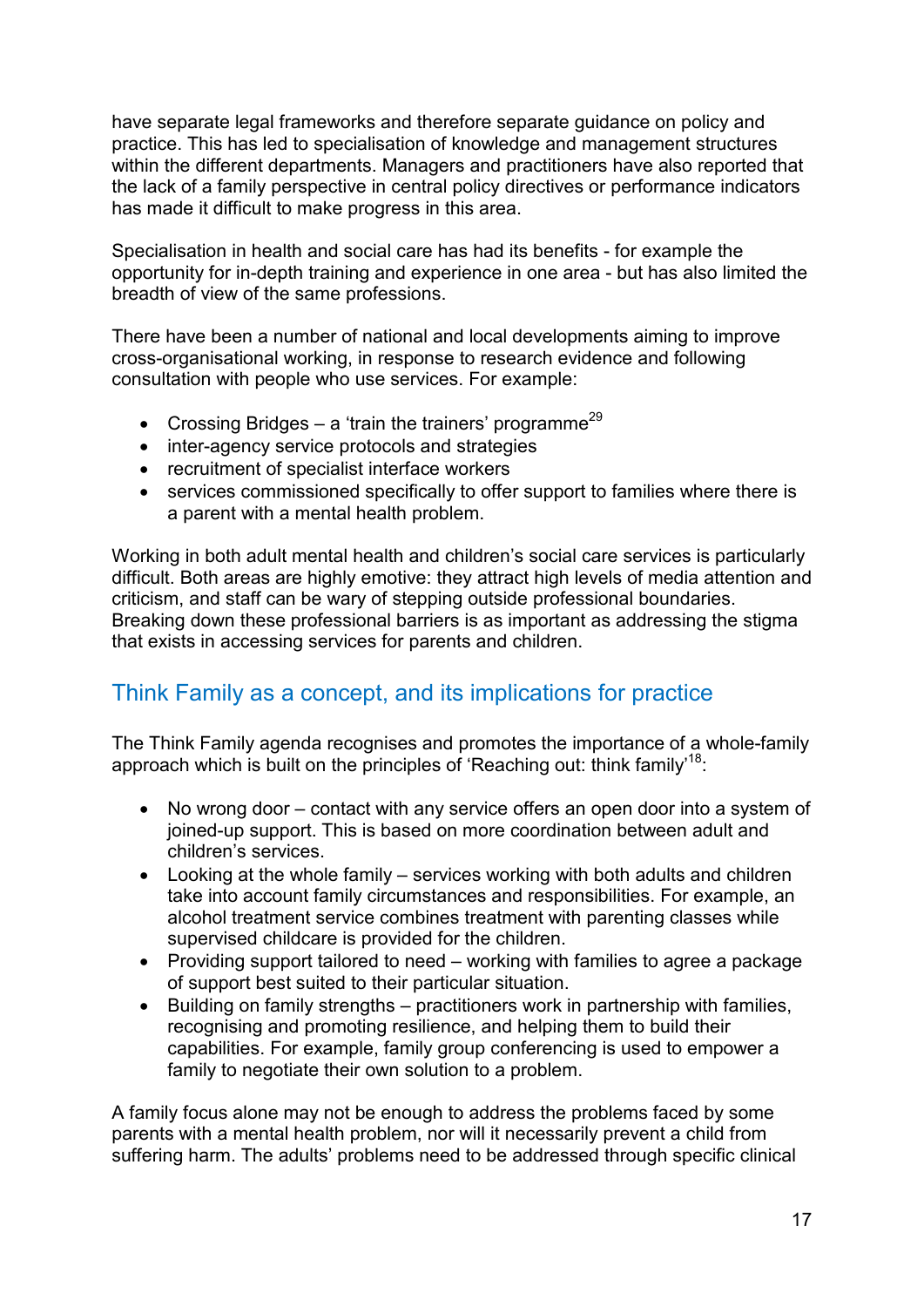expertise and services, just as children's problems need to be, as well as offering a whole-family approach where appropriate.

While the recommendations in this guide wholeheartedly support a family focus, it should not be seen as an alternative to providing individual care but must be considered alongside it. This means thinking about the child, the parent and the family, with adult and children's health and social care services working together to consider the needs of the individual in the context of their relationships and their environment. 'Think parent, think child, think family' is therefore the guiding principle for this quide.

#### **The Family Model**

The Crossing Bridges Family Model<sup>6</sup> is a useful conceptual framework that can help staff to consider the parent, the child and the family as a whole when assessing the needs of - and planning care packages for - families with a parent suffering from a mental health problem. The model illustrates how the mental health and wellbeing of the children and adults in a family where a parent is mentally ill are intimately linked in at least three ways (see Figure 1):

- Parental mental health problems can adversely affect the development, and in some cases the safety, of children.
- Growing up with a mentally ill parent can have a negative impact on a person's adjustment in adulthood, including their transition to parenthood.
- Children, particularly those with emotional, behavioural or chronic physical difficulties, can precipitate or exacerbate mental ill health in their parents/carers.

The model also identifies that there are risks, stressors and vulnerability factors increasing the likelihood of a poor outcome, as well as strengths, resources and protective factors that enable families to overcome adversity.



**Figure 1** The Family Model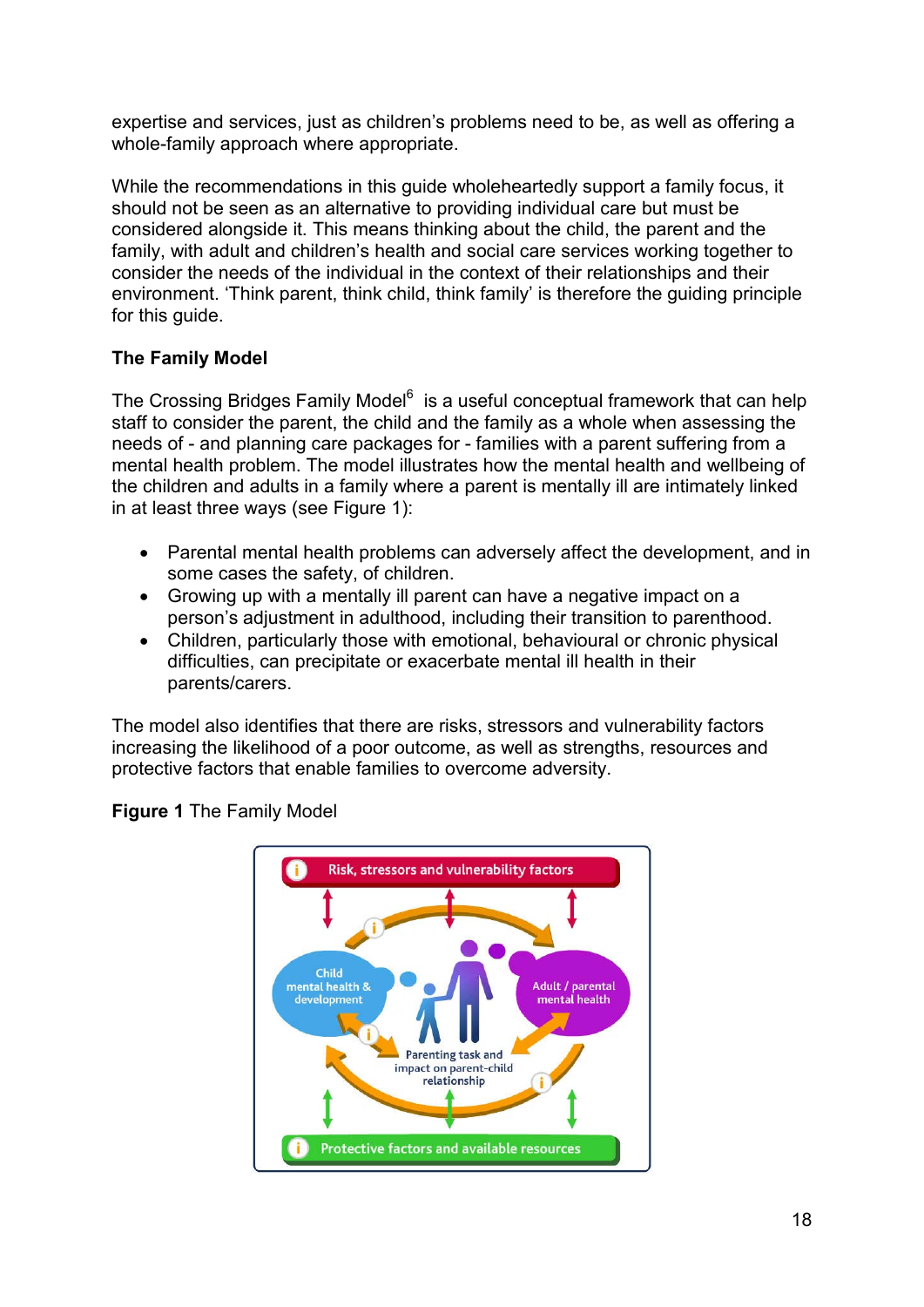#### **Risks, stressors and vulnerability factors**

Individual risk or stress factors, on their own, do not necessarily have a serious effect on an adult's parenting capacity or their children's mental health. However, some parents with mental health problems will face multiple adversities. Risk factors are also cumulative: the presence of more than one increases the likelihood that the problems experienced and impact on the child and parent will be more serious. It is when three or more environmental and/or personal factors occur in combination that a negative impact on child and/or parental mental health is much more likely. For example, the presence of drug or alcohol dependency and domestic violence, in addition to mental health problems with little or no family or community support, would indicate an increased likelihood of risk of harm to the child and to parents' mental health and wellbeing.

Risks can also change over time and create acute problems. For example, going into hospital can represent a significant crisis in terms of family life. Everyday routines are disrupted, other adults are overstretched, and both parents and children often feel worried and powerless. An effective intervention needs to consider the outcomes for the whole family.

Risks to health and wellbeing will also vary from person to person. For example, people with the same mental health problem can experience very different symptoms and behave in different ways. Therefore, relying on a diagnosis is not sufficient to assess levels of risk. This requires an assessment of every individual's level of impairment and the impact on the family.

#### **Strengths, protective factors and resources**

The factors which can promote resilience in children – i.e. the factors which determine how well a child copes with their parent's mental health problem – are related to:

- their physical traits and personality
- their relationships with other family members
- the immediate environment in which they live
- life events.

People acquire whatever qualities of resilience they may have in two ways: by what they are born with through their genes, and by the effects of subsequent social experience. The surrounding environment and an individual's biological make-up will continually interact and influence each other in aiding or hindering a child's ability to cope with living with a parent who has a mental health problem.

#### **Risk to resilience**

It may not be possible to easily change all the adversities which families experience. However, promoting and supporting protective factors can help reduce the negative effects when a parent is mentally ill.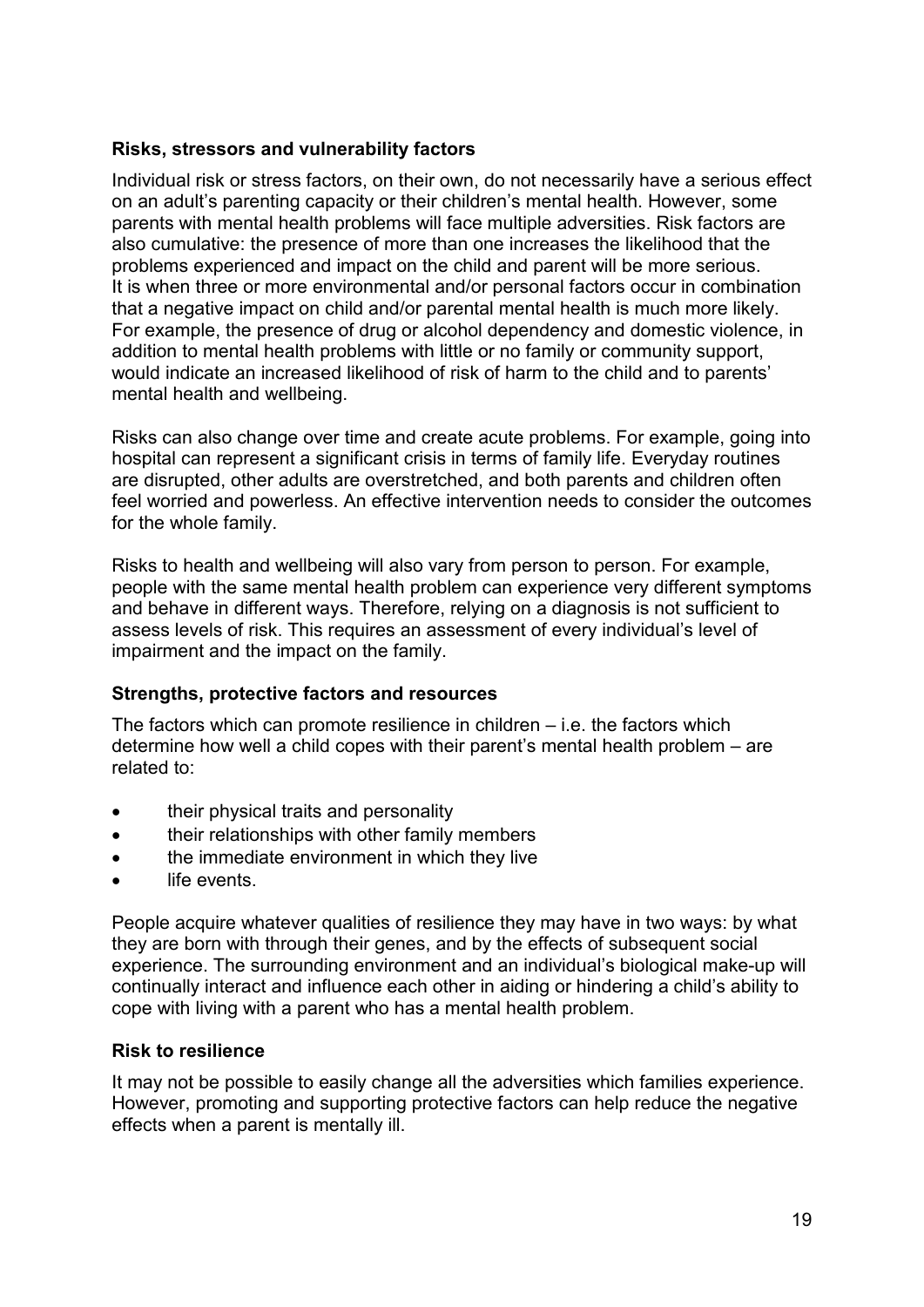For children, all protective strategies operate through one or more of the following processes $30$ :

- by altering the child's perceptions of, or exposure to, risk of harm
- by reducing the cumulative effect of risk factors compounding each other
- by helping the child improve their self-esteem and self-efficacy
- by creating opportunities for change

In addition, there may be optimum situations or times to target specific interventions to boost resilience, for example, assistance with parental housing or financial problems or offering support at transition points in children's lives.

Promoting resilience does not mean minimising concerns about risk of poor outcomes. If a child is exposed to continuous and extreme stress, they are very unlikely to develop resilience. It is therefore unrealistic and unhelpful to rely exclusively on a resilience-led approach $31$ .

#### **Implications for organisations and for practice**

An approach based on the Family Model enables staff to:

- know what to look for
- take a holistic approach to assessment and consider the environment, family, cultural and social systems within which individuals live (e.g. housing, finance, employment, relationships)
- gain a better understanding of the links and relationships between the risk of poor outcomes and resilience; between adults and children; and between symptoms and parenting
- understand changing patterns over time, and what to do with the information they gather
- understand the risks to health and wellbeing that occur across generations and manage these risks to reduce their impact.

#### **Implications for the frontline practitioner**

Adopting this approach requires a change in attitude and practice which includes:

- switching from a focus on diagnosis or pathology to concentrate on individual strengths and interventions that are strongly associated with promoting mental health and recovery, sustaining families and promoting inclusion
- raising the expectations of people who use mental health services who are parents and taking seriously their views of their resource needs
- looking at the family as a unit and focusing on positive interdependency and supportive relationships
- helping parents to understand their mental health problems, their treatment plan, and the potential impacts of mental health problems on their parenting, the parent-child relationship and the child
- working with parents and children to enable the child to have age-appropriate understanding of what is happening to their parent, information about what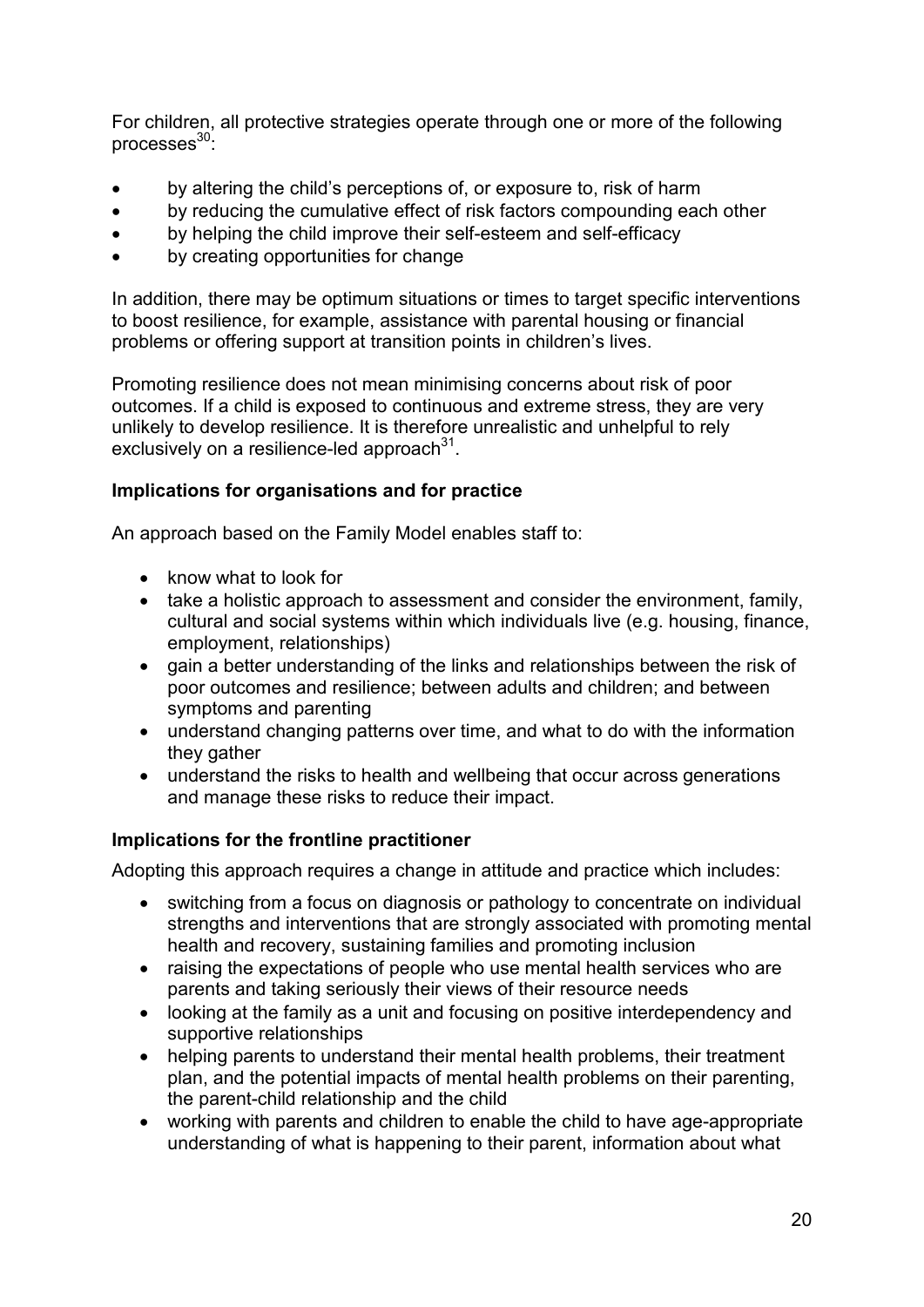services are available for them in their situation, and how they can access these.

At the same time, practitioners need to remain aware and be prepared to intervene when there is evidence that the child is suffering or is likely to suffer harm.

# Characteristics of a successful service

The characteristics or indicators of success outlined below are drawn from the requirements of law and policy, along with messages from research and practice. We have included this section as it gives an overview of what this guide is striving to achieve. It also provides broad outcome measures that can be used to assess impact locally and in evaluating the impact of the guidance overall.

A successful service will:

- promote resilience and the wellbeing of all family members now and in the future
- offer appropriate support to avoid crises and manage them appropriately should they arise
- secure child safety.

A high-quality service that incorporates a 'think individual, think family' model is one that:

- respects individuals' wishes and needs and their role and responsibilities in a family
- incorporates a 'strengths- and resilience-led' perspective, believing that change can be possible – even in unpromising conditions – and that it may start in simple ways
- intervenes early to avoid crises, stops them soon after they start and continues to provide support once the crisis has been resolved
- is built upon:
	- o a thorough understanding of the developmental needs of children
	- o the capacities of parents (or caregivers) to respond appropriately to these needs
	- o the impact of wider family and environmental factors on parenting capacity
	- o the combined impact of parental mental health problems and environmental factors on children
	- o the impact of parenting on a parent's mental health
- incorporates a public health perspective to address the potential impact of parental mental health problems on the child over time and across generations
- supports the empowerment of people who use services through sharing information and knowledge and ensuring their involvement in all stages of the planning and delivery of their care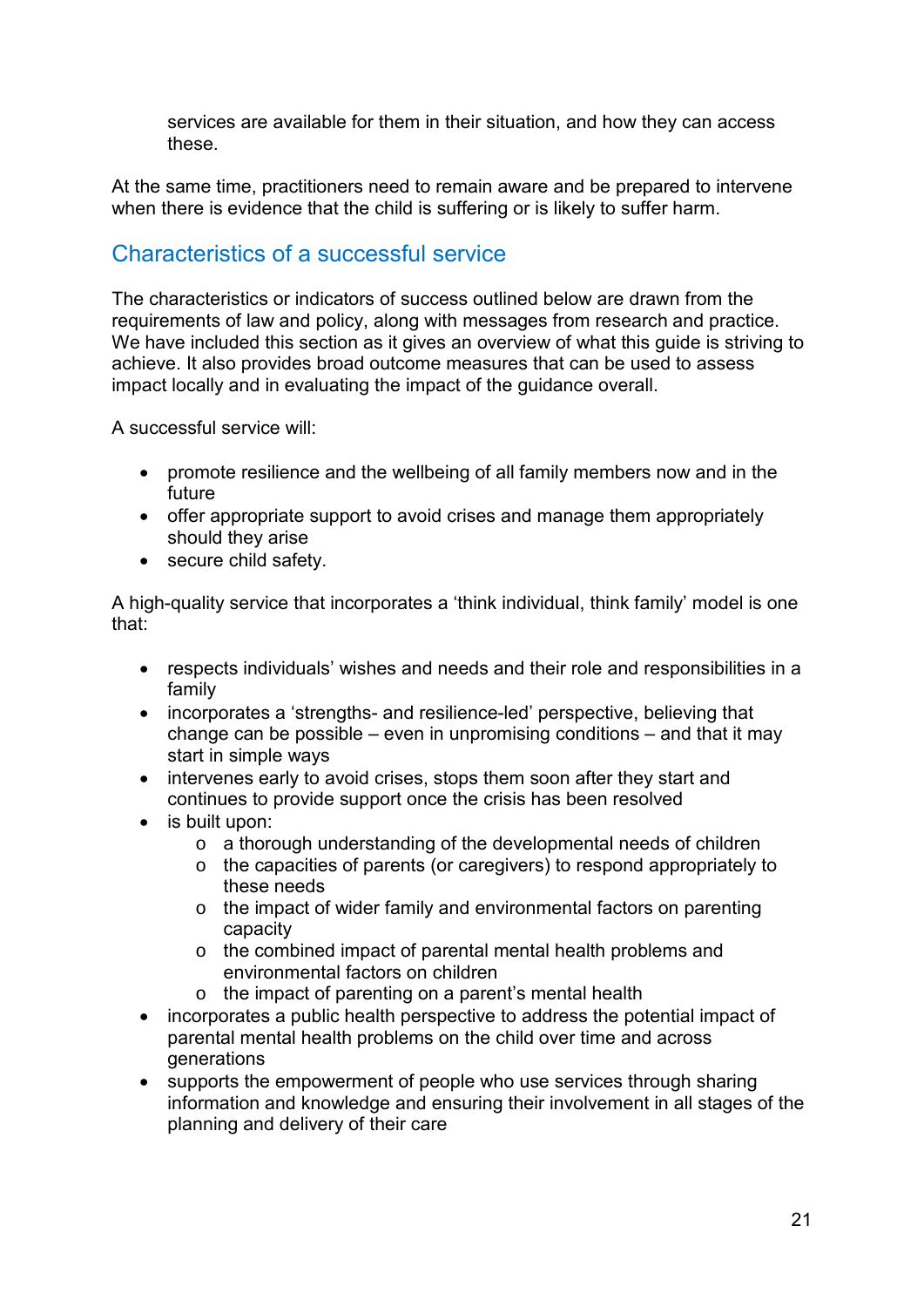• respects the right of the child to maintain direct contact with both parents, except if this is contrary to the child's best interests (and limited by a contact order).

To achieve this, a cross-agency response will need to $32$ :

- draw upon an established knowledge base which integrates research evidence and practitioner and user expertise
- promote holistic assessment with a genuine focus on prevention and promoting the health and wellbeing of all family members
- include assessment and analysis of risk to health and wellbeing that investigates opportunities and obstacles for the present and the future
- ensure continued assessment of the impact of parental mental health on the family and if children are separated from their parents
- consider the timing and timeliness of interventions when prioritising services
- be flexible enough to deal with complexity and facilitate more cross-agency working for the benefit of parents and children
- strive to make services accessible, acceptable, effective, and accountable to parents with mental health problems and their children.

# 2 Improving access to services, screening and signposting

#### **The following practice examples link to this section:**

Practice example 1 (NI Standardised Screening) Practice example 2 (Liverpool e-bulletin) Practice example 3 (NS champions' group) Practice example 4 (NI monthly messages)

# Problems with current practice

Families with a parent with mental health problems often fall through the service net because:

- staff do not ask the right questions early on
- there are ambiguities with regard to the roles and responsibilities of different professionals
- $\bullet$  there is a lack of signposting information it is often the people who use services themselves who collect information and inform staff of other services and resources
- parents with a mental health problem may be reluctant to identify themselves because they fear losing parental responsibility for their children and because of the stigma associated with mental health and social services; children are also reluctant to raise concerns as they fear being separated from their family.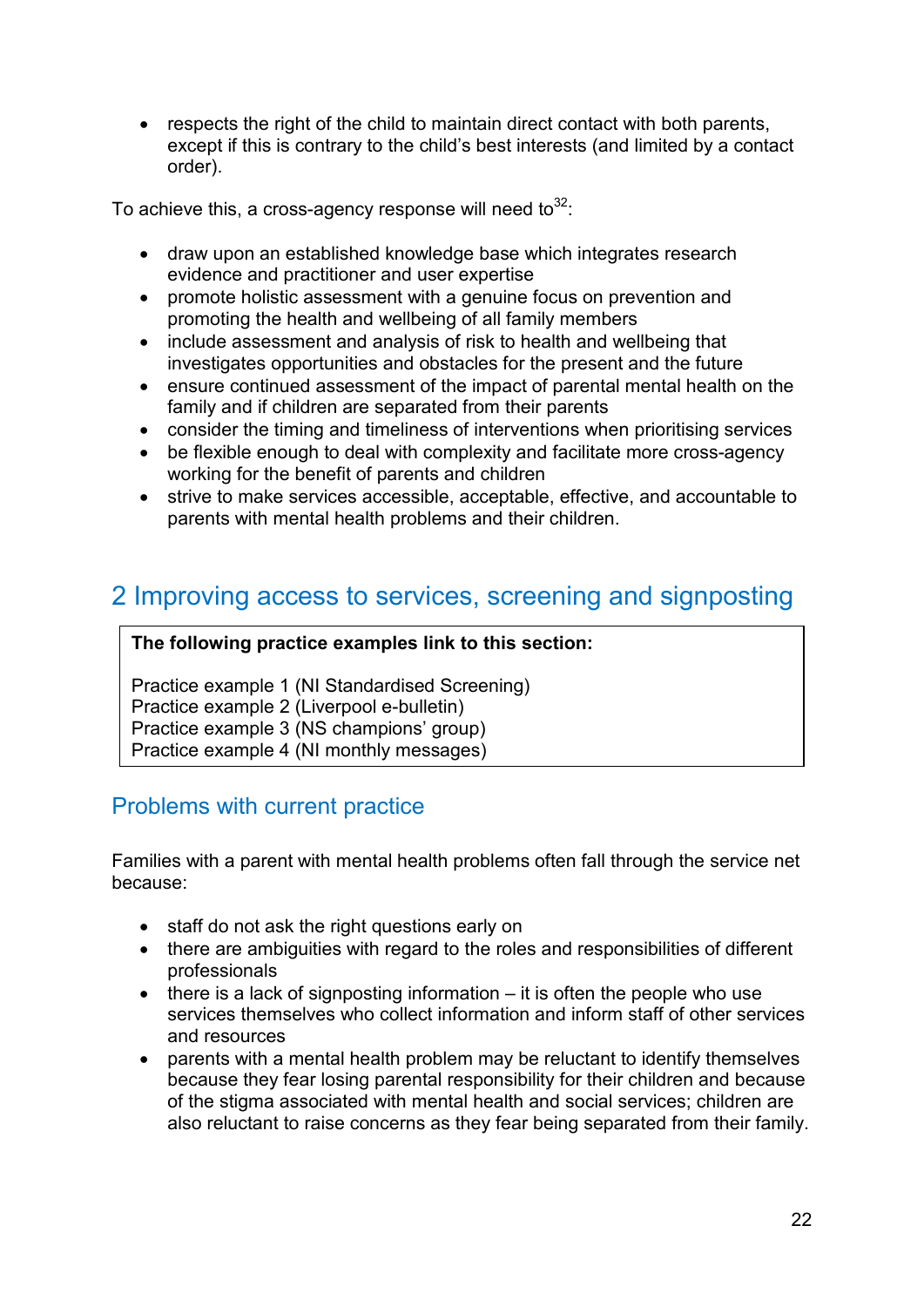In a successful service:

- all families are routinely screened in adult services to identify which adults with mental health problems are also parents, and which parents in children's services have mental health problems
- given a parent's permission, staff make contact with all other relevant agencies to assess, plan and deliver a coordinated care package for the whole family
- families with a parent with a mental health problem are routinely signposted or referred to other appropriate services
- staff develop supportive relationships with adults who use services to allay people's fears and reduce the stigma surrounding services.

# Recommendations for change

Staff need to:

- Ask the right questions to identify families with a parent with a mental health problem. During the screening process, they should also explore the impact of any mental health problem on parenting and the child, and then put parents in touch with the right services. In children's services, staff will need effective ways of screening for and assessing parental mental health, including a tried and tested screening tool that identifies potential mental health problems. In adult services, staff will need to find out whether the adult is a parent or has childcare responsibilities and to record this. All staff may need training and support to understand why it is important to ask for this information and how to change their practice.
- Develop a working knowledge and confidence in how other services operate, what they have to offer and how to refer to them. Staff need to be able to reassure parents that services will meet their needs, provide written information about a service and, when necessary, be able to challenge other services and advocate on their behalf. This applies to staff in all settings. For example, enabling children's centres, schools, FIPs and GPs to navigate the local care pathway for mental health and children's services would provide a valuable mechanism to join up healthcare planning with family, parenting and children's services.
- Reassure parents that identifying a need for support is a way of *avoiding*  rather than *precipitating* child protection measures.
- Involve parents and children as much as possible in the screening process, explaining that the process is important for making sure families get the support they need. This should be the start of developing a supportive and therapeutic relationship.
- Be proactive in developing good working relationships with their counterparts in other agencies, so as to facilitate joint working and shared case management.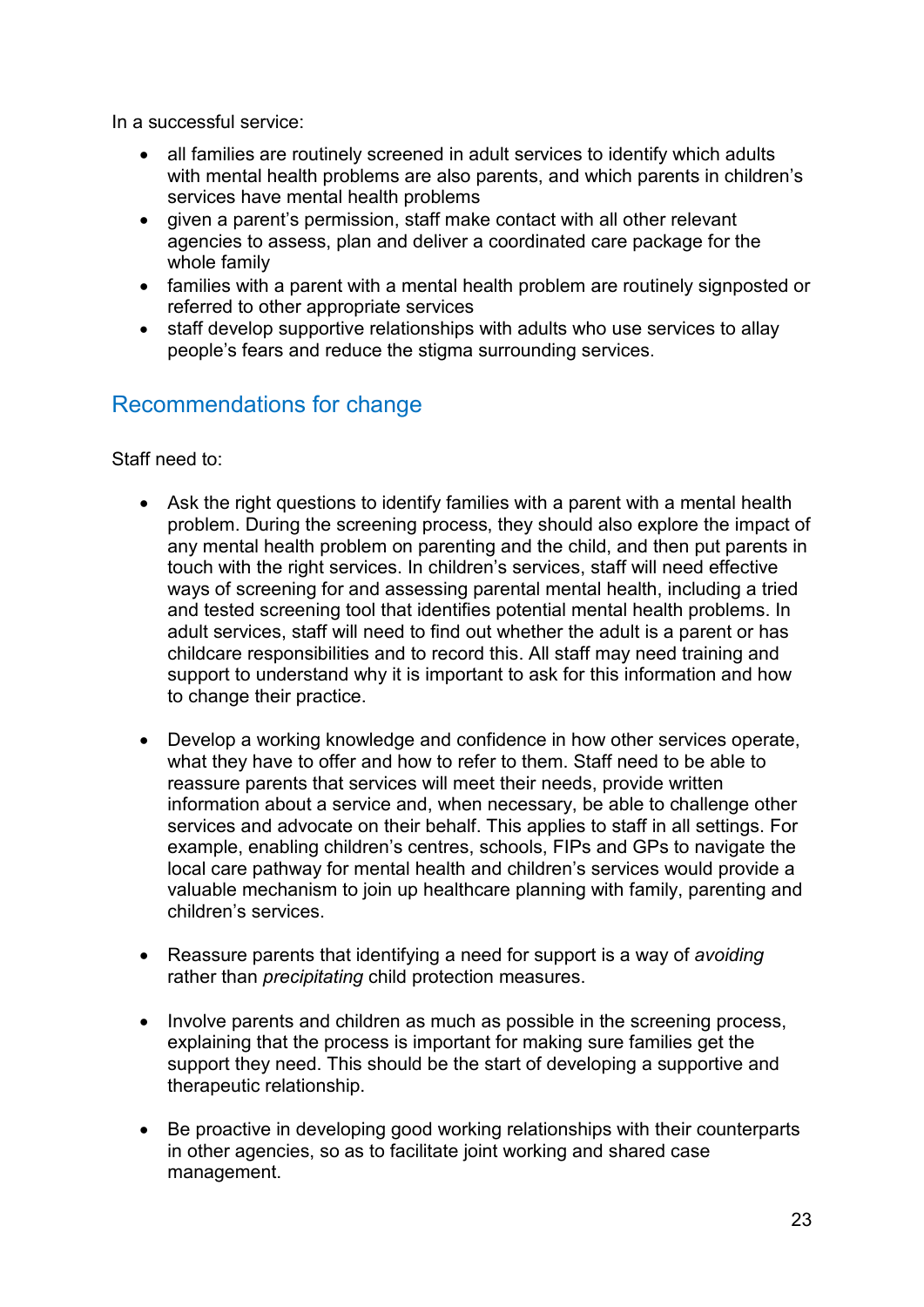Organisations need to:

- Develop new systems and tools in collaboration with parents and children (or customise existing ones) to routinely collect information about families where a parent has a mental health problem and record the data for future use. This information is essential for individual case assessment and care management. It is also crucial in building up a picture of the potential population for use by commissioners and managers of adult mental health and children's services.
- Provide training for their staff in talking with children, young people and adults to support the use of new screening tools as well as training to clarify roles and responsibilities in terms of collecting this information and acting on it. This applies to all staff in all agencies.
- Produce written and other formats of information about their services and include provision of translated materials and culturally sensitive information. This needs to include information about:
	- o adult mental health problems and the range of treatment and support available
	- o the connections between adult mental health problems and parenting, and what has been helpful for families
	- o how agencies work together to support individuals and families
	- o services for young carers, as well as general information for all carers that explains what a carer's assessment is and what support is available
	- o clear signposting to other services, including those providing parenting support and parenting education, and relationship support
	- o local and national advocacy services.
- Develop a communications strategy to tackle the stigma and fears that parents and children have about approaching and receiving services. It should be a priority to enable families to get the support they need as soon as possible and the focus should be on promoting good mental health and wellbeing for all family members. This strategy needs to span universal, targeted/specialist and secondary services and reach families at all levels of need. It is best coordinated by Children's Trusts working with local commissioners of adult mental health services.

Managers need to:

- Develop a 'whole family' perspective and along with all other staff improve their knowledge and understanding of the interrelated nature of mental health difficulties, parenting and child development, and reflect this learning in decision-making.
- Provide advice and guidance, both informally and through more formal systems, to help frontline staff work across agencies and signpost and refer families to appropriate services.

Use management information systems/case management data and staff supervision and appraisal to ensure that referral, assessment and screening take place, that staff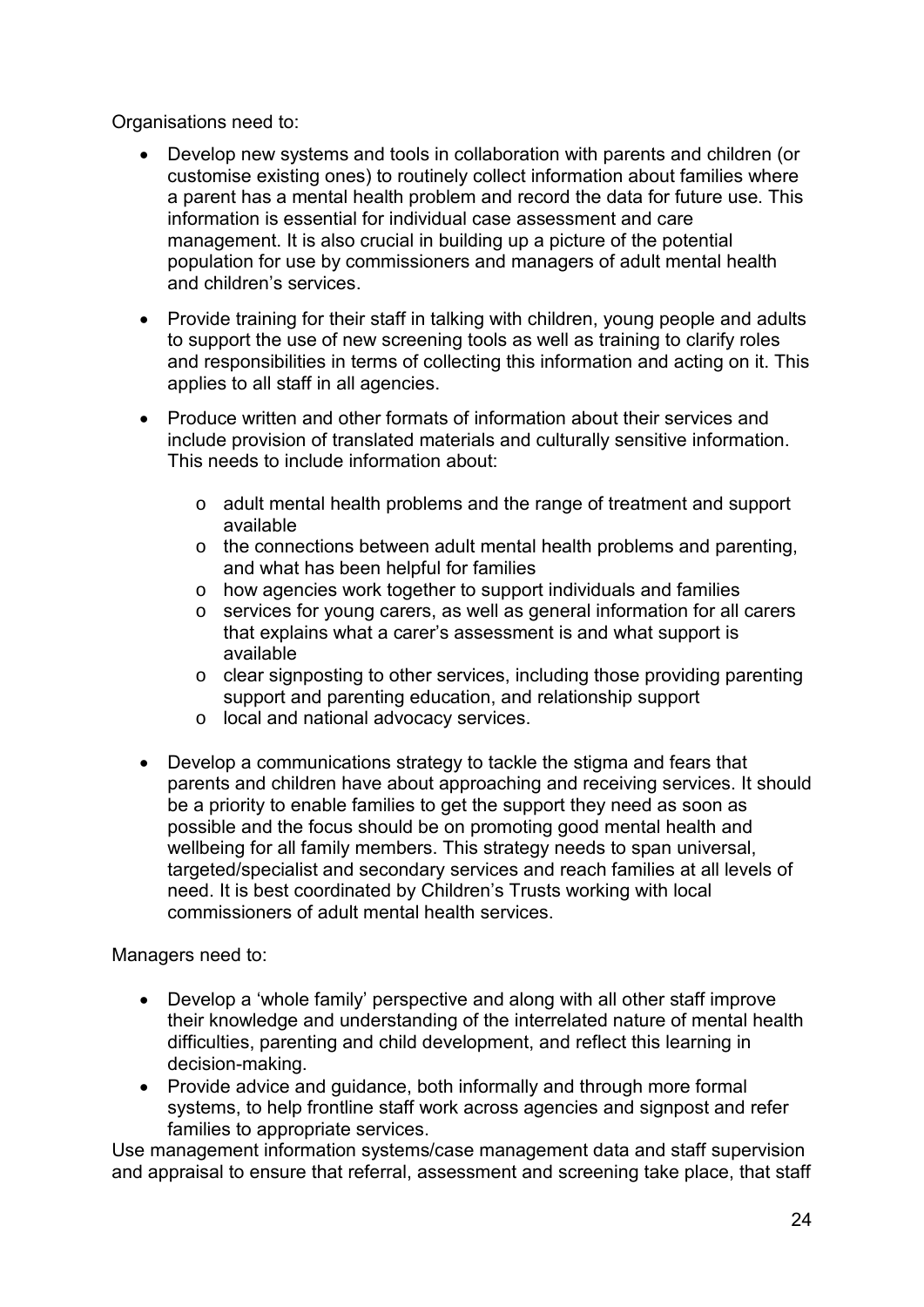know how to use appropriate screening tools for adult mental health and are using them effectively. They also need to ensure that information-sharing is of high quality.

# 3 Assessment

#### **The following practice examples link to this section:**

Practice example 5 (Birmingham cross-checking) Practice example 6 (NI – UNOCINI)

# Problems with current practice

Many staff lack confidence in making an assessment of the impact of mental health problems on a family. Staff from children's services may have only a limited knowledge of mental health problems, particularly their impact on parenting. They may not consider that parenting also has an impact on a person's mental health. Adult mental health staff can provide valuable information in support of these assessments, but it is not their responsibility to make a final judgement.

Families facing multiple adversities (e.g. depression, drug and alcohol misuse, and homelessness) need careful multi-disciplinary and multi-agency assessment and support. People who use services have commented that assessments are only 'partial' because they are too fragmented and 'only the service user holds the whole picture'.

Assessments rarely explore a family's strengths in the same amount of detail as any areas of concern. The concept of resilience is not generally well understood. At the same time, some practitioners can be overly optimistic, and fail to recognise the need to protect children from harm. This has been a serious problem in some cases where children have died.

Assessments can be based on limited information is not shared appropriately across agencies:

- Different professional groups may not share the right information because they work to different criteria for information-sharing, use a different language and lack sufficient understanding of each others' roles. This means they may not understand what information is important for other agencies to have and so do not ask the right questions or pass the information on.
- Adult mental health staff are concerned that children's social care staff may make important decisions based on limited information such as a mental health diagnosis, or may over- or under react because they do not have a good understanding of mental health problems.
- Children's social care staff report that it is sometimes difficult to get reliable information from their adult mental health colleagues, particularly psychiatrists.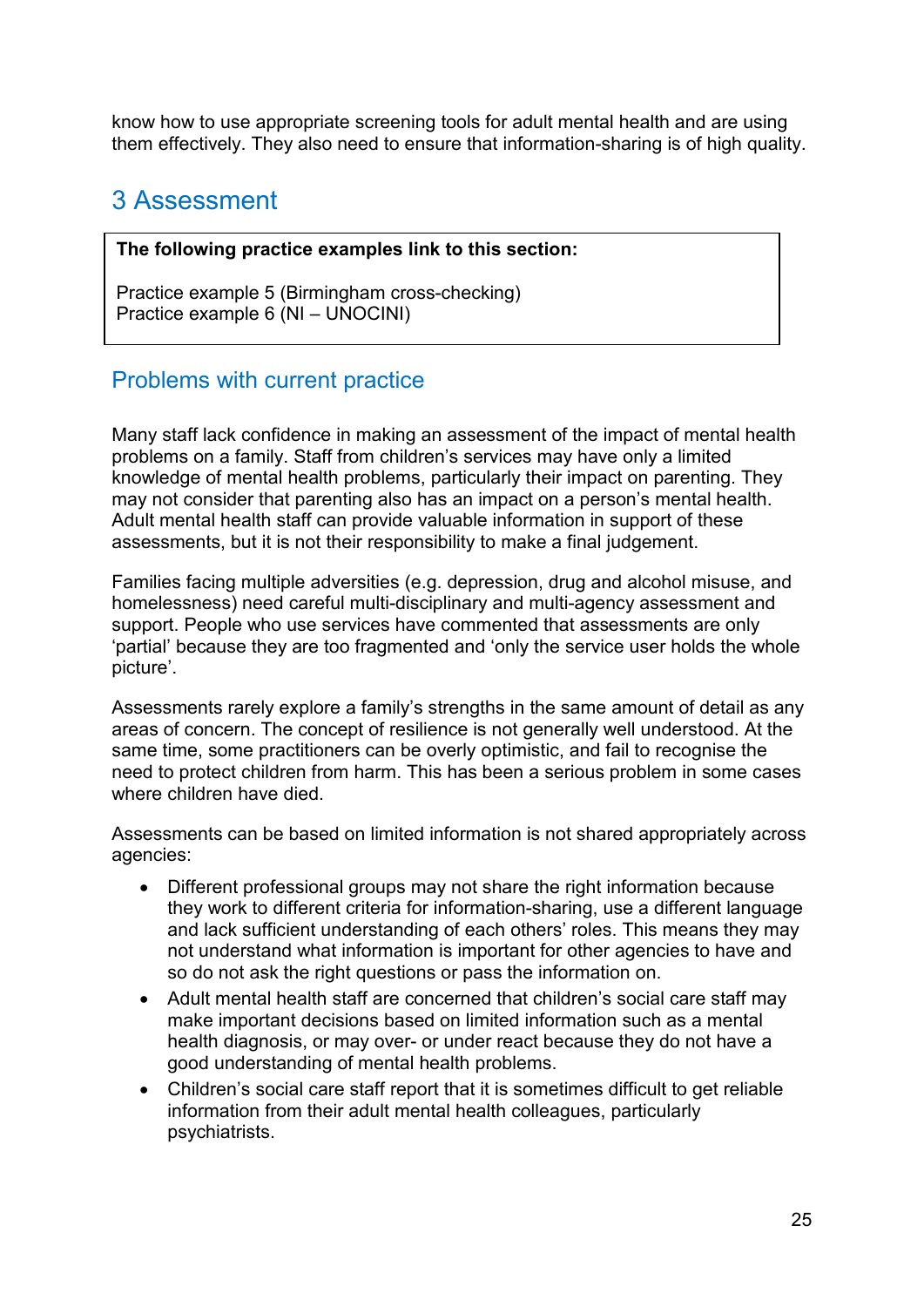Criteria to access services currently act as a barrier to providing services to these families because:

- There are separate local criteria for adult and children's services which work against identifying the needs of the family as a whole.
- Criteria are set very high which can lead to some families falling through the service net.
- Local eligibility is based on weaknesses and problems. This means families must present themselves in ways which hide their strengths and resources and means they need to exaggerate their difficulties to get access to a service. This also makes it extremely difficult to identify and prioritise opportunities for early intervention and prevention.

In a successful service:

- The assessment takes account of the whole family's full range of needs including those of young carers.
- The assessment takes account of present and future needs. For example, whether intervening in the present can help to avoid crises or prevent future ill health for any member of the family.
- The assessment considers what support can be provided to maintain family wellbeing.
- Local eligibility criteria for services take account of the complex and varied needs of the whole family.
- Staff quickly identify the most vulnerable families, and intervene to prevent a crisis. All assessments comment on the mental health of both parents and any other adult member of the household, and record whether the parents live together and the degree of contact with children.
- All staff are equipped to identify cases where children are suffering, or are likely to suffer, significant harm and are able to respond quickly and effectively.

# Recommendations for change

Staff need to:

- Take a systemic and socially inclusive approach to assessments. This is essential because parents often need advice on other matters such as housing and financial problems that would otherwise add stress and limit their chances of recovery.
- Involve all members of the family including the children in the process of assessment (as well as subsequent care planning and review). Staff may need to support children to be involved. They should also identify whether there is an adult or young person carrying out caring responsibilities in the family and where appropriate carry out a carer's assessment as soon as possible.
- Develop good working relationships with their counterparts in other agencies to support information-sharing and joint assessments. Staff need to gain a better understanding of other professionals' roles and their differing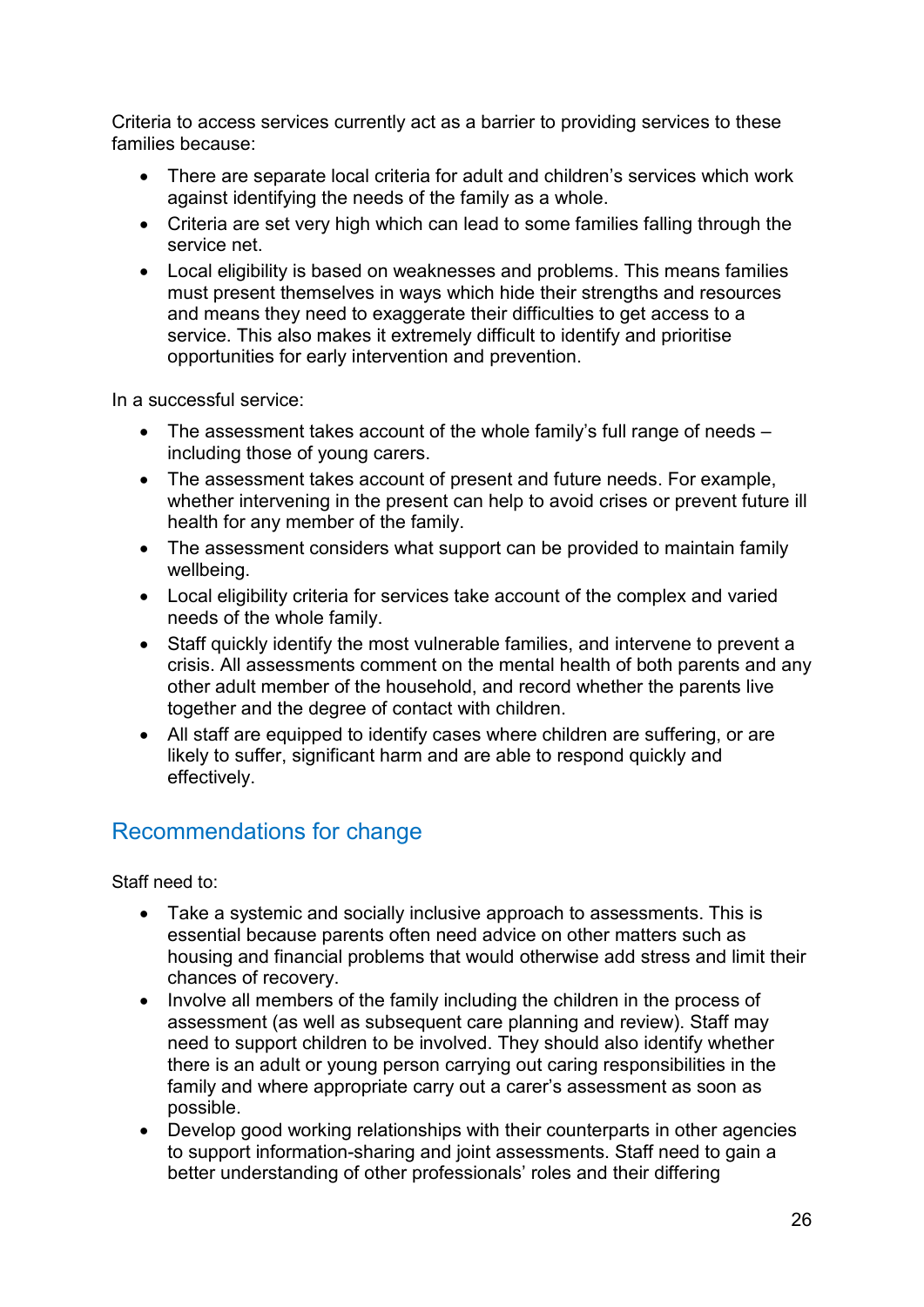perspectives. They need to feel confident enough to challenge other agencies where appropriate.

- Be very clear about what information can be shared and with whom, also seeking parents' and children's permission for information-sharing wherever possible.
- Be able to recognise the most vulnerable groups and know from where to access appropriate advice, including: young mothers, women in the perinatal period, fathers, black and minority ethnic families, asylum seekers, parents with dual diagnosis or personality disorder, parents experiencing domestic violence, families who are separated and looked-after children.
- Be better informed about what forms of adult mental health problems and their symptoms and associated behaviours could present a risk of harm to children. Staff also need to be aware of their responsibilities for safeguarding children (See Box 1).

#### **Box 1 Safeguarding children in families with a parent with mental health problems**

The responsibility for safeguarding children does not only lie with children's services. It is a requirement of safeguarding children policy that adult services, including mental health services, know whether their service users have children or are in contact with children. This again highlights the importance of routinely identifying and recording which people who use mental health services are parents and which children have parents with mental health problems. This is not to imply that adult mental health problems are the only serious risk factor for children's safety. The research evidence suggests that other factors (e.g. parental drug and alcohol misuse, domestic violence, and/or learning disability) are often present in serious child abuse or neglect situations. It is therefore important to be able to recognise and understand what contribution adult mental health problems make to an assessment of overall risk of harm to children.

The lessons from cases where children have been killed by their parents, or suffered significant harm, suggest it is also important to train and support for staff so that they are:

- constantly vigilant
- open and inquisitive, regardless of any assumptions based on previous assessments
- aware of the need to reassess following new or increasing numbers of incidents and following changes in circumstances
- able to challenge colleagues within partner agencies if required
- aware of their responsibility to pass on concerns about the welfare of a child to Children's Social Care.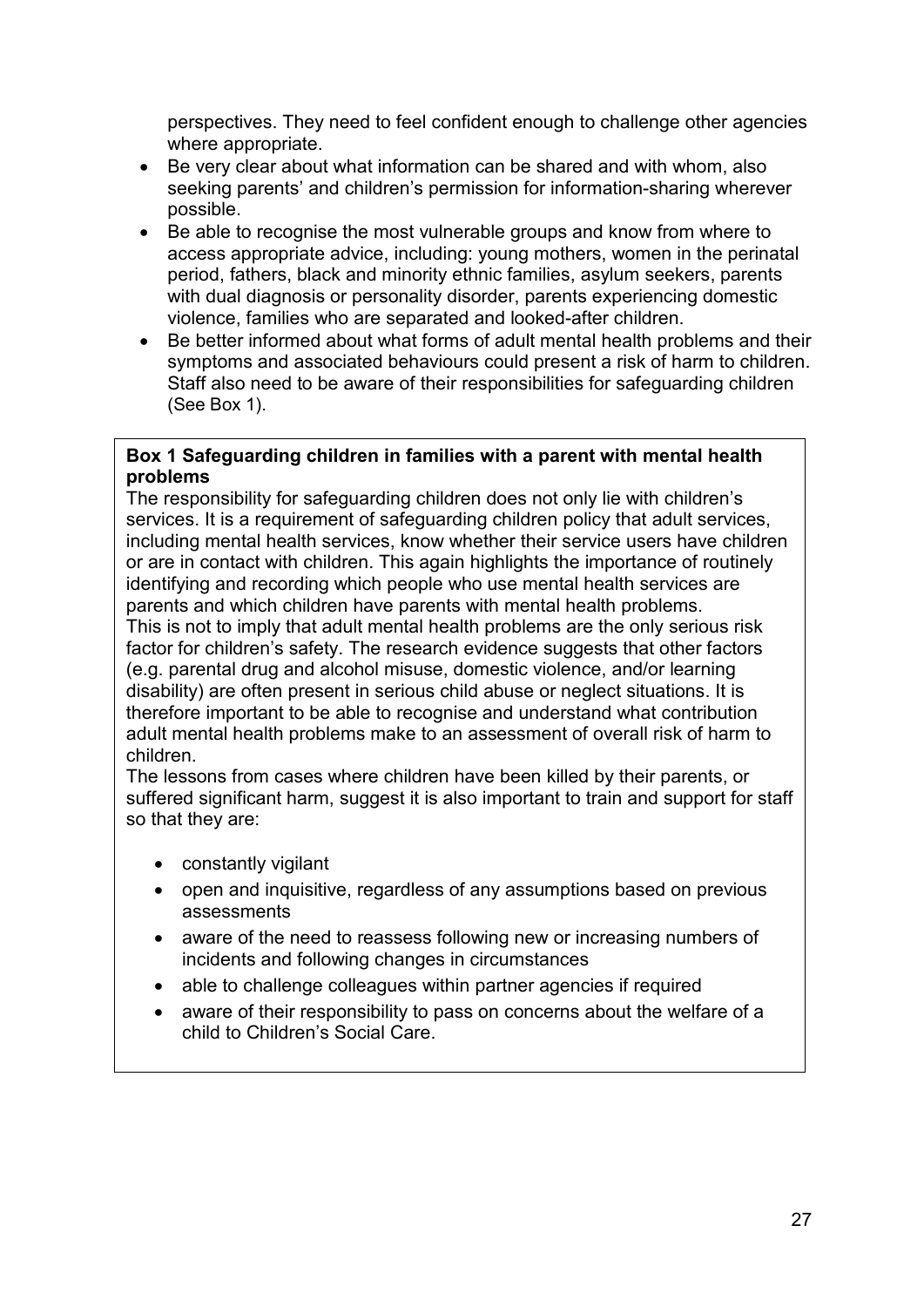Organisations need to:

- Adapt and develop existing assessment and recording processes to take account of the whole family.
- Provide staff with assessment tools (or amend existing tools) that identify the needs of parents, children, carers and young carers and take account of a family's strengths as well as their difficulties. These tools also need to be acceptable and accessible to families. They should be applied in universal, targeted and specialist, maternity and secondary care services.
- Develop information-sharing and joint working policies/protocols to improve communication, coordination and collaboration within their organisation and across agencies.
- Train and support their staff in making joint assessments. Training should include how to interpret the information gathered in assessment and support should include clear signposting to specialist consultation and advice for complex cases (e.g. child and family mental health, risk assessment and culturally sensitive services).
- Develop and implement 'family' threshold criteria for access to services to take into account the individual *and* combined needs of parents, carers and children. They also need to ensure that vulnerable families meet necessary service thresholds, to ensure better access to services regardless of setting and agency.
- Train all their staff to increase their knowledge and understanding of adult mental health problems and their impact on the family in the present, over time and across generations, to help them identify when to intervene early or as a preventive measure.
- Train and support their staff to recognise the signs of adult mental distress so that they are aware of the risk of neglect, abuse and domestic abuse and are equipped to follow the local safeguarding procedures laid down for their services within their area.

Managers need to:

- Increase their knowledge of all parts of the professional network.
- Develop strong working relationships across divisions, particularly at senior management level.
- Foster a culture of respect for staff in different disciplines.
- Agree and record strategies for the management of joint cases (case files) where the situation is complex or there is a risk of poor outcomes.
- Develop new or adapt existing management information tools to ensure the quality and timeliness of assessments as part of their day-to-day supervision of staff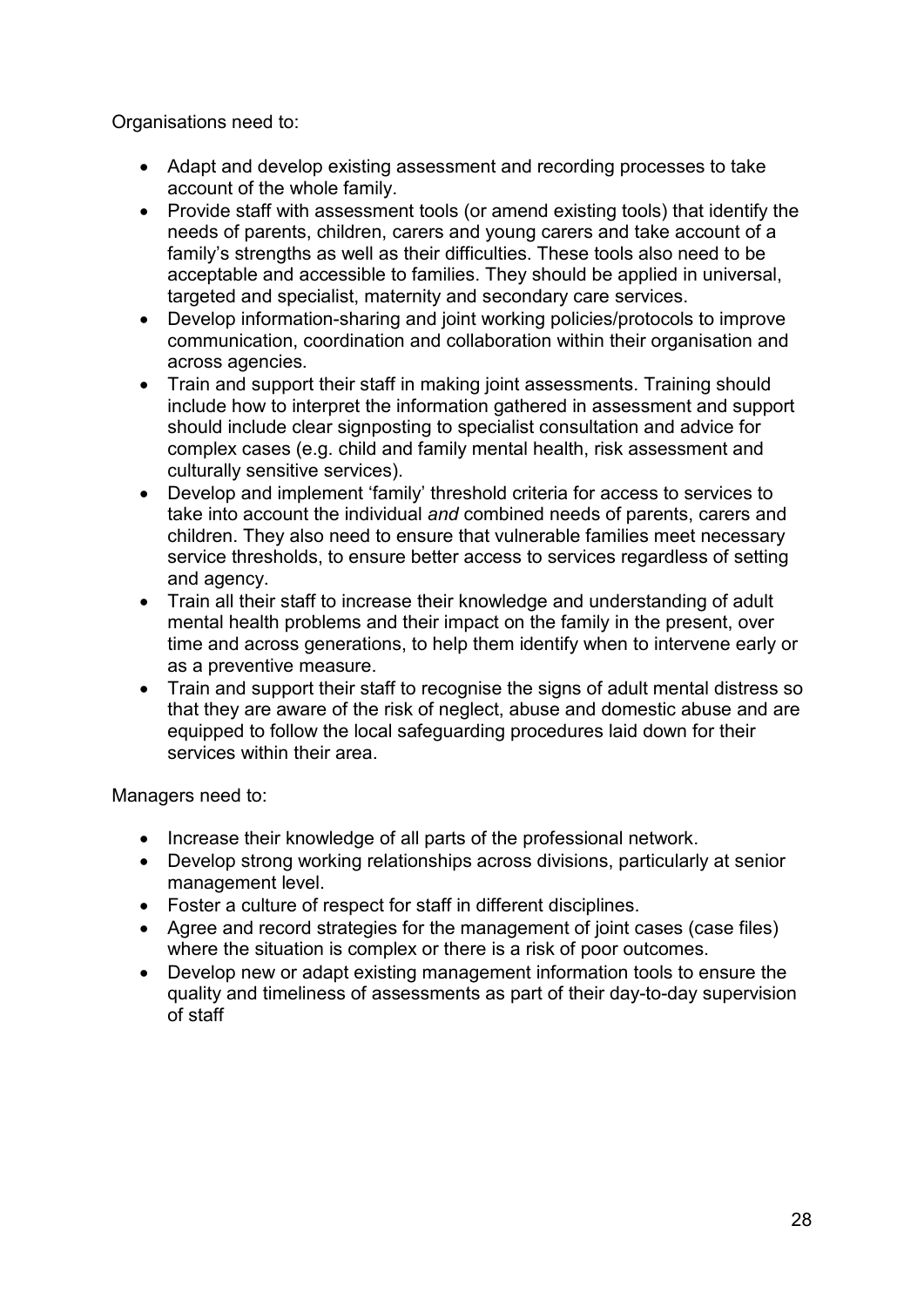# 4 Planning care

#### **The following practice examples link to this section:**

Practice example 7 (Liverpool YC pathway) Practice example 8 (NS complex case discussions) Practice example 9 (Liverpool CMHT pilot)

# Problems with current practice

Difficulties seem to arise in developing care plans when more than one agency is involved. This is because staff from different disciplines often adopt different views. For example, staff from adult mental health services may not acknowledge that there is a risk of harm to children. At the same time, children's services staff may not accept that change might be possible for the parent. As a result, any joint care plans may not realise the potential to promote the resilience of either the parent or the child. In the absence of any preventative measures and forward planning, families can end up 'drifting' until crisis point is reached.

It also seems that there is little coordination of the care plans for the individuals within a family. For example, young carers' assessments are not routinely fed into adults' care plans. Similarly, the views of young people are often not taken into account when making decisions about the care and support of adult family members.

In a successful service:

- Care planning takes a holistic approach to include appropriate care plans for each individual family member as well as the family as a whole.
- The care plan involves all members of the family in its development and implementation to ensure it is relevant, realistic and achievable.
- The care plan is flexible enough to meet the needs of the individuals and the family as a whole, and to be able to respond to changes in circumstances. Allocating an individual budget could provide this flexibility and give people who use services more choice.
- The care plan includes contingency and crisis preparation for both predictable and unforeseen situations. For example, a parent showing recognised signs and symptoms of becoming unwell, a parent being made redundant, or a young person needing stability at home to study for GCSEs. Respite care, agreeing who the child should contact if their parent becomes unwell and other support services can be planned for such events.

# Recommendations for change

When writing, sharing and coordinating adult and child care plans, staff should ensure that: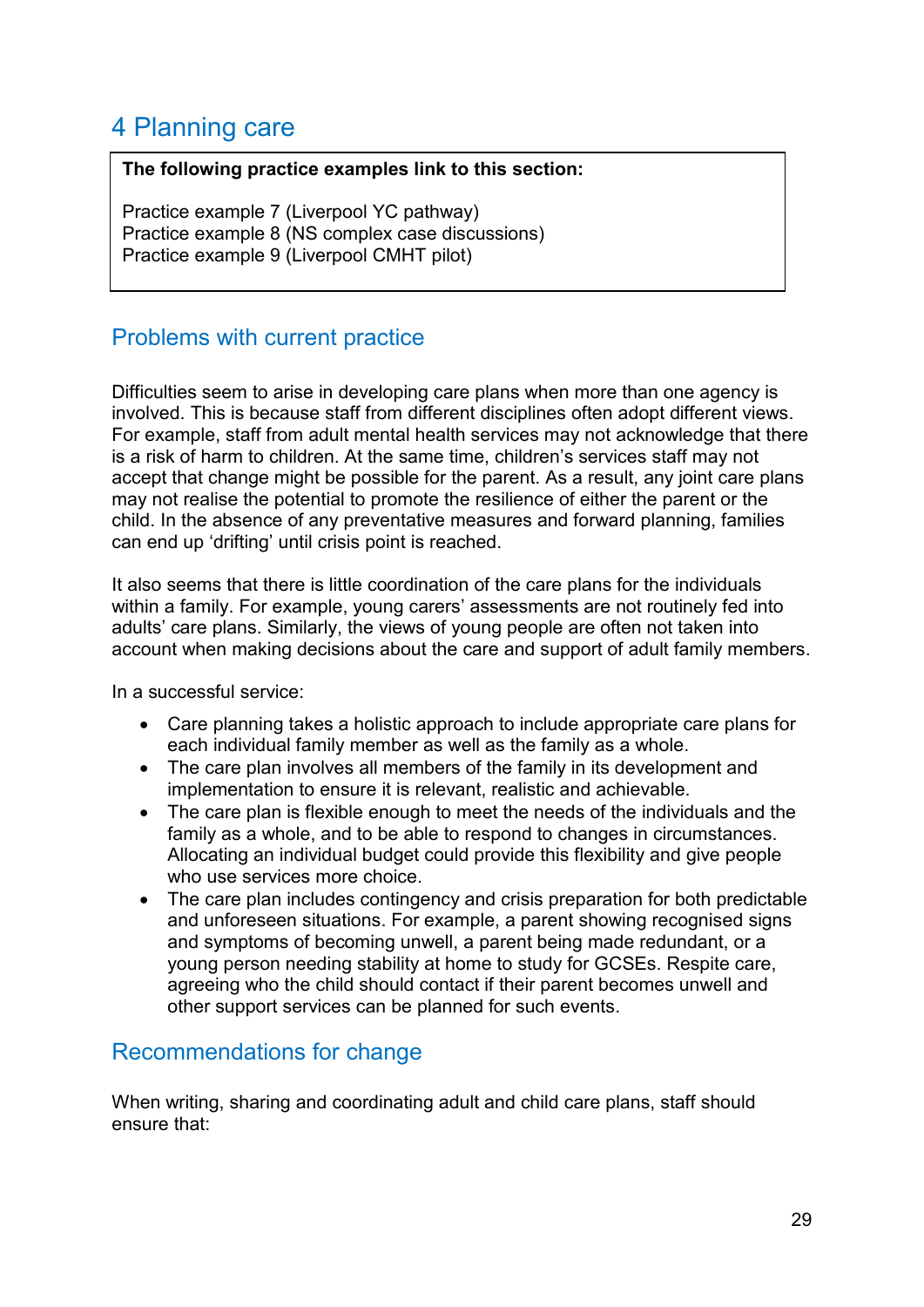- The needs of the adult as a parent, and their child, are addressed separately and together.
- The care plan explains the rationale for each recommendation including the preferences of the individual family members.
- The care plan includes realistic and relevant targets and timescales to address the specific difficulties faced by each family member.
- It is clear to all family members what the plan intends to achieve and how progress will be measured, including progress with parents' and children's understanding of the mental health problem.
- There is a clear explanation of what will happen, in what order and why, as well as who will be responsible for each intervention.
- There are clear lines of communication between staff providing services and individual family members.
- Parents and children/young carers can recognise when to ask for help and who to ask.
- There are clear arrangements for child care should the parent not be able to care for their children at any time, for example, during hospital admission. These should be agreeable to parents.
- It is clear how the views of family members will be obtained and recorded during the implementation of the care plan and its review.

Staff need to develop care plans that aim to increase resilience. Research has shown that increasing every family member's understanding of a parent's mental health problem is highly successful in terms of increasing their ability to cope. Therefore, care plans need to provide details of how:

- Parents will be assisted in understanding their own mental health problems
- Children will be helped to understand their parent's mental health difficulties
- Any potential negative impacts of mental health problems on the family will be minimised
- Children will protected from the risk of harm and supported to promote their continued development and wellbeing
- Communication will be improved between family members and relationships maintained
- Family health and wellbeing will be promoted and maintained.

Staff should consider whether using a personal budget or direct payment would give greater flexibility to the care package to better meet the needs of the individual and the family.

Contingency and crisis plans (may also be relevant to advance directives) should include how many children the parent has, their ages and gender, and the arrangements for their care to be put in place if the parent is not able to care for them at any time e.g. if a parent is admitted to hospital.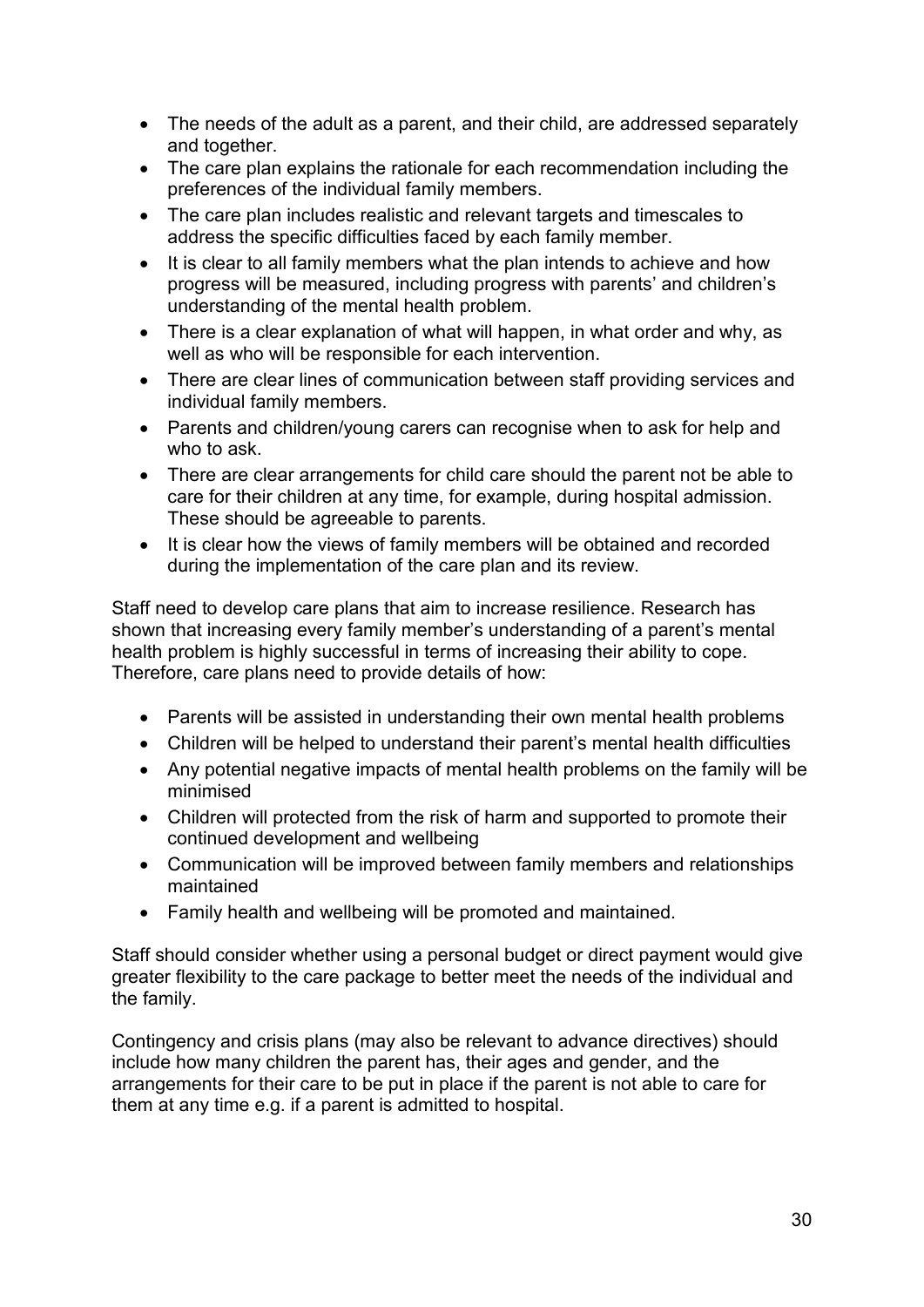Organisations need to:

- Provide training and support to their staff to improve the effectiveness and functioning of interagency working. This will support the development of coordinated care plans.
- Develop interagency policies/protocols in collaboration with parents and children that include a performance management and evaluation framework to ensure their use in everyday practice.

Managers need to:

'Manage' and monitor the use of interagency policies/protocols and make them part of mainstream management and practice. They should consider adapting existing electronic case management and management information systems to include a requirement for staff to record that they have followed the protocol and that managers have observed that this has happened.

# 5 Providing care

**The following practice examples link to this section:**

Practice example 10 (NS/Liverpool/Southwark – embedding staff) Practice example 11 (Southwark – toddler group)

# Problems with current practice

There are gaps between children's and adult services which do not reflect the extent to which children's and adults' needs are interlinked. There are few services that aim to support the whole family.

Parents and young people are not invited to participate in commissioning and service development initiatives in a meaningful way.

Professionals want to be able to work together to better meet the needs of a whole family. Strict entry criteria and service boundaries do not allow practitioners to collaborate or undertake joint working arrangements across service settings. There can also be disagreements as to where responsibilities lie. For example, adult mental health services tend not to arrange home support for children when a parent requires treatment, because children and family services are viewed as being responsible for all forms of child support.

There are also differences between the professionals' and parents' priorities for support. Professionals do not always prioritise more social interventions, but for parents, it may be more important to deal with any financial or housing problems first, as they are then better able to usefully engage with any therapeutic intervention.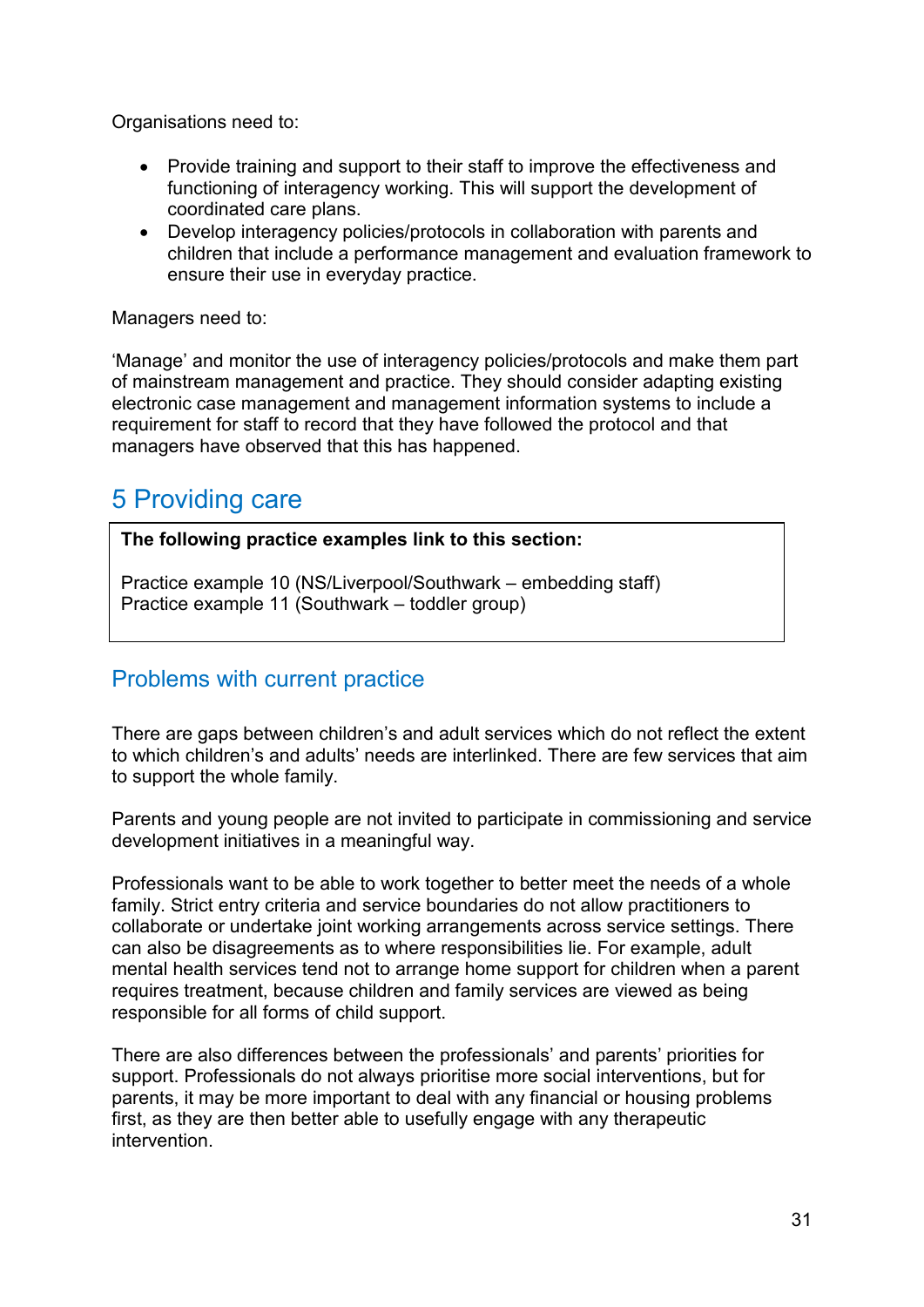When it comes to commissioning services, commissioners tend to focus on meeting the needs of individuals, rather than families. Services for families with a parent with a mental health problem are not being given a high priority because:

- the drivers for improving outcomes for these families are less significant in comparison with others
- there are no specific performance indicators to promote service provision in this area
- targets and standards for mental health are about assessing and treating individuals (this is in contrast to the recently published Service Framework for Mental Health in Northern Ireland, which refers to the SCIE guide and Think Family model as an important consideration)
- systems for joint commissioning across services exist, but are not yet being used fully.

There are also limitations on the kinds of service that can be developed because of current funding arrangements:

- There is little long-term funding for services, even though families often experience chronic problems and would benefit from longer-term, 'revolving door' support. In many instances this might be less costly than, for example, hospital stays and children being looked after by statutory services. There would also be enormous value in enabling families to re-engage with services they trust.
- There are problems with funding joint care packages. Disagreements between services are often about who will pay for which service component.

In a successful service:

- Parents and children are meaningfully involved in developing, reviewing and evaluating services (e.g. commissioning processes and developing interagency service protocols).
- The specific needs of families with parental mental health problems are met.
- The variety of needs experienced by members of these families are addressed.
- Staff take a greater account of parents' priorities and desired outcomes and their perceptions about the cause of their mental distress. They are more sensitive to the sometimes complicated, chaotic lives some of these families lead.
- Support is provided in the long term through long-term funding for services that have demonstrated continuous positive improvements for families.
- Barriers to access are addressed, including practical barriers (e.g. transport and childcare), as well as acceptability factors (e.g. sensitivity to ethnicity, sensitivity to parents' other needs and priorities).
- The most vulnerable and excluded groups are targeted by services (e.g. young mothers, mothers in the perinatal period, black and minority ethnic families, asylum seeking and refugee families, staff who use services, parents with personality disorder or dual diagnosis and their children, families who are separated temporarily or permanently).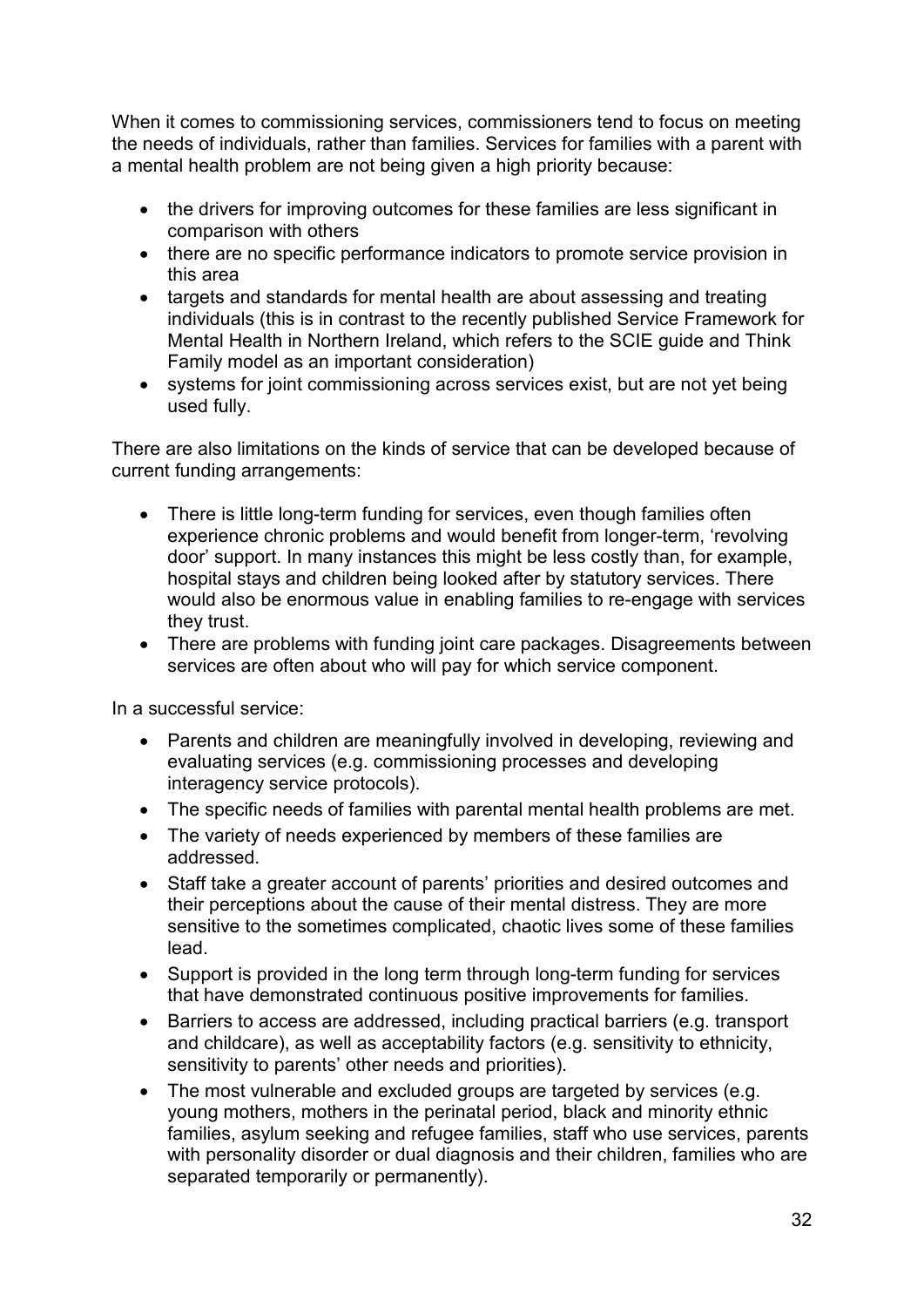• The emergence of mental health problems in the next generation is prevented by targeting children most at risk of poor outcomes, intervening early and using preventive interventions (e.g. supporting looked-after children to break the cycle of disadvantage that can pass across generations).

# Recommendations for change

All staff need to implement interventions that will:

- address immediate concerns about the safety of children
- quickly identify and treat any mental health problems
- help parents with mental health problems to better manage their symptoms
- prevent crises and promote good health and wellbeing
- help manage a crisis quickly and effectively
- prioritise social inclusion
- reflect the priorities of parents and their families
- be flexible enough to take account of issues such as medication side-effects, scheduling of hospital appointments etc.

Organisations need to:

- Develop, implement and regularly review interagency protocols that include clear pathways for decision-making, that are explicit about who makes decisions and in what circumstances, so that decisions are timely and delays in allocating services are avoided.
- Involve parents and young people in the development, review and evaluation of interagency protocols.
- Develop or maintain services that meet the full spectrum of need in these families including:
- o services that tackle social exclusion issues
- o family-focused mental health services
- o services for families whose problems are less severe, but who need help to maintain their health and wellbeing (e.g. including access to psychological therapies – IAPT)
- o interventions that will reduce other stresses on parents (e.g. short breaks for parents and shared care options)
- o services for young carers
- o services that help parents with parenting (e.g. childcare, parenting skills courses)
- o services that support parents through crises (e.g. when a parent goes into hospital).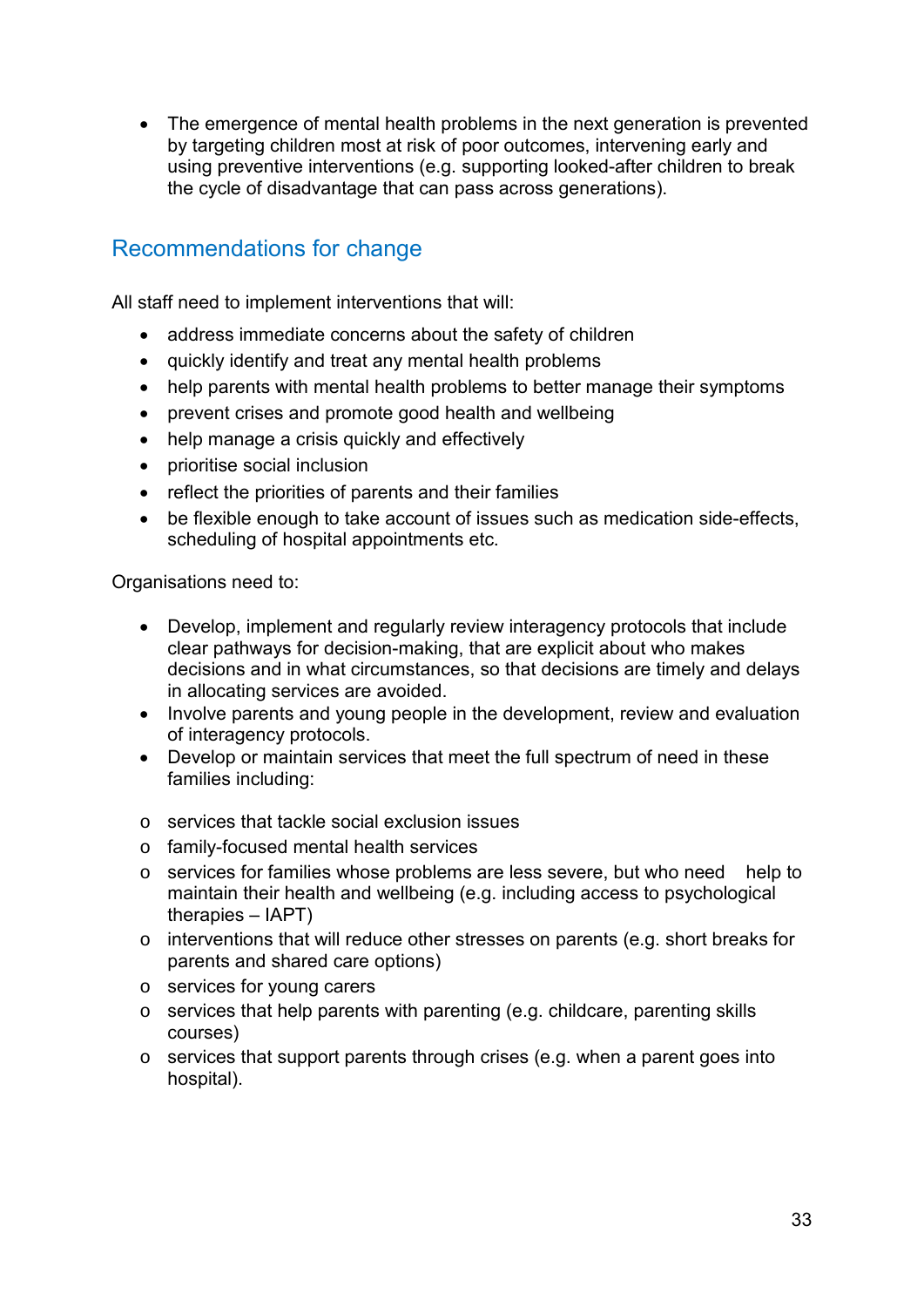- Develop commissioning processes to enable:
- o parents and children to be involved
- o joint commissioning across agencies
- o the development of non-traditional and creative ways of delivering services (e.g. delivering therapy services from libraries, community centres and children centres) as a means of targeting families and improving access
- o commissioning based on reliable information about how well services are meeting local needs
- o ongoing monitoring and evaluation to inform future planning and commissioning cycles.
- Change funding mechanisms to:
- o pool budgets so that adult mental health and children's services jointly fund these services, which will require developing new protocols that explicitly define who, how, why and when financial issues will be decided when agreeing multi-agency care packages
- o provide long-term funding (e.g. for voluntary sector services), so that they can continue to support families where a parent has a chronic mental health problem
- o make funds available for evaluating services, separate from the service delivery budget
- o facilitate the use of personal budgets and direct payments to give more flexibility and choice for parents.

# 6 Reviewing care plans

**The following practice examples link to this section:**

Practice example 12 (Lewisham YC involvement)

### Problems with current practice

Children and young people are not often involved in care planning and review. However, they need to be directly involved because they are direct beneficiaries of the care package, and also key to implementation plans.

In a successful service:

- Long-term assessments, involving continuous monitoring and review, enable services to respond to changes in family circumstances.
- Parents with mental health problems develop continuous, responsive relationships with trusted professionals, so that they and their children feel empowered to discuss any difficulties without feeling that they are being judged.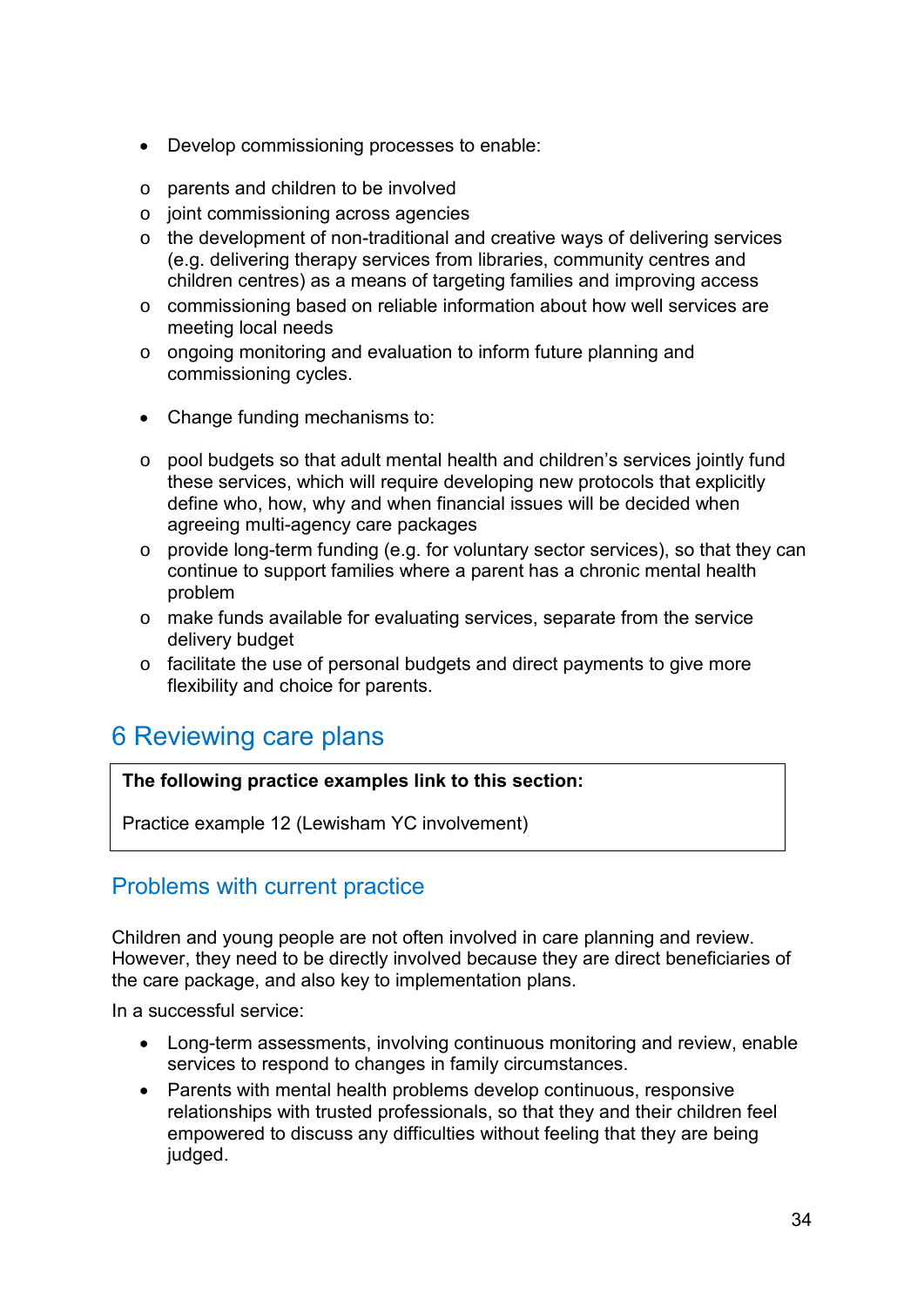- Staff (inpatient nurses, community mental health staff, children's social care staff, foster carers etc.) work with families to make sure arrangements for the children's care, including any 'contact' arrangements, are put in place when a parent is hospitalised and that support is in place for the parent and child on discharge.
- Carers and young carers are involved in the care plan review for the person they care for.

# Recommendations for change

Staff need to:

- Seek parents' permission and as far as possible involve children and young carers in the parent's care plan review process. This is important because young people can provide a valuable and unique perspective on what has been happening with their parent, how it is has been for them and what they think has worked well. They can then also comment on how any changes in the care plan might affect them.
- Aim to review the carer's plan as close as possible to the review of the adult's care plan. This will ensure the care plans work better together and reflect both individual and family goals. It will also ensure that any changes to the care plan that affect the carer are also addressed in their own care plan.
- Ensure care plan reviews consider change in family circumstances over time. For example, if important life events such as the birth of another child, a child studying for GCSEs, or the six-week summer holidays are coming up, then this needs to be explored and any contingency or extra support included in the plans if necessary.

In terms of hospital admission and reviewing care, staff need to:

- Ensure that the care plans for the parent and child are reviewed when a parent is hospitalised or receiving respite and again before they are discharged.
- Prioritise and address any financial and housing issues arising from hospitalisation (e.g. interruptions in welfare benefits, assistance with child care to avoid a parent or carer having to take unpaid leave to look after the children during this time).
- Contact or help parents to contact their children's school to make them aware of the temporary changes in the family to maintain family life during a time of crisis and ease the path of return when the parent returns home.
- On discharge from hospital or during periods of 'hospital leave' ensure that enough time is given to put any identified support in place for the parent and child as 'coming back together' for families can be a very stressful time with high expectations.

If children and families or other essential support services are involved in the parent and children's care then it is imperative that the doctor and ward staff in charge of the parent's inpatient care involve named agencies in discharging planning or give adequate notice of discharge arrangements.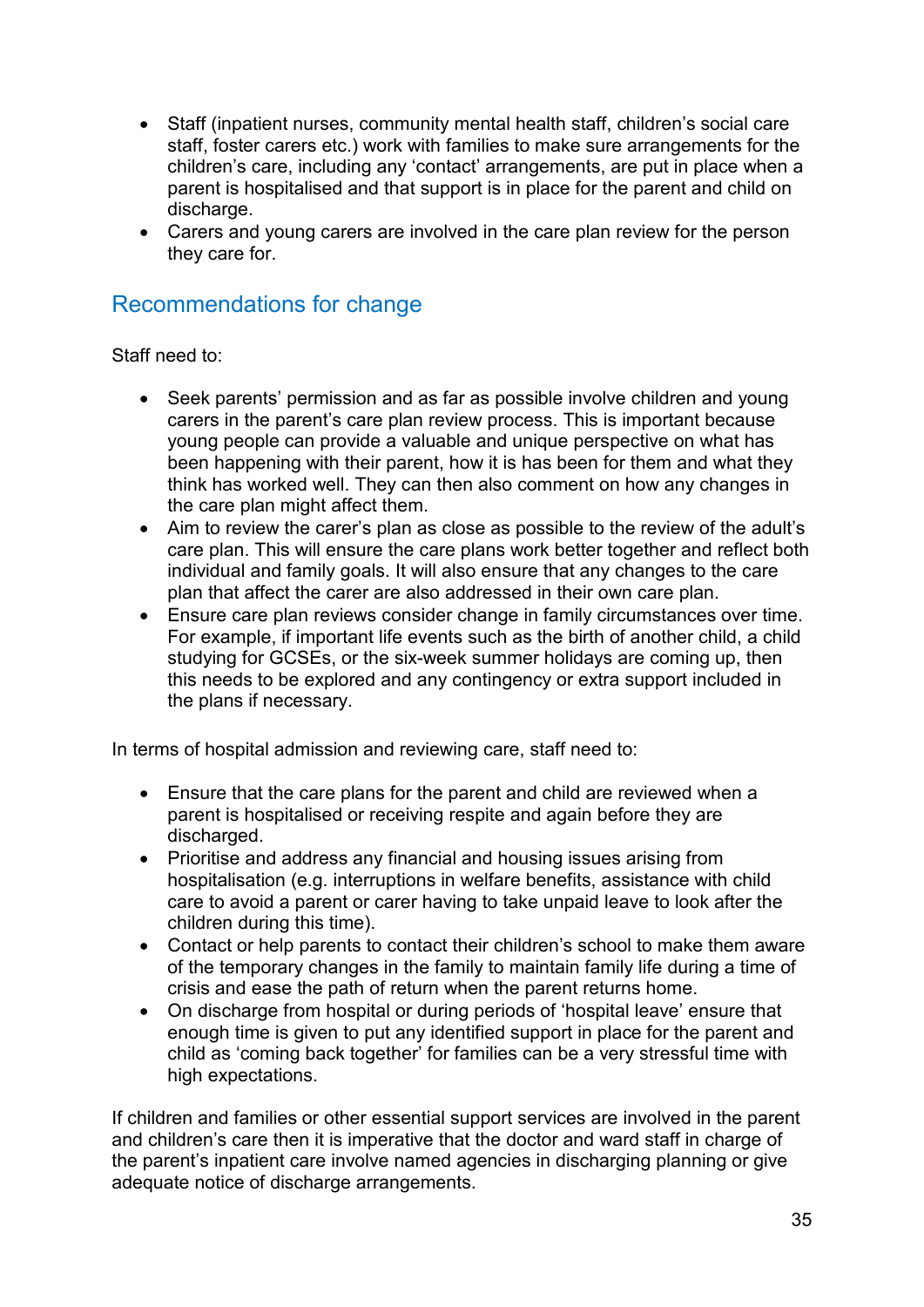# 7 Strategic approach

#### **The following practice examples link to this section:**

Practice example 13 (Lewisham protocol) Practice example 14 (Southwark advice & liaison) Practice example 15 (Three WFD briefs: Birmingham – Meriden training; Liverpool – lunchtime learning; NS – SCR training through drama) Practice example 16 (Southwark FPM training) Practice example 17 (NI Knowledge & Competency framework)

# Multi-agency review

Implementing these recommendations requires more interagency working, joined-up services and pooling of resources. We therefore recommend conducting a multiagency, strategic review that involves:

- Mapping the services currently available across all sectors to parents with mental health problems and their children, and identifying how well the services meet these families' needs across the full spectrum of problems.
- Working in partnership with parents and children at all levels and at all stages to ensure a service user centred approach to developing and delivering services that reflects what families say they want. Involving parents and children will lead to better service outcomes.
- Generating clear family-focused outcome measures, management targets, accountability measures and agreed audit and evaluation plans to monitor and evaluate the implementation of the strategy.
- Commissioners of adult mental health and children's services are well placed to initiate, manage, monitor and report on the development and implementation of a strategy. They will need to take the lead in coordinating and managing change.

# Senior-level commitment

There needs to be support from the top of organisations so that these changes become a 'must do' rather than an optional extra. Staff have found that the absence of a 'must do' incentive or lever centrally and locally has contributed to the difficulties in mainstreaming family-focused protocols.

Specific organisation or management targets are also necessary for these changes to become a priority for mainstream practice. Embedding the changes in culture and practice requires strong leadership and high-quality management.

Managers and supervisors have a responsibility to ensure that the changes happen in practice by: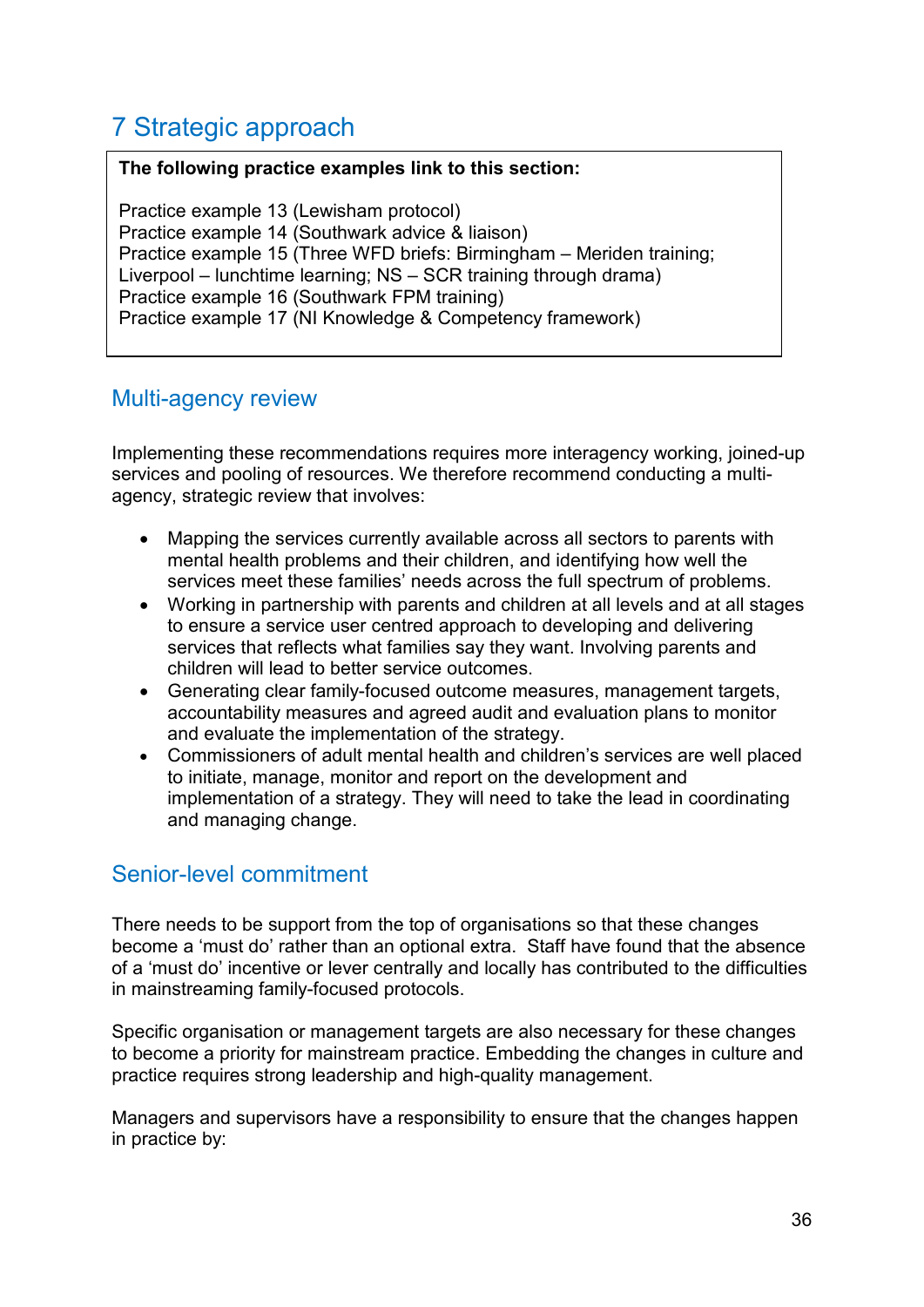- supporting staff
- identifying what is needed to promote change
- recording the changes that happen
- ensuring their staff are accountable for delivering change
- monitoring the quality and impact of changes.

We therefore recommend that:

- a 'think family strategy' is developed for leaders and managers, to engage them in taking forward the recommendations for change
- local 'champions' are identified with specific responsibility for ensuring that recommendations are implemented
- training managers are charged with delivering the training programmes necessary to support all staff – frontline practitioners and senior-level managers.

# Workforce development

Frontline managers and supervisors in all services are in a unique and important position to develop and lead practice change within and across services, but investment is needed in training and staff development before these roles can be used to their best advantage. There appears to be a need for training, particularly joint training, in this area.

We therefore recommend that in terms of professional qualifications, those responsible for professional education and training and workforce standards should introduce a family perspective.

In terms of continuing professional development we recommend that:

- For social workers (adult and child), accredited post-qualifying standards and courses should include specific material about how to deal with complexity, think child, think parent and think family, and how to work across service interfaces to promote the social inclusion and health and wellbeing of individuals and families. This is best delivered after a year or more in practice.
- Joint training is provided for staff in adult mental health and children's services or for other professional groups (e.g. primary and secondary care staff), as this can help to break down barriers and increases people's understanding of other service areas and responsibilities.
- A new leadership programme for adult and children's social work supervisors and managers should be developed. This should help managers to support staff who are working across agencies and dealing with complex cases.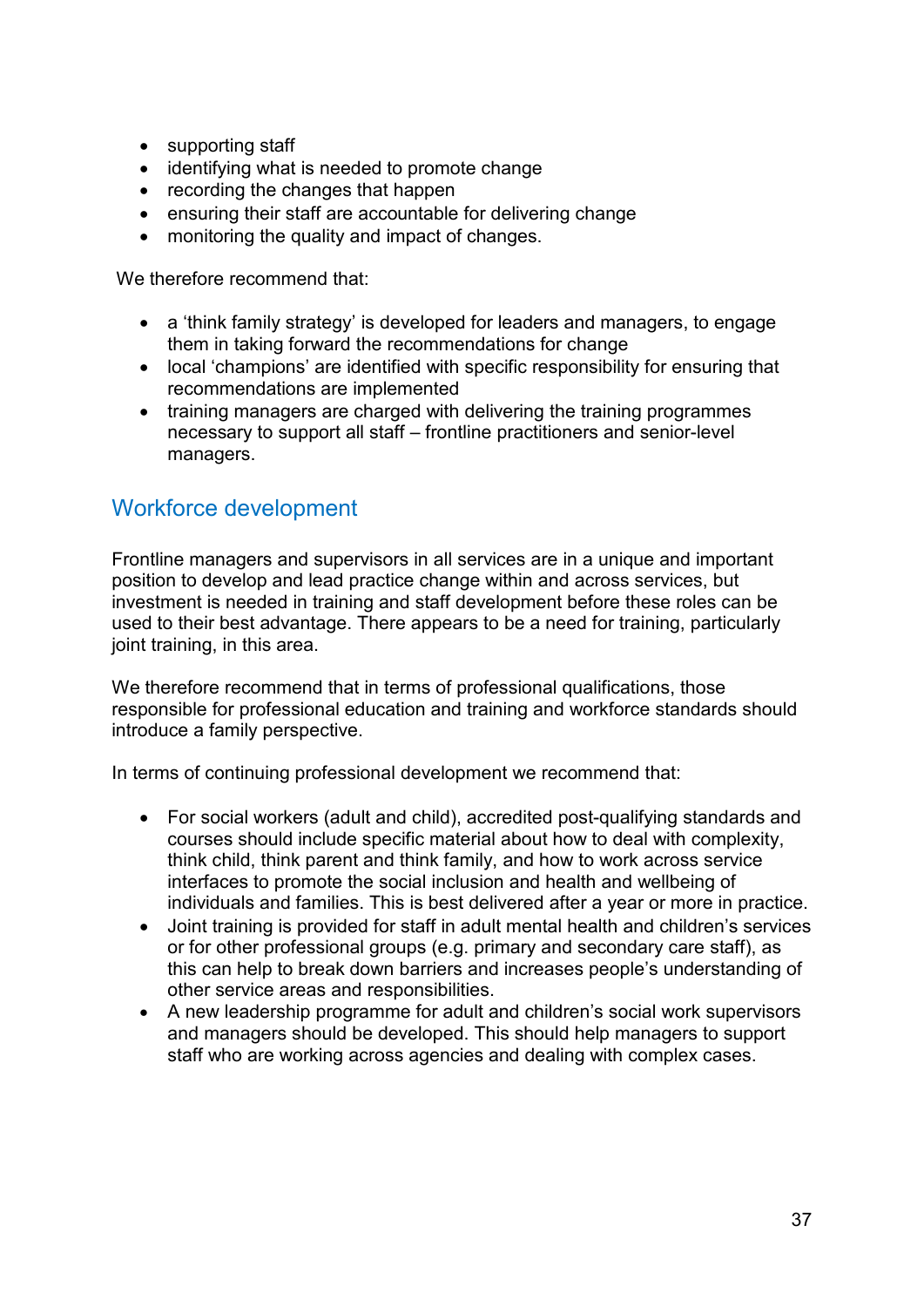# 8 Putting it into practice

#### **The following practice examples link to this section:**

Practice example 18 (Liverpool/Southwark steering groups) Practice example 19 (Lewisham user group) Practice example 20 (Quick wins/embedding) Practice example 21 (Southwark Parents' forum & film)

# Background to the implementation

To get away from producing another set of recommendations in this area without putting them to the test, SCIE decided to support the implementation of the original 'Think child, think parent, think family' guide in five English local authority areas, and all five of the Health and Social Care Trusts in Northern Ireland. From September 2009 – September 2011 in the English sites, and from September 2009 – March 2012 in Northern Ireland, practice development managers from SCIE supported the sites to develop whole-family working along the lines of the guide's key recommendations. The work has been evaluated by a SCIE research analyst, and the learning has been captured in the interim evaluation report (SCIE report 44) and the final evaluation report

In Northern Ireland, two full-time project managers ran the project, supported by an administrator. The project was overseen by a regional steering group, and local implementation was carried out by five Project Locality Teams. Work in each of the English sites was led by a project steering group, including representatives from adult mental health and children's social care services. The groups also often had representatives from the voluntary sector, child and adolescent mental health services and young carers' services.

In the English sites, implementation activities focused on:

- awareness raising and consultation via staff and service user consultation events, newsletter and e-bulletins, lunchtime learning sessions and staff briefings
- making strategic links with other initiatives such as Hidden Harm and young carers strategies
- workforce development and training, for example by including Think Family in existing induction and safeguarding training
- reviewing current working practices to assess compliance with the guide
- changes to care pathways, for example amending the young carers' Care Pathway to integrate it with the Common Assessment Framework process.

In Northern Ireland, the project managers undertook a number of regional pieces of work, including a multidisciplinary working agreement between adult mental health, children's and drug and alcohol services, and a knowledge and skills framework. They developed a set of outcomes and performance measures for the project and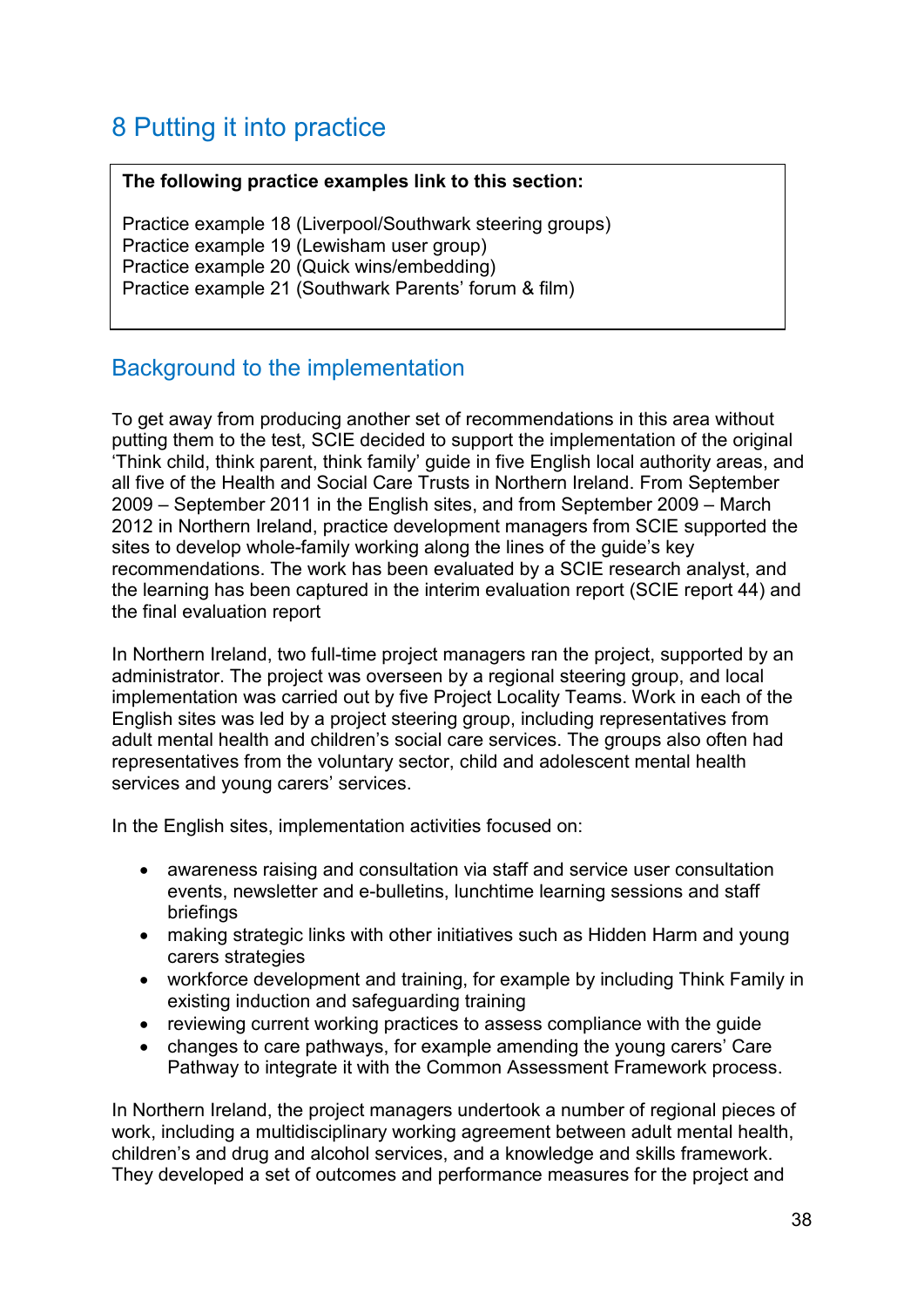collected service user views on a large scale using an online tool called Sensemaker.

The English sites each received £10,000 from the Department of Health to assist with implementation. It was used to fund things like:

- project manager/administrator support
- service user involvement activities
- the development and circulation of communication materials
- venues and refreshments for stakeholder events.

The work in Northern Ireland did not have a budget additional to that for the project managers and administrator. The implementation project took place at a time of budget cuts and restructuring in many public services. The ring-fencing of governmental Think Family funding was ended in this period, and key funding streams to support people with mental health problems, such as parenting programmes and Public Service Agreement (PSA) 16 funds, were reduced or stopped.

# The implementation plans

The key task for all of the implementation groups as they got together was to decide which of t he g uide's recommendations to focus on, an d t o formulate an implementation plan accordingly.

The English sites chose to work on different recommendations depending on local needs. However, all the sites planned to work on the recommendations relating to:

- taking a strategic approach
- communications
- screening and assessment
- workforce development.

In Northern Ireland, implementation proceeded sequentially through the nine priority recommendations.

As sites developed their plans, it became clear that whole-family approaches can apply to a range of services and service users. The sites worked across this range, with the majority of activities aimed at what we have termed 'families in need' – families who are known to statutory services, but are not at the highest tiers of either adult mental health or children's services.

While the sites aimed to implement the recommendations in the guide, the activities undertaken did not always correspond directly with one of the recommendations. Some activities applied to more than one recommendation. An inter-agency protocol setting out working arrangements between adult mental health and children's services, for example, may cover screening, assessment, planning and review. Other activities were not explicitly recommended in the guide, but were clearly in tune with its broader objectives. For example, placing mental health family support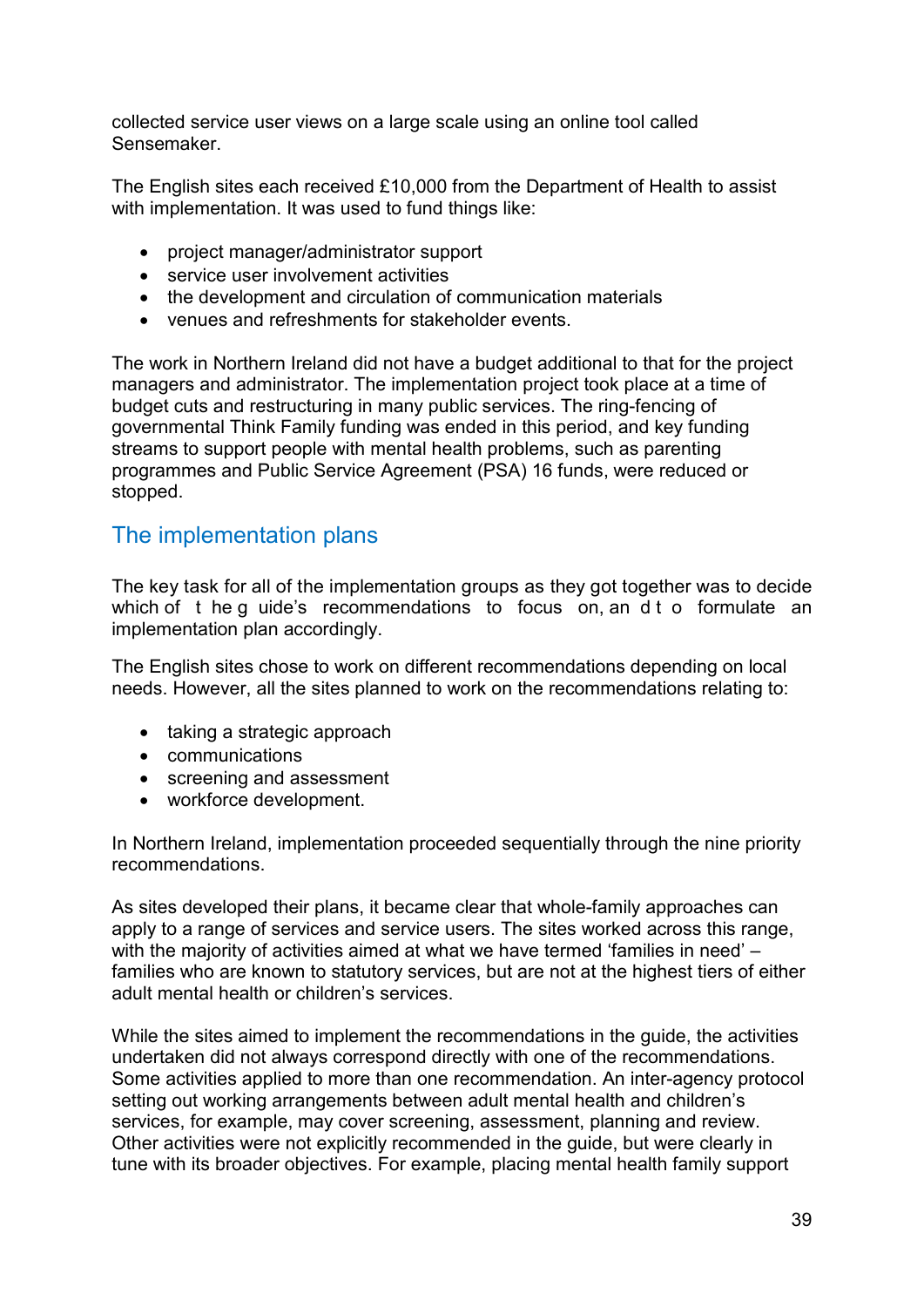workers in children's centres is not mentioned in the guide, but clearly supports a number of recommendations, such as the recommendation to develop services to support the full spectrum of need, including early intervention.

# What the sites did: England

The key areas focused on in the English sites can be grouped into a number of broad categories.

#### **Awareness raising**

All sites worked to raise awareness of the 'Think child, think parent, think family' agenda and project among the wider staff group and among management. They did so in a variety of ways:

- A monthly ebulletin to all staff. See practice example 2 The ebulletin had a distinctive Think Family branding and was compiled by a local authority communications officer who sat on the project steering group. The ebulletin was recognised as being extremely good, and won the Association of Social Care Communicators Award
- a dedicated web page about the project
- consultation and awareness-raising events with frontline staff, managers and service users. The aim was to inform people about the project, raise awareness of whole-family approaches, and to consult on the content of implementation plans
- a series of lunchtime learning sessions See practice example 15
- presentations at Local Safeguarding Children's Boards and other relevant meetings
- a Think Family conference, covering a number of strands of work (for example, parental mental health, substance misuse etc.)
- liaison with key staff groups such as those working in statutory children's services or community mental health teams. The purpose of this was to promote working practices that support whole-family working, for example completing Child in Need risk screens. In some sites, members of staff, such as safeguarding leads, routinely did this as part of their job**.** See practice example 14

#### **Making strategic links**

The English sites in particular worked to link the implementation of the guide to other policies, such as:

- Children and Young People's Plans
- Parenting Strategies
- Young Carers' Strategies
- The Hidden Harm agenda, for example by having the Hidden Harm Coordinator on the project steering group
- wider Think Family agendas, covering learning disability, offenders, drug and alcohol misuse and domestic violence. See practice example 20.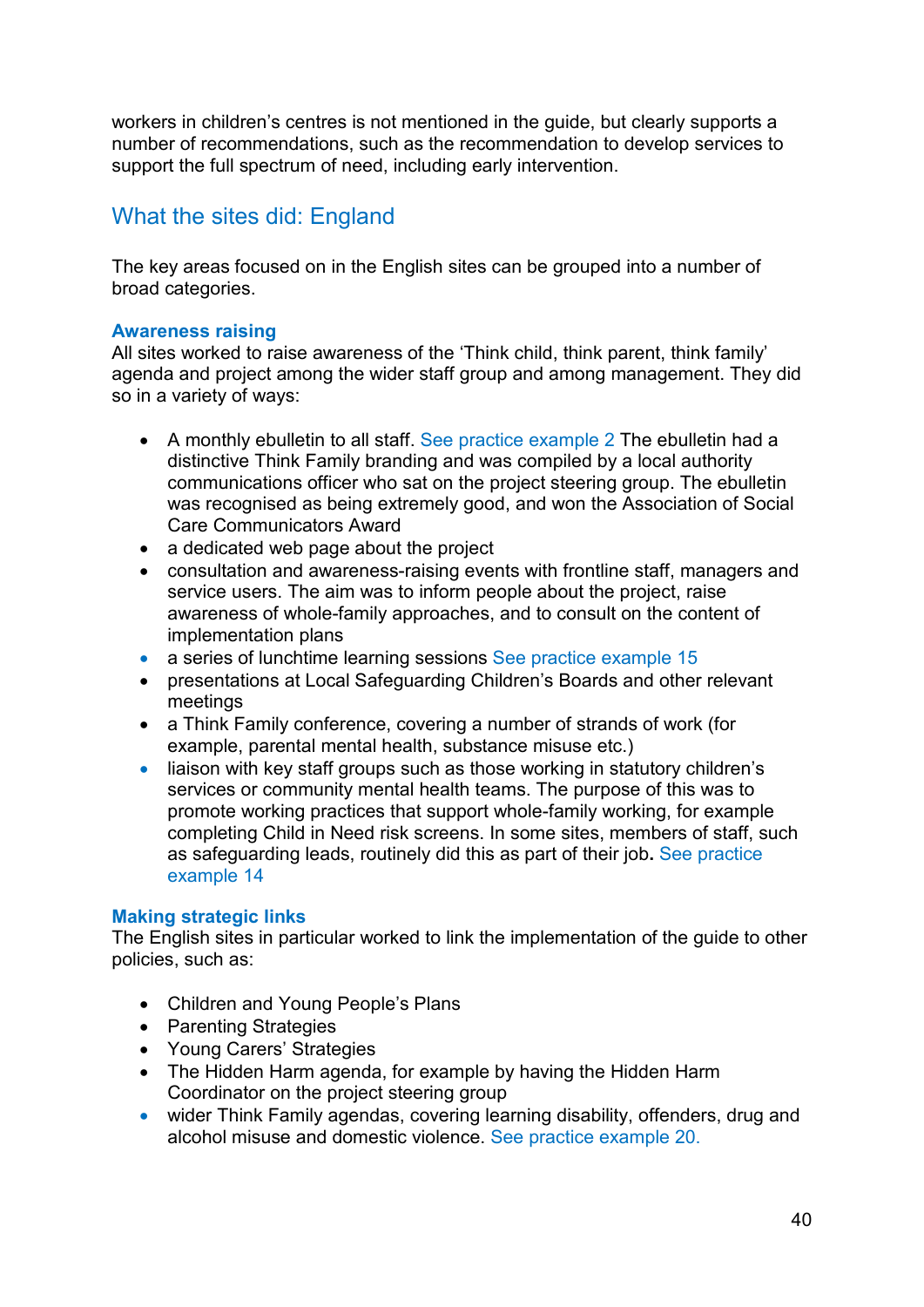The steering groups in the sites also made contact with other similar initiatives in their areas such as Family Improvement Partnerships.

#### **Workforce development**

Many sites took specific actions to develop staff knowledge and skills. These were more in-depth than the awareness-raising activities listed above, providing a theoretical basis for whole-family working, and how this may affect their practice. Some sites amended existing training opportunities, such as staff inductions or safeguarding training, to ensure that they included Think Family principles.

The sites also commissioned additional training activities. One site ran a theatrebased training session for around 100 staff from various agencies about the principles of 'Think child, think parent, think family' see practice example 15. Scenarios illustrating some of the challenges involved in working with families affected by parental mental ill health were dramatised by a professional theatre group, forming the basis of the training and discussion. In another site, Community Mental Health Team (CMHT) staff were given training using the Family Partnership Model see practice example 16. A third site commissioned a local voluntary organisation to provide introductory Think Family training. See practice example 15.

#### **Working with families**

Direct family work was relatively infrequent, but was developed in some sites. A therapeutic family play group ran in one site see practice example 11. In others, family therapists worked in children's centres. See practice example 10

#### **Reviewing current tools and ways of working**

A number of sites reviewed their existing ways of working to assess the extent to which they complied with the guide and to see what changes needed to be made. This included:

- reviewing existing joint working protocols between adult mental health and children's services see practice example 13
- reviewing screening and assessment tools, such as the Child in Need risk screen
- revisions to the Care Pathway for young carers see practice example 7
- developing practitioner 'champion' groups to promote shared professional understanding and joint working with families see practice example 3
- the introduction of family mental health workers to children's centres see practice example 10
- identifying trigger levels at which to make contact with other services see practice example 5
- developing the use of the pre-CAF as a way into children's services see practice example 9
- establishing a forum for professionals to come together to discuss complex family cases see practice example 8
- seeking to alter working practices to promote young carer involvement in their parents' care planning. See practice example 12.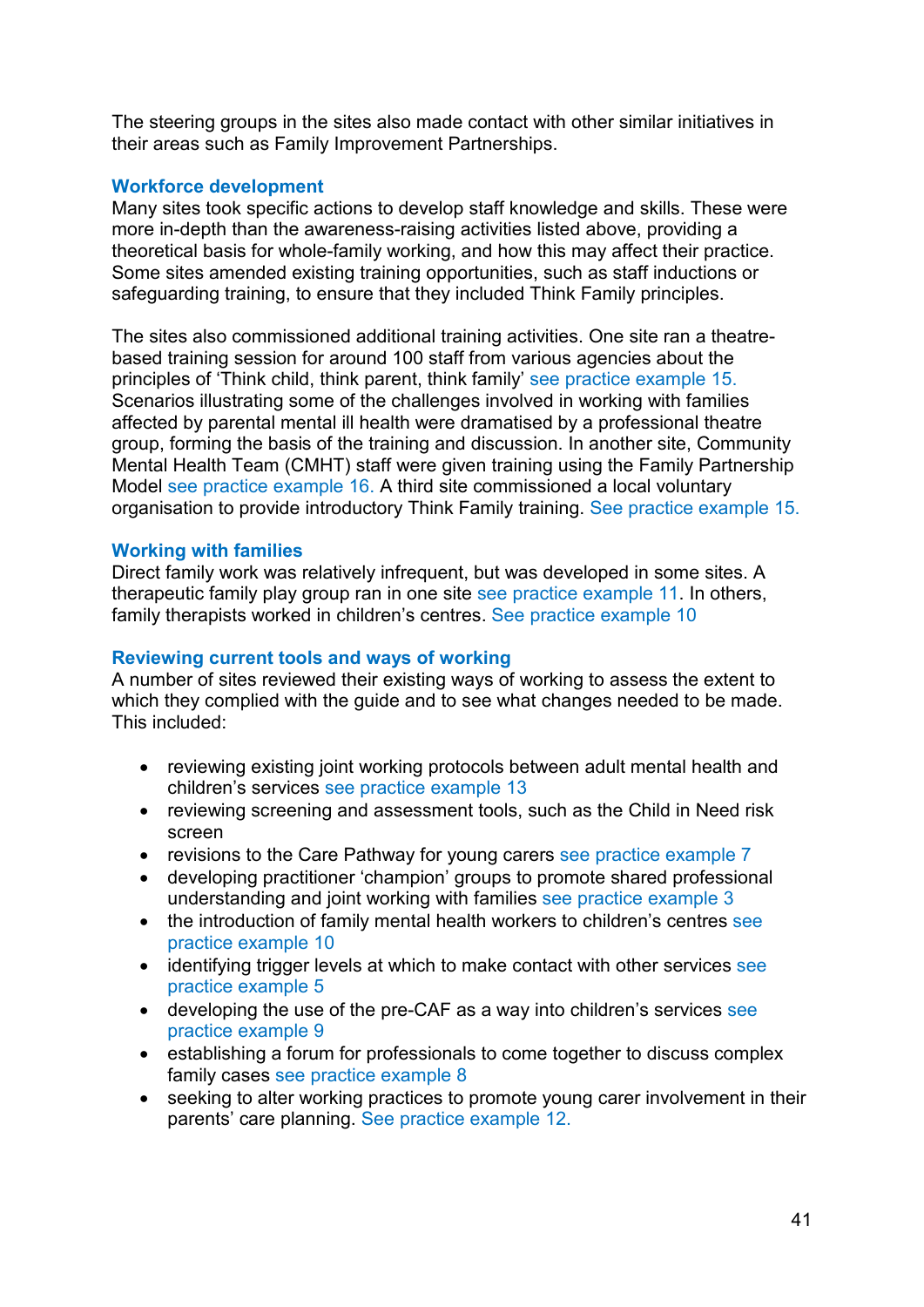# What the sites did: Northern Ireland

In Northern Ireland, the project managers aimed to work sequentially through the priority recommendations in the guide. We capture some of the work here:

#### **Signposting and improving access to services**

There were a number of activities as part of the work on this recommendation. **Communication** See practice example 4.

Things done to communicate the project and raise awareness internally included:

- a letter endorsing the implementation of the guide from the Department of Health, Social Services and Personal Safety (DHSSPS) to senior managers of the Trusts, outlining the importance of the work, and the need for it to be embedded within Trusts
- a quarterly newsletter sent to Health and Social Care Trust staff and other key stakeholders
- monthly good news stories.

#### **Multi-disciplinary regional agreement**

A regional joint agreement was developed, setting out how staff in statutory and nonstatutory organisations should respond to families with mental health and/or substance misuse problems. It articulated the actions that should be taken by staff who work primarily with adults and those who work primarily with children.

#### **Consultation with service users and carers**

As part of the activities on this work stream, the project managers in Northern Ireland worked with a local consultant to conduct a family experience survey to gain an understanding of families' and staff's experiences of the impact of parental mental health.

#### **Screening and assessment**

#### **Reviewing multi-agency forms**

The project focused on reviewing existing screening and assessment tools to assess the extent to which they supported whole-family working. While SCIE always envisaged that the Think Family model could be applied to a wide range of services, the approach in Northern Ireland has involved an even broader range than originally anticipated, and wider than in the English sites. The Northern Ireland sites frequently included acute medical services and acute mental health services, and with the aim of trying to develop a shared 'form of words' See practice example 1 across agencies working with families, services shared their screening and assessment forms. Some services were able to provide examples of good practice. For example, in one Project Locality Team area it was found that addiction services had particularly good screening and referral forms. These were then used as the template for other documentation.

#### **Changes to Understanding the Needs of Children in Northern Ireland (UNOCINI)**

In Northern Ireland, all referrals to statutory children's services are made using the UNOCINI assessment form. One of the project managers was part of a working group to amend the guidance supporting the form so that it addressed Think Family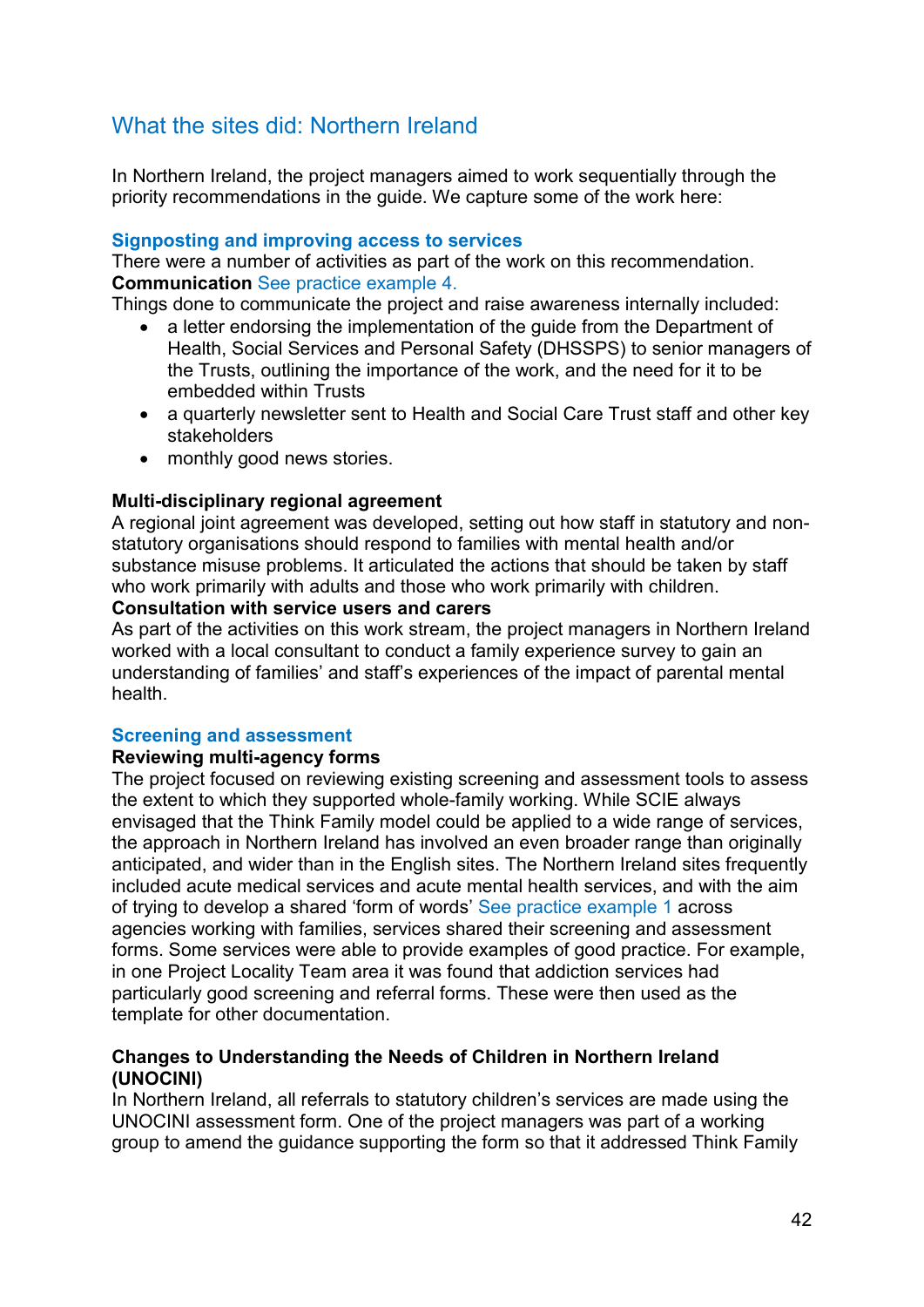issues, including mental health and substance misuse. The revised guidance then went out for consultation with staff. See practice example 6.

#### **Development of outcome/performance measures**

The project managers worked with Health and Social Care Board performance staff, to develop a set of outcome/performance measures for the project. Initial scoping work showed that there were very few existing performance indicators that could be used to promote whole-family working. The indicators developed therefore relied on primary data collection using surveys and case file audits. At the time of writing, a set of draft practice measures had been developed, including surveys of:

- staff's awareness of the Think Family model, and ways in which their practice is changing to support it
- initial screening, referral and assessment processes to ensure they reflect a family model approach
- evidence of shared care planning between mental health and children's services.

### **Making links with other initiatives**

The project managers worked to link the project to other relevant services and organisations. They met quarterly with directors of children's services, adult mental health services, acute hospital and nursing services. They also established working links with other relevant organisations, such as:

- Safety Improvement Forum a forum helping health and social care organisations to implement evidence-based interventions known to save lives and reduce harm
- Bamford Task Force the task force implementing the recommendations for modernisation of mental health services developed by the [Bamford Review](http://www.dhsspsni.gov.uk/bamford.htm/)
- Regional Maternity Mental Health Forum
- Regional Implementation Team the team leading a comprehensive change agenda for child protection services in Northern Ireland
- Hidden Harm Regional Quality Assurance Group
- The Regulation and Quality Improvement Authority
- Nursing/Allied Health Professionals, Medical and Social Work leads at DHSSPS.

The focus of these links was to prevent duplication of effort and to support relevant areas of work that chimed with the project's objectives. The link with the Hidden Harm work (which focuses on people with substance misuse problems) was particularly important: both the knowledge and skills framework and regional multidisciplinary agreement cover Hidden Harm client groups as well as parents with mental health problems and their families.

#### **Work with the voluntary sector**

From the start, the voluntary sector was involved in the implementation of the Think Family approach in Northern Ireland, and there were voluntary sector representatives on each of the Project Locality Teams. In support of the approach,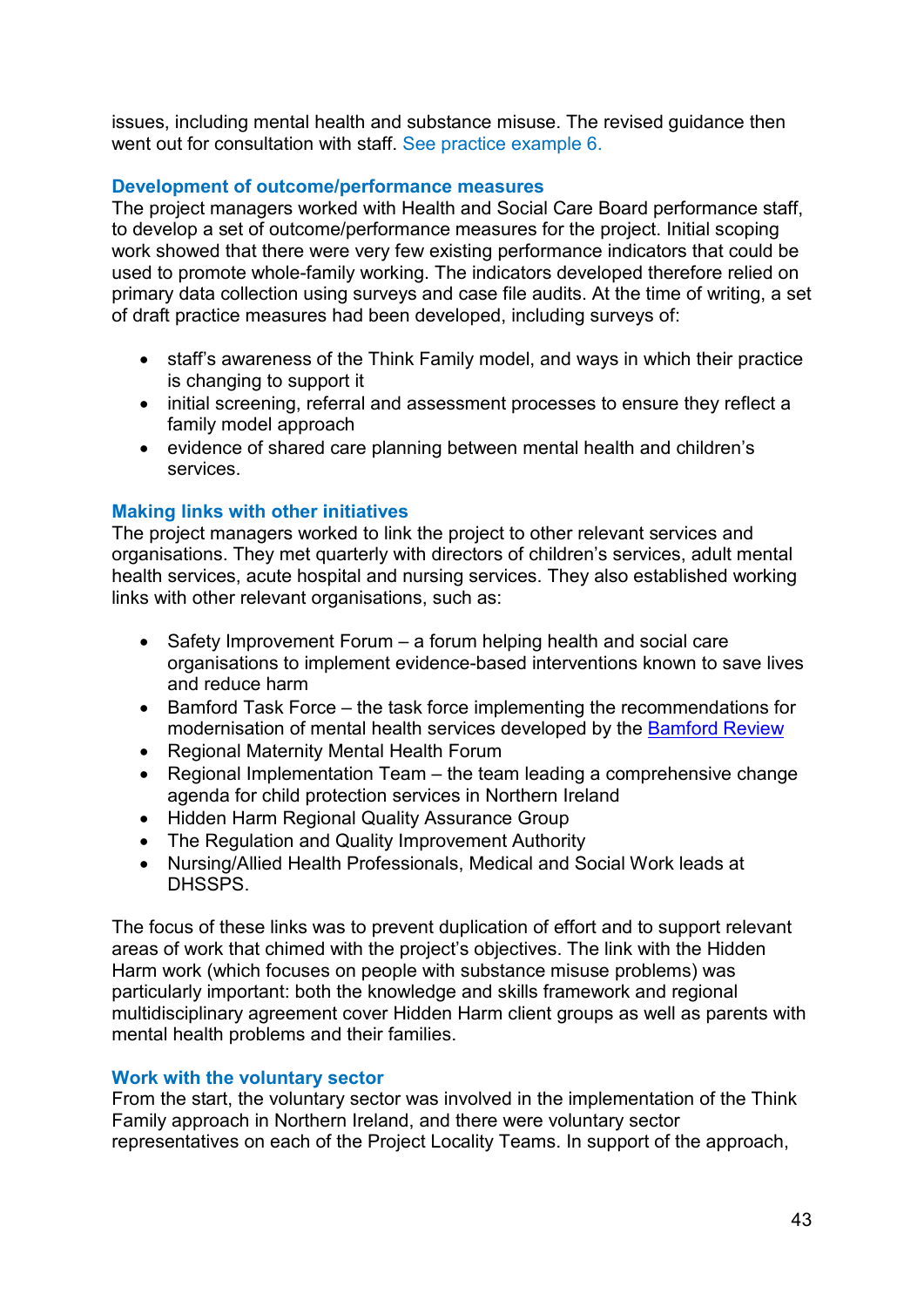voluntary sector organisations changed referral and assessment forms to enable the collection of relevant family information, such as:

- family composition, for example, name, relationship, age/date of birth, occupation/school/nursery
- impact of parents'/carers' mental health upon children of the family
- is there a child/young person undertaking caring?

The project highlighted that the voluntary sector workforce is not always appropriately skilled or qualified to undertake the screening and assessment required to support whole-family working approach, and that extra support and training is therefore needed.

#### **Knowledge and skills framework**

The project managers, in consultation with relevant stakeholders, developed a knowledge and skills framework for whole-family working. See practice example 17. This sets out the skills and competences needed by health and social care professionals working with parents with mental health problems and their families. Its aim is to inform the commissioning and delivery of training for those working across adult mental health and children's services.

The pr oject managers also m ade l inks with educ ation r epresentatives for so cial services, m ental h ealth, nur sing and medicine, b oth a t und er- and post -graduate level, to raise awareness about the project and to discuss ways of including Think Family in higher and professional education.

### Lessons about process

When setting up the implementation project, SCIE envisaged a relatively linear process, in which sites would develop plans (including outcome measures), implement those plans, and then review progress and outcomes. Although we hoped the plans would ideally be living documents, which would change over time, it was nevertheless anticipated that the planning process would be the main driver of activity.

The sites in Northern Ireland to some extent followed this model and worked to a detailed regional plan. They were able to develop several strategic documents which have regional coverage. However, in the English sites and, to a lesser extent the Northern Irish sites too, the process of implementation was more 'organic' than expected. This showed itself in a number of ways:

- Rather than implementing and rolling out a specific number of new, preplanned activities, sites started to embed a Think Family approach in existing documents and ways of working. This was in part a response to the busy environment in which people were working on numerous other responsibilities in addition to the guide. This left limited time for undertaking substantial standalone projects.
- It was also an explicit strategy for achieving impact. For an initiative to be successful it needs to work, and to be seen to work, in unison with other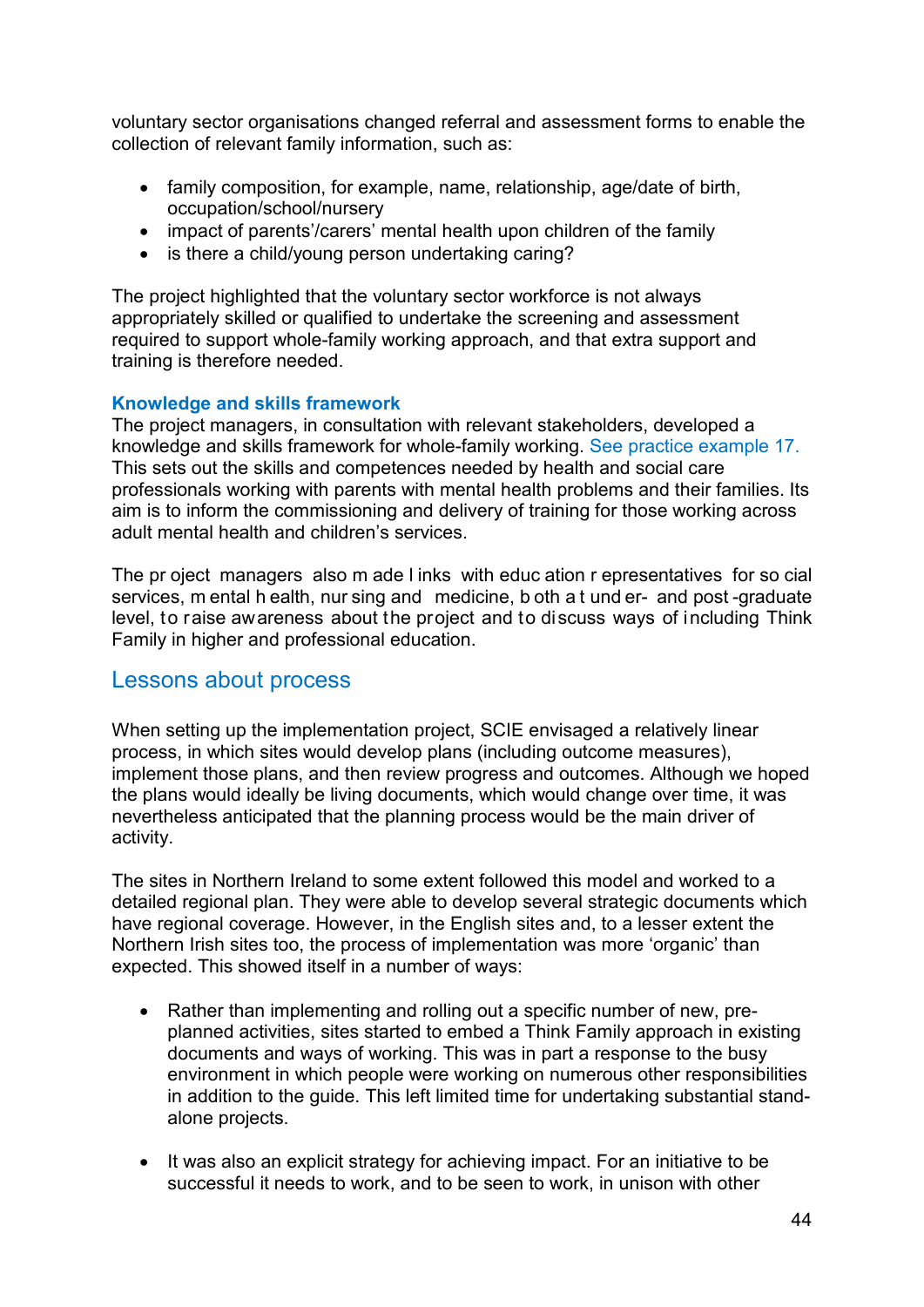similar initiatives. Embedding Think Family in a number of policies and initiatives may help to ensure its longevity during a time of change: even if one policy or initiative is discontinued, others will continue. See practice example 20. This is known in the study of user involvement as 'riddling the system $33$ .

• The sites responded to opportunities and changes in the practice and policy environment. For example, one site incorporated Think Family into a new structure for children's services. Others took the opportunity to include Think Family as part of general reform processes, for example, the Reform Implementation Team and the Bamford Task Force in Northern Ireland. Others hope to exploit the constraints and restructuring affecting the sector to promote the early intervention and efficient working patterns inherent in whole-family approaches.

There were significant differences in the way that the guide was implemented in the English compared to the Northern Irish sites. This was largely due to the regional mandate for this work in Northern Ireland, supported by two full-time project managers. This meant that, for example, in Northern Ireland more time could be spent producing strategic, regional-level documents – such as a knowledge and skills framework and regional multi-disciplinary working agreement – than was possible in most of the English sites.

The Northern Ireland project also had the capacity and mandate to engage in other strategic-level activities, such as liaising with the regulators and providers of professional education, and meeting on an ongoing basis with government departments and non-departmental public bodies to share information and coordinate activities. SCIE undertook this role to some extent on behalf of the English sites, meeting regularly with the Department of Health and Department for Education.

# What helps and hinders progress

Throughout the implementation process, the sites and their SCIE supporters reflected on factors that helped and hindered progress in their area. Key factors were:

#### **Competing pressures and organisational change**

Most people involved in this project had many other work responsibilities. While they found ways to manage this (including the 'organic' approach described above) it was a challenge to find the time and space for this project amid the many other demands they faced. Unsurprisingly then, people in the sites reported that competing priorities were a barrier to making progress with this work. This was not a reflection on their commitment or dedication, but rather an acknowledgement of the large portfolio of responsibilities that most professionals in health and social care have.

In addi tion, a nu mber of si tes went through or ganisational ch anges, su ch as restructuring of either local authority or NHS Trust services (or of both), changes to senior m anagement, and pr oposed mergers of s ervices. S ites were cr eative i n making use of opportunities presented by this, but it also had some negative impact. For example, in some English sites, members of the project steering groups left due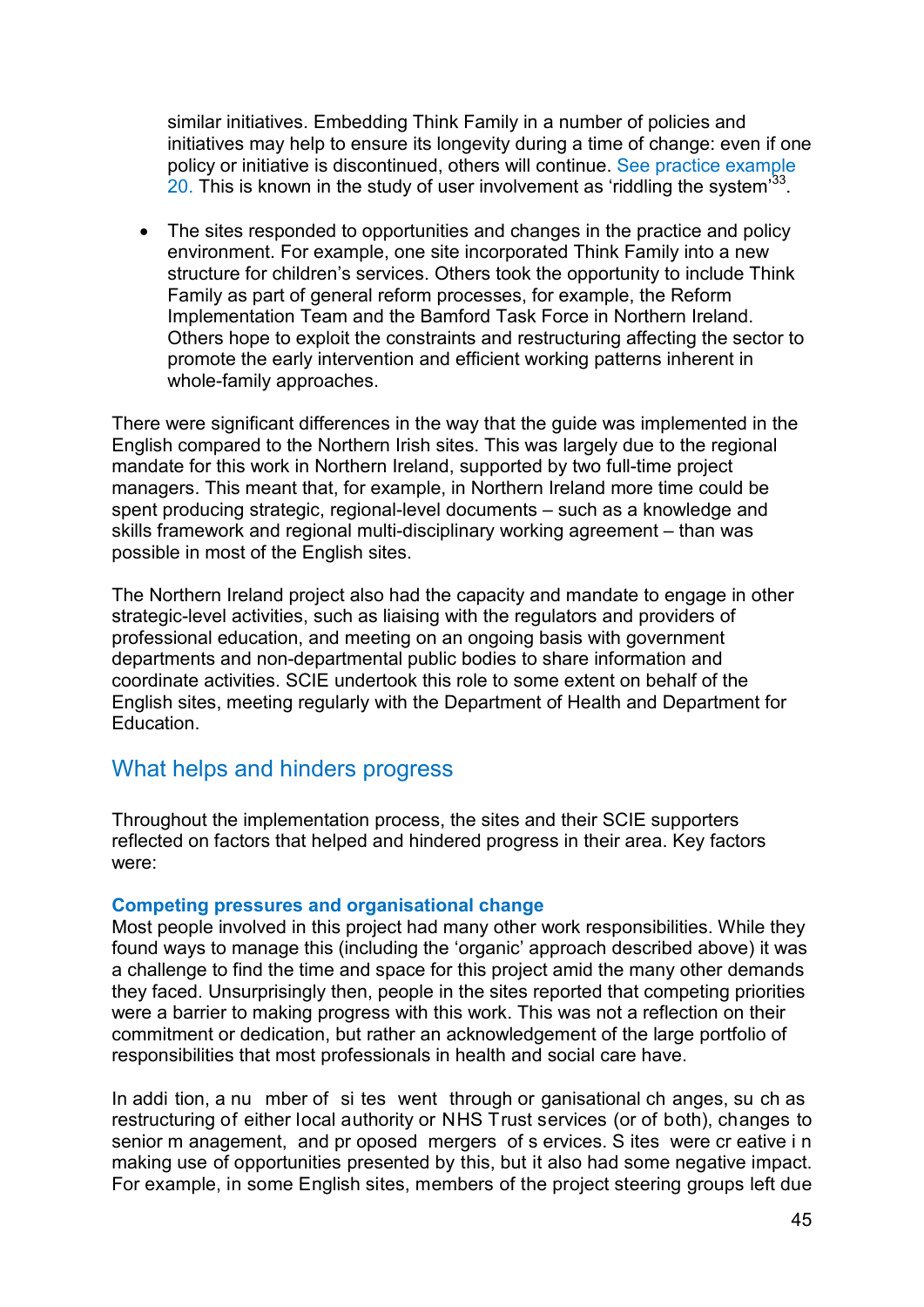to i ncreased w ork pressures, or bec ause o f hav ing t o c hange r ole or r eturn from secondments.

#### **Sign-up from senior managers**

A key factor that repeatedly emerged was the need for senior members of staff (for example, assistant di rectors and directors) to si gn up t o this work. See practice example 18. Their backing was key to a range of other factors such as:

- awareness of the project across the organisation
- leading the work at a senior level
- facilitating relationships within and across organisations
- ensuring that links were made to other initiatives
- the effectiveness of inter-agency working
- ensuring that staff were released for training, and generally able to prioritise this work.

#### **Need for culture change**

Steering group members reported that the progress they had made would be furthered by a fuller change to organisational cultures and people's perception of what is within their professional remit. There were concerns that people may be even less willing to work outside what they see as their remit at a time of budget cuts and reorganisations.

It was felt that senior members of staff need to lead by example by modelling multiagency working and flexible approaches.

#### **Time to build relationships**

The extent to which true multi-agency working existed in the sites was unsurprisingly an important factor in determining progress. In sites with a history of working across agencies, key relationships were already in place, which helped people move forward. Elsewhere, it was clear that at least some members of project steering groups were meeting for the first time. This meant that in early meetings time was spent getting to know each other, learning about each other's roles and remits, and building relationships and trust. This is not unusual in multi-agency working. It did, however, reinforce the premise on which this work is built: that adult mental health and children's services do not always work closely together. It also highlighted the fact that even relatively senior members of staff (many steering group members are heads of service) in different agencies may not know each other.

Some groups of staff remained difficult to engage throughout the implementation project. In particular, engaging with schools and GPs proved challenging, in part due to the difficulties that school staff and GPs have in attending meetings during working hours. Sites also noted that the further services are away from the adult mental health/children's service interface, the harder they have been, perhaps unsurprisingly, to engage in this work.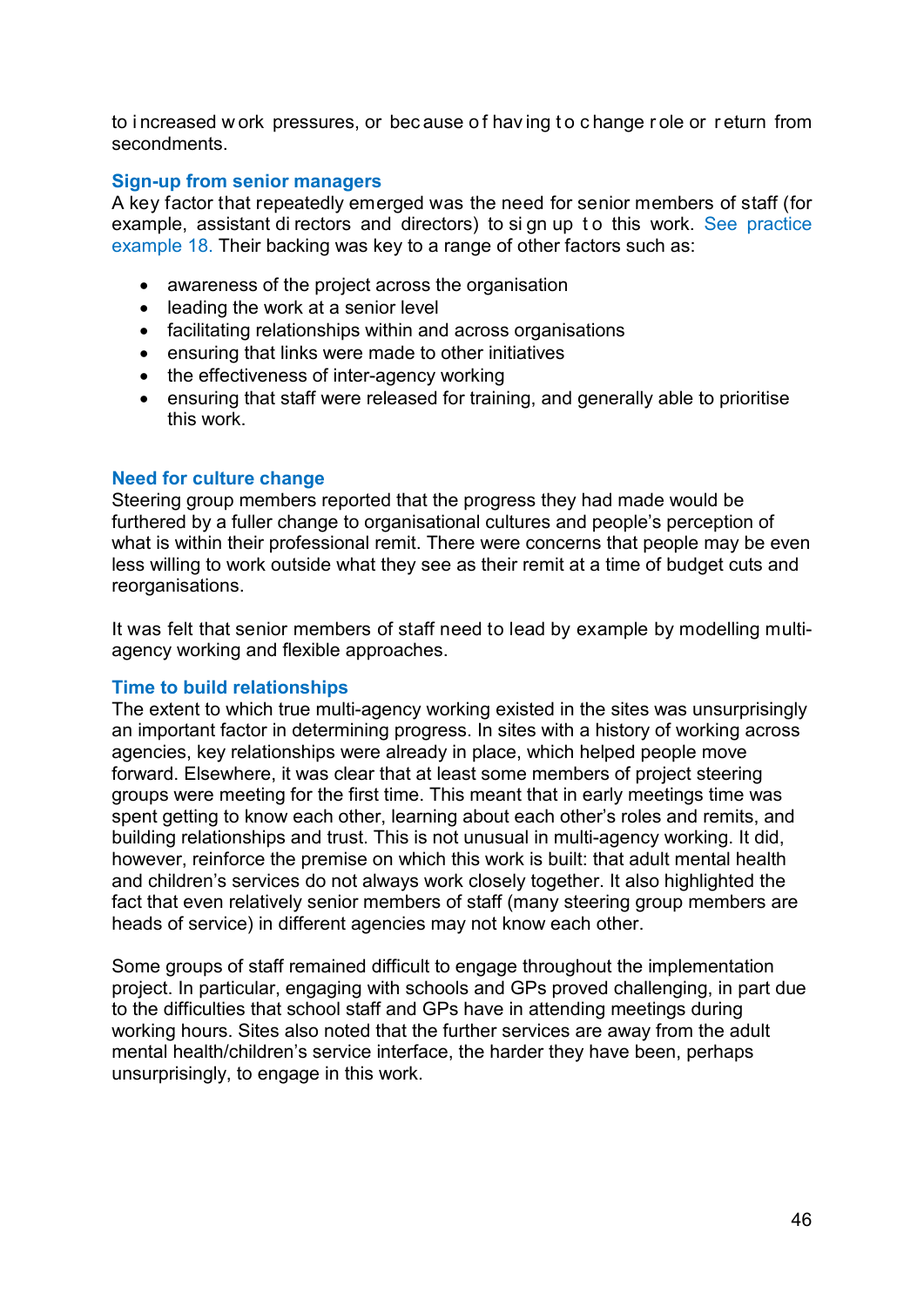#### **Resources**

While some sites cited a lack of financial resources as a barrier to implementing the work, in others it seemed that the main difficulties could not easily be solved by injecting more cash into the service. This applied particularly to issues such as the lack of knowledge and understanding of other professionals' roles. This would seem to support our assertion that changing systems need not require substantial expenditure. However, it does mean that other things are required, such as effective collaboration and a conducive set of organisational cultures.

However, the broader financial climate has had an increasingly negative impact as the project has progressed. In Northern Ireland, efficiency savings in local services threatened to impede their ability to implement this agenda. Similarly, in the English sites, cuts to services began to take effect by the end of the first year of the implementation, thus reducing the capacity for putting whole-family approaches into practice. For example, one site built some of their plans on using the PSA 16 grant, and cuts to it were a real impediment to progress.

More fundamentally, reductions to budgets in many sites led to job losses, which meant those remaining in post had even greater workloads to manage. This had a clear impact on their ability to devote time to practice improvement work such as this project.

#### **Administrative and project management support**

Having the support of an administrator and/or project manager was a key facilitator of progress in many sites. Administrators helped to provide practical support, such as taking and di stributing m inutes and ag endas for m eetings. They al so act ed as lynchpins for the steering groups, providing a si ngle point of contact and continuity between meetings. In the sites which had project managers, this also helped to drive progress and ensure that tasks were accomplished.

#### **Involving users**

Having service users - or their representatives - on steering groups, tended to add a dynamism to t hose g roups, and a r eality check when pr ofessionals became t oo involved i n pr ocedural co ncerns. See pr actice ex amples 18 a nd 21. Hearing t he experiences of p arents and y oung ca rers could provide an i mportant r eminder t o groups about t he r elevance o f w hat t hey w ere t rying t o ach ieve. U ser forums provided a v aluable sp ace for p arents to m eet, a nd t o sh are t heir i deas with t he wider strategic body. See practice examples 19 and 21.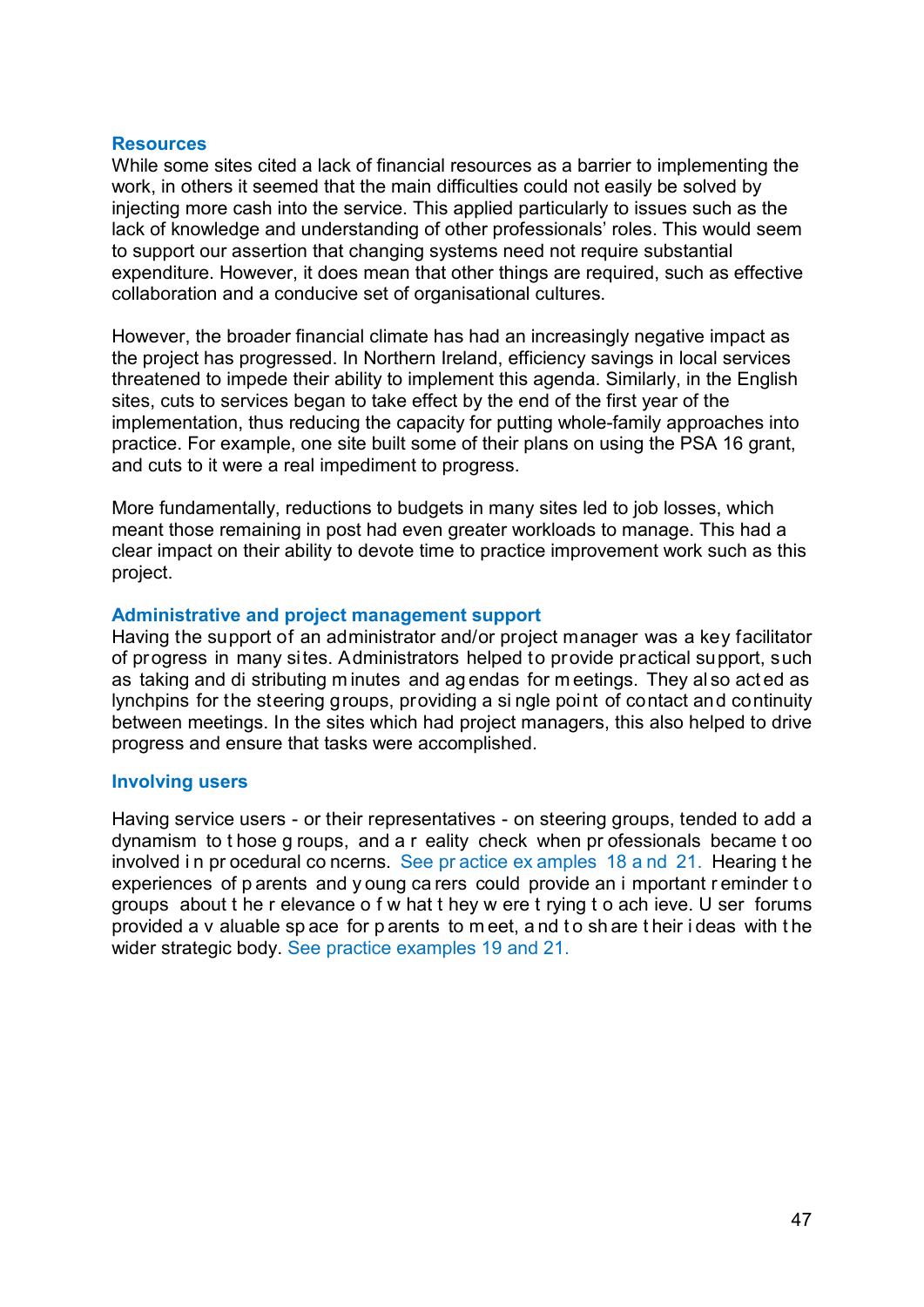# Lessons about practice – promising ideas

There were a number of approaches in the sites that seem to be promising in embedding whole-family working in adult mental health and children's services.

#### **Quick wins** See practice example 20.

A number of sites undertook relatively quick and low-cost actions, which helped start the process of change. These included:

- lunchtime learning sessions
- ensuring that Think Family is included in staff inductions and safeguarding training
- liaison with key staff teams to ensure that practice is supporting a Think Family approach, for example, that Child in Need risk screens are being completed.

These types of action were helpful in raising staff awareness at an early stage of the project. This gave the work a sense of progress and achievement from the start.

#### **Linking with related initiatives** See practice example 20.

This work is closely linked to a number of other agendas relating to vulnerable adults, parenting, and young carers including:

- **Hidden Harm** Hidden Harm strategies are local responses to the Advisory Council on the Misuse of Drugs report on the impact on children of problematic drug use by parents. Links were made to this in Northern Ireland and two of the English sites.
- **Parenting**  There were clear links between this work and local parenting strategies. Some the potential benefits here were threatened following cuts to funding for parenting support.
- **Vulnerable adults (PSA16)**  This Public Service Agreement aimed to support vulnerable adults, including those with mental health problems, and therefore had links to this work. Again, however, the funding associated with this initiative has been cut.
- **Young carers**  The practice guidance to the Carers (Equal Opportunities) Act 2004 states that local authorities should have 'a protocol, shared between adults' and children's services, for identifying and assessing young carers.' A number of the implementation sites made links to their young carers' strategies.
- In Northern Ireland, the **reform of child protection services** led by the Reform Implementation Team has also been an important link.

Ensuring that links were made to these initiatives was an important way of sustaining the Think Family agenda after the period of implementation support from SCIE. It also promised to reduce duplicated efforts at a time of reduced resources.

#### **Building capacity in the voluntary and community sector**

In many of the sites, the voluntary sector provides numerous services to parents with mental health problems and their families. However, the work in Northern Ireland in particular has shown that while this sector provides a valued and trusted service,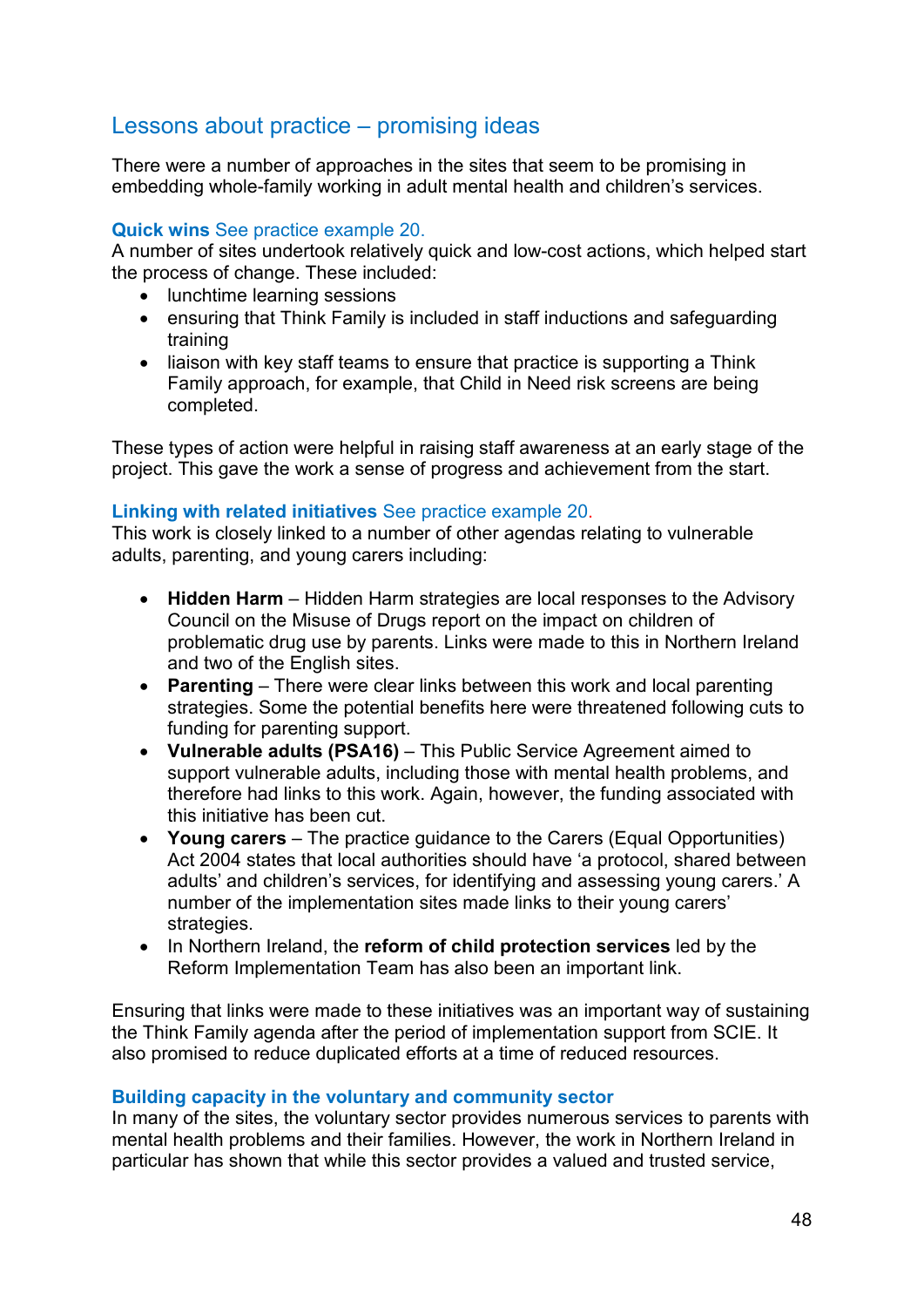their systems and processes were not always conducive to effective screening, assessment and onward referral of parents with mental health problems.

Work was started in the region to improve and standardise referral forms and processes, and it appeared that the project improved the capacity of the sector to contribute to a Think Family approach to parental mental health.

Support for voluntary organisations to undertake their safeguarding and screening/signposting roles as effectively as possible was therefore a promising area of practice, particularly given the increased role that the voluntary sector is likely to play in future service delivery. Voluntary organisations need to communicate effectively with each other where more than one organisation is involved with the same family. Statutory services also need to ensure that voluntary and community organisations are well integrated into multi-agency processes to share information and co-ordinate services.

#### **Practitioner champions** See practice example 3

Learning from the sites suggests that the practitioner champions model was a promising way of improving frontline practitioner knowledge and relationships. One site set up a practitioner champions group and the benefits of this group included:

- networking and forming relationships
- learning about the basics of each other's roles
- clarifying terminology
- highlighting systemic issues to feedback to the project steering group and senior managers.

The progress of the champions group led to the model being introduced in another English site, and Northern Ireland also designate staff as Think Family champions. It was notable, however, that once the champions group had developed a greater awareness about the issues involved in whole-family working, they then found the systems they used, such as assessment forms and practices, unsupportive of their increased enthusiasm for collaborative approaches. This tended to reinforce the sense that senior support is vital so that systems can be altered.

#### **Building on the Common Assessment Framework (CAF) and Team Around the Child (TAC) processes**

Both the CAF and TAC processes can form a useful basis for a Think Family approach. The CAF is an assessment process for young people with needs which do not meet the criteria for statutory services (Tier 2). The CAF is intended to be a holistic assessment of a young person's circumstances and needs and, in many areas of the country, is used as the main way of referring a young person for support. Some of the sites identified the potential of the CAF to support whole-family working by encouraging practitioners in adult services to complete CAFs, and by encouraging all practitioners to take a holistic view of the whole family (not just the child) when completing the CAF.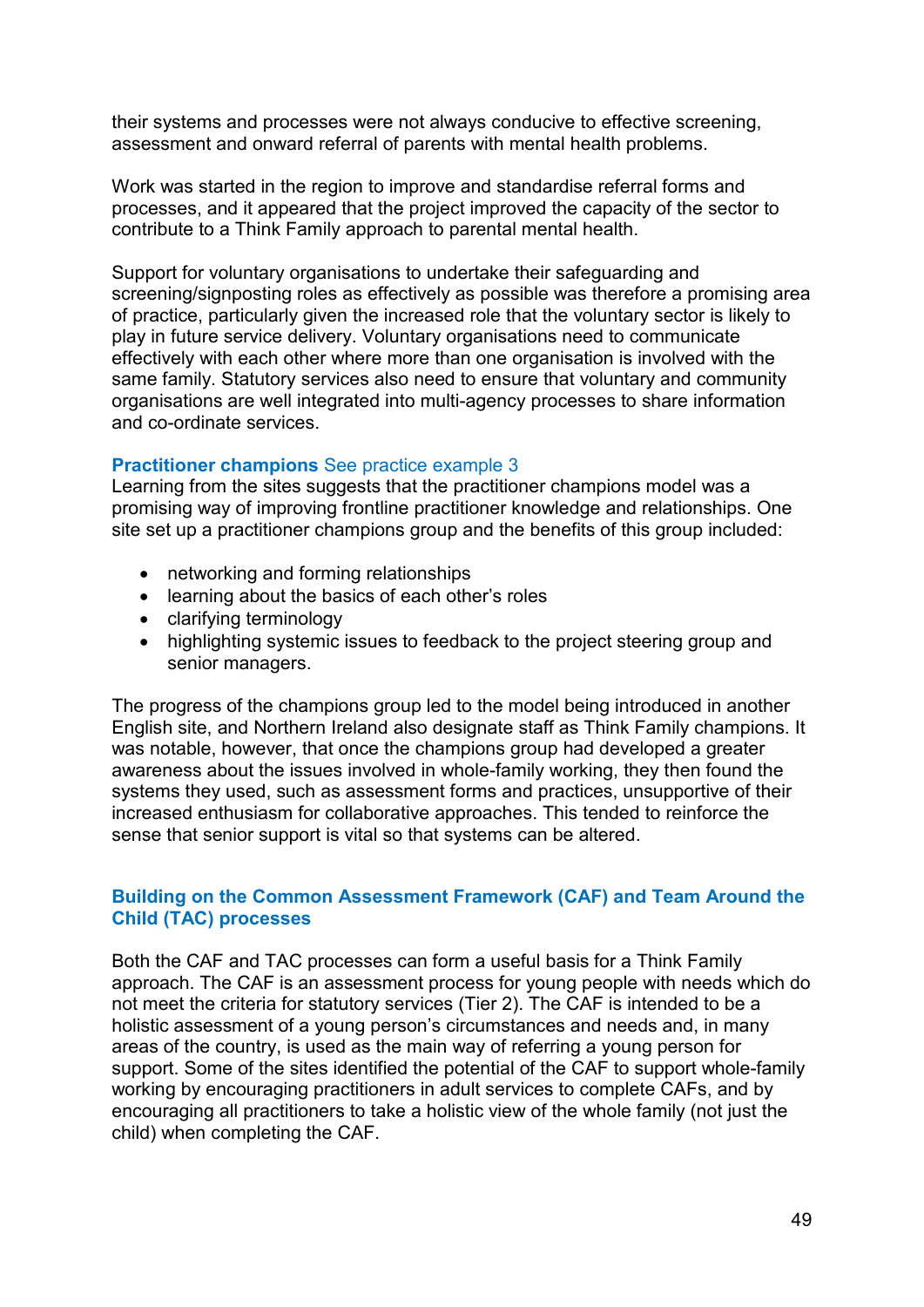TAC i s a pr ocess for su pporting a ch ild w ho has additional needs. A ll t he professionals involved with the child meet on a regular basis to plan and coordinate their care. One person is usually nominated the Lead Professional. A similar process is the Team Around the School, in which multi-agency groups of professionals meet to discuss children from particular schools who are raising concerns. Several of the English sites sought to expand the Team Around the Child/School to a Team Around the Family, with professionals who work with the parent also attending.

# Learning about practice – problem areas

The implementation project also provided useful learning about some difficult and intractable practice issues. The sites' experience demonstrated that, despite considerable effort, there are a number of issues that remain very difficult to surmount.

#### **Forming an accurate picture of the service user population**

A number of the implementation sites attempted to find information about the service user population including:

- How many adults using mental health services have children
- How many children of parents using mental health services are on child protection plans or are children in need.

However, the sites usually found that they were unable to obtain this information, for two reasons:

- Features of individual electronic recording systems for example, recording information about children on adult mental health electronic records is not done in a way that allows the extraction of data on numbers of service users with children.
- Lack of compatibility between electronic recording systems crossreferencing children and parents across adult mental health and children's recording systems is challenging as systems typically use different unique reference numbers (NHS number for mental health, other numbering systems for children's services).

#### **Sharing information about individual cases**

The incompatibility of IT systems also has an impact on individual casework as staff are not easily able to check which other services are involved with a particular family. This can mean that relevant information is not shared between professionals. Quite ap art f rom t he I T i ssues, feedback f rom t he si tes - and i n par ticular t he practitioner champions groups - suggested that many frontline practitioners are still unsure as to when it is appropriate or inappropriate to share data. It appears that many practitioners tend to err on the side of caution and not share information.

#### **Thresholds**

One o f the r ecommendations in t he g uide i s that l ocal se rvices should develop 'family t hresholds' – thresholds for acce ssing se rvices that t ake i nto acco unt t he needs of the whole family. The issue of thresholds remained a challenge throughout the i mplementation, al though one o f t he si tes began ex ploring o ptions for how t o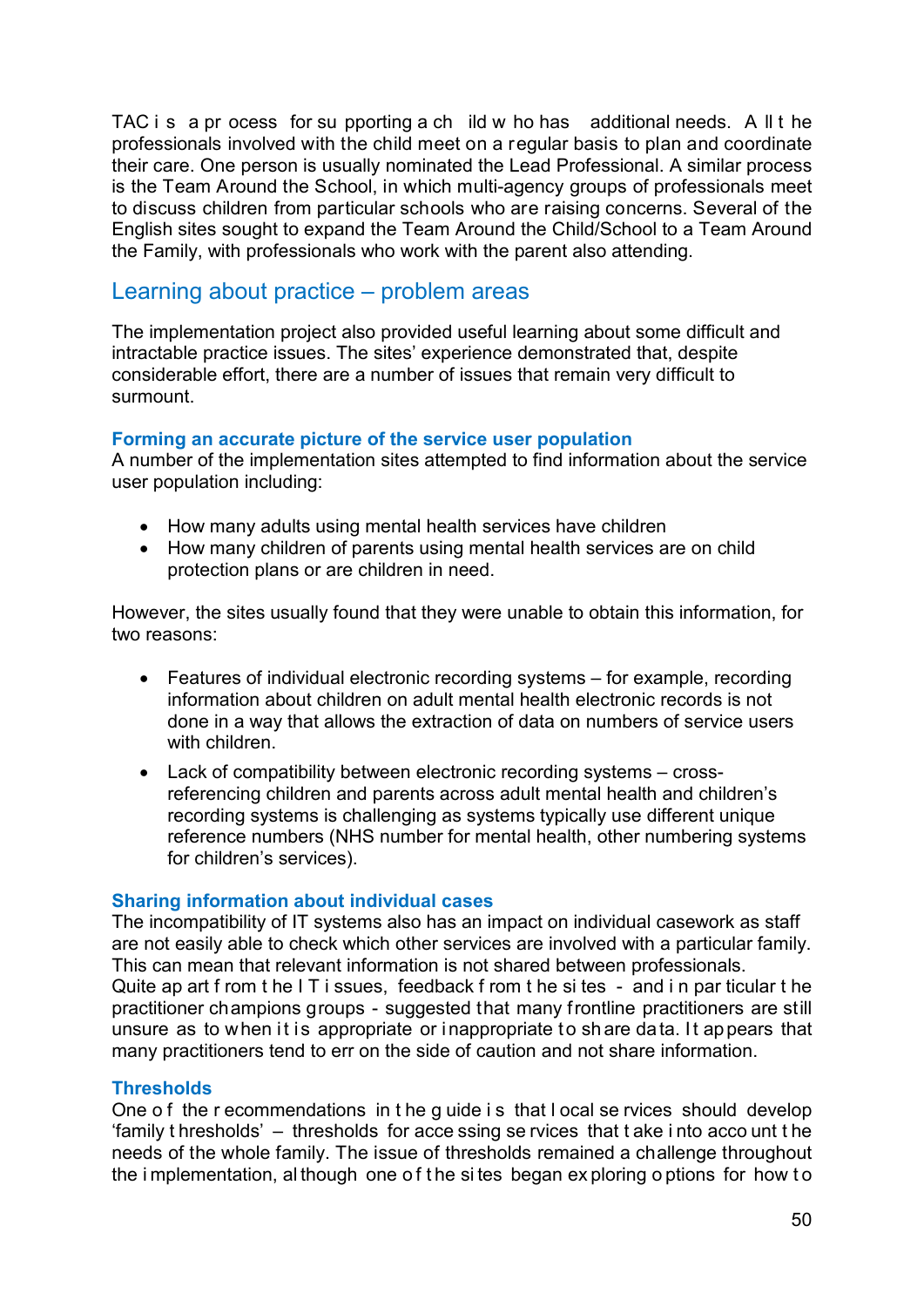remedy this. However, it was apparent that one of the impacts of funding cuts may be to raise thresholds even higher.

#### **Involving GPs and schools**

GPs and schools were not fully engaged in the project, in either the English or the Northern Irish sites. There are practical barriers to both of these professional groups becoming involved, such as being unable to attend meetings during school/surgery hours. However, there was anecdotal evidence that GPs in particular do not see the Think Family approach as part of their role, and that information sharing with GPs is a particular challenge. Nonetheless, schools and GPs are universal, non-stigmatising parts of so ciety, and t heir eng agement i n w hole-family working would be l ikely t o increase its purchase across all services.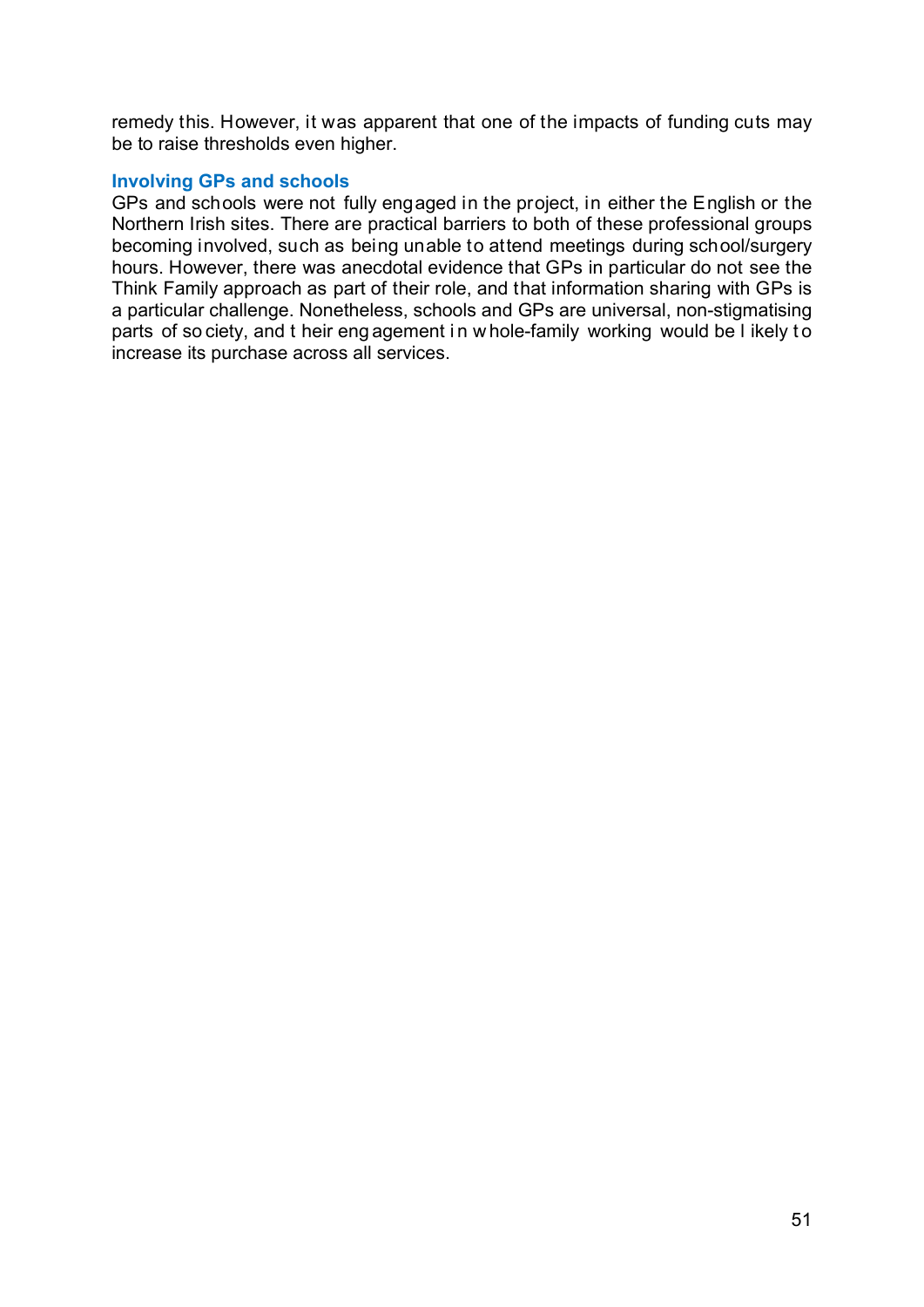# 9 Practice examples

### Practice example 1: NI - standardised screening questions (Recommendation 2 - screening)

#### **Background**

The five Project Locality Teams (PLTs) had representation from a range of departments within the health and social care trusts and voluntary sector organisations. The project wanted to ensure that the Think Family model was embedded from the outset of engagement with a family. It was important to ensure that screening processes elicited the right information, reliably identify and record that information to ensure where appropriate referral or support could be offered to meet families' needs.

#### **Intended outcomes**

The aim was to have in place a system which routinely and reliably identifies and records information about adults with mental health problems who are parents, and their children and family members, thus promoting a Think Family approach when engaging service users and their families. This includes gathering information about:

- family composition e.g. name, relationship, age/D.O.B., occupation/school/nursery
- impact of parent/carers mental health upon children and on family life/routines
- is there a child/young person undertaking caring.

By revising the screening format it will provide a more accurate assessment of need, and promote early intervention/support if required. Furthermore, it was envisaged that this approach should reduce the need for crisis intervention and risks to children, and may alleviate the fear that service users may have about asking for help.

#### **Practical actions**

We asked all services involved to review their current screening and assessment templates to ensure that the topics identified above were included. The aim was to try to develop a shared 'form of words' when obtaining information needed to take a family approach. This included addictions, maternity, health visiting, A&E, mental health, children's social work services and voluntary organisations, and involved inpatient and community services. Gaps and examples of good practice were identified and shared.

#### **What actually happened**

Some organisations identified that they weren't asking the right questions about the family/children, which resulted in them not knowing whether a person had a family or not. Subsequently, amendments were made to organisations'/departments' screening processes. Participating voluntary sector organisations also reviewed their systems, and made changes to promote the Think Family approach. Organisations were able to insert their own format for retrieving that information. This allowed for a flexible approach fitting with the ethos and specific service aims of different organisations.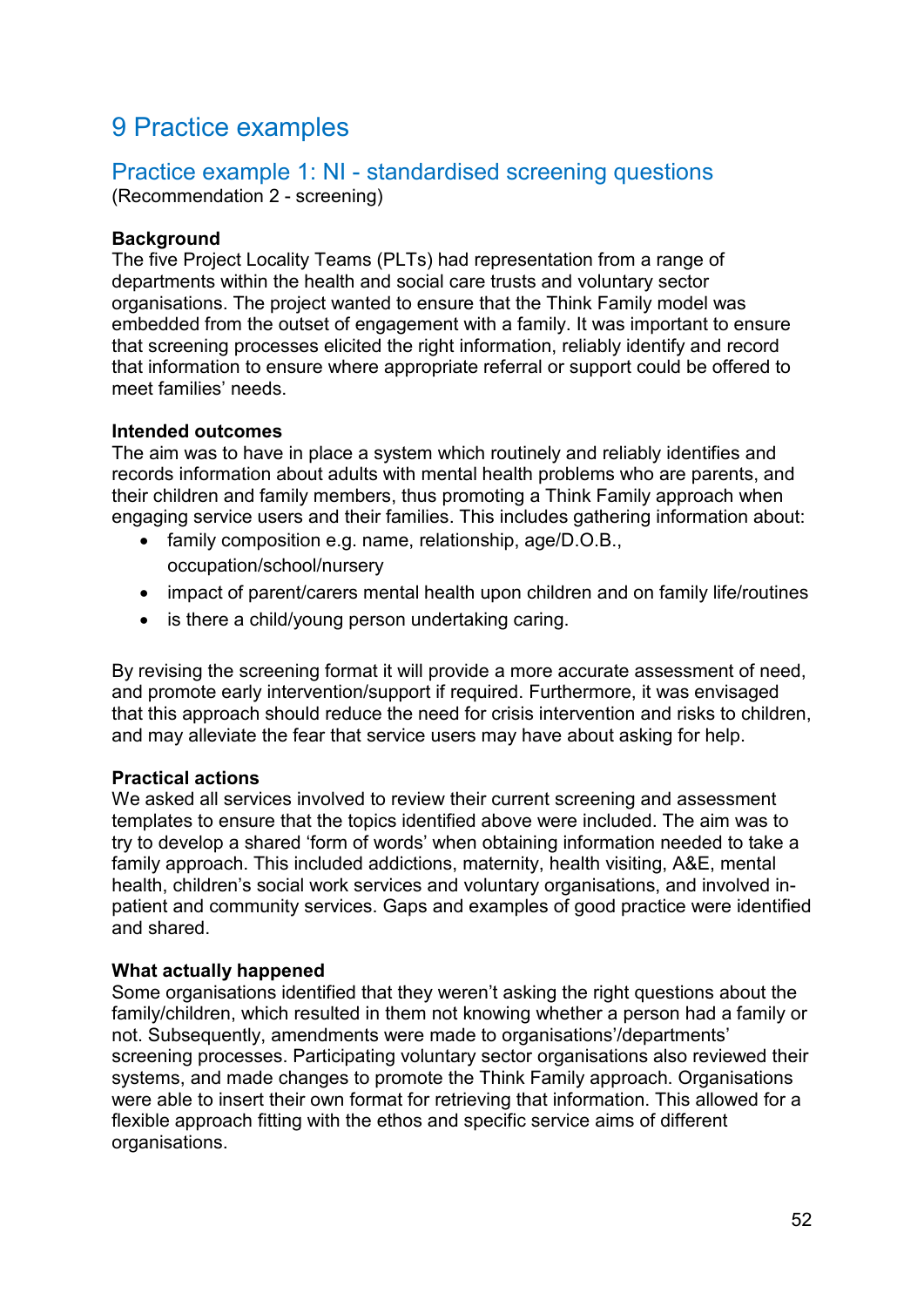Now that information is being collected, this will prompt services to look beyond the adult service user/patient to consider the links and needs of their children and family. It will also help professionals to recognise the interplay between the family's situation in the provision of treatment and care, consider the impact of illness on family life, and identify potential need which should appropriate a service response. We also developed a monitoring system which will screen the effectiveness of changes made. These actions were part of the overall methodology to help promote and embed a Think Family approach within health and social care services. To ensure that we support staff to more effectively work in partnership, an Adult and Children's services joint protocol was developed. The protocol sets out the principles and best practice guidelines (Social Care Institute of Excellence, SCIE Guide 30: Think child, think parent, think family: a guide to parental mental health and child welfare. 2009) that staff must consider when responding to the needs of parents with mental health issues (including substance misuse), their children and families. It is set in the context of promoting a whole-family model through a collaborative

approach to service delivery and effective communication between all relevant stakeholders. The protocol promotes that families affected by mental health issues may benefit from the provision of support and intervention at an earlier stage, thus preventing children becoming 'at risk' and enhancing recovery.

#### **Advice for others**

- We were surprised at how many services providing assistance to adults that didn't ask or consider children and other family members. It is important not to assume that this is being undertaken: you need to explicitly review screening templates and processes with this in mind.
- Making changes to screening templates may require the backing of senior management commitment to make formal procedural/policy changes.
- It is also useful to put in place a monitoring system to see if screening is effective. This could be undertaken through an audit of case files, embedded in supervision, as quality assurance mechanisms are important to ensure that effective screening is being achieved.
- It is important to support staff in making these changes and give them the understanding and skills to do it.
- It is important to also consider impact of existing information sharing protocols.
- Whilst service user/patient confidentially is important, it should not be misinterpreted as a mechanism to reduce working in partnership with other organisations. Staff may need to be supported in how they work within and across professional boundaries, and recognise that the needs of the family are an important consideration and that fears about sharing information may be an issue for individuals.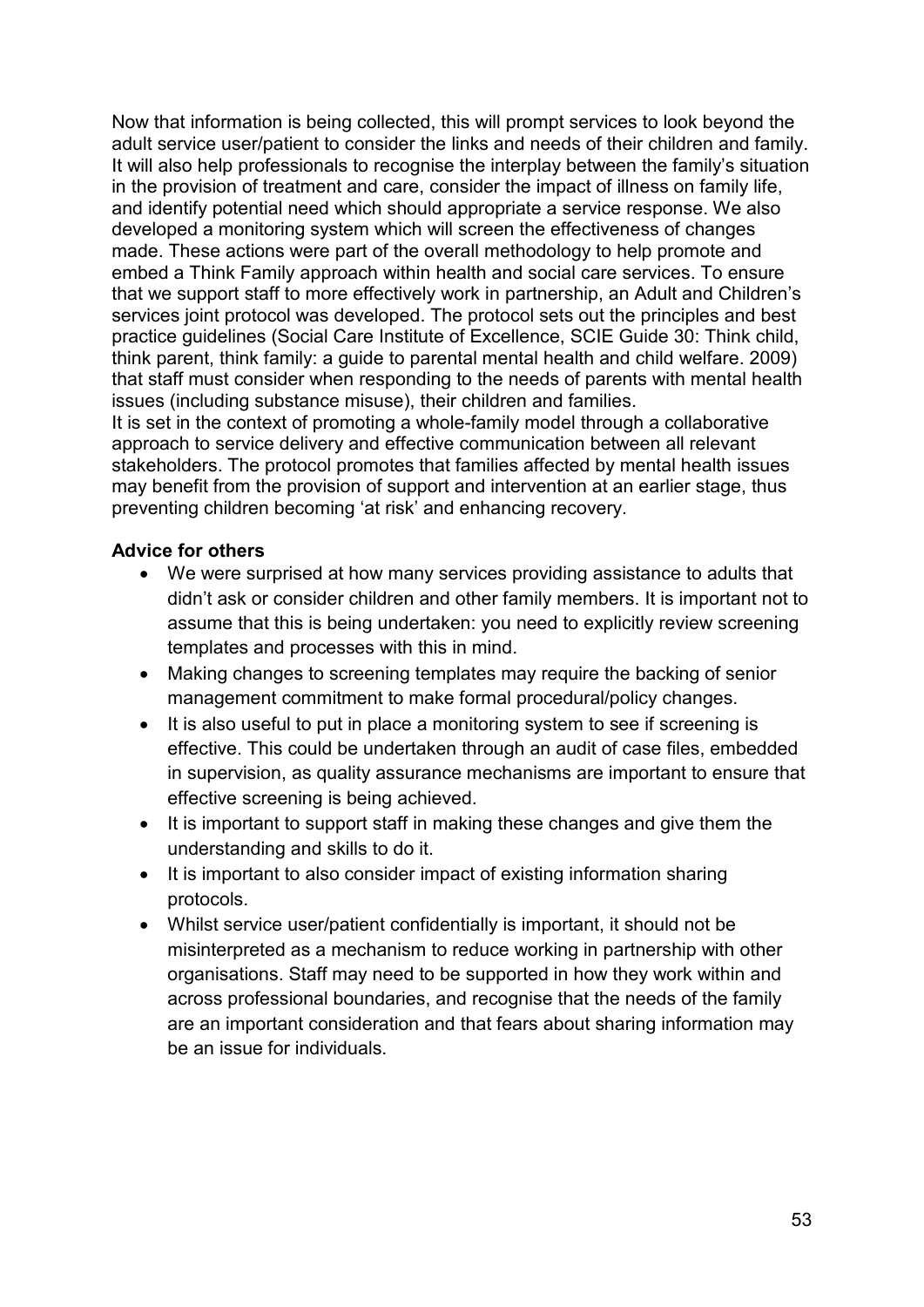# Practice example 2: Signposting – ebulletin

#### **Background**

Raising awareness of the importance of a Think Family approach is a crucial first step in encouraging managers and practitioners to change their practice. As part of its general awareness raising around parental mental health and child welfare, Liverpool produced a regular ebulletin about the project.

#### **Intended outcomes**

The objectives of the bulletin were to:

- provide clear, easy to understand information about the Think Family implementation group and what was happening in Liverpool
- ensure the publication was accessed by a wide audience
- ensure that the design was recognisable and consistent and promotes the Think Family brand
- help all professionals to start thinking in a Think Family way
- promote the various training initiatives and Think Family events
- ensure cost effectiveness of publication.

#### **Practical actions**

The monthly ebulletin was distributed to staff via email, and uploaded to EDnet, the local schools' intranet site. Alongside this, Liverpool has also developed a [dedicated](http://www.scie.org.uk/topic/people/peoplewithmentalhealthproblems/familieschildrenwhohavementalhealthproblems/parentalmentalhealthchildwelfare)  [webpage](http://www.scie.org.uk/topic/people/peoplewithmentalhealthproblems/familieschildrenwhohavementalhealthproblems/parentalmentalhealthchildwelfare) about the project. The ebulletin has a distinctive Think Family branding and is compiled by a local authority Communications Officer who sits on the project steering group.

#### **What actually happened**

Seven bulletins have been produced and circulated to staff. The bulletin includes updates and information about the Think Family project, interviews with members of staff involved, and early findings from internal evaluations.

Feedback from a sample of readers of the bulletin was positive, with the majority of respondents stating that the bulletin was useful, informative and clear. The ebulletin has also been externally recognised as being of exceptionally high quality, and won the Association of Social Care Communicators Award.

#### **Advice for others**

The bulletin is written in clear accessible language with strong use of graphics, commended by the Association of Social Care Communicators Award judges. Having a local authority Communications Officer lead the work has been vital.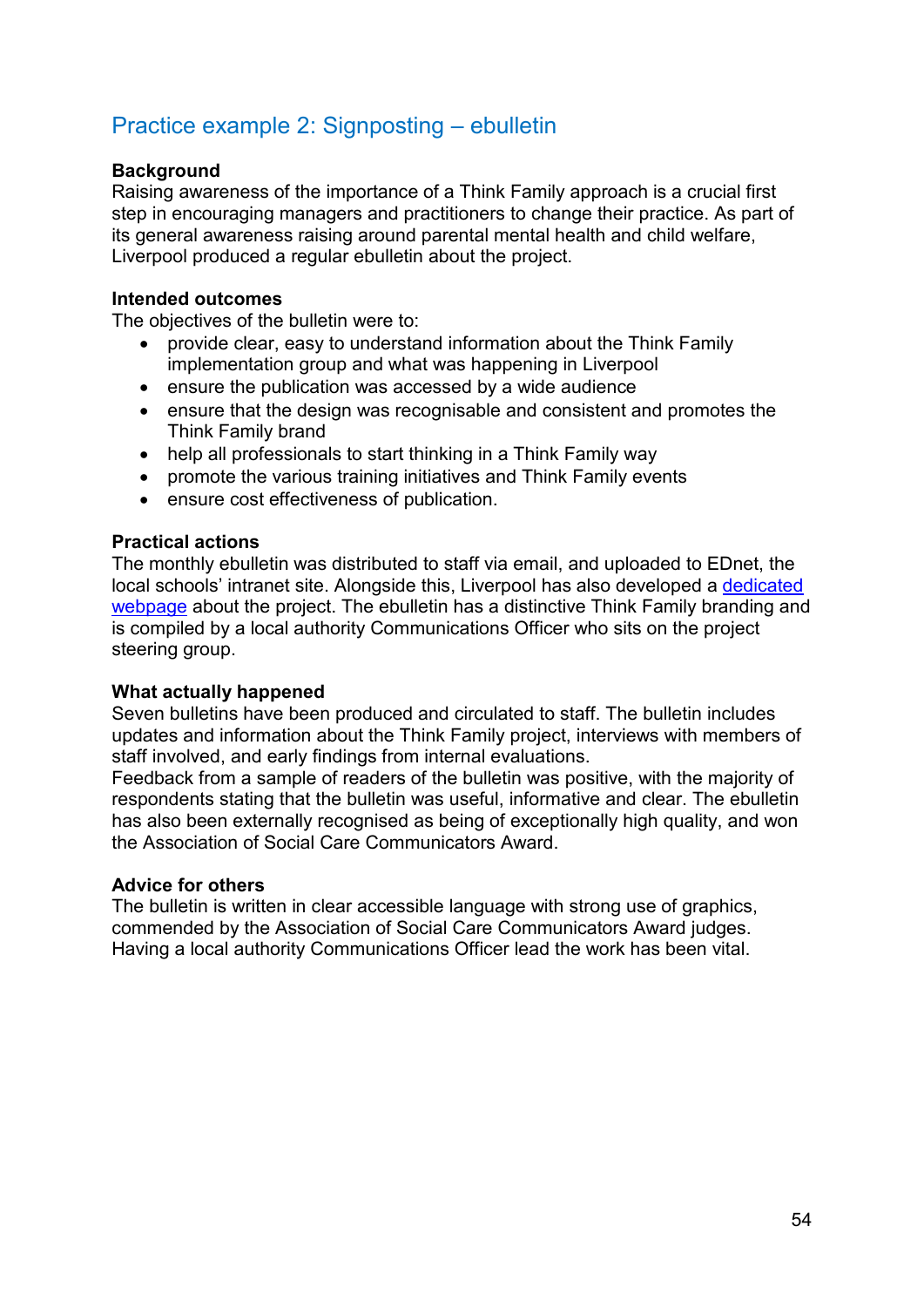# Practice example 3: Practitioner champions group – North Somerset

## **Background**

Effective multi-agency working is key to supporting families affected by parental mental ill health. However, research and serious case review findings have shown deficiencies in joint working between services. This includes problems around information sharing and lack of joint assessment.

To improve joint working between practitioners, North Somerset established a 'practitioner champions group'.

#### **Intended outcomes**

The group had the following terms of reference:

- **Highlighting best practice** in joint working between services
- **Learning lessons** from serious case reviews, to link with the Local Safeguarding Children Board (LSCB), and follow through lessons with practitioners
- **Developing mutual understanding** and knowledge across statutory services
- **Furthering information exchange** across agencies, regarding resources, law, eligibility thresholds, and practice developments
- **Highlighting unmet need** and identifying services that may be available
- **Discussing specific cases**, providing peer review, highlighting problems and propagating joint working solutions where these are required.
- **Reviewing implementation** of joint protocol when it is formally adopted by the LCSB, and to ensure that it is widely disseminated across teams in all relevant services.
- **Acting as a link with teams**  'champions' to take these issues back to their teams, and to bring issues to the group from their operational unit.
- **Fostering a Think Family approach** in accordance with research findings and in conjunction with the SCIE project team.

### **Practical actions**

Key stakeholders in the mental health trust and children's services were consulted on the role and structure of the group. Representatives from a range of frontline teams across adult mental health and children's services were then selected. An initial launch meeting was held, followed by regular bi-monthly meetings.

### **What actually happened**

The group meets bi-monthly and is attended by frontline practitioners from a number of services across adult mental health and children's services. There are currently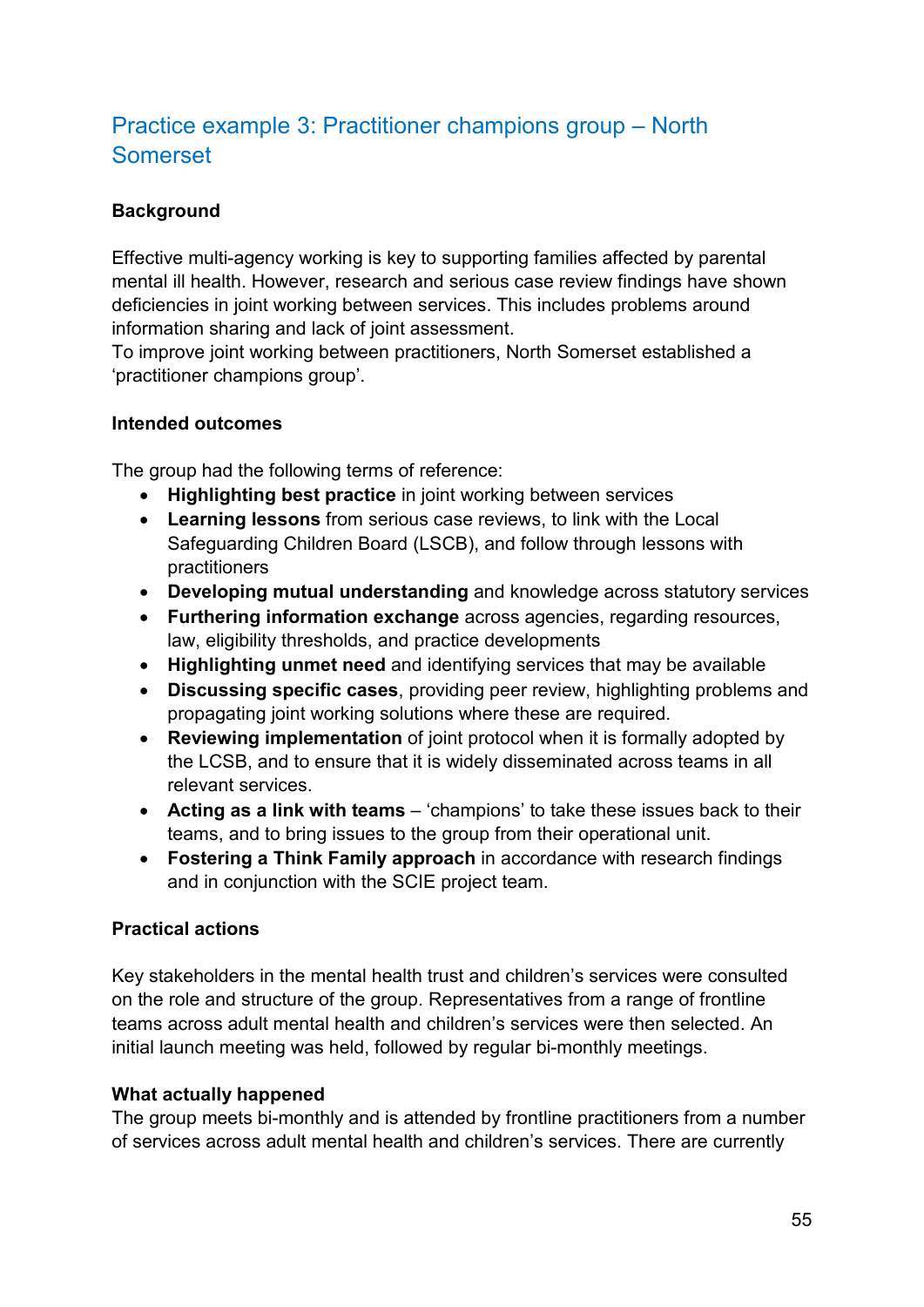around 20 members of the group, representing four main staff groups, as shown in the figure below.

| <b>Children's services locality teams</b> | <b>Children's services specialist</b> |
|-------------------------------------------|---------------------------------------|
| <b>Education Welfare</b>                  | teams                                 |
| <b>Education Family Support</b>           | <b>CAMHS</b>                          |
| <b>Assistant Locality Leader</b>          | Youth Offending Team, Children's      |
| <b>Mental Health Worker</b>               | <b>Social Care</b>                    |
| <b>Parenting Co-ordinator</b>             |                                       |
| Children's Centre staff.                  |                                       |
|                                           |                                       |
| Adult mental health - primary             | Adult mental health - secondary       |
| <b>Positive Steps</b>                     | <b>Community Mental Health Teams</b>  |
| <b>Wellness Advisor</b>                   | <b>Community Psychiatric Nurse</b>    |
|                                           | <b>Mental Health Social Workers</b>   |
|                                           | <b>Family Therapist</b>               |
|                                           | Lead Professional.                    |

Since it was established, the group has:

- developed a job description for the champions, including their role in sharing information with others in their organisations
- heard 'a day in the life of' presentations from various members of the group with different roles
- compiled a bank of information about different services and job roles
- identified issues, particularly regarding training needs, to feed in to the strategic steering group.

Early feedback suggests that the group has been a useful space for people to ask basic questions. For example, many people were not familiar with the acronyms and terminology used in other services, and the group has been a useful forum to clarify structures and terminology. It also provides an opportunity for its members to network and get to know each other.

In the future, the group hopes to:

- collect examples of families falling through the gap between adult mental health and children's services, to feed back to their respective clinical governance groups
- share more examples of good practice
- undertake job shadowing and 'buddying' to better understand each other's roles.

### **Advice for others**

Support from senior managers is vital in enabling staff to attend meetings and fulfil the role of champion.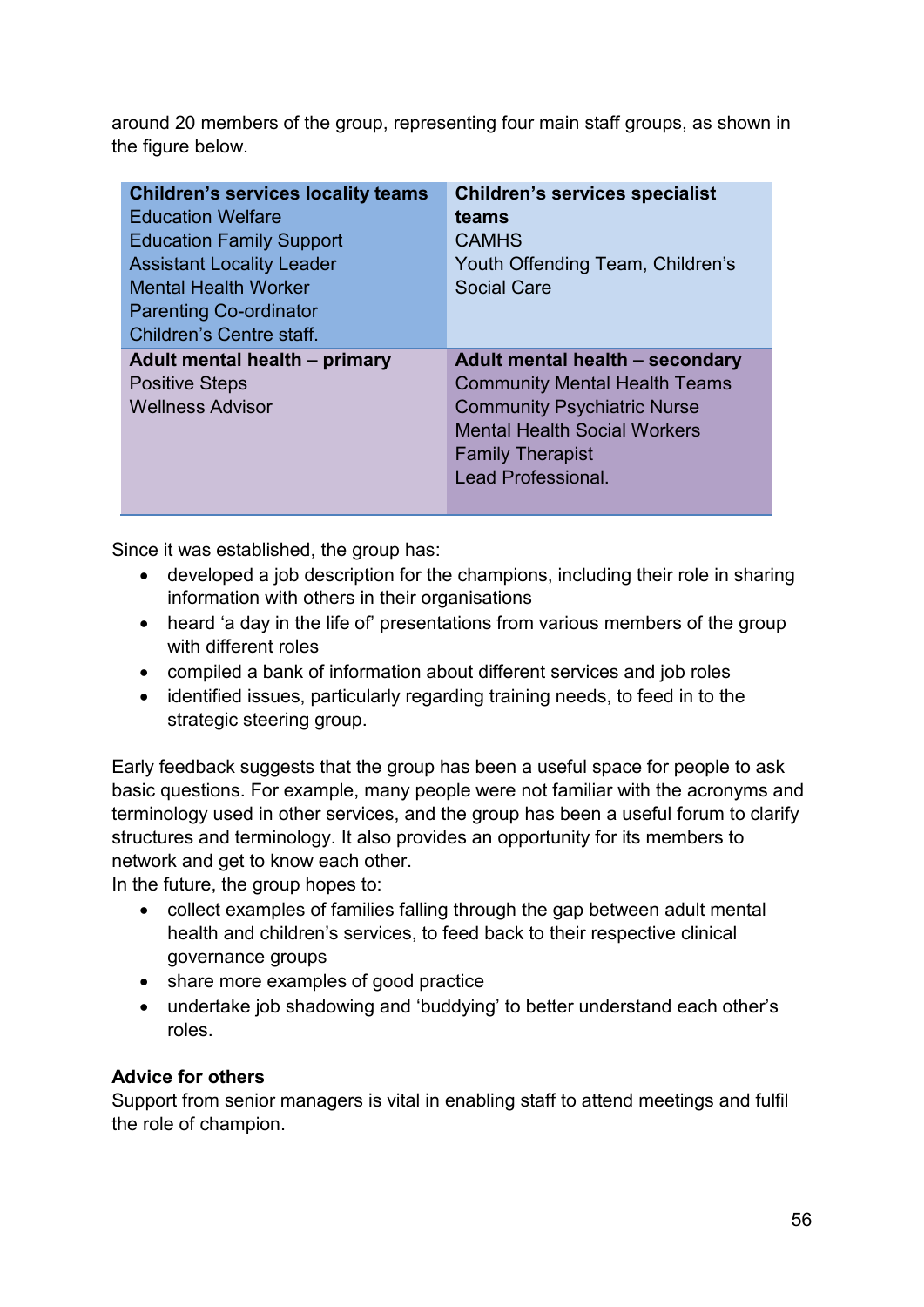Getting 'official status' for the group within the relevant agencies has been challenging. Recently, the group has started reporting to the LSCB as a way of linking in to existing governance systems.

It is also challenging to ensure that the position of champion becomes embedded within people's roles. Useful approaches include embedding in appraisals/objectives and job descriptions.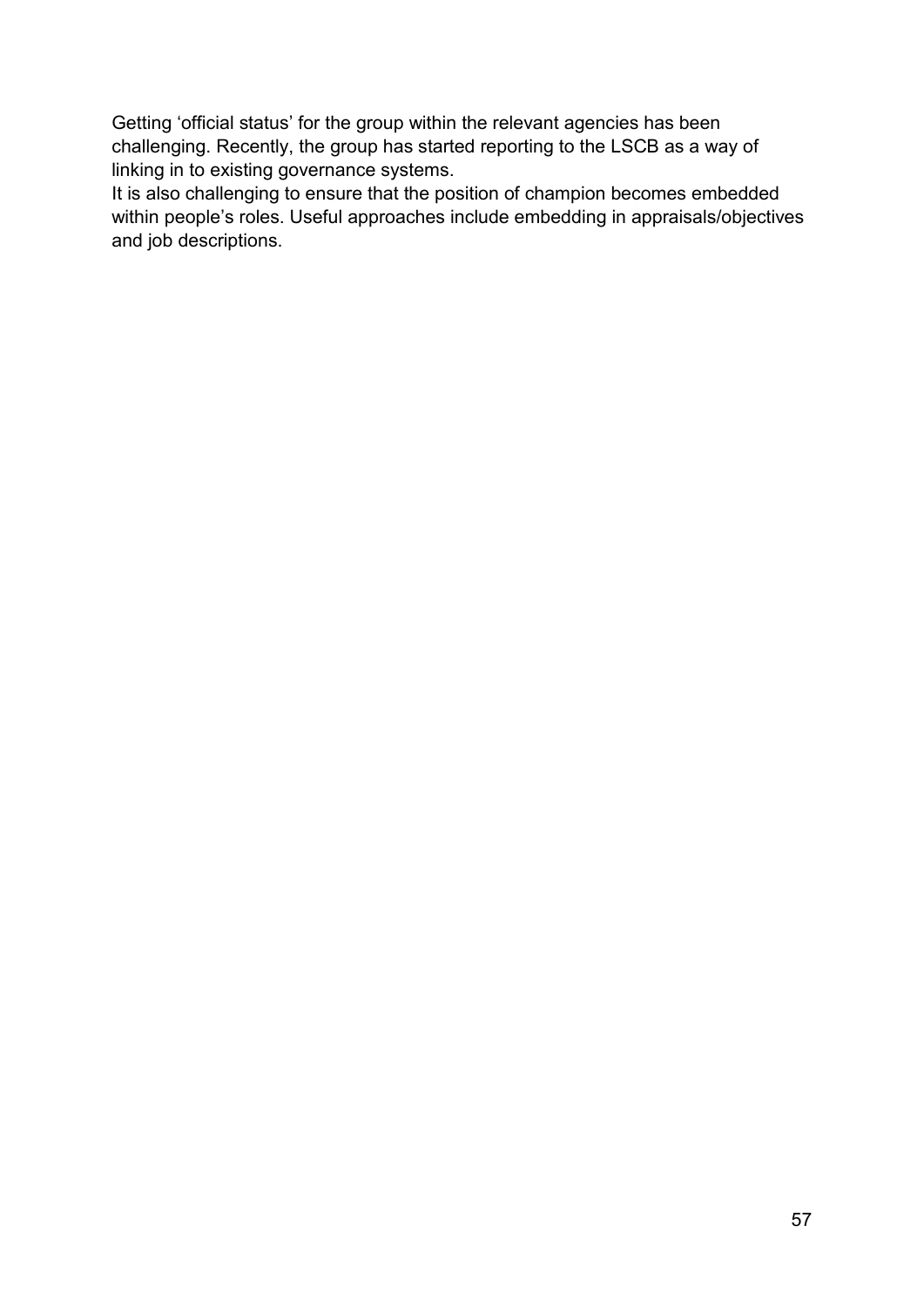# Practice example 4: NI communication strategy - positive messages about mental health

Recommendation 1 - Signposting and access

### **Background**

In implementing the first recommendation, the project team considered how best to provide information for service users, their children and family members, and the general public in a structured and positive way without further stigmatisation of this client group. We felt that whilst there was a range of organisations - including voluntary sector providers and the Public Health Authority - with information on their websites about mental health conditions and support, we wanted to communicate a positive message about parenting and mental ill health.

#### **Intended outcomes**

- provide information to address public perception about mental health and children's services
- address staff perceptions and develop staff awareness of the full spectrum of services available relating to mental health, parental support and support for children
- help professionals and organisations to identify resources, gaps and duplication of service provision
- promote a positive message about accessing support as a means of addressing the stereotypes, stigma and fears that the public may have about accessing mental health and children's services.

### **Practical actions**

At the outset, we discussed the messages we wanted to convey to our target audiences and a work plan to progress this. We wanted to make sure we got the right information to the right people, which included practitioners as well as the public. In promoting a positive message about accessing support, we also aimed to highlight the project and the Think Family approach to health and social care. We identified who needed to be involved and set up a communications sub-group. This included the project leads, communications personnel within the health and social care trusts, voluntary organisations, the Public Health Agency, and the Department for Education Northern Ireland (DENI). We also ensured there was IT representation to advise on technical issues. Engaging relevant personnel allowed the project to use existing structures.

### **What actually happened**

We developed our communications strategy (see appendix 1), which was then written by the project manager and the chair of the sub-group. A communications template/framework was provided to assist us in developing our strategy. The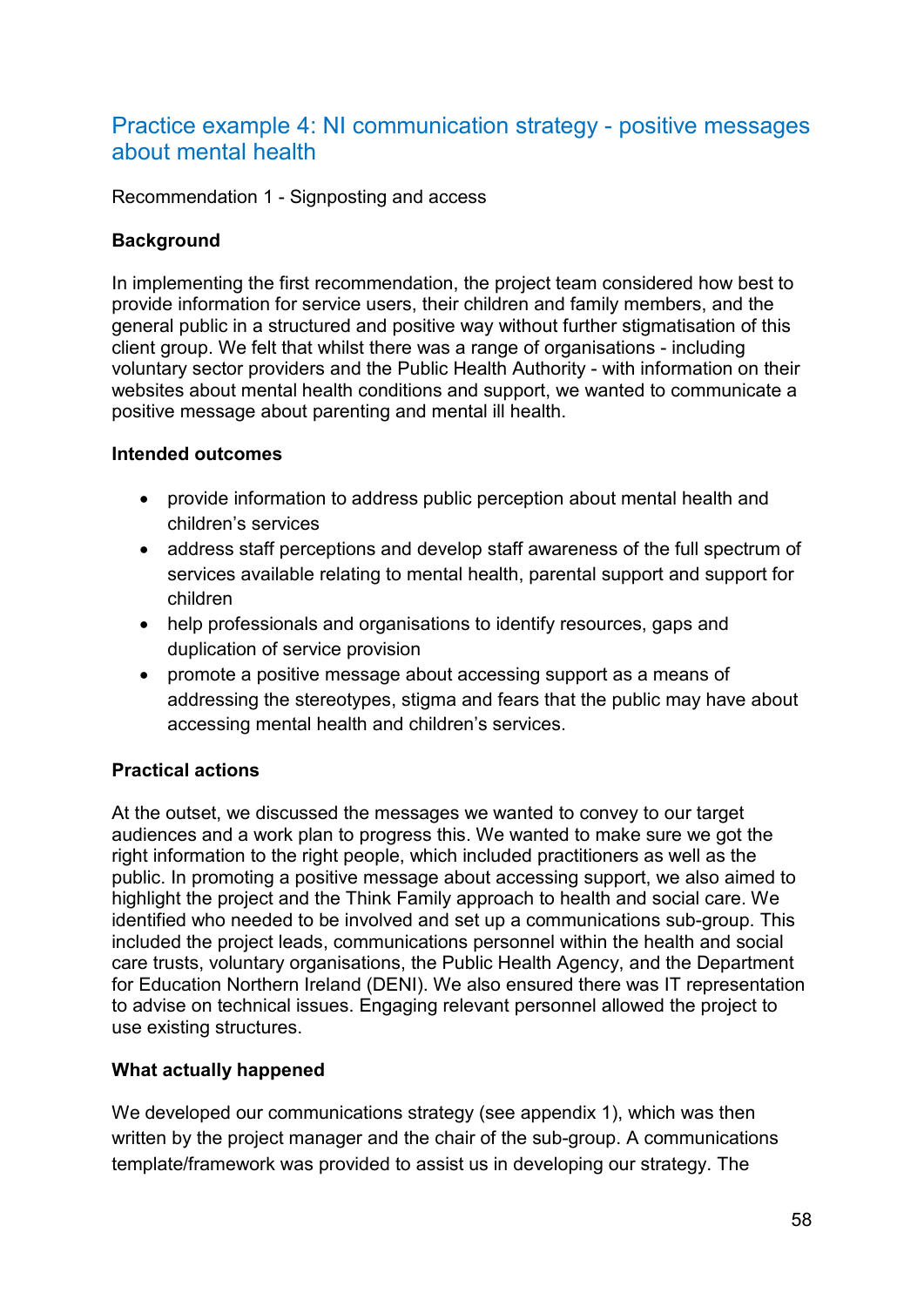strategy clearly identified the aims and objectives of the project from an information sharing perspective. The messages that the project was sending to services were coordinated with ongoing existing health promotion activities relating to mental health and children's services within the relevant organisations, such as the trusts, NSPCC, Action Mental Health and Action for Children etc. The strategy was signed off by the Project Board and shared with the five Project Locality Teams (PLTs). An extensive range of actions were developed to ensure the public were informed of the aims of the project and how they could participate. We mapped what information trusts were providing about conditions and relevant services. We identified areas of good practice that could be replicated regionally across the five PLTs. For example, the South Eastern Health and Social Care Trust have a database of mental health services which can be accessed by the public through their website, and we recommended that this be replicated by other PLTs. We ensured that the trusts included a signpost to the 'Mind your head' website and links from each trust intranet site to the Health and Social Care Board's (HSCB) 'Think Family Project' web page. Our project webpage included additional local information relating to the project, i.e. local contacts, events and changes to services delivery. Similarly, Aware Defeat Depression set up a hyperlink between the trust and voluntary organisation pages and the HSCB 'Think Family Project' web page. We set up a regional public information campaign to support mental health and reduce stigma. This information was presented in the local press, and we made links with other events, e.g. No Smoking Day, Mental Health Day, Defeat Depression Day and national campaigns. We set up a series of monthly press releases on relevant topics. For example, in June we presented good news stories on debt and gambling, in July we focussed on managing and dealing with depression and accessing support services, and in September it will be mental health and pregnancy, including post-natal depression. We coordinated other activity using existing material and information. For example, we put leaflets in clinic settings, GP surgeries, and used hospital TVs' banners to promote positive messages about mental health, staying healthy, and getting help if you don't feel well, and also provided information on how to access services for individuals and their families. We also used this process and the media to assist us with engaging service users. We involved service user views and feedback to help inform service improvements.

#### **Advice for others**

- It is important to secure communications, health improvement/promotion and IT expertise.
- It is useful to develop a strategy at the beginning phase of the project: we really found it be to an invaluable and essential piece of work.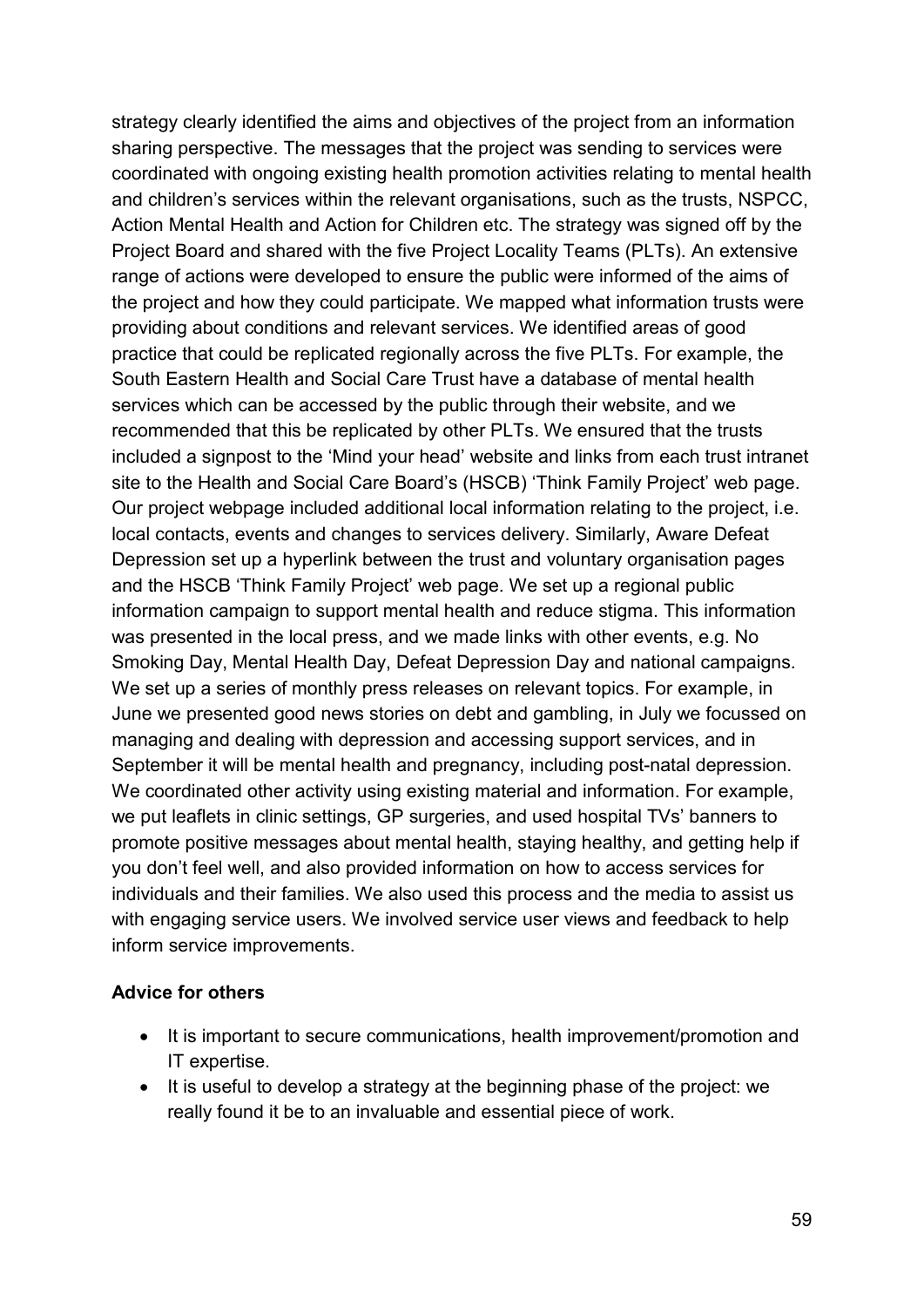- Be flexible as the strategy will be altered as things progress, but this process is helpful in developing the needs of the project and provides a structure for forward planning.
- It also helps to identify engagement with relevant stakeholders and ensures that no one is left out. It also makes sure that key stakeholders are informed on a continual and regular basis.
- Involving existing communications personnel within organisations is helpful. They are aware of information and dissemination processes, and will have a list of service user organisations, councils and public interest groups etc. This also helps to share the workload and makes information sharing more effective.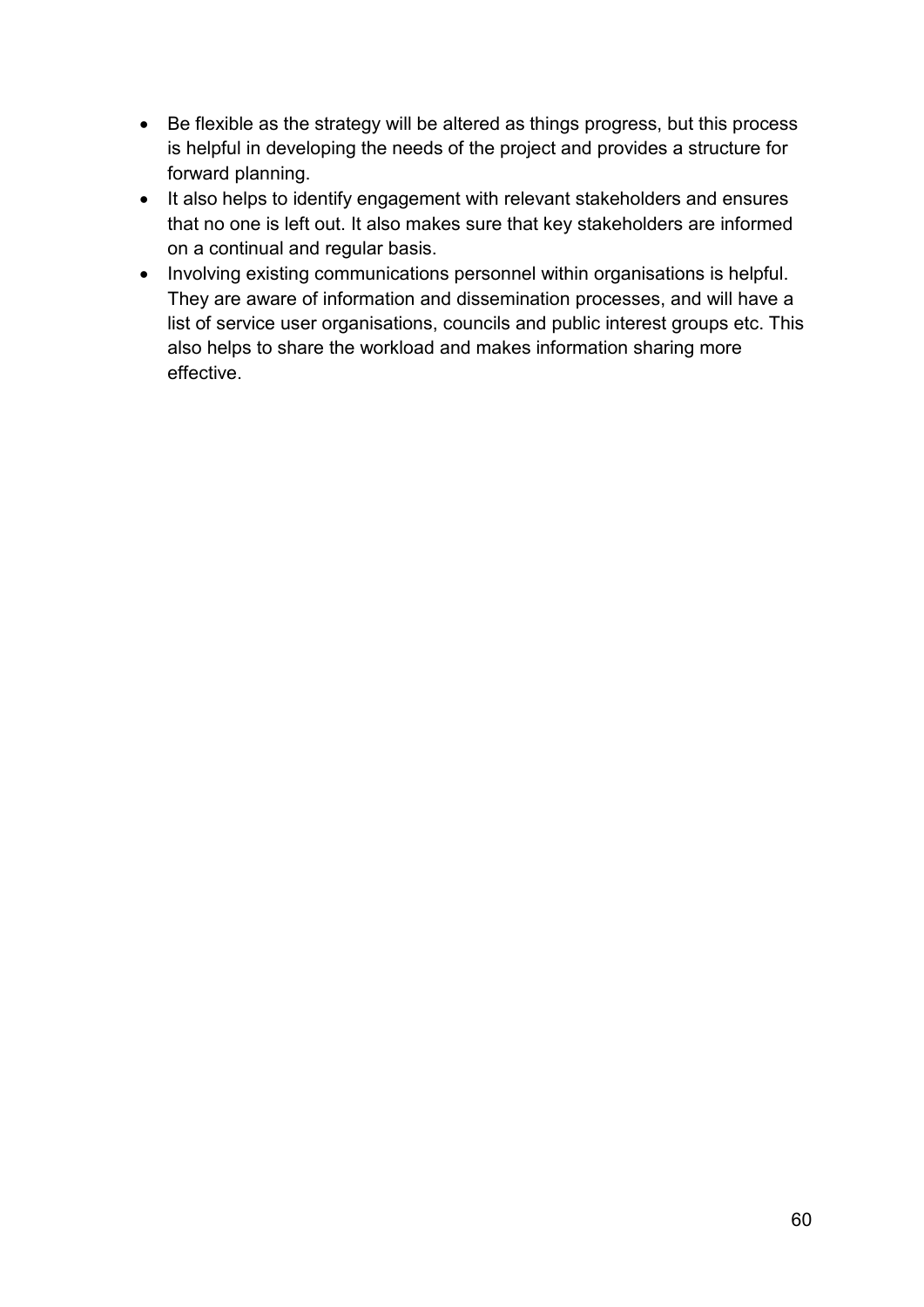# Practice example 5: Screening - Birmingham cross-checking

### **Background**

A recurring problem in parental mental health and child welfare work is disjointed working between adult mental health services and children's social care. Serious case reviews of incidents in which children have been harmed repeatedly highlight a lack of checking between services, to see if a child at risk has a parent or carer known to adult services, or if an adult with significant needs is a parent or a carer to children.

#### **Intended outcomes**

To try to tackle this, Birmingham are introducing a system: whenever there is a child protection enquiry (also known as a Section 47 enquiry), a staff member from children's social care will automatically check with adult mental health services to see if any members of the family are known to them. A similar check is made when an adult is referred to Birmingham's mental health Home Treatment Team. At that point, children's social care services are contacted to see if they have knowledge of the family. Referrals to the Home Treatment Team were chosen as a trigger because the numbers were felt to be manageable for staff, while still capturing people likely to be living with children.

The aim is to identify families where joint working may be of benefit, and to minimise the chances of services only addressing a part of a family's needs. The crosschecking is not based on an assumption that all parents with mental ill health will be a risk to children, but on evidence that some sometimes are, and that whole-family approaches can benefit families whatever their level of need.

#### **Practical actions**

A lot of the preparatory work involved liaising with local Caldicott guardians (NHS professionals responsible for managing the confidentiality of patient information), and their children's social care equivalents, to make sure that the checks do not breach the rules on information-sharing. For children's services, making checks at the point of a section 47 child protection enquiry is not an issue. Section 47 is a significant threshold for a case to reach, and information-sharing about a family becomes paramount. Information-sharing across agencies is mandated in Working Together (DCSF 2010), the key governmental guidance on safeguarding, and the mental health trust in Birmingham is clearly a key player in safeguarding locally. The focus on safeguarding within children's services also meant they were willing to respond to enquiries from the Home Treatment Team.

#### **What is actually happening**

In children's social care, the First Response Team (the local duty system) has the responsibility to make the check with adult mental health services when a section 47 enquiry comes through. In the Home Treatment Team, staff contact children's Integrated Access Team to see whether children's social care are/have been involved.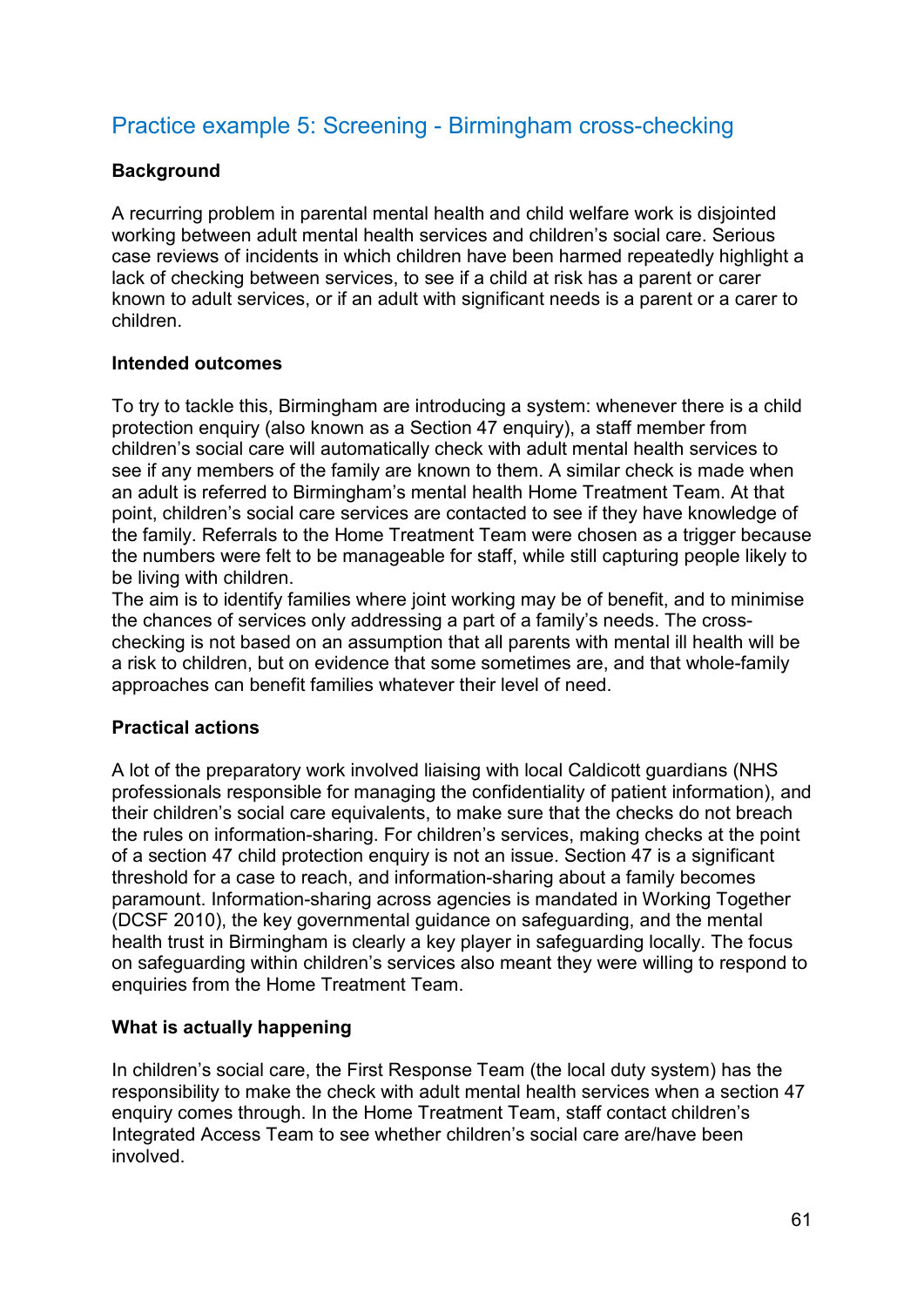#### **Advice for others**

Working with Caldicott guardians and information-sharing leads is vital to getting this sort of cross-checking up and running. The practicalities of the checks - who will do them, will it be a team task or the role of one person, is it to be done by phone or via computer - all need to be addressed. It is important to consider cross-checks not just for parents, but for anyone living with a child.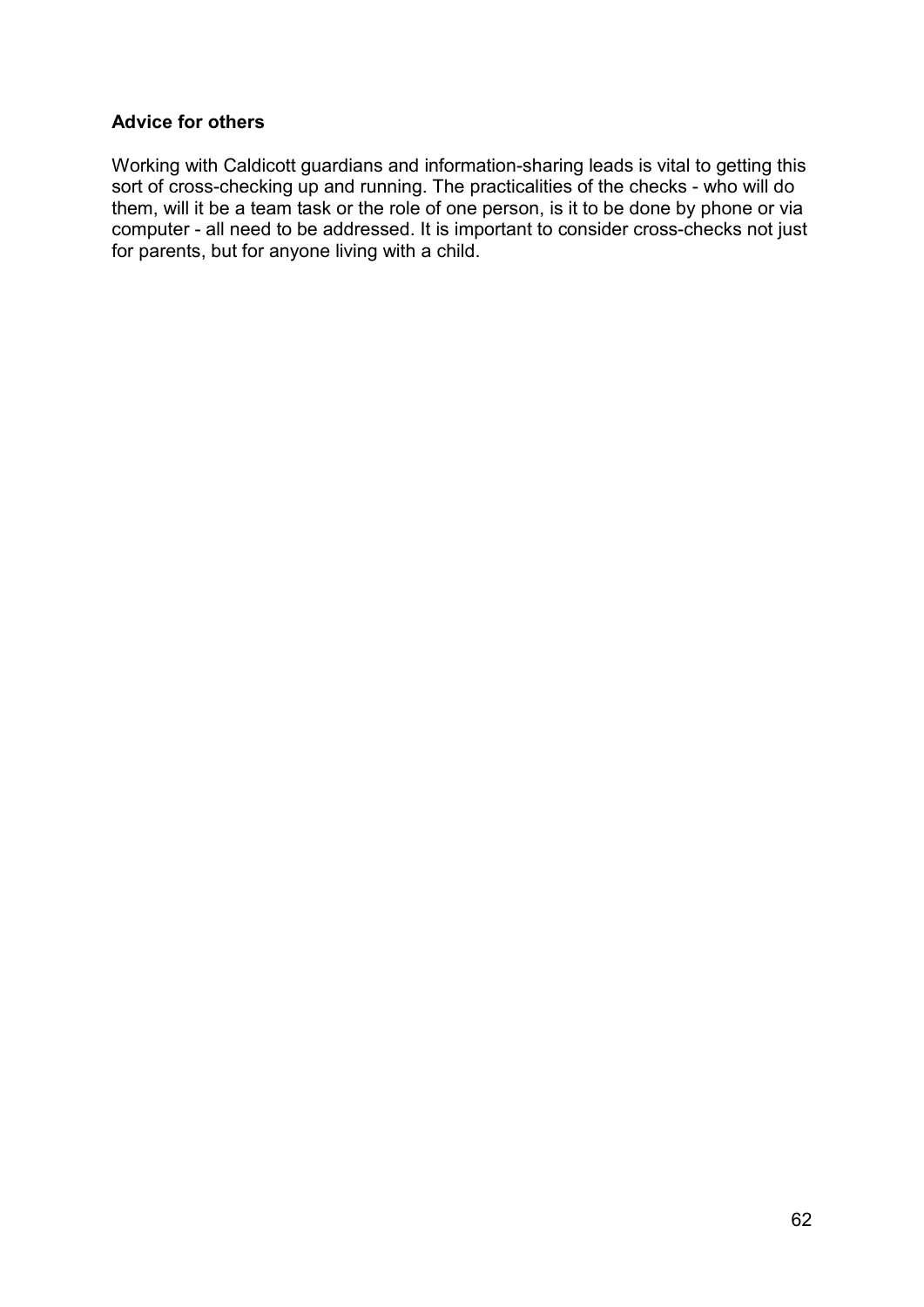# Practice example 6: Understanding the needs of children in Northern Ireland

(Recommendation 3 - assessment)

### **Background**

The UNOCINI (Understanding the Needs of Children in Northern Ireland) is a regional comprehensive assessment process also used as the basis for referrals to statutory children's services to identify the needs of children, based on 12 domains. A review of the UNOCINI guidance for staff highlighted that parental mental health wasn't explicitly covered. It did not provide for the detailed elements of parental mental health that staff need to consider when completing an assessment and the factors affecting parenting when a parent has mental ill health, for example, nature of illness; compliance with medication; frequency of illness; insight into condition; insight into children's needs; supports that are available to the family etc.

#### **Intended outcomes**

As part of the project, we wanted to revise the UNOCINI and associated guidance to better reflect what should be included in an assessment when a parent has or may have mental ill health. The aim being to ensure the Think Family approach would be incorporated into all assessments and therefore embedded into practice.

### **Practical actions**

A working sub-group was formed which included representation from relevant agencies and services who were tasked with writing an addendum to be added to the guidance.

#### **What actually happened**

Given that the UNOCINI is a regional policy document, it was tabled at the regional Reform Implementation Team (RIT) for approval and subsequently sent to the DHSSPS for authorisation.

### **Advice for others**

You need representation of frontline practitioners from relevant services on the subgroup. It is essential to consult with senior level management prior to the commencement of work, to ensure the review of policy/procedure will be supported and authorised.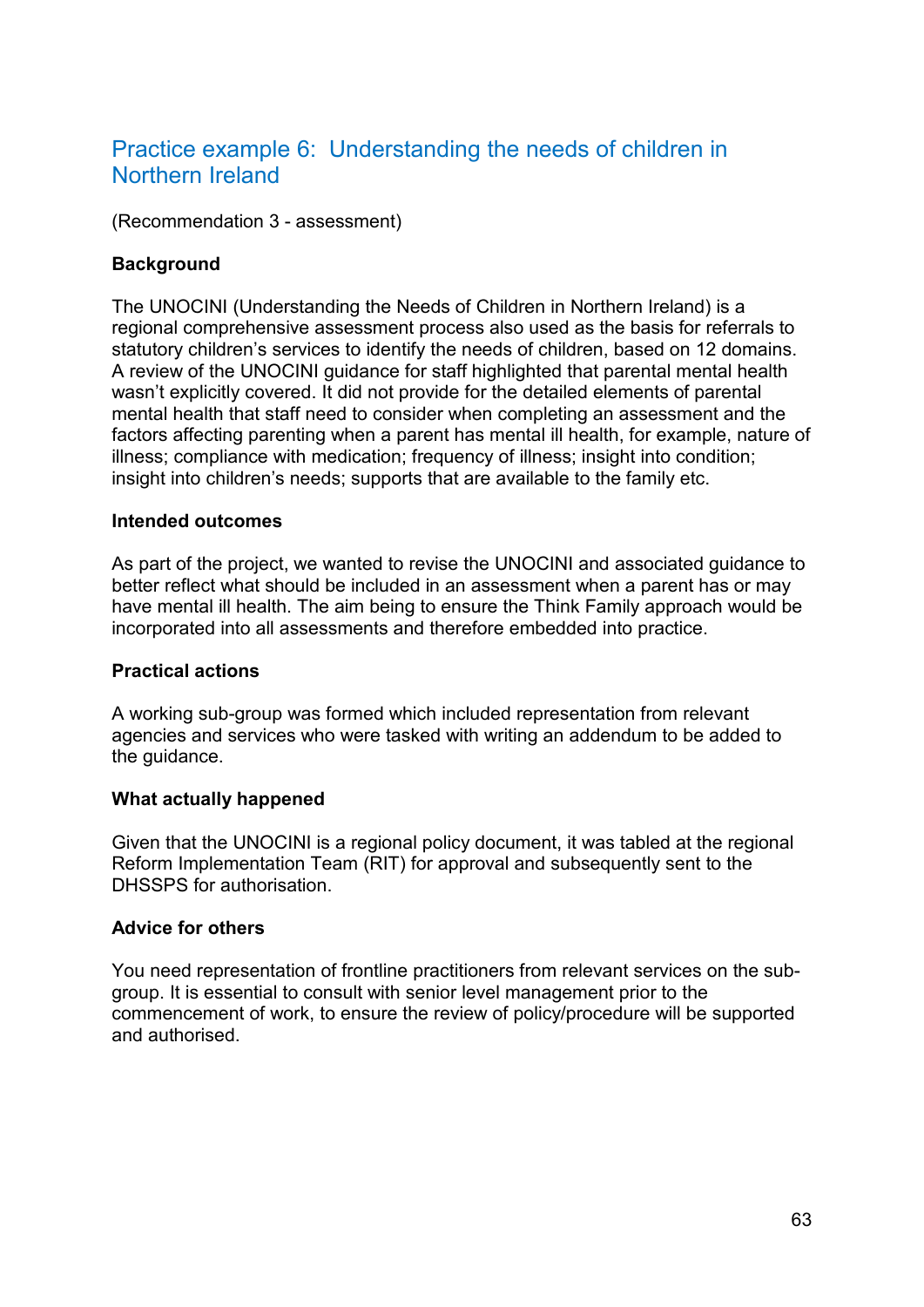# Practice example 7: Screening – Liverpool young carers care pathway

### **Background**

Young carers can face a range of challenges and need support to help them thrive. If young carers are caring for a parent, then professionals working with the parent are well placed to identify their needs and refer them for support. However, many professionals working with adults do not feel confident in doing this. Because of this, Liverpool developed a clear care pathway for Adult Social Care staff to undertake young carers' assessments. As part of this, they established a system in which young carers assessments were taken to a multi-agency provider panel that could make referrals beyond social care services.

This process was then updated during the course of the 'Think child, think parent, think family' project. This care pathway was welcomed by staff and also won an award.

#### **Intended outcomes**

The intended outcomes of the revised care pathway were to:

- clarify the process for assessing and referring young carers
- make links with the Common Assessment Framework and Team Around the School processes
- facilitate young carer's access to support services such as education welfare, educational psychology, outreach support and Barnardo's Action with Young **Carers**

#### **Practical actions**

A group was convened to look at the new referral route for young carers, working closely with the CAF Co-ordinator in Liverpool.

#### **What actually happened**

The group developed the care pathway shown below: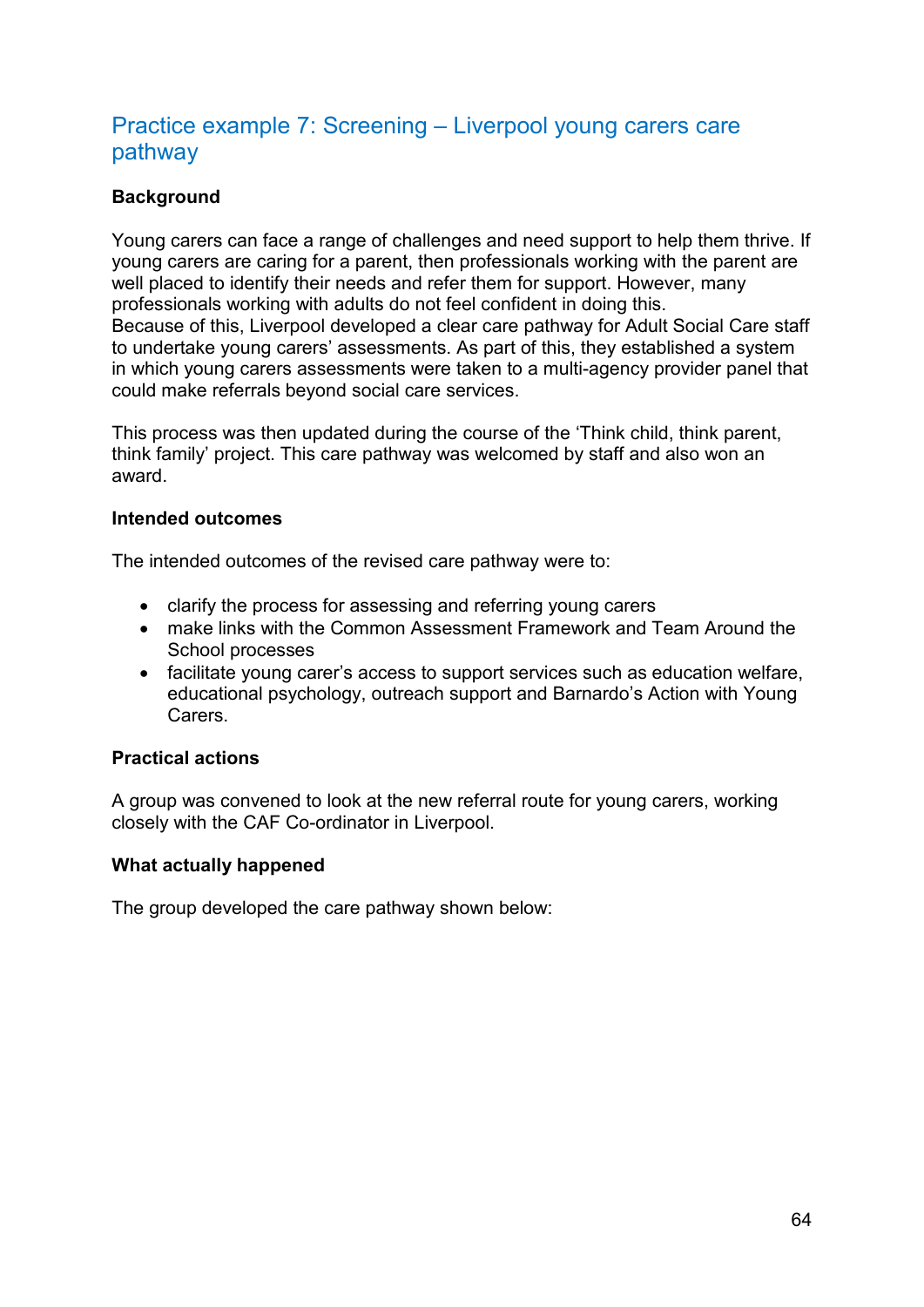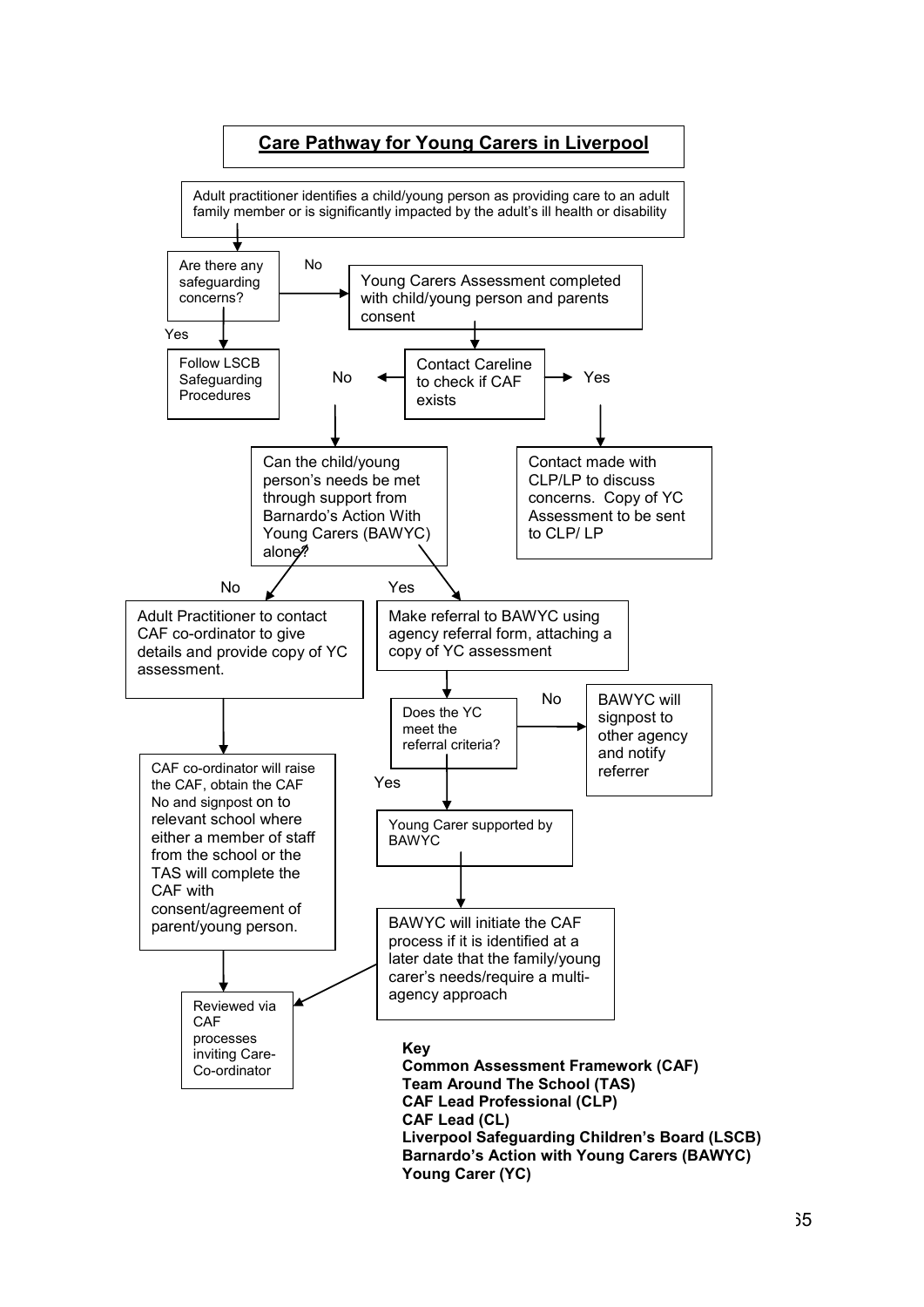The new care pathway has the following key difference from the old pathway:

- A referral is now automatically made to Barnardo's young carers' service.
- Consistent checks are carried out.
- If the young person does not have a CAF already, then contact is made with the CAF Co-ordinator to arrange for a CAF to be undertaken.
- Resource allocation on the basis of the needs identified in the CAF is now undertaken by Teams Around the School. These teams have a wider representation of professionals on them so should hopefully have the effect that young people have access to a wider range of services, and are more likely to receive the service appropriate to them.

#### **Advice for others**

Involving the CAF coordinator was key to ensuring successful integration of young carers' assessments and CAF.

Training is needed to support workers in putting the new pathway in to practice.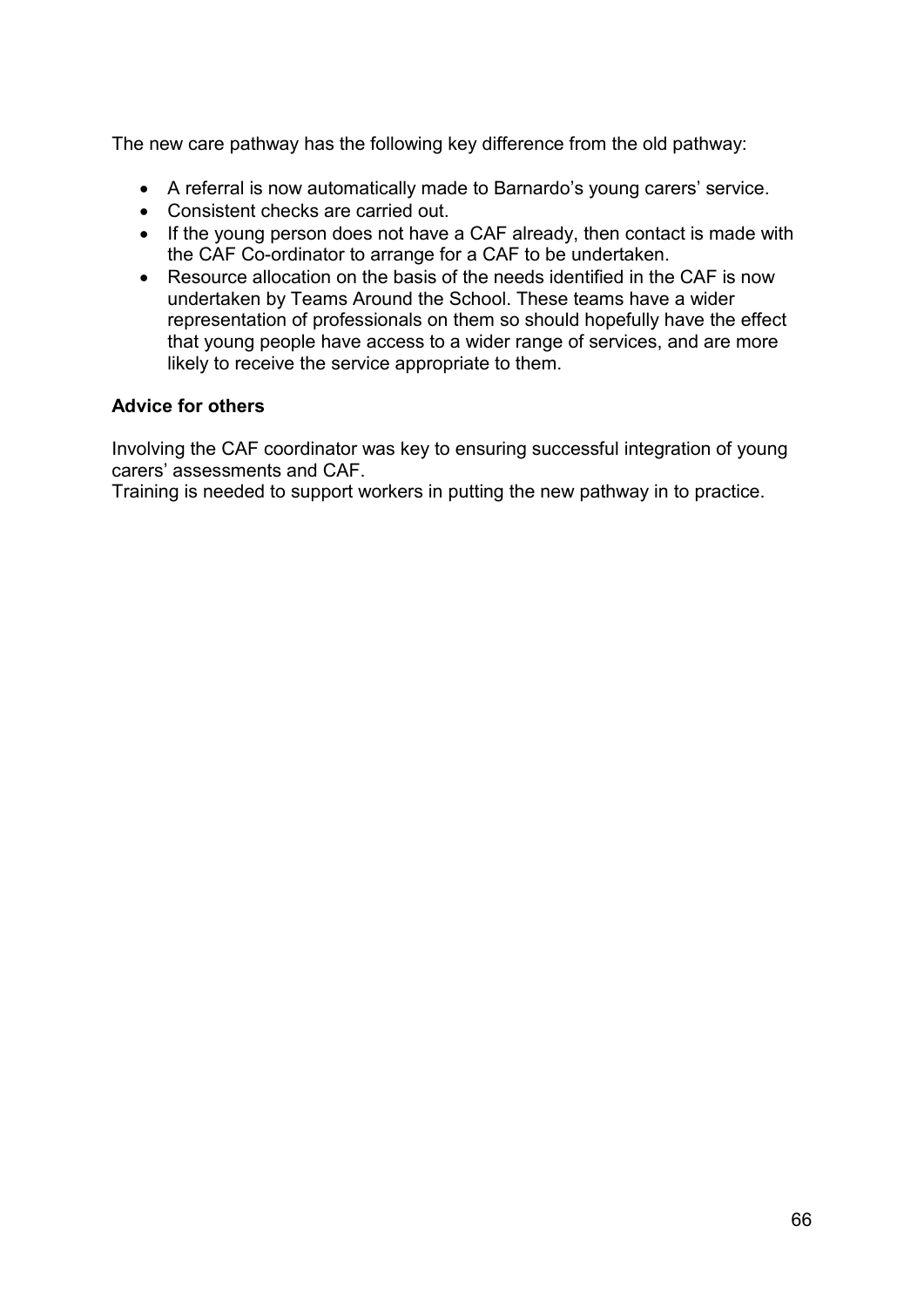# Practice example 8: Planning, providing and reviewing care – North Somerset complex case discussions

### **Background**

Children's centre staff have long held monthly meetings with health visiting teams. They requested adult mental health input into these meetings, to break down silo working and improve their understanding about mental illness and how best to support families where parents have mental health problems.

#### **Intended outcomes**

The aim of the case discussions is to prevent or mitigate the deterioration of mental illness in parents and carers, and any attendant risks to children. This is done by improving communication between agencies, and developing joint assessments and interventions. In turn, this means staff develop new skills and experiences, and feel supported as they tackle complex case work.

#### **Practical actions**

Regular meetings take place across North Somerset between children's centre staff, health visitors and adult mental health specialists who work within the children's centres.The support of senior management in children's social care in encouraging children's social workers to also attend the meetings has been key to their success.

### **What actually happened**

Most usefully, people actually got together. Information is shared, and coherent joined-up plans have been developed. The adult mental health specialists within children's centres are able to liaise between adult mental health and children's services, and put children's centre workers in touch with Community Mental Health Team (CMHT) care coordinators. This improved liaison and signposting has led to better attendance at joint meetings and more joint working.

The case discussions are evaluated on a simple scale  $(1 =$  useless  $-10 =$  very helpful) and people are asked to explain why they chose the score they did. To date, evaluation is extremely positive, with all agencies agreeing that discussions are constructive in managing risks, supporting families to move forward, and understanding the wide family context in which individuals live and operate. Staff also report feeling supported and validated in what they are doing, and develop a greater understanding of the pressures and constraints of colleagues in different agencies.

People from the wider services system, such as the police, Child & Adolescent Mental Health Services, drug and alcohol services and so forth are invited to contribute as appropriate.

### **Advice for others**

Getting support from managers, so that people are freed up to attend meetings like this, is crucial to making them work. Similar multi-agency engagement can be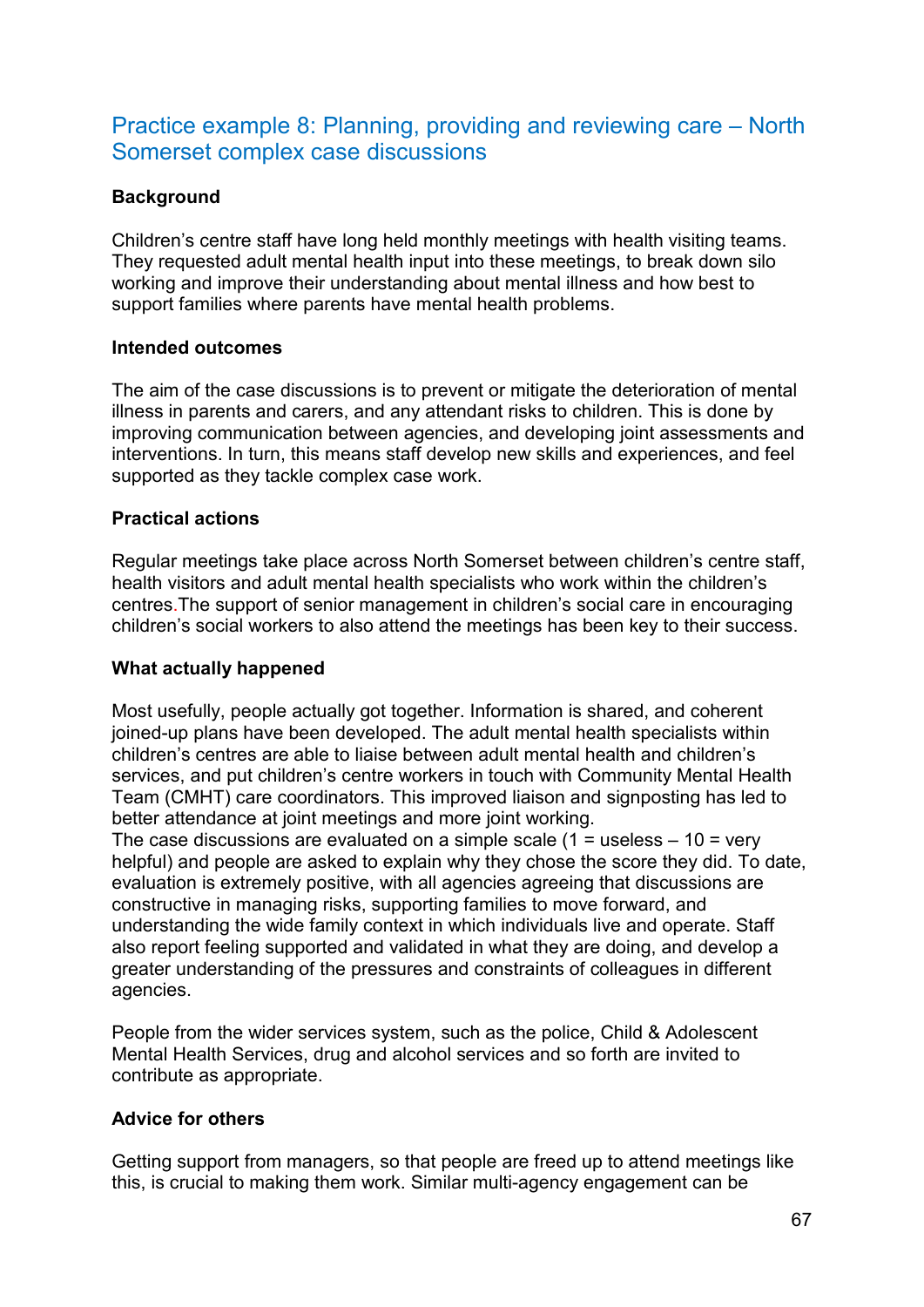achieved in different ways, for example having children's centre staff attend CMHT meetings. Either way, it is a straightforward and effective method of breaking down barriers and improving joint working with families.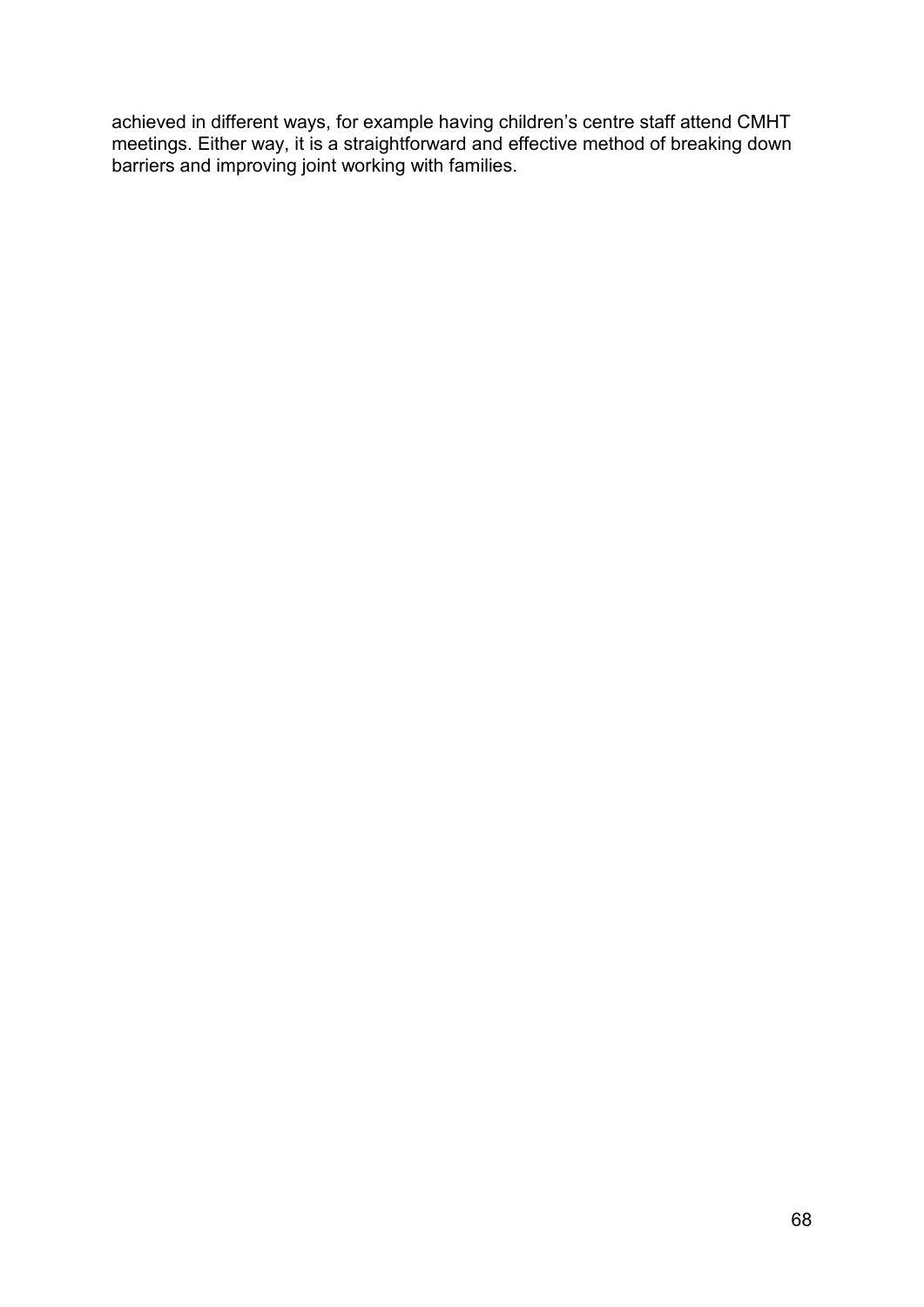# Practice example 9: Assessment, care planning and review – Liverpool family-centred care pilot

### **Background**

Liverpool's implementation group established a number of sub-groups to address specific areas of whole-family working. One, the Family-Centred Care Group, looked at how effectively systems and services worked together to support families affected by parental mental health, and what the frontline barriers were to joined-up working.

The sub-group set out various options to improve things, including employing care 'navigators' to help families and professionals find their way around the care system, and a discrete team for whole-family working. In order to limit expenditure, but also to ensure that the Think Family message became widespread, the group decided to focus their efforts on enhancing current provision by making systems and care pathways more amenable to whole-family approaches.

#### **Intended outcomes**

Parents and children had consistently fed back to professionals that they valued staff who worked collaboratively with one another, and with them. The Common Assessment Framework (CAF) was cited as a tool that helped professionals work well together, while keeping their focus on the family.

With this in mind, Liverpool decided to seek better outcomes for families by piloting a new approach to the CAF in one Community Mental Health Team (CMHT) in the city. The intention was to test out on the ground what gets in the way of joined-up working, and whether the increased use of the CAF, especially amongst adult mental health staff, was one way to surmount these obstacles. Focusing on the CAF was favoured because it is a holistic assessment with the potential to address the issues faced by all family members. Liverpool planned to then evaluate the project, and use what was learnt to inform the development of a joint working protocol for supporting parents with additional needs and their children.

### **Practical actions**

The pilot ran for six months in 2011. CMHT staff received training in the SCIE Think Family approach in children's services thresholds and in the CAF. From there, the CMHT piloted a system whereby if professionals had any concerns about children or families, they would complete a pre-CAF. The pre-CAF is a two-sided form which captures basic information about a family, and adult mental health staff would send this to Liverpool's CAF coordinator, who would then liaise with children's services in order to have the full CAF completed. The adult mental health worker then would join with the children's staff to work collaboratively with the family.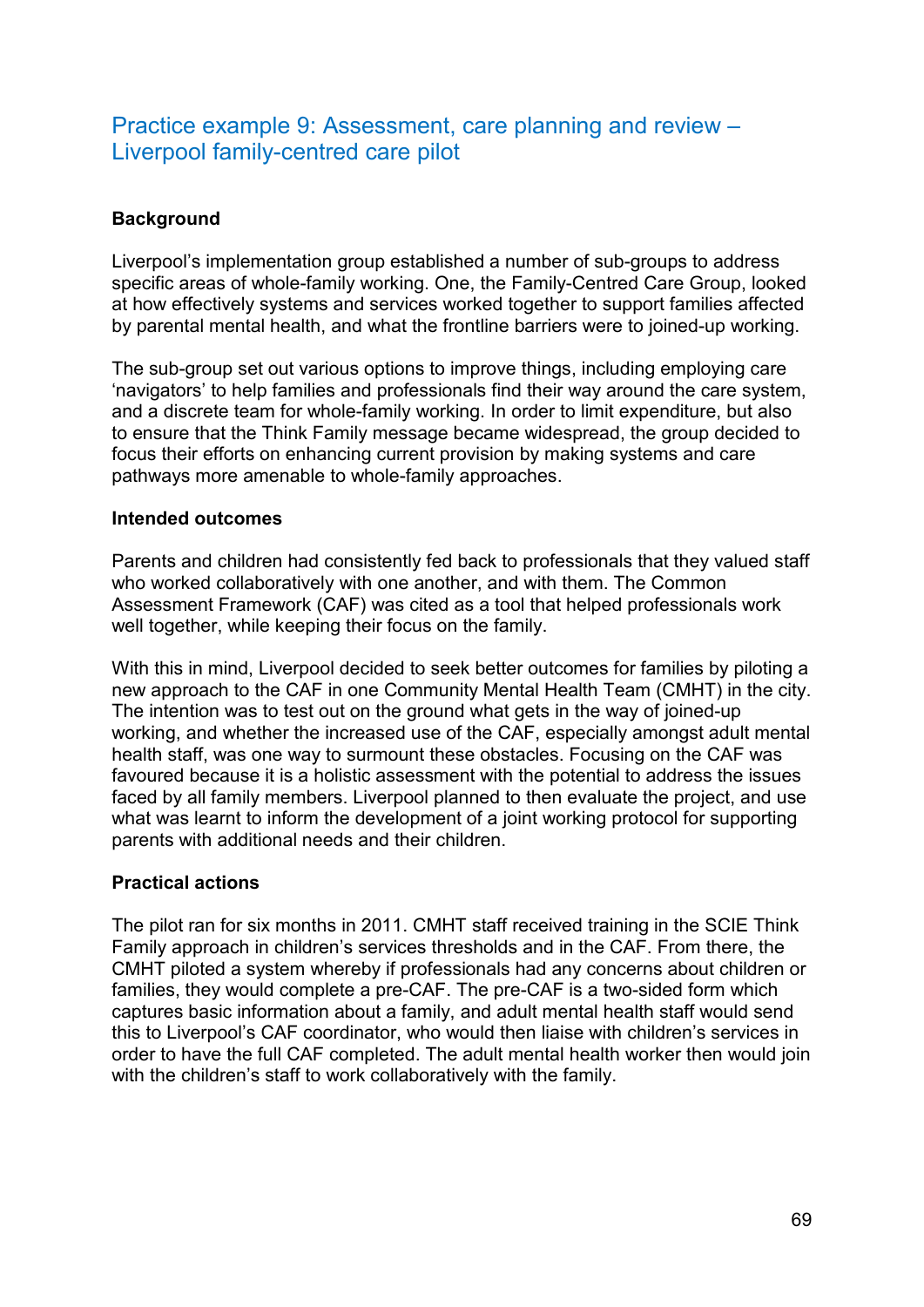#### **What actually happened**

The initial stages of the pilot saw 10 pre-CAF referrals from the pilot CMHT, which represented a very strong engagement with children's services, and the formation of a 'Team around the Family' in a number of cases. There were some initial procedural glitches with IT, and with CMHT staff not getting an acknowledgment of their referrals, but these are just the sort of issues pilots are designed to pick up on.

CMHT staff found the pre-CAF a manageable means to link up with children's services, and more importantly, using it meant that their referrals and their concerns were addressed. In the past, referrals to the main children's social services line were often bounced back as not meeting thresholds. By making use of the CAF system, adult staff found a way to access support for the families they were working with that they had not made use of before. The success of the early pilot stages has led to interest within the council of rolling the model out to adult occupational therapy, physical disability and sensory impairment services.

#### **Advice for others**

Training, and then supporting the workforce to apply their learning, was essential to the pilot. The training gave adult staff a much clearer sense of the intervention thresholds in children's services, and helped dispel some myths about the barriers faced by adult professionals in accessing services. The training also provided practitioners with the evidence for them to understand the benefits of undertaking pre-CAFs and engaging in 'Team around the Family' meetings, not only for them as practitioners but also for families.

Identifying that improving joint working with children's services involved only a small change to working practices – merely altering where a referral was directed – was a significant element in the pilot's success.

It was also important that the council and the mental health trust were very clear in their commitment to this work, learning from it\* and making changes as a result of the learning. Senior managers within the mental health trust recognised that for family-centred work to flourish, their processes needed to be compatible with it. They therefore championed the pilot, and championed too the CMHT team manager in his work of supporting staff, through supervision and team meetings, to take a family perspective. This senior backing helped create a sense that the efforts expended putting the pilot in place would be worth it, because the pilot was clearly only one of a number of Think Family initiatives in the city.

The focus of the pilot was very much on how adults' staff link up with children's services to foster whole-family approaches. Work may also need to be done on easing the referral pathway from children's staff to adult services.

\*At the time of writing, the full evaluation report on the pilot is not available. This practice example will be updated when the evaluation is complete.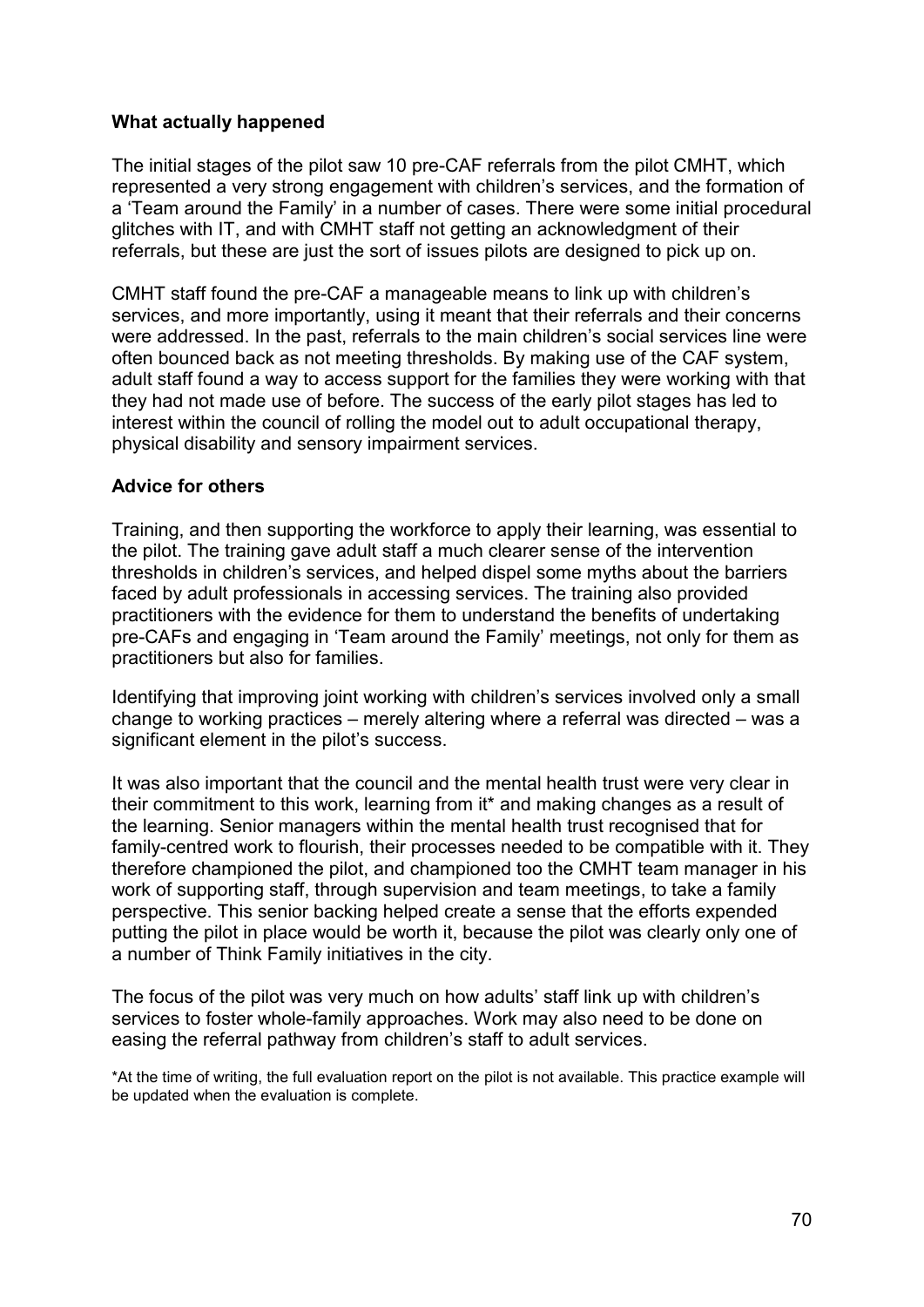# Practice example 10: Planning, providing and reviewing care embedding staff across teams

## **Background**

Children's Centres can play an important role by promoting good mental health, providing early intervention, and delivering or connecting to support provided for parents with mental health problems and their children. However this role is challenging. Not all Children's Centre workers have the specialist knowledge required to identify parents with mental health problems, and may find it difficult to negotiate complex mental health service pathways.

Two of the sites, Liverpool and Southwark, have introduced new posts to improve links between mental health services and Children's Centres. These use two slightly different models to achieve similar aims. In Liverpool, Family Support Workers were attached to Community Mental Health Teams (CMHTs). In Southwark, a team of senior adult mental health workers worked across the Children's Centres in the Borough.

### **Intended outcomes**

Both projects had similar intended outcomes, namely:

- improving early help and identification
- promoting good mental health amongst parents
- improving awareness and skills in relation to adult mental health within Children's Centres
- improving pathways of care between adult mental health and children's services.
- increasing numbers of parents with mental health problems who are registered with, and make use of, their local Children's Centre.

### **Practical actions**

In Liverpool, four Family Support Workers were recruited, based in each CMHT. This was initially on the basis of a 12-month pilot. The aim was for them to focus on working with parents receiving a service from the CMHT who had children aged 0-5, linking in with Children's Centres. The FSWs were commissioned by the central Sure Start Children's Centre Unit but line managed within the mental health trust. The workers receive additional reflective practice supervision from a senior clinical psychologist.

In Southwark the work is delivered by a 'core team' of three senior adult mental health practitioners. One oversees the project, and is responsible for clinical supervision. The other two practitioners cover Children's Centres in the north and south of the Borough, respectively.

The team is funded by Southwark Council's Children's Centre programme, and managed by South London and Maudsley NHS Foundation Trust. The team take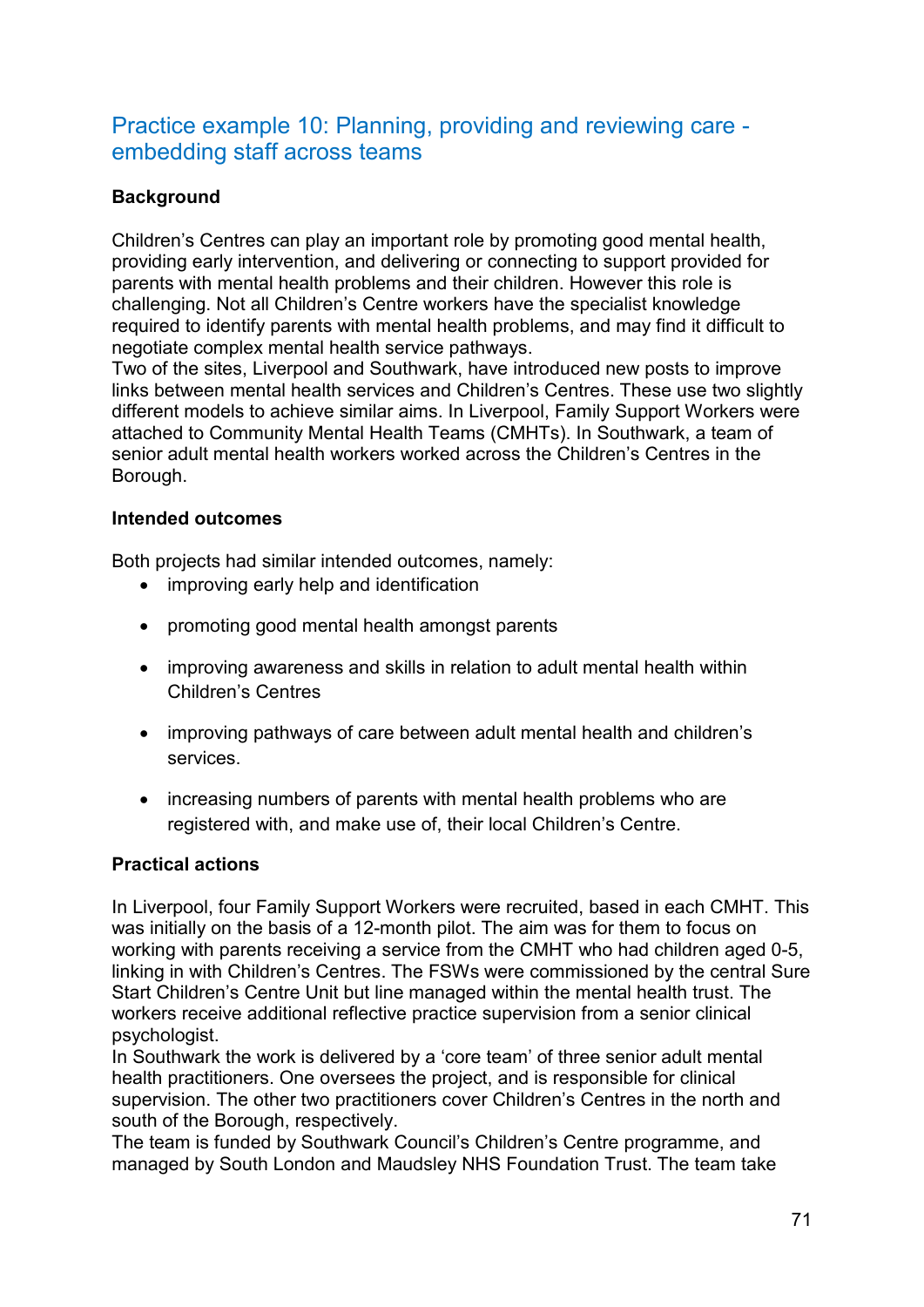referrals from across the Borough and work with parents experiencing mental distress who would not meet secondary mental health thresholds, as well as those already in touch with secondary services.

### **What actually happened**

The project in Liverpool is now reaching the end of its 12-month pilot, and is being evaluated on an ongoing basis. The workers have so far worked with 140 families, supporting them in a wide range of issues – from parenting and support for young carers, to helping parents build their confidence and find paid employment. The funding has been extended until March 2012, with the PCT jointly funding the project from Aril 2011. In line with the PCT request, the criteria for families accessing family support has broadened to encompass children of any age.

The workers in Southwark have been in post since 2006, and an evaluation report of their role has been produced. It was found that the specialist adult mental health workers have played a positive role in:

- providing advice and consultation to other professionals, including help staff to understand client diagnoses and brokering access to assessment and treatment
- direct work with parents with mental health problems via home visits, drop-in clinics and planned appointments
- referring parents on to specialist mental health services, and other related services such as domestic violence support services
- providing training for children's services staff in basic mental health issues
- co-facilitating groups such as fathers' groups, stress management groups and a therapeutic mother and baby group.

### **Advice for others**

Both initiatives have been developed within the context of an overall Think Family strategy, which helps to ensure that the roles are valued by senior managers. It is also beneficial to have a genuinely multi-agency steering group to guide the project's development, as well as commitment and 'buy in' from the host agency.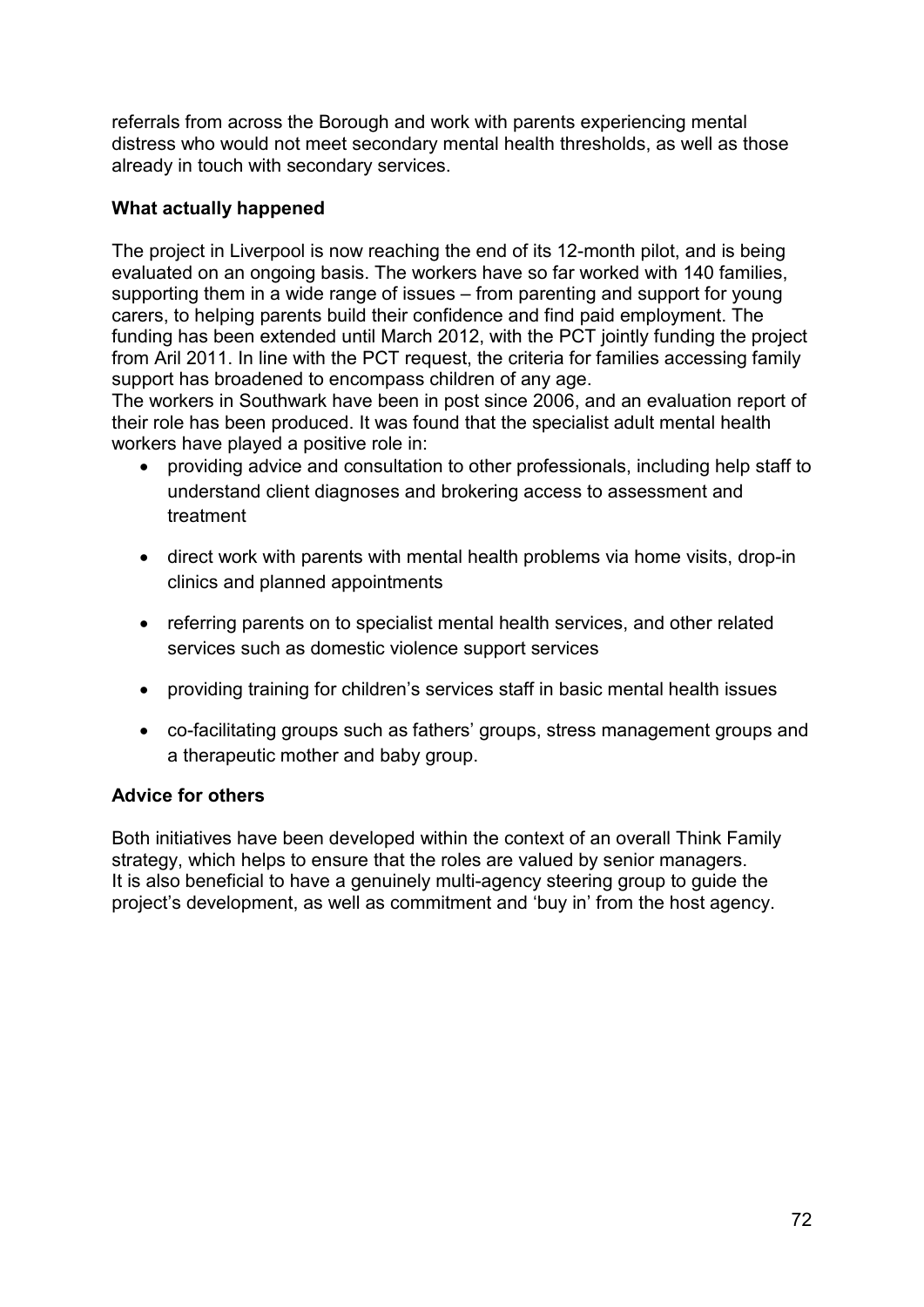# Practice example 11: Planning, providing and reviewing care – therapeutic toddler group

### **Background**

In Southwark, it was identified that there was a gap in assessing and supporting parents with mental health problems *along with* their children. This was particularly the case for parents who did not meet the threshold for Community Mental Health Team services. A therapeutic 'stay and play' toddler group, based on the Anna Freud model, was established at a local 'One o'clock club' for parents.

### **Intended outcomes**

The aim of the group is to support and assist parents with significant mental health problems, and to offer advice on the ordinary problems of parenting such as managing exhaustion, 'baby blues' and issues with self-esteem and confidence. The group aims to provide a therapeutic environment, in a relaxed group setting, centred around normal play activities.

Originally, it was intended that parents would attend the group for six to eight weeks and then be referred on.

### **Practical actions**

The group was established by Child and Adolescent Mental Health Services (CAMHS) staff. It now also receives input from the specialist mental health team who provide advice and support to Children's Centres.

Parents can be referred from a range of services, or refer themselves. Prior to joining the group, parents receive a joint assessment in their home from a member of the Parental Mental Health in Children's Centres team and from CAMHS.

### **What actually happened**

The group has been running for about six years. It soon became apparent that a model of time-limited involvement would not be appropriate: it sometimes took a long time for parents to fully engage, and, when they did engage, there was demand for ongoing support from the group. The group has been mainly attended by mothers, although some fathers have also been referred.

The facilitators work with parents to help them think about their relationship with their child and how this affects the child's behaviour and their own mental health. The therapeutic approach is based on the Anna Freud model, although this aspect is deliberately downplayed and the parent and toddler group aspect is emphasised. The facilitators also provide outreach: visiting parents in their homes before they come to the group, or collecting people to come to the group. Referrers to the service have particularly emphasised the benefit of this for hard-to-reach parents.

### **Advice for others**

Embedding the therapeutic work within a relaxed parent-toddler environment has been a successful model.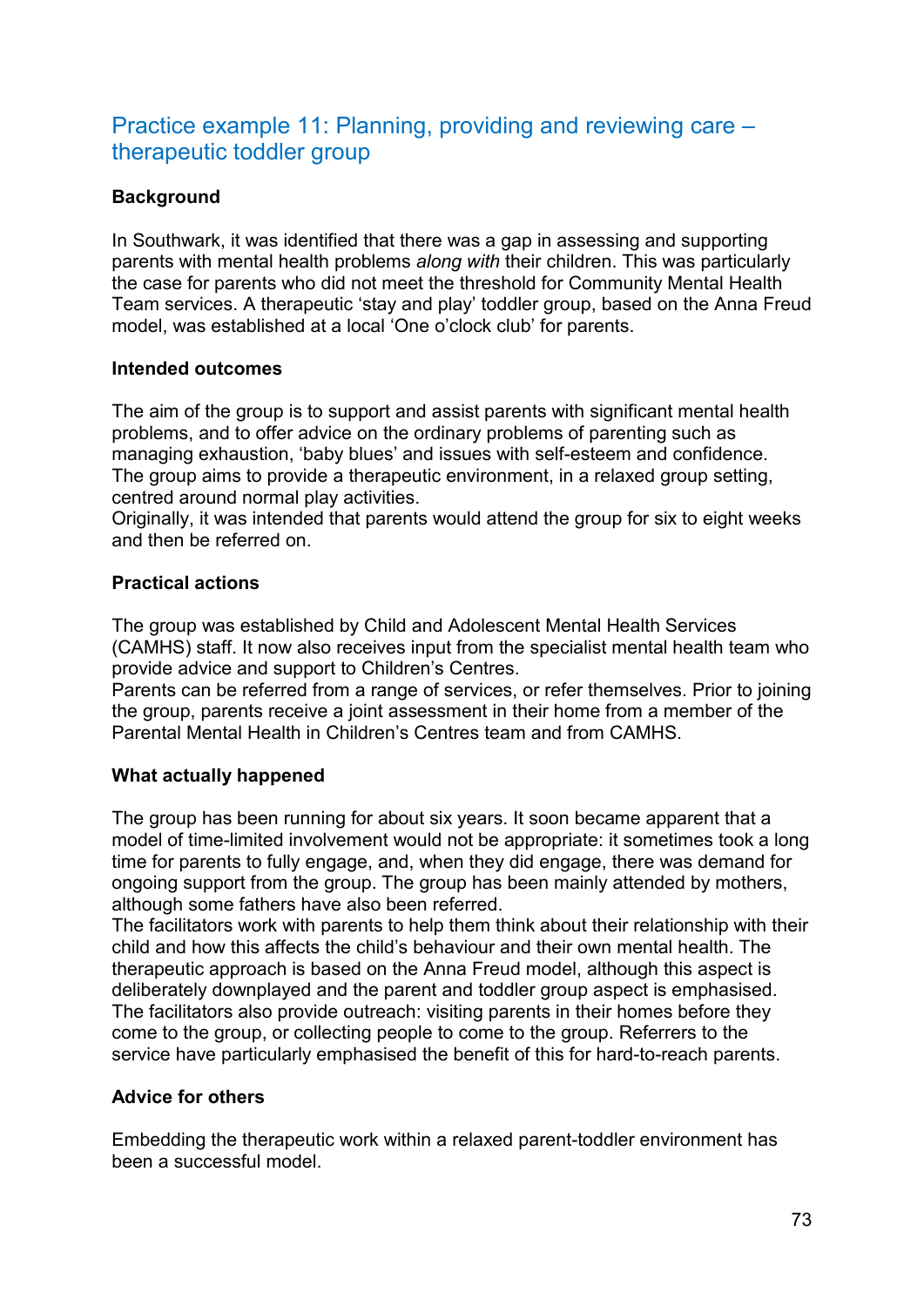A time-limited engagement period may not work – once parents are engaged they prefer to have ongoing support.

Joint working between CAMHS and adult mental health (via the specialist Parental Mental Health in Children's Centres team) has been particularly beneficial.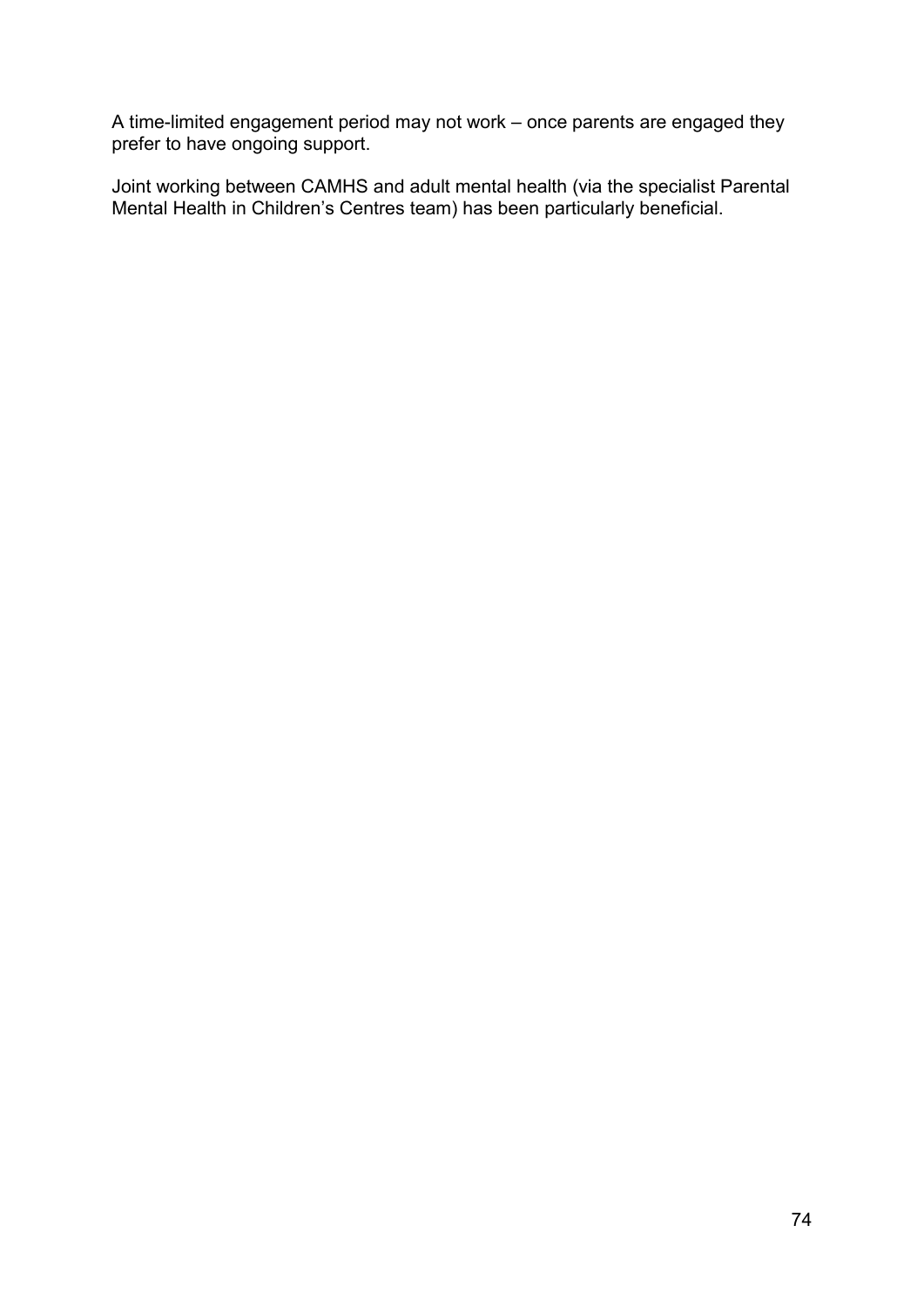## Brief practice example 12: Increasing young carer involvement in reviews/schools charter mark – Lewisham

Lewisham has a strong record of involving the carers of people with mental health problems in Care Programme Approach (CPA) meetings, at which the needs of the person experiencing mental illness are discussed and reviewed. Involvement in the 'Think child, think parent, think family' project, however, highlighted that the views of young carers about their parents' mental illness were not being heard. One obvious problem was that CPA reviews, like most meetings, were taking place during the school day, making it impossible for young carers to attend.

Lewisham therefore included shifting CPA reviews to 4pm in their action plan, so that if they wished to, young carers could come. There are benefits to both the young carer and to the family as a whole in including the young carer in discussions about a parent's mental illness, and in supporting the family as a whole to be resilient. Psychiatrists in one Community Mental Health Team decided to pilot a shift in their working practices to accommodate the change, agreeing also to hold meetings in convenient places for the family, such as their own home.

This initiative built on work by Carers Lewisham and Lewisham to promote awareness of young carers' needs in schools, by awarding a Charter mark to those schools who listen to, value, and support young carers.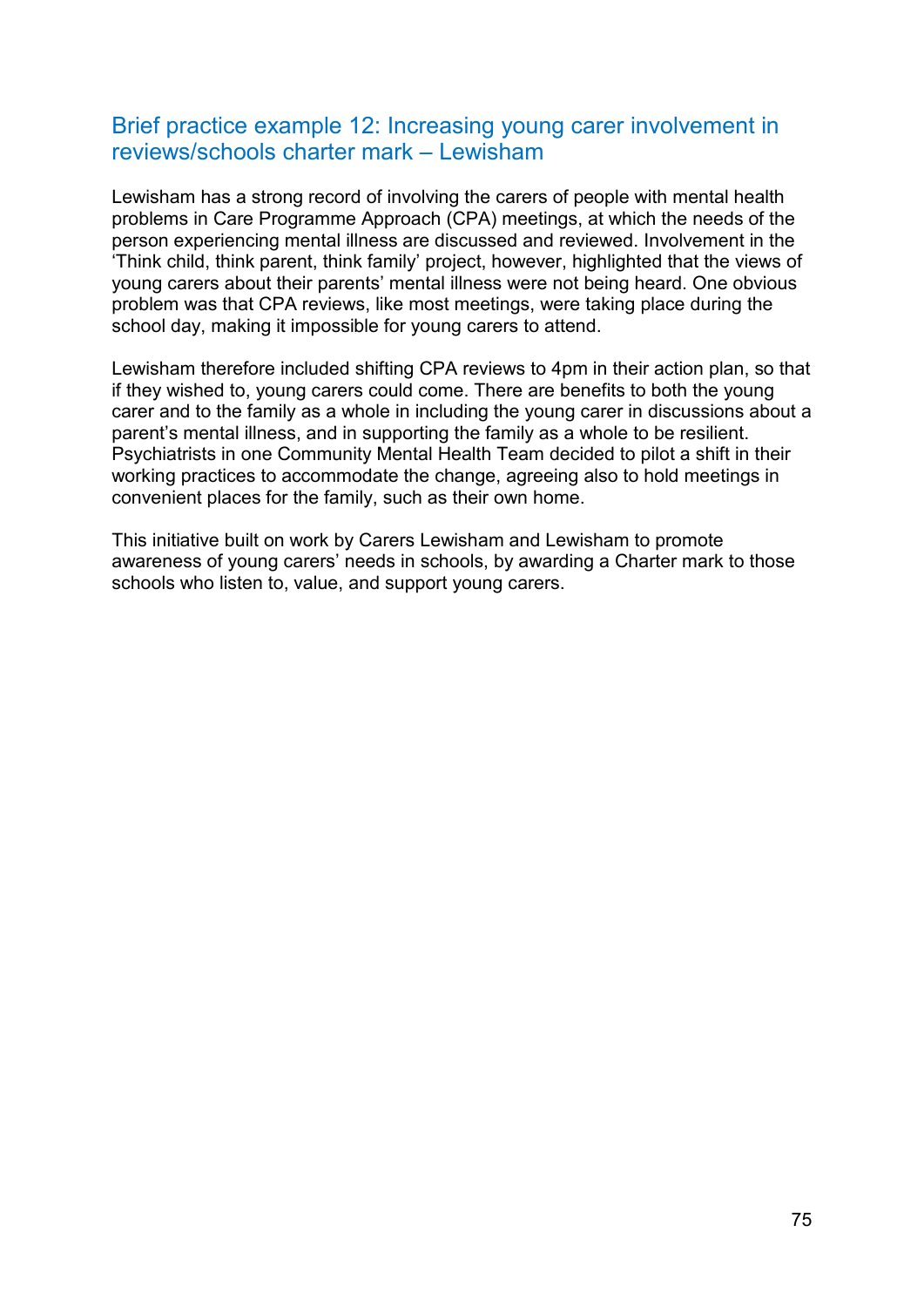# Practice example 13: Strategic – Lewisham protocol

### **Background**

Lewisham produced a protocol on supporting families affected by parental mental illness in 2005. It tended to focus on the 'sharp end' of the safeguarding continuum, and on relationships between statutory services.

### **Intended outcomes**

The aim was to produce a more comprehensive, updated protocol, incorporating the views of young carers and parents with mental health problems. The protocol takes account of early intervention work and the Think Family agenda. Obviously, the ambition is to keep the protocol as a document that is used and applied on a daily basis, so there was also a focus on producing a brief statement of principles and approaches that people could readily digest.

### **Practical actions**

The first step was to hold a stakeholder event – for parents, young carers and adults' and children's professionals - to get the concept of Think Family and of joint working at the forefront of people's minds. For the protocol itself, the main structure was borrowed from that of Southwark, a neighbouring borough that shares a mental health trust with Lewisham, and which was also a SCIE Think Family pilot site. A Lewisham steering group member was identified to rework the protocol, and drafts were circulated to the steering group for initial comment. Steering group members undertook to share the drafts with their sector – Child & Adolescent Mental Health Services (CAMHS), family charities, young carers' workers and so on. The drafts also went to the local group of parents with mental health problems set up to support the pilot project in Lewisham [see Practice Example 19], so that the user perspective could be included at an early stage. The protocol was discussed by the parents at a meeting with the author, who adapted the protocol as a result, and who also incorporated the young carers' perspective using Barnardo's consultations messages.

The protocol was also presented to a roundtable discussion of children's social care and adult mental health managers, as they more than anyone will have responsibility for its application in daily practice.

### **What actually happened**

The protocol contains a theoretical framework for whole-family interventions, and links to practice and policy guidance. It also sets out practical steps for professionals, such as referral routes, details on information-sharing, and what to do for families at each stage of a care pathway. At the time of writing (August 2011), Lewisham is planning to promote the protocol more widely - to housing, the police, education and others - prior to an official sign-off and launch in December 2011.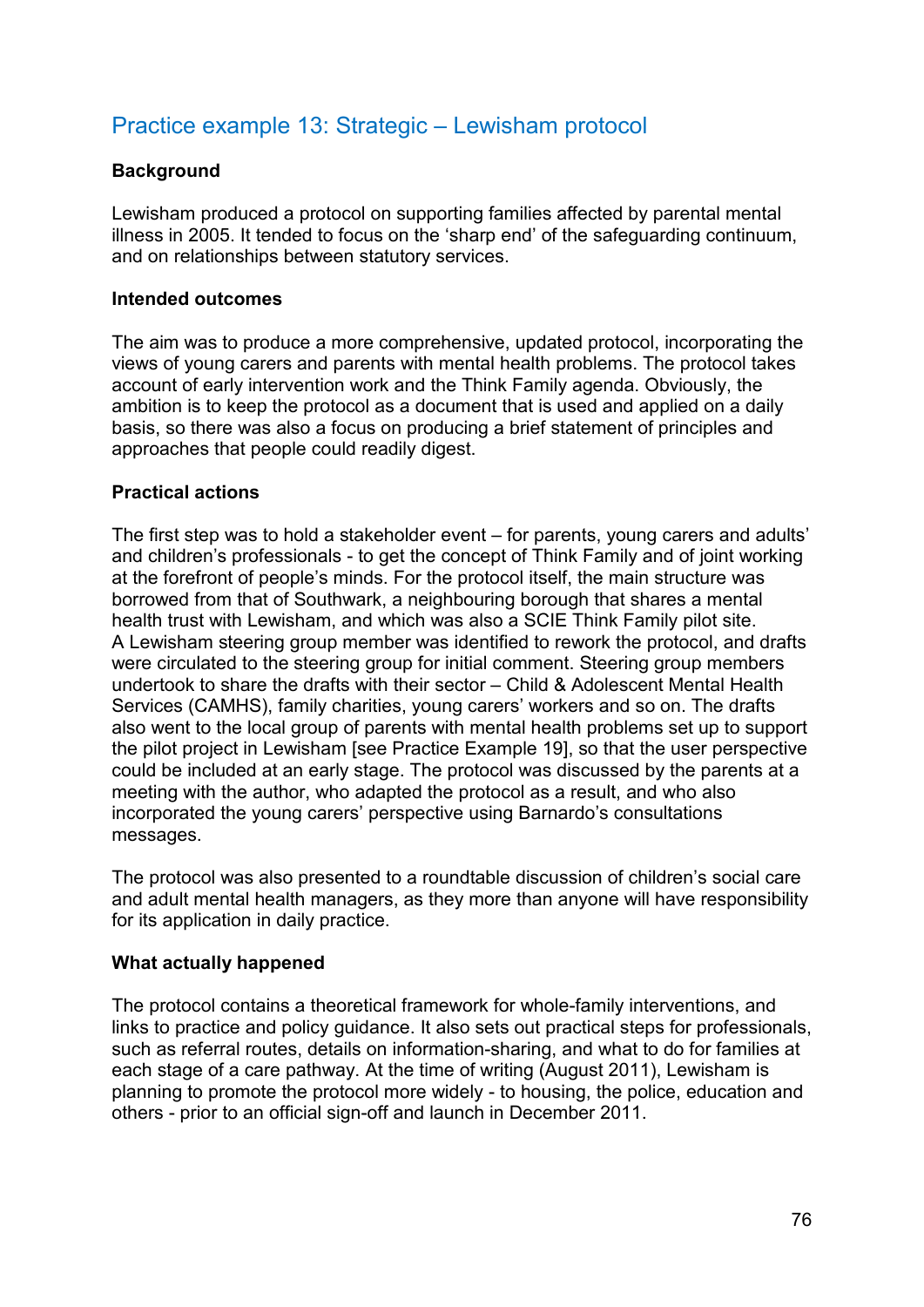### **Advice for others**

Identify if neighbouring areas have documents that can help. There is no virtue in reinventing the wheel. It can also save time to have one author, who then reports back to a group, rather than have the group try to compose the document itself. Involving users – including young carers – is vital if a document such as a joint working protocol is to have relevance and traction. Thought needs to be given to how to bring such consultations alive: ploughing through the document line-by-line is unlikely to be successful. Lewisham had more success by focusing on broad themes and outcomes the users were seeking from integrated working. Acknowledging the input of all the contributors, including users, is important.

To ensure a protocol has purchase, senior backing is important: Lewisham are seeking mayoral input at the launch, as well as formal sign-off from strategic groups. The protocol needs to be used, of course, and the sign-up of frontline managers is important, as is building in an annual review of its use and its contents, to ensure currency. This gives a protocol a fighting chance of changing practice and changing attitudes.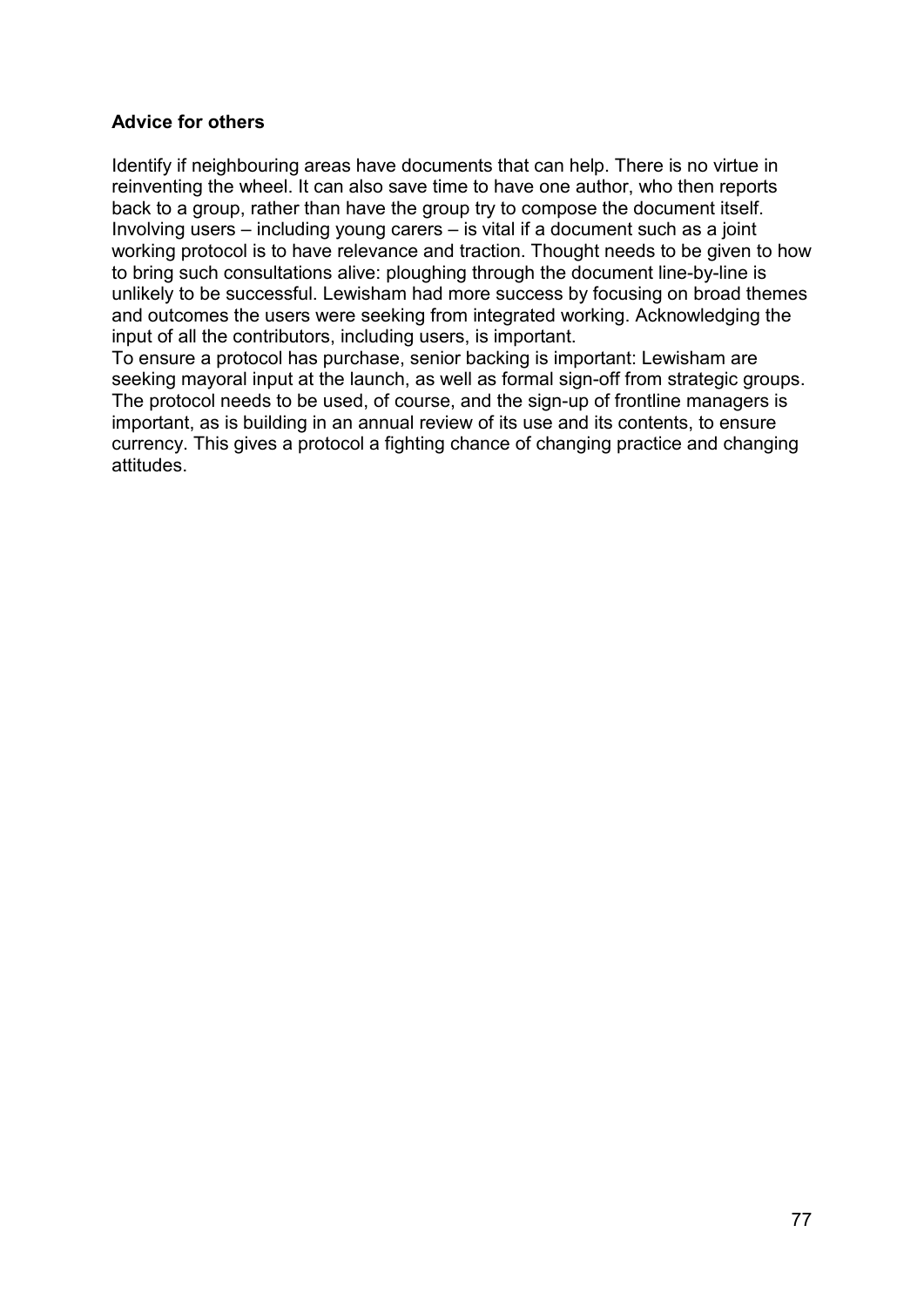# Practice example 14: Strategic – Southwark advice and liaison role

### **Background**

There had been a number of improvements to joint working between adult mental health and children's services in Southwark. However, there were some enduring concerns around:

- poor communication between the two services about concerns, risks and significant activity
- mutual negative stereotypes between children and families workers and mental health workers
- a lack of understanding of roles and responsibilities
- a failure to understand the professional and legal context in which workers operate.

The London Borough of Southwark and South London and the Maudsley Trust therefore put forward a proposal for a senior member of staff, working across children's and adult mental health services.

### **Intended outcomes**

It was proposed that the post holder would lead on service development and best practice, working directly with professionals in children's services and adult mental health.

It was intended that this, in turn, would improve:

- identification and multi-agency management of children of parents with mental health problems where there are safeguarding issues
- adult mental health practitioners' management of the needs of children
- Children and Families Social Workers' understanding of the impact of parental mental health on children
- coordination of assessment and work across services.

### **Practical actions**

A post holder was appointed in May 2009 and jointly funded by the local authority and mental health trust. The post is at Band 8A, or Head of Service level. The post holder works across the Children's Social Care and mental health services, whilst retaining line management responsibilities for the Parental Mental Health in Children's Centres team.

### **What actually happened**

The role has developed in response to local needs, and focuses on areas such as: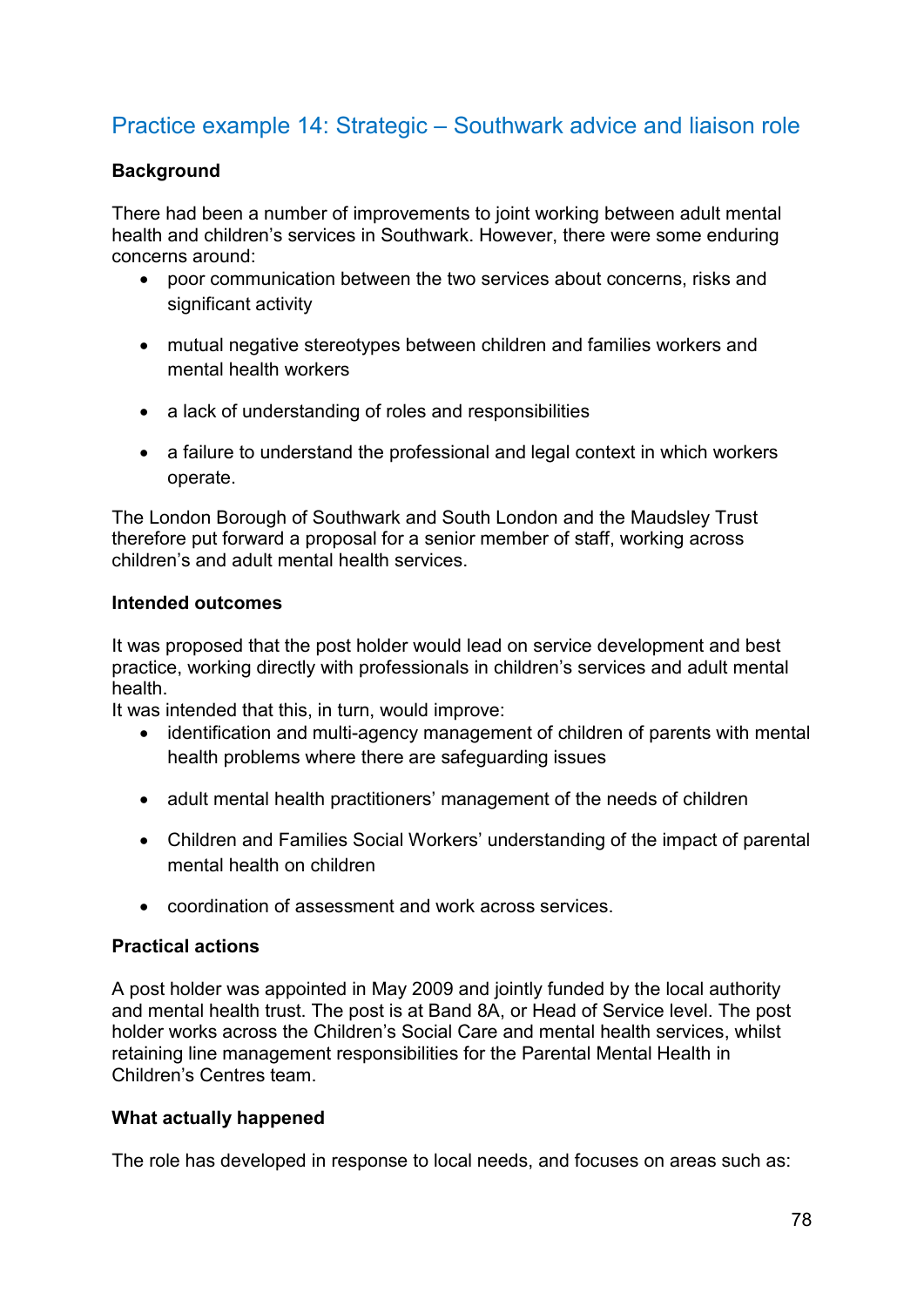- **Strategy development**  helping to develop new structures and processes to support safe joint working across mental health and children's services, including taking account of this as services are restructured. Support the ongoing developments regarding a Think Family approach
- **Case consultation** to professionals from adult mental health, including Improving Access to Psychological Therapies (IAPT), children's services, midwifery and domestic abuse services, including input to the Multi-Agency Risk Assessment Conference (MARAC)
- **Safeguarding groups**  attending local Safeguarding Children Board and individual safeguarding groups, such as those attached to hospital maternity services.

### **Advice for others**

The role needs to be senior enough to have confidence to make decisions regarding information sharing, making referrals and providing clinical/safeguarding advice. Joint funding is helpful as it promotes ownership from both services.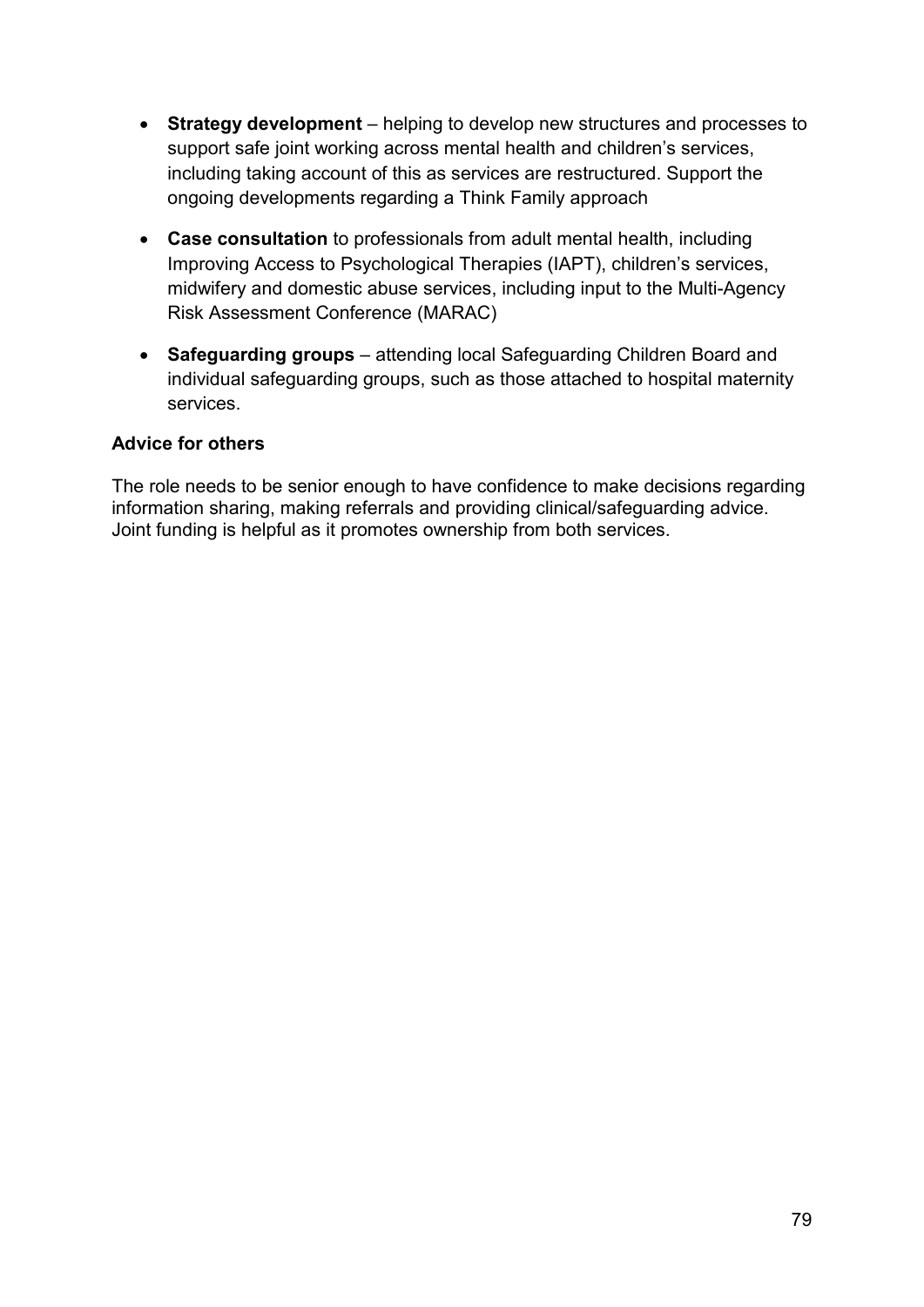# Brief practice examples 15: Workforce development

### **Drama-based learning in North Somerset**

North Somerset held a safeguarding conference, looking to highlight the impact of parental mental health on children and young people. A local theatre group, Eyewitness Theatre Company, facilitated the day.

Sixty delegates from a variety of agencies attended, including schools, adult mental health services, adults' and children's social care, youth offending teams, solicitors, health services and the voluntary sector.

The theatre company performed vignettes showing a variety of scenarios, focusing on different aspects of parental mental illness, and the impact on children. Delegates found the vignettes powerful and moving, and having the scenes acted out added a new aspect to people's learning. The theatre company led group activities following each drama, asking delegates to reflect on what they had seen. The scenarios helped delegates to identify the practice issues present, and to explore how different organisations could work together more effectively to address them.

Feedback from the event was overwhelmingly positive, and to try to ensure what was learnt made an ongoing difference, delegates were asked to feedback four months after the event, and all said they were able to put into practice learning from the event.

"The course really brought situations to life as you would have to deal with them at work." "Enjoyable, useful, interactive form of learning with professionals from other agencies." "Highlighted my awareness of the need to ensure communication between agencies." *Delegate feedback*

#### **Meriden training – Birmingham**

The Meriden Family Work Programme based in Birmingham, has been promoting family-sensitive mental health services since 1998. The Birmingham project team commissioned Meriden to run nine sessions of training for adult mental health and children's social care staff, looking at the practical applicability of whole-family approaches in mental health. Managers had a separate training session, to encourage their buy-in to the new ways of working. The Meriden sessions built on Think Family training for 150 duty and assessment workers in children's social care, and the embedding of Think Family messages in children's and adults' safeguarding training.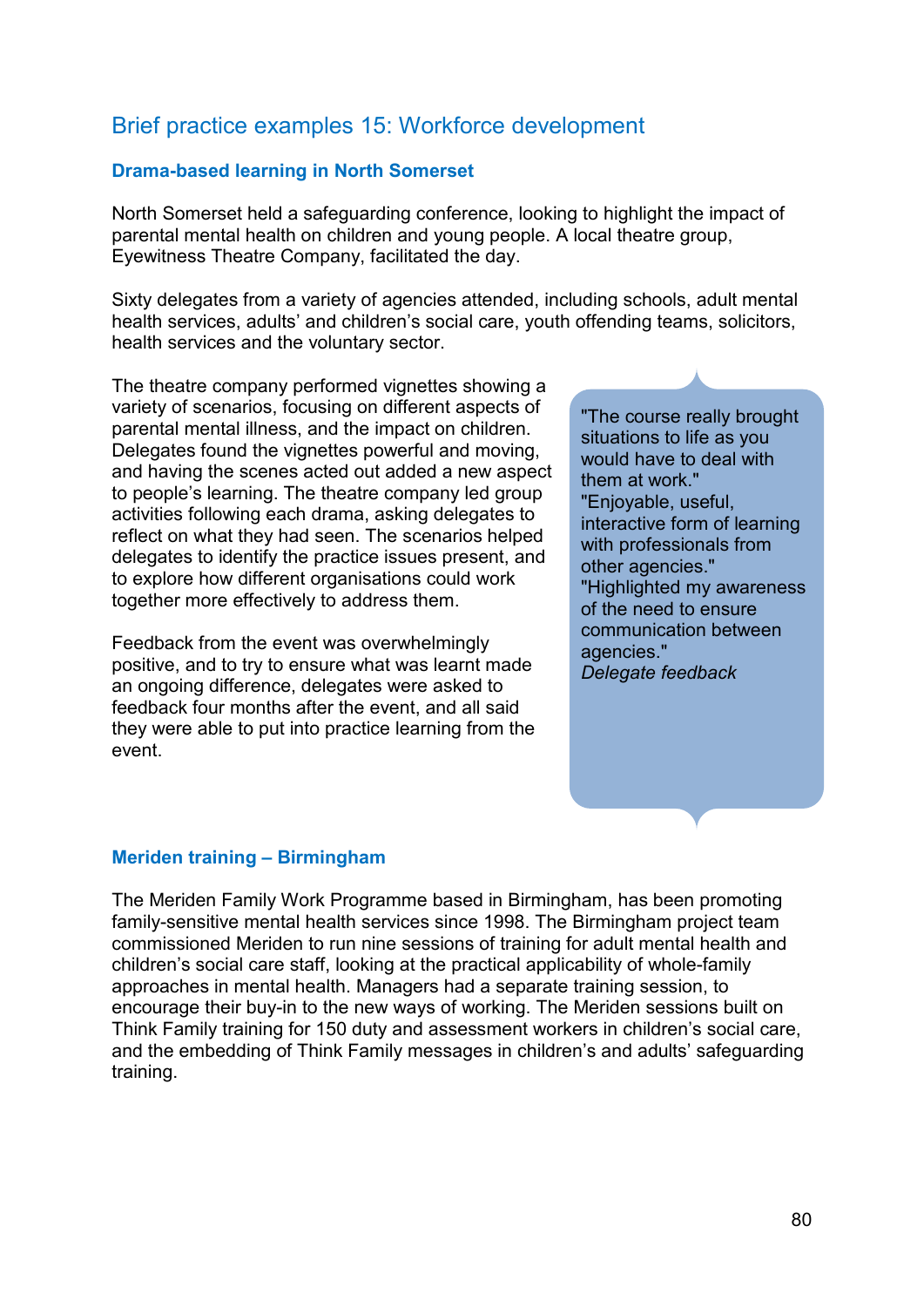### **Liverpool lunchtime learning sessions**

The team in Liverpool decided to raise awareness of the Think Family approach by holding 'lunchtime learning' sessions for staff from a range of agencies. The sessions were held during lunchtime at eight different locations across the city.

The aim of the sessions was to introduce staff to the 'Think child, think parent, think family' guide, and how it was going to be implemented locally. The sessions were delivered to multi-agency staff groups, meaning that they were also an opportunity for staff to meet and network.

Nine sessions were attended by a total of 252 staff from agencies including:

- the local authority
- NHS Foundation Trust
- mental health trust
- community and voluntary sector
- PCT.

*"I enjoyed the multidisciplinary approach of the event, promoting working across boundaries."*  (Lunchtime learning participant)

A survey sent out to participants following the sessions showed that four in five (82 per cent) thought that attending the session had increased their understanding of Think Family concepts and messages.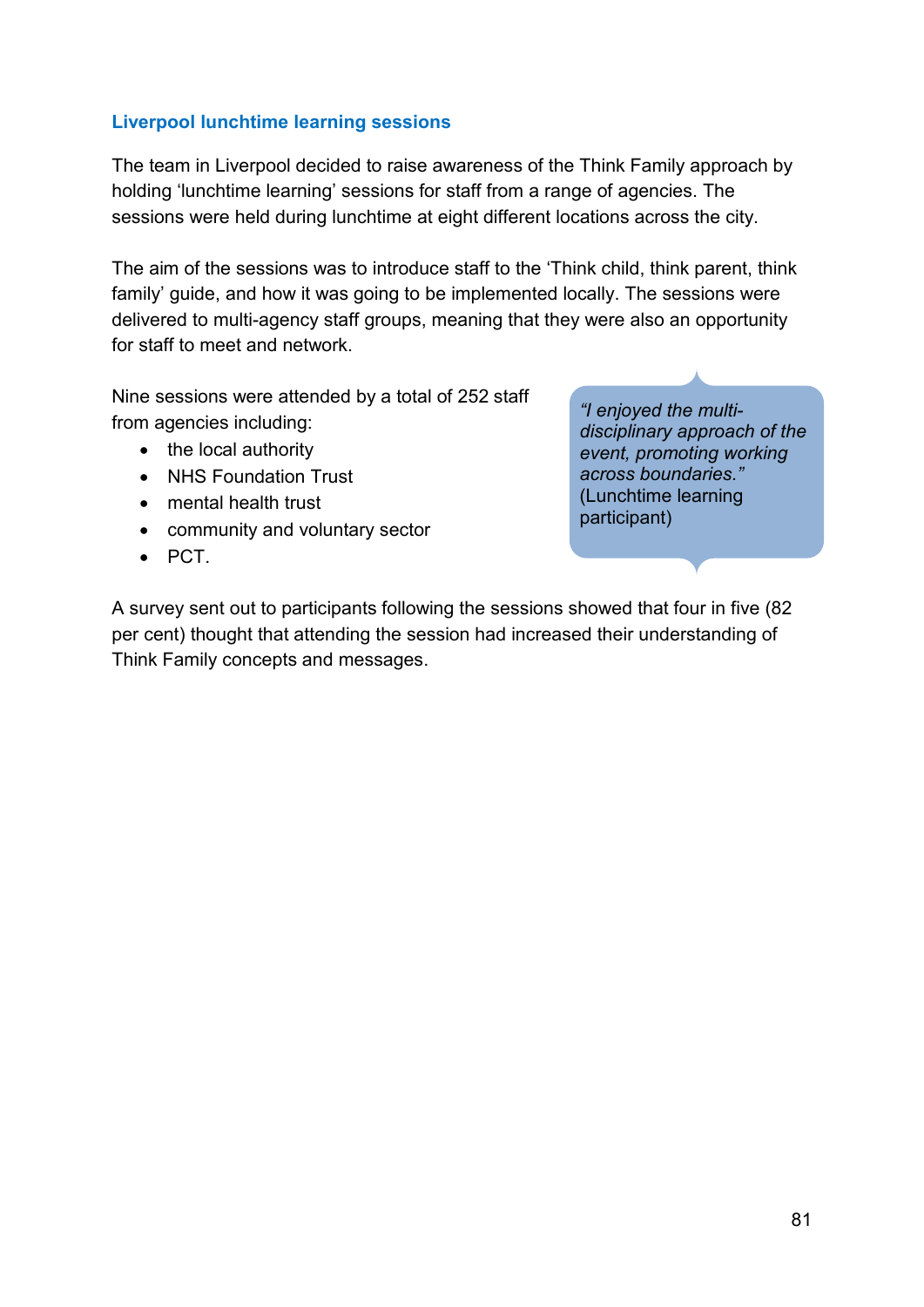# Practice example 16: Workforce development – Family Partnership Model training

## **Background**

Southwark provides a number of training opportunities for staff working with parents with mental health problems, including statutory safeguarding training for mental health practitioners and Crossing Bridges training.

However, a need was identified locally for training for adult mental health practitioners that went beyond safeguarding responsibilities.

The Family Strategy Group commissioned the Centre for Parent and Child Support to train adult mental health practitioners using the Family Partnership Model (2002). This model had previously been used largely for professionals working primarily with children and families. The model was therefore adapted for use with adult mental health staff.

### **Intended outcomes**

The Family Strategy Group's intended outcome of the training was to provide staff with a conceptual framework and a set of skills for working in partnership with parents with mental health problems, in particular to:

- see service users in a family context as parents and potential parents
- be mindful of the needs of the children of their clients including, but not restricted to, their safeguarding responsibilities
- build supportive, purposeful relationships with service users. This also helps to facilitate the above two roles.

### **Practical actions**

The training was adapted for use with mental health staff by a group including one of the model developers, a service user advocate and mental health professionals. This resulted in the 'adapted Family Partnership Model' (2009).

The training was then piloted with a group of nine staff from a Community Mental Health Team. The training was delivered by three trainers, one of whom is a parent and has previously used South London and Maudsley (SLAM) NHS Foundation Trust services.

A year later, a second cohort of training was delivered by the same service user advocate and another trainer from the Centre for Parent and Child Support. The training was attended by eleven practitioners from a range of teams within SLAM.. The training was delivered in five one-day sessions across a five-week period. This model of delivery was chosen in order to optimise attendance and also to give practitioners adequate time between sessions to reflect and start to embed the model in their practice.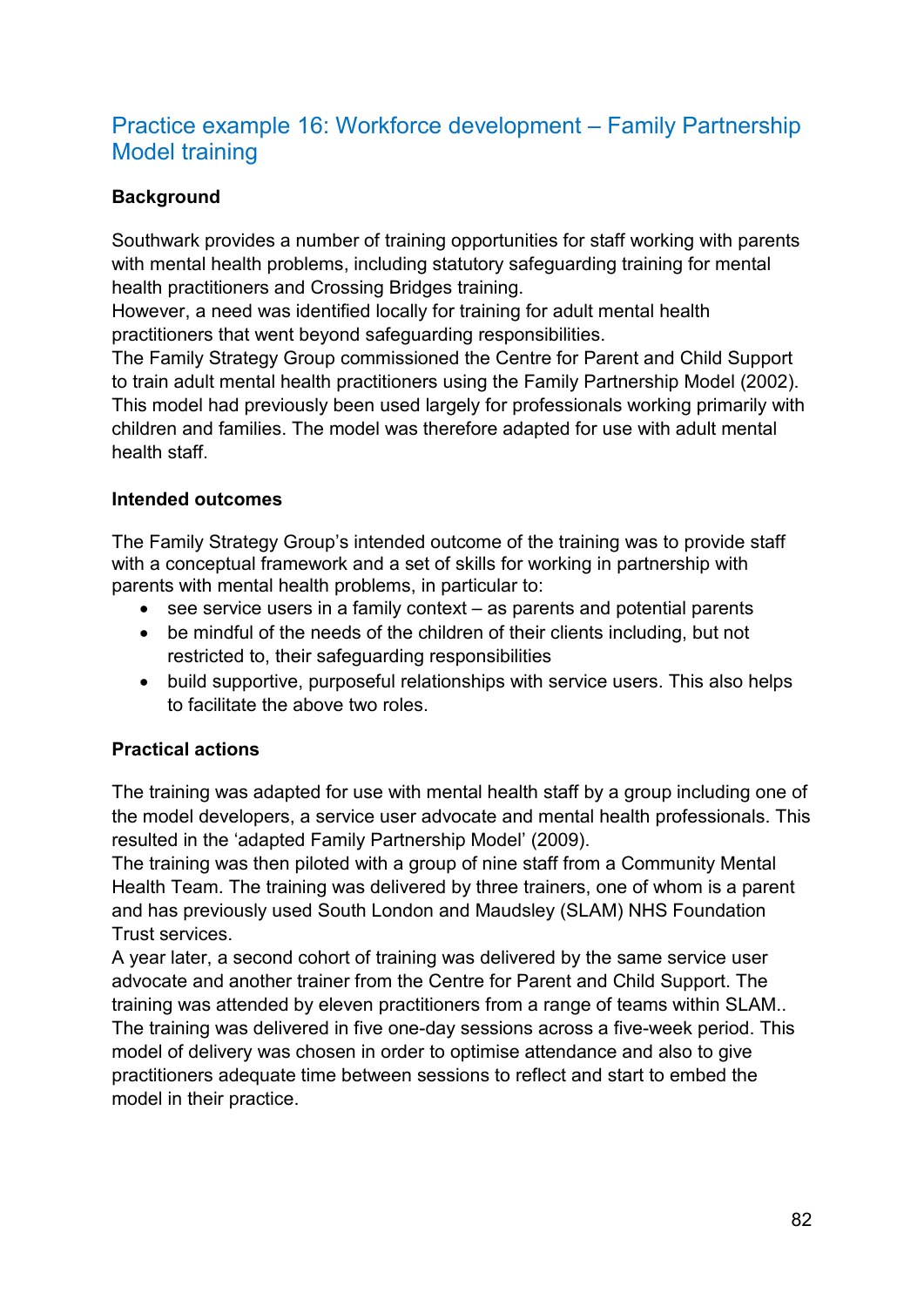## **What actually happened**

The training was evaluated to assess participant reactions and the impact it had had on their practice.

Initial reactions and perceived changes in attitudes, skills and knowledge were evaluated using self-completion questionnaires at the end of the training. Interviews were also conducted with nine practitioners who had taken part in the training: six from the first cohort and three from the second cohort. These were undertaken approximately 18 and six months respectively after the training had been completed. Focus groups were held with parents to discuss their perceptions of practitioners' practice following the training. Recruitment for the focus groups proved challenging for both cohorts. However, following a mailing of all clients of the team involved in the first cohort of training, two focus groups were held. For the second cohort it was not possible to convene groups and so individual interviews with parents were held instead.

The evaluation showed that the training had a positive impact on practitioners' knowledge and skills in terms of:

- gaining new knowledge (for example, relating to parent-child dynamics)
- refreshing knowledge they had gained at other points, for example during their professional training
- putting a structured framework around skills they already had in relation to working with families.

The training also led to changes in practice in terms of:

- practitioners' awareness and involvement of children of their clients
- their understanding and 'use' of their relationship with their client
- exploring and clarifying situations
- agreeing and reviewing tasks with clients.
- •

Service user involvement in designing and delivering the training was valued by the participants.

### **Advice for others**

Family Partnership Model training should be delivered by an appropriately trained professional and, if possible, a parent who has used mental health services. Ongoing support after the training is vital. Here, regular group reflective practice sessions have proved to be very important in continuing to build people's confidence and skills in using the model.

As part of this, it is helpful if team managers can be trained, as well as frontline practitioners, so that they can provide support and leadership for the approach.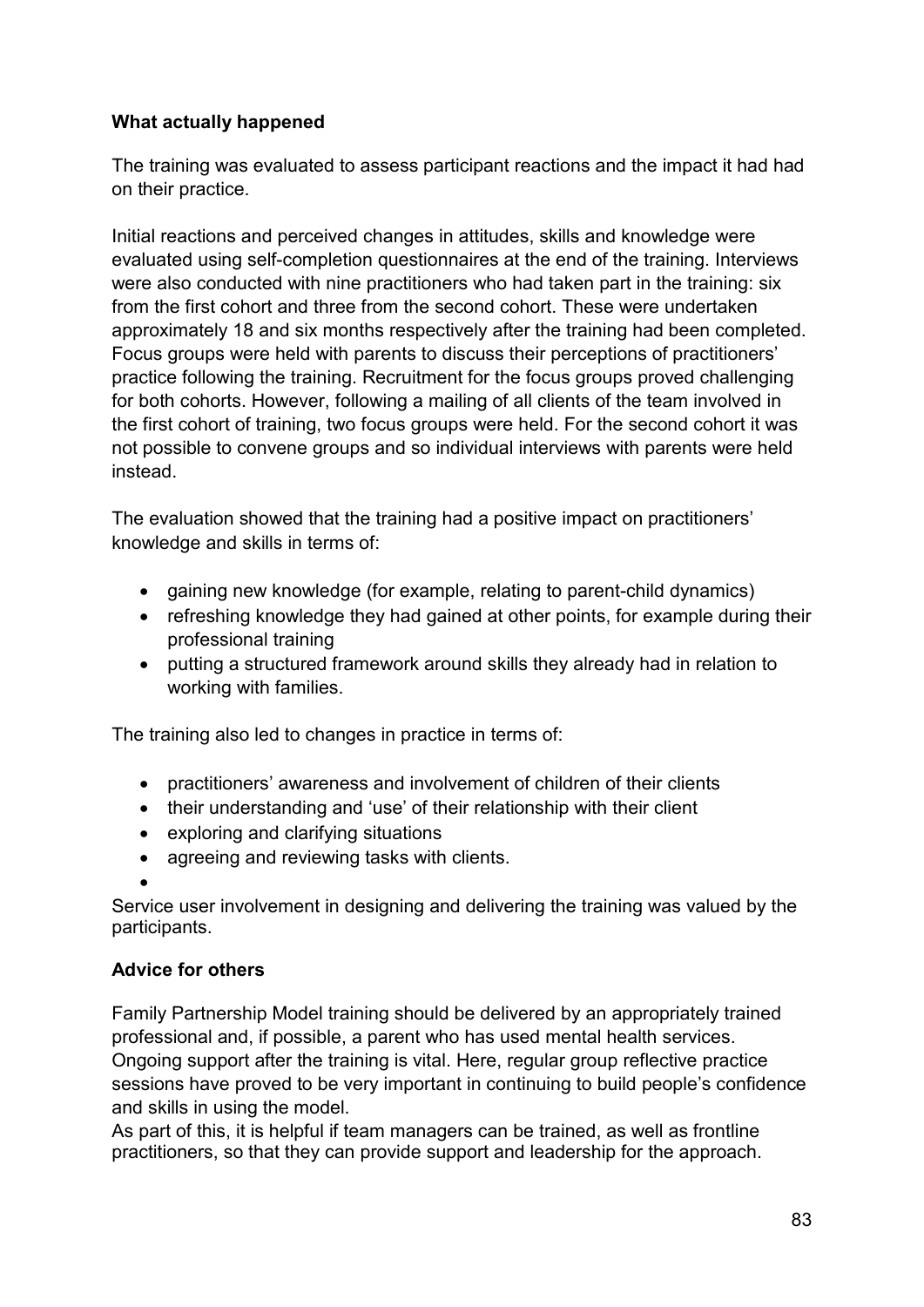Both trainers felt that it would be helpful for trainees to have more preparation before starting the training. It was suggested that this should be in terms of:

- thinking about a family with whom they are working, who they can 'keep in mind' during the training
- thinking about what they would like to get out of the training.

The focus groups with parents are an important part of getting feedback on the effectiveness of the training. Parent focus groups need to be built in to the recruitment and preparation for the training as a whole. It was felt that recruitment of parents would be best done face-to-face by participants in the training, so it would help if the trainees were aware of this from the outset.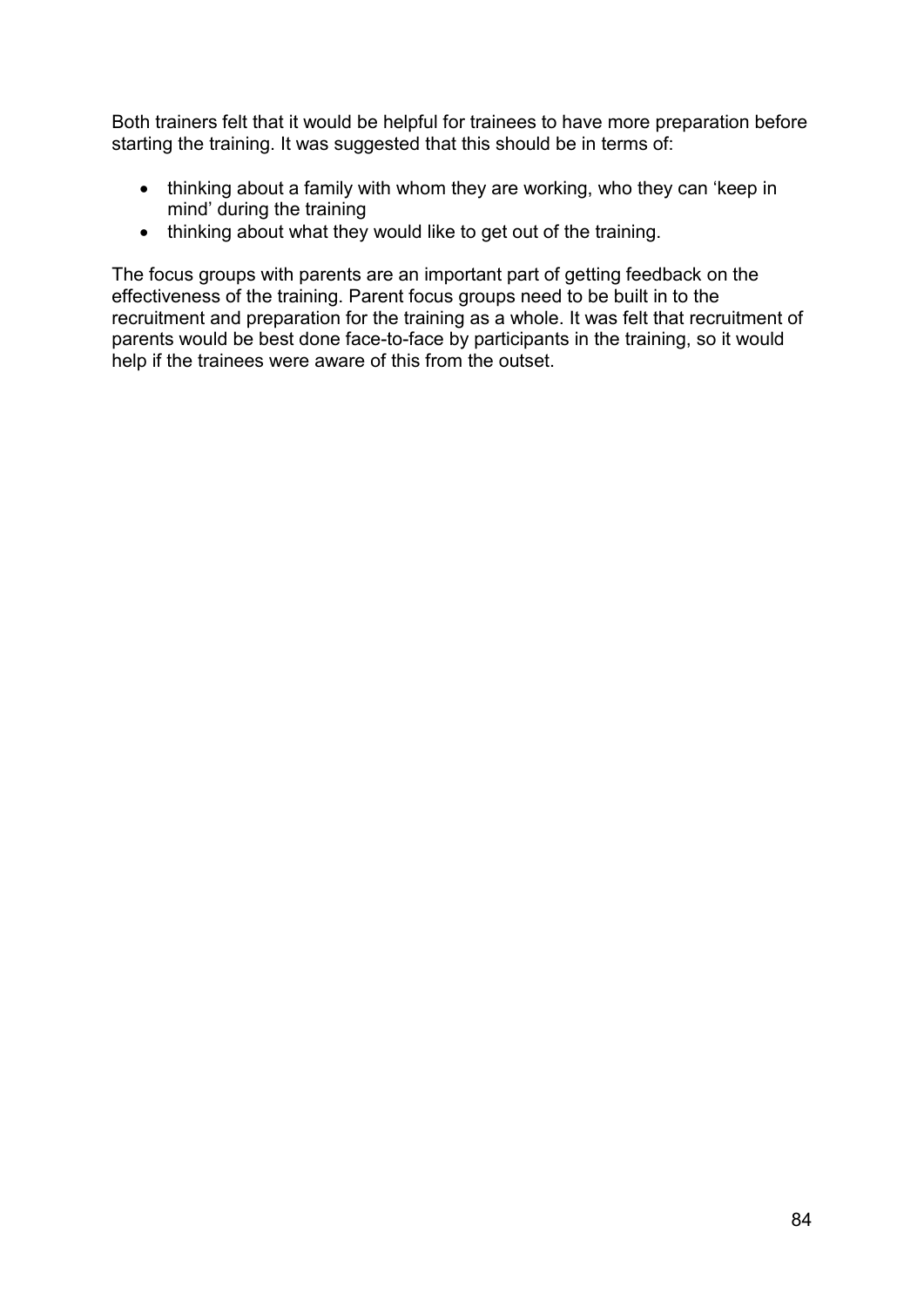# Practice example 17: NI knowledge and skills framework

Recommendation 8 - workforce development

### **Background**

As knowledge and services expand, health and social care systems and practices change in response to society's needs and therefore the roles and responsibilities of health and social care staff evolve. Therefore, periodic review and updating of staff skills and knowledge is required to ensure their currency reflects these changes. The project identified that there wasn't a consistent approach to the training and development of staff working across this interface. The development of the knowledge and skills framework was informed by the Think Family model approach to provision and delivery of care as outlined in the SCIE guidance.

### **Intended outcomes**

A framework was developed to inform health and social care trusts and voluntary organisations in the planning, commissioning and delivery of a training programme that would meet the learning and development needs of staff working across the mental health and children's services interface. The framework also aims to:

- provide guidance and assist in the standardisation of the approach to service delivery
- inform education providers
- provide support to and develop staff competency when working with parents who have mental ill health
- improve quality care and support in the management of risk
- be used by individual practitioners and/or managers to assist in identifying individual learning and development needs.

### **Practical actions**

A working sub-group was established with representation from all relevant services including training departments - at a pre- and post-registration level across relevant professions; including social work, nursing, medicine and allied health professions. For the purposes of this project, it was designed to meet the needs of the statutory sector, but in the design we were cognisant of the training needs of voluntary sector staff. We designed the framework so that it can also be used to address the needs of both professional and non-professional staff and, where possible, fit with existing training programmes. This document sets out the skills and competencies needed by health and social care professionals working with parents with mental health problems and their families.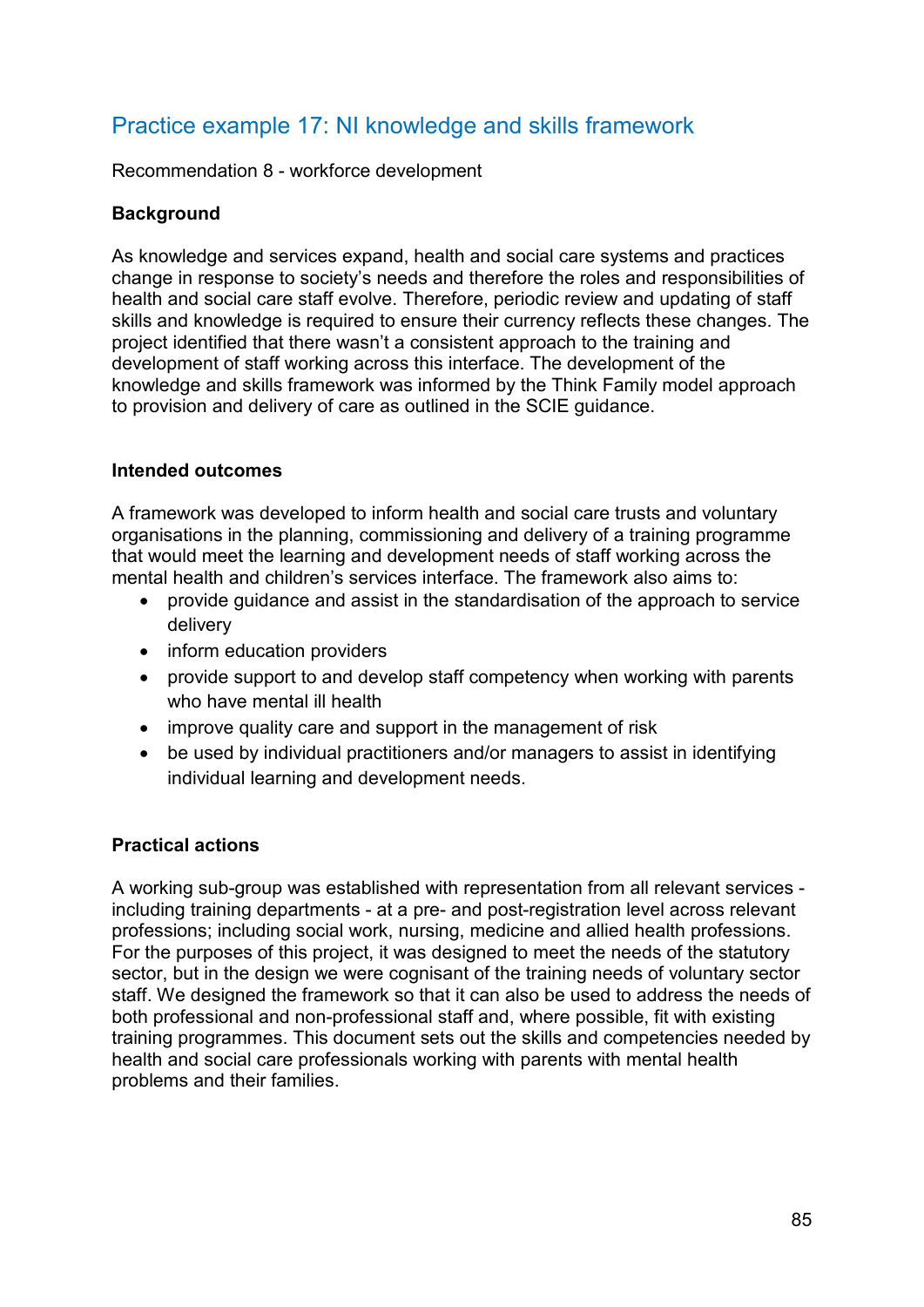### **What actually happened**

The sub-group developed the content, and the framework was written by the project manager. It was distributed for wide consultation, feedback provided informed the amendments made, and the framework was subsequently sent for consultation and then finalised. The framework was designed with regard to the different level of learning needs required by staff, related to their level of responsibility and contact with families. It was signed off by the board members of the Health and Social Care Board (commissioners) and will be implemented across the five trusts with an implementation plan, which identifies who needs to complete the training, at what level and at what stage of their career. The project managers also linked with education representatives for social services, mental health, nursing and medicine (both at under- and post-graduate level), to raise awareness about the project, and discuss ways of including Think Family in higher and professional education.

### **Advice for others**

- Allow plenty of time to develop the framework. To try and review a training strategy to meet the needs of staff in medicine, nursing, social work, allied health professionals and non-professional staff in one framework is a complex and challenging task.
- Awareness of the family model approach should be introduced to staff at the earlier opportunity in their training, including pre-qualifying training such as undergraduate and postgraduate health and social care courses.
- In designing the framework you need to consider resource implications to ensure that the training can be delivered. However, this should not detract from the standards of practice necessary as identified in the framework. Barriers to delivering training should not deter from good practice, and other means of delivering training could be explored (e.g. in-house, at team meetings etc).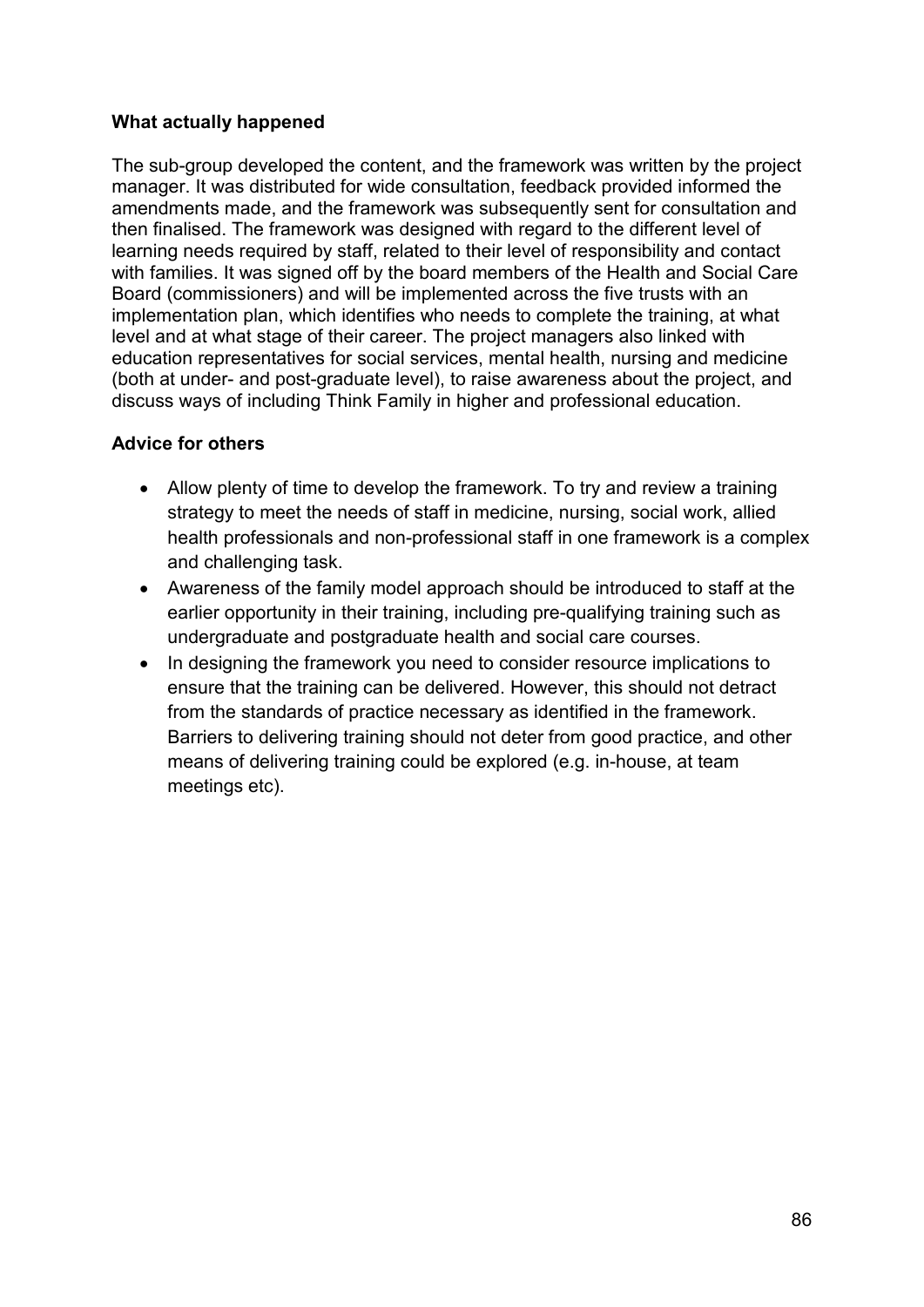# Practice example 18: Creating a successful steering group – Liverpool & Southwark

## **Background**

All of the implementation sites put together, with SCIE's support, a steering group (sometimes called project or implementation group) to devise an action plan to implement the recommendations of 'Think child, think parent, think family'. There was little specific guidance as to who should sit on these steering groups, although the guide's emphasis on senior involvement in making the necessary changes to practice made the presence of senior managers desirable. The guide also touches on the involvement of families themselves in service improvement, and the action plans all had sections on user involvement. It therefore seemed beneficial to include service users or their representatives on the steering groups.

### **Intended outcomes**

The aim of all the steering groups was to formulate, and then act upon, a plan to put into practice the key recommendations that were most pertinent to the local situation.

### **Practical actions**

All of the sites put together dynamic and effective steering groups. In Liverpool, the group had by and large worked together for some time in advance on the implementation project, and was chaired by senior staff. For most of the project, it was chaired by the Assistant Director for Children's Services, and in the earliest stages was jointly chaired by adults' and children's assistant directors. In addition, the group included a participation lead from mental health user groups, and a Barnardo's young carers' service development worker. Southwark had a wellestablished mental health family strategy group, chaired by a director of services, which took on the steering group role for the implementation project. It too included people who had used mental health services themselves.

### **What actually happened**

As groups who had worked together before, the steering groups in Liverpool and Southwark were able to get going on their action plans more quickly than those steering groups which were coming together for the first time. In these latter groups, early meetings tended to be focused on people getting to know each other and each others' roles, and learning to function as a team. In some cases, this meant overcoming some degree of organisational distrust and lack of awareness that had developed over time. Southwark and Liverpool, to an extent, avoided this and worked more effectively from that start, which in the context of a two-year implementation project was a real bonus.

The effectiveness of these groups was also linked to being led by senior managers. The presence of senior managers on the groups sent a message that this was work which needed to be prioritised, and other people's attendance at the meeting tended to be consistent as a result. It was also notable that, in meetings chaired by people in a position to make wide-ranging decisions, actions were completed much more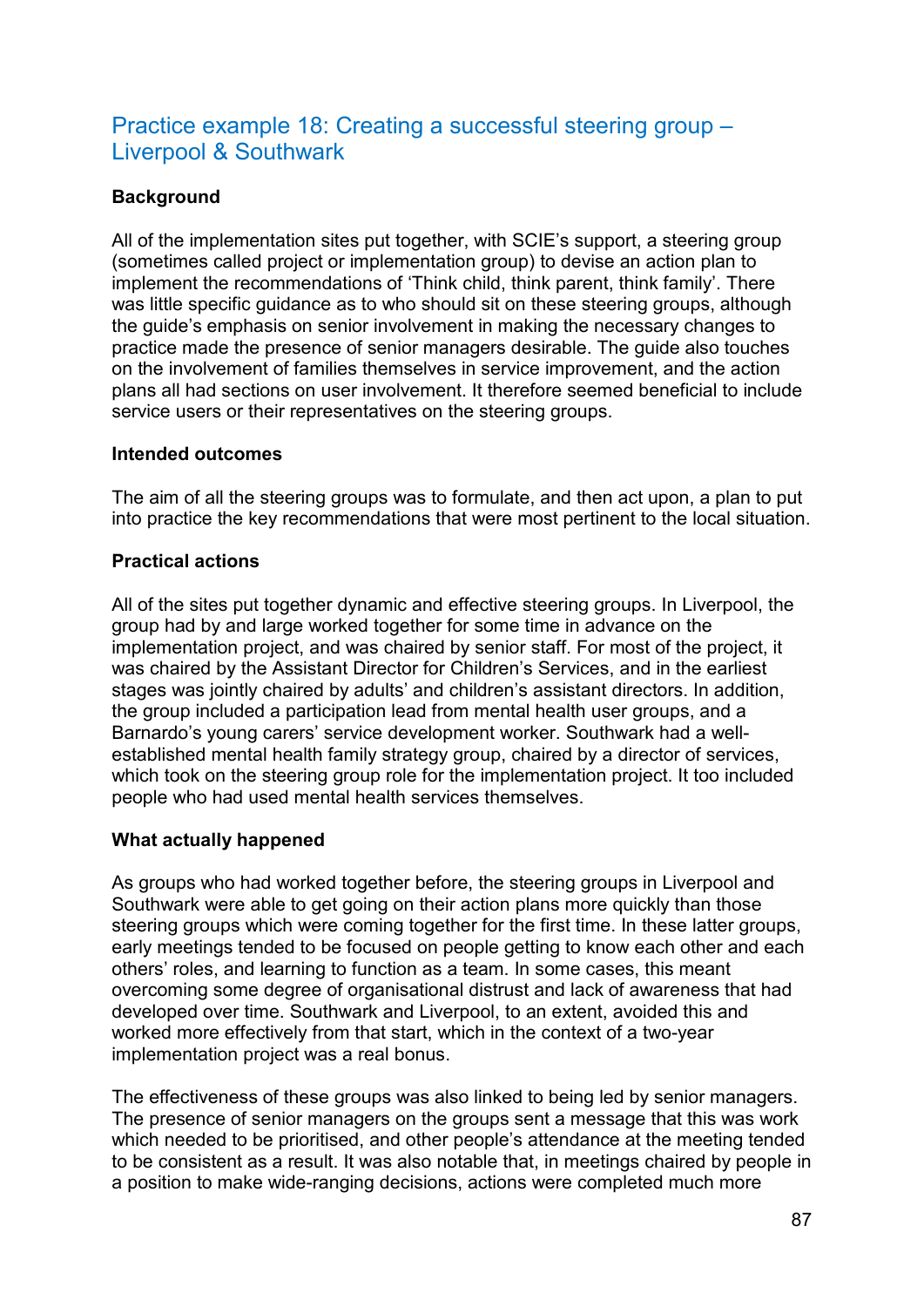swiftly. The contrast was between sites where, when an idea was mooted, the response was 'I will check with my manager and report back next month', and those where the manager was in the room at the time, and was able to say 'yes, we will do that.'

Coupled to this top-down authority was a bottom-up dynamism injected by users, user representatives, and voluntary sector staff. Less constrained than others by the bureaucracy of large statutory bodies, these steering group members brought a valuable frontline perspective and a flexibility about what could be achieved. This consistent combination of senior staff, and voluntary sector and user group members, many of whom had worked together for some time, seemed to be what made Liverpool and Southwark steering groups effective.

### **Advice for others**

Embedding a project like this in an existing group's work would therefore seem to have the advantage that the group will already have developed ways of working, and will not need to spend valuable time getting to know each other and learning how to work together. If a new group is to be formed, there might well be the advantage of generating the enthusiasm that can come from new developments, but we would highlight the need to allow for time for the group to bed down before it can start to perform effectively.

The right mixture of people is key. All of our sites had committed and creative frontline staff and first-line managers, as well as subject specialists such as communications or workforce development leads. These people were vital to the project's successes. Combining them with senior managers who could ensure that things got done, and people with experience of services who could steer the group so that the right things were focused upon, appeared to be the best recipe.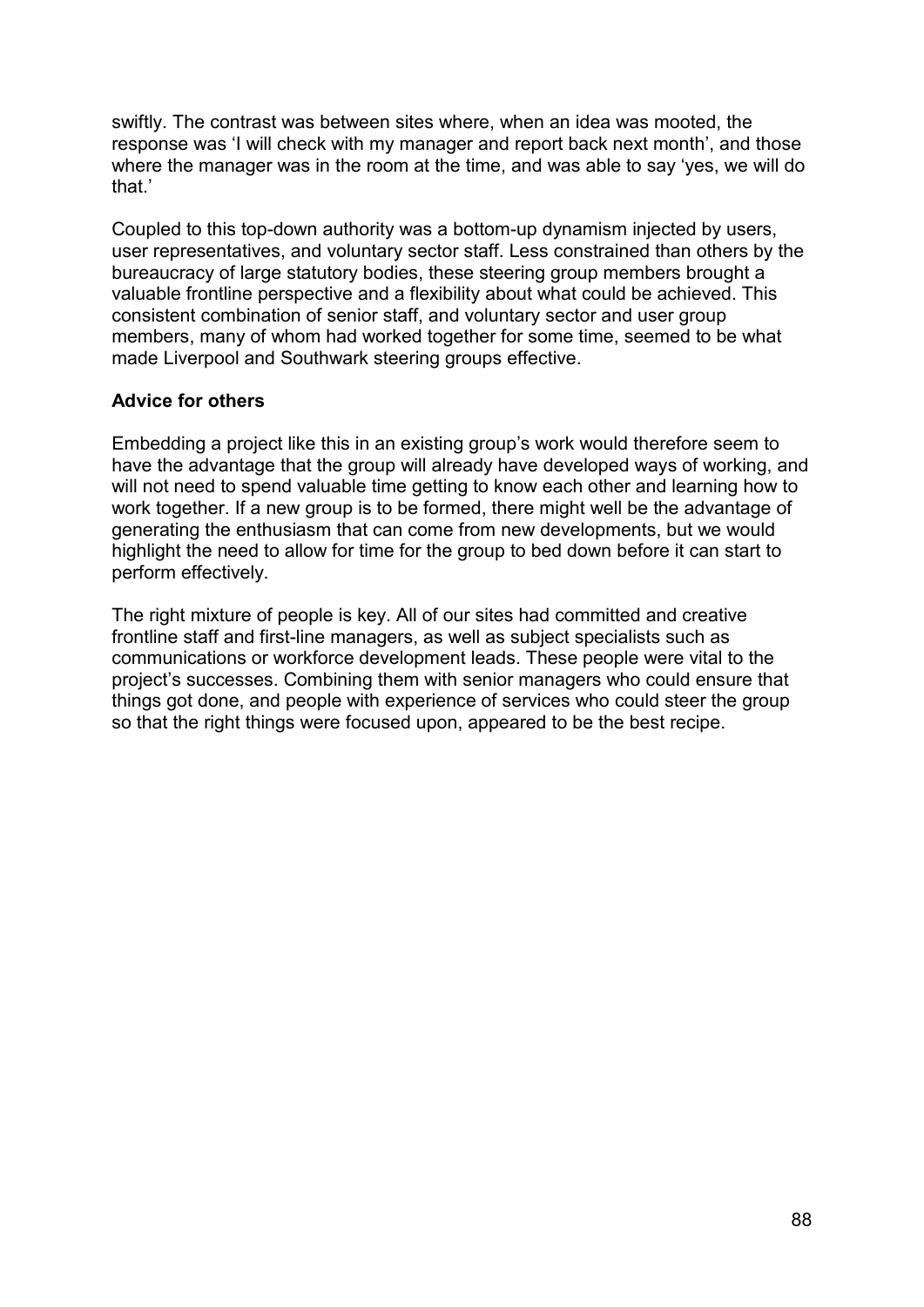# Practice example 19: Making it happen - Lewisham user group

### **Background**

The steering group in Lewisham recognised that, as a borough, they lacked an organised user group of parents with mental health problems. This meant that the work risked being done without the input of the people it was designed to benefit.

#### **Intended outcomes**

The steering group wanted to understand the needs of parents with mental ill health, and their experiences of using mental health services in the borough. The group wanted to reflect and address these issues in the family strategy, joint working protocol, and other Think Family initiatives.

#### **Practical actions**

The group identified parents with mental health problems from within existing user groups and mental health forums. A flyer was developed to explain the nature of the proposed group and the work it would do. It was made clear that people would be paid to attend, from funds set aside to support the Think Family project. Twelve people agreed to join the group. A local facilitator, Sarah, herself a mother with mental health problems, was engaged to run the group, alongside Nick, a manager from Building Bridges, a voluntary sector scheme that support families affected by parental mental ill health. Nick was part of the wider steering group, and Sarah joined the group to represent the voices of the users. A local children's centre was identified as a suitable venue.

### **What actually happened**

The user group was set up specifically to advise on the work of the Think Family project in Lewisham, although it was hoped from the start that it would have therapeutic benefits and, in time, address wider issues the parents faced. Initially, eight meetings were scheduled, with each one focused on a particular aspect of Lewisham's Think Family action plan. In one session, the group looked at what training they felt staff needed to work in a whole-family way; in another, they examined the proposed new protocol for Think Family working, to ensure it met their needs as users; in a third meeting they explored how services could support families to be more resilient, and build on their strengths.

> It has helped me realise I can do something, e.g go back to university. So I believe people who go through mental illness can do things for themselves. *A parent from the group* The group has been like a mentor for me. It helps me. This is very important in my progress. I am leaving more positive … and receiving good feedback is positive. *A parent from the group*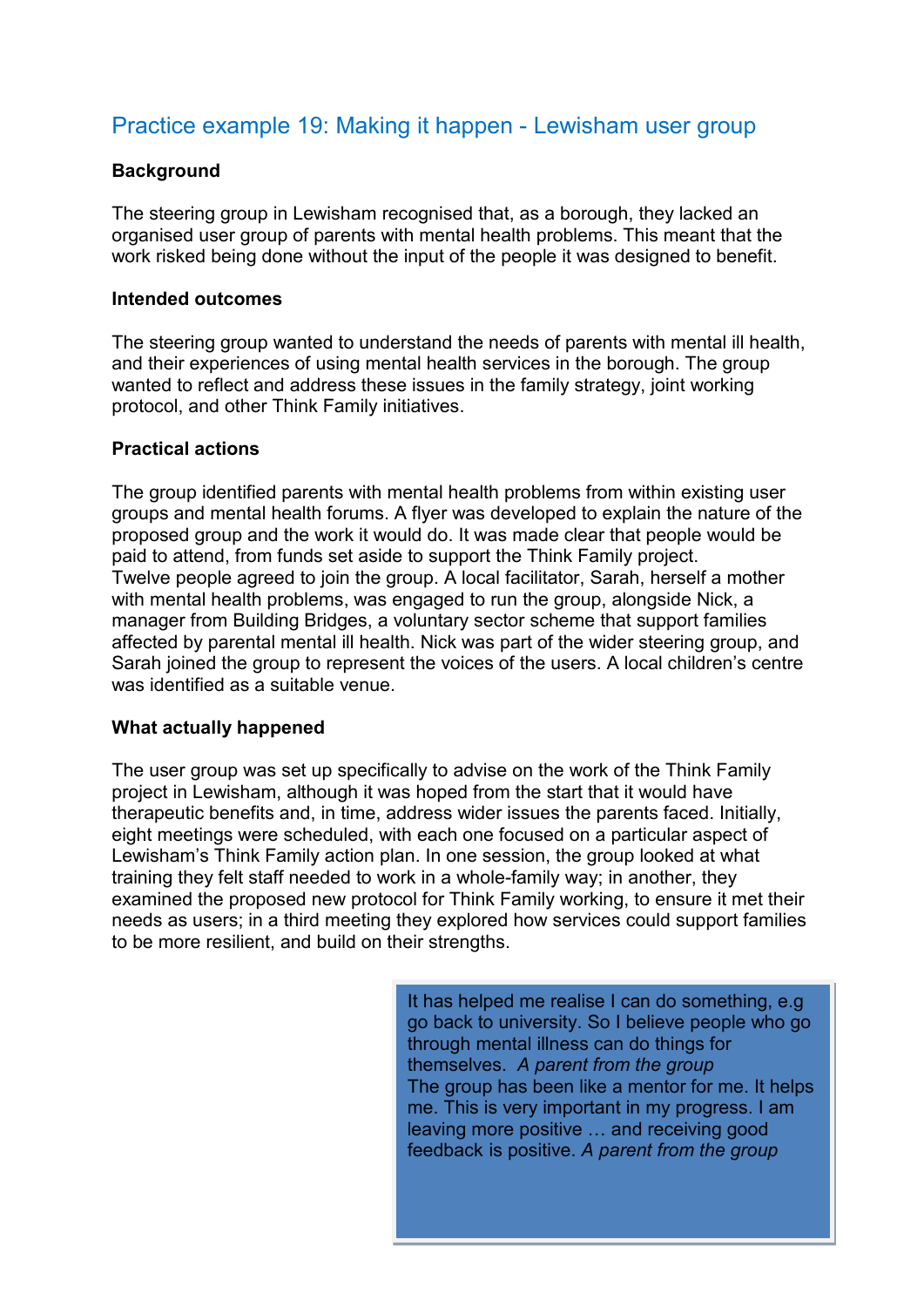Wherever possible, the lead steering group professional for the topic under discussion attended the user group meeting, so that the views of users could be heard directly by those charged with making changes. This aspect proved very important to the parents, because it created a sense that they were genuinely being listened to, by people with the authority to make things happen.

This sense of being heard was one feature of the group which has helped it have a tremendous impact on the confidence and well-being of some members. Even more important was the opportunity to share thoughts and experiences with other people in similar situations. This allowed people the chance to be supported, but also to support others, and boost their confidence in doing so.

Group meetings were supportive, informal affairs, with some parents bringing in food they had prepared. The users encouraged each other to share thoughts, and actively worked to support the self-esteem of other members. This enabled some users to come to talk at events about parental mental health, and explore becoming registered as mental health trainers in their local mental health trust.

### **Advice for others**

Creating a supportive environment, led by a user, has proved helpful in bringing the group together. A strong feature has been the presence of professionals working on the topic under discussion, so that there is a clear and direct link from user feedback to actual changes. The joint working protocol, for instance, was altered to reflect the views of users. This made the consultation feel meaningful for people, and boosted their self-esteem because they saw that professionals genuinely were interested in their point of view. Users have been named in Lewisham's documentation as contributors.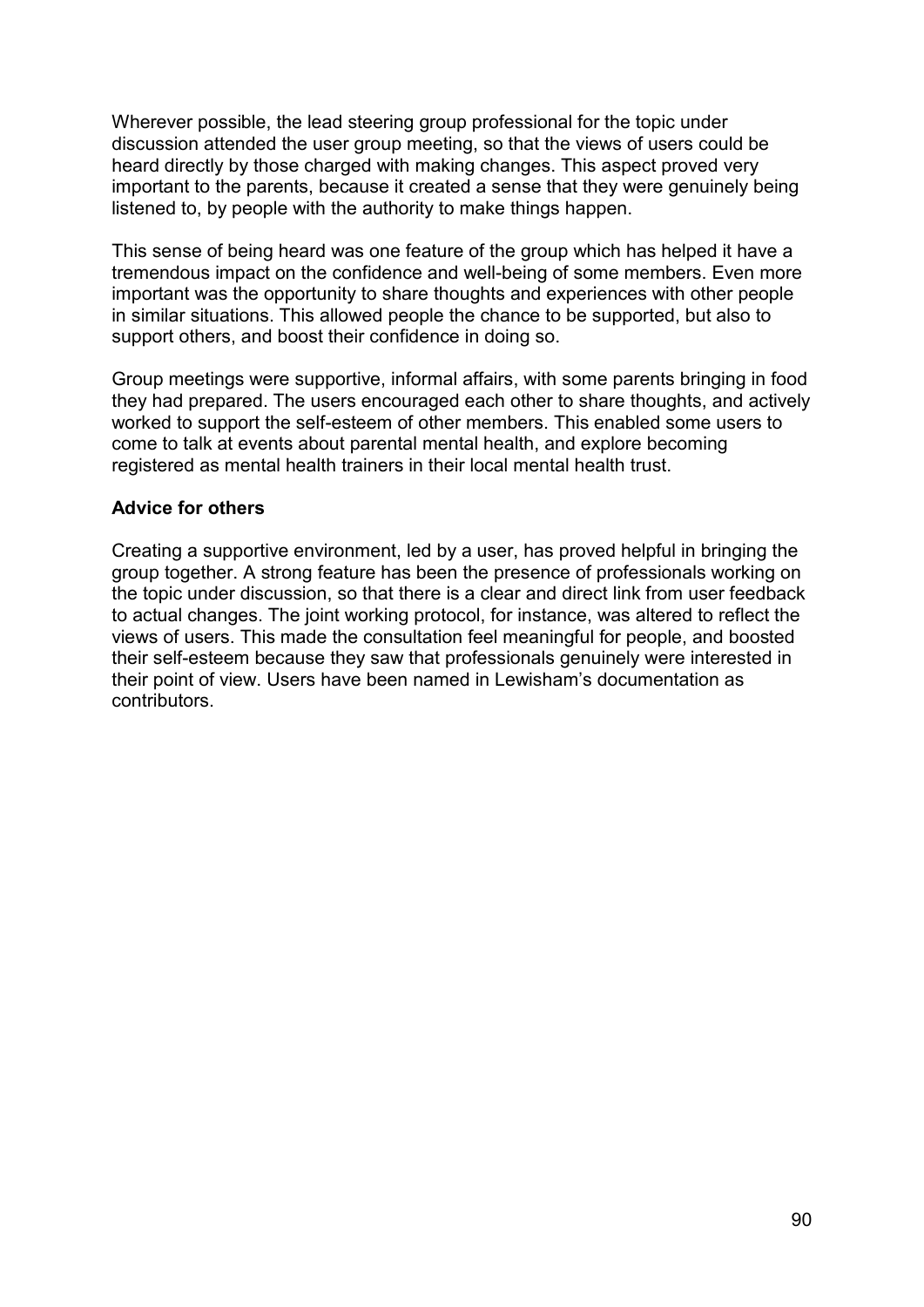# Brief practice example 20 – quick wins and embedding a Think Family approach

The sites have shown that there are some quick and low-cost actions, which can help to start the process of change. These include:

- lunchtime learning sessions
- ensuring that Think Family is included in staff inductions and safeguarding training
- liaison with key staff teams to ensure that practice is supporting a Think Family approach, e.g. that Child in Need risk screens are being completed.

These types of actions have been positive in terms of raising staff awareness from an early stage, and giving a sense of progress and achievement.

Another way of making progress is to embed the Think Family agenda in other work streams and initiatives. There are a number of other policy agendas with which work to support families affected by parental mental ill health can be linked. Linking with other strategies helps to ensure efficient use of resources and the sustainability of the work. Relevant areas include:

- **Hidden Harm** Hidden Harm strategies are local responses to the Advisory Council on the Misuse of Drugs report on the impact of parental problem drug use on children.
- **Complex families**  We have found that similar approaches need to be taken to improve responses to other kinds of complex families, including parents with substance misuse problems, refugees and asylum seekers.
- **Parenting and early years**  It may be helpful to make links to the local Parenting Strategy. The Allen, Munro and Tickell reviews have also highlighted the importance of early intervention, and many local areas will be working to respond to this.
- **Young carers' strategies** [The practice guidance to the Carers \(Equal](http://www.scie.org.uk/publications/practiceguides/carersguidance/index.asp)  [Opportunities\) Act 2004](http://www.scie.org.uk/publications/practiceguides/carersguidance/index.asp) states that local authorities should have 'a protocol, shared between adults and children's services, for identifying and assessing young carers.'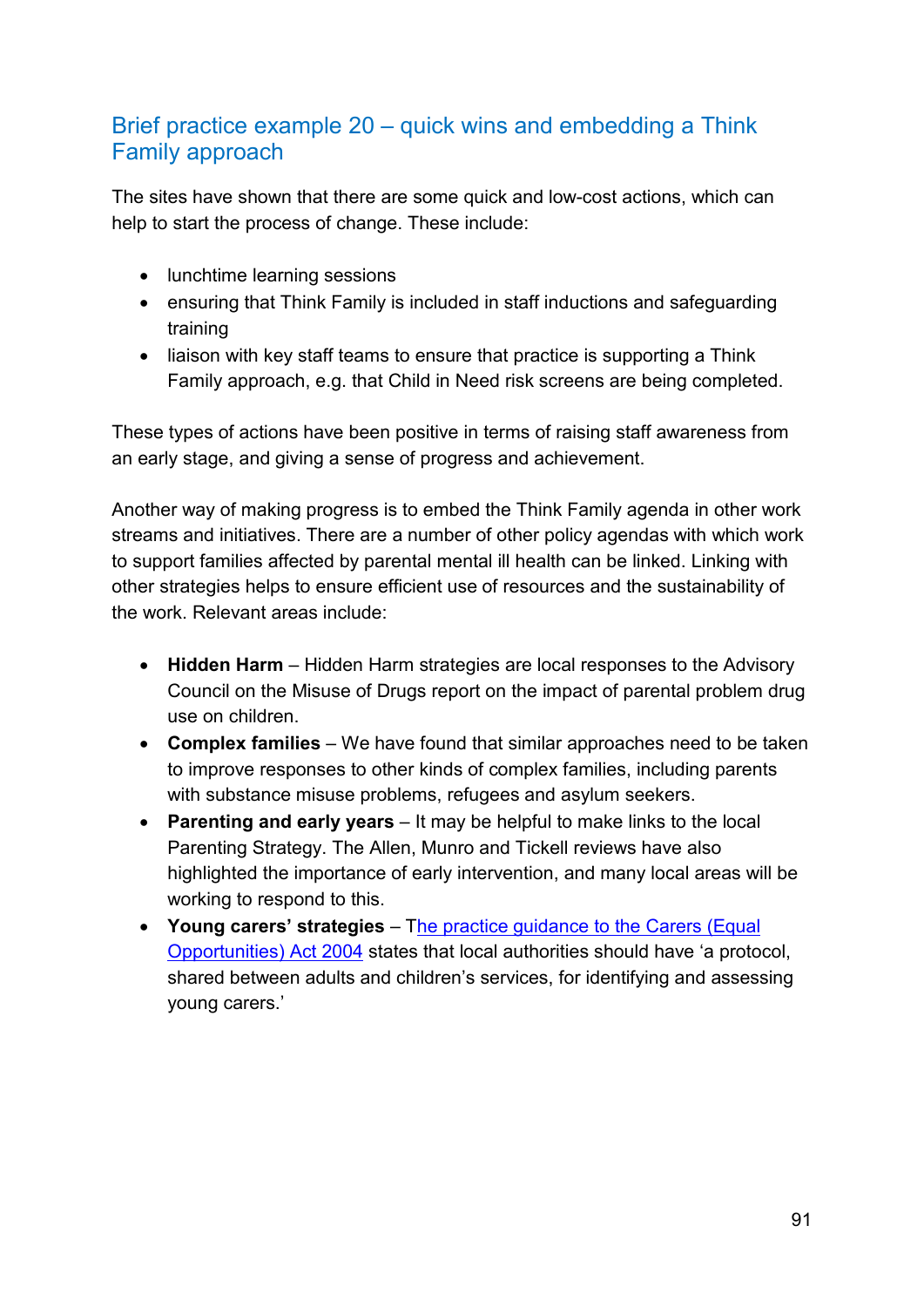# Practice example 21: Putting it into practice – Southwark parents' group

### **Background**

Since 2006, members of staff from Southwark Mind, a user-led mental health charity, have been providing a user perspective to the Southwark Family Strategy Group hosted by the South London and Maudsley NHS Foundation Trust (SLaM). Five out of the six Southwark Mind staff members were parents, offering a challenge to the historical assumption that people with severe and enduring mental health issues do not have children. At the launch of Southwark's Family Strategy in 2007, Southwark Mind hosted a user-only workshop, asking parents with mental health problems for their views and experiences. One of the recommendations from the workshop was that a regular safe space be established for parents with mental health needs.

### **Intended outcomes**

The aim was to offer parents a safe space where their opinions and experiences could be validated by others who have been in similar circumstances.

As well as the parents' groups, parental representation on Southwark's Family Strategy Group was intended to keep the perspective of parents with mental health needs at the heart of local decision making.

### **Practical actions**

Southwark Mind has run parents' groups funded by SLaM since 2009. The groups are facilitated by two parents who have used mental health services, and run for two hours. Lunch is provided, a complementary therapist works alongside the group, and most importantly there is always a crèche.

### **What actually happened**

Common themes of the group discussions have included: how to get support before a crisis; managing psychiatric medication with the demands of parenting; changes in psychiatric service provision; and benefits legislation.

The parents' groups ensure that these themes, and parents' current experiences of Southwark services, are represented on the Southwark Family Strategy Group. For example, parents felt that staff needed more training to support them as parents, which led to parental participation in the Family Partnership Model Training, commissioned by SLaM and delivered by the Centre for Child and Parent Support. A parent was involved in the design of the course and one of the two trainers is a parent who has used psychiatric services. The training's objective is to increase staff awareness of child development and the tasks of parenting, to enable them to work in genuine partnership with parents using mental health services.

Parents from the parents' group were also instrumental in developing a staff training film, 'Nobody says congratulations'. The film aims to show service users and parents in their own homes, surrounded by the paraphernalia of family life. Through the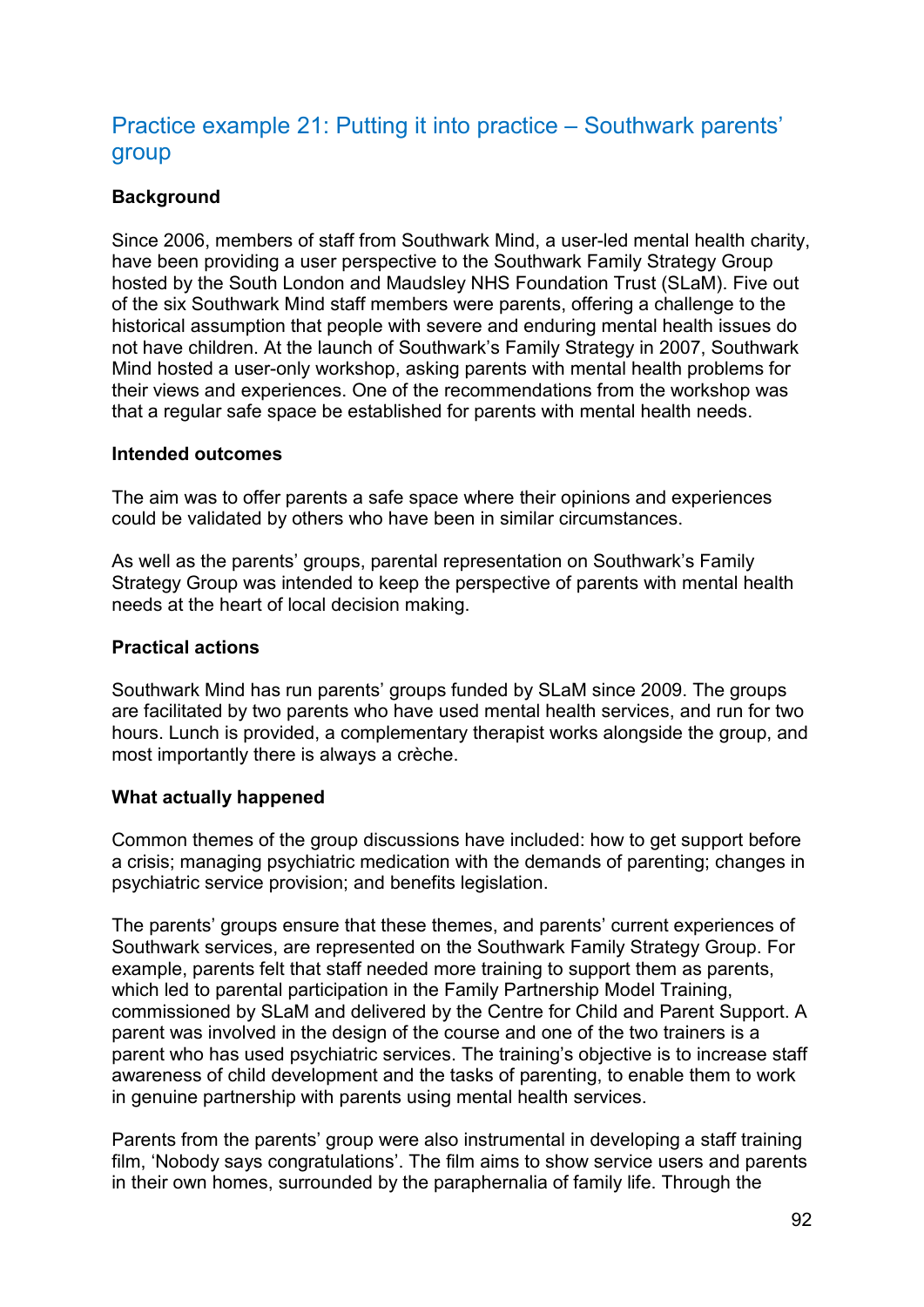stories of three parents with mental health problems, it provides clear messages for staff in how parents want to be supported. At a recent parents' group, a parent spoke about how empowering she had found taking part in the film, which has a focus on the positive impacts of having a child. She is now less isolated, feels more integrated, and is standing as a parental governor at her child's school.

### **Advice for others**

An important element of the group has been the dual function of providing a safe environment for people to share their experiences, but then also using the awareness that has arisen from that to make practical improvements to services. The opportunity for parents to tell service managers what they needed is highly valued by group members.

It is to be noted that a properly funded parents' group, with a crèche, facilitator, complementary therapist, lunch and a room, does have resource implications. The support provided, however, can be really valued by a significant number of parents, and can prevent the need for more formal, and more expensive, services.

*Unlike all other groups I have been to, in the parents' group everyone has been there and can understand.*  Parent group member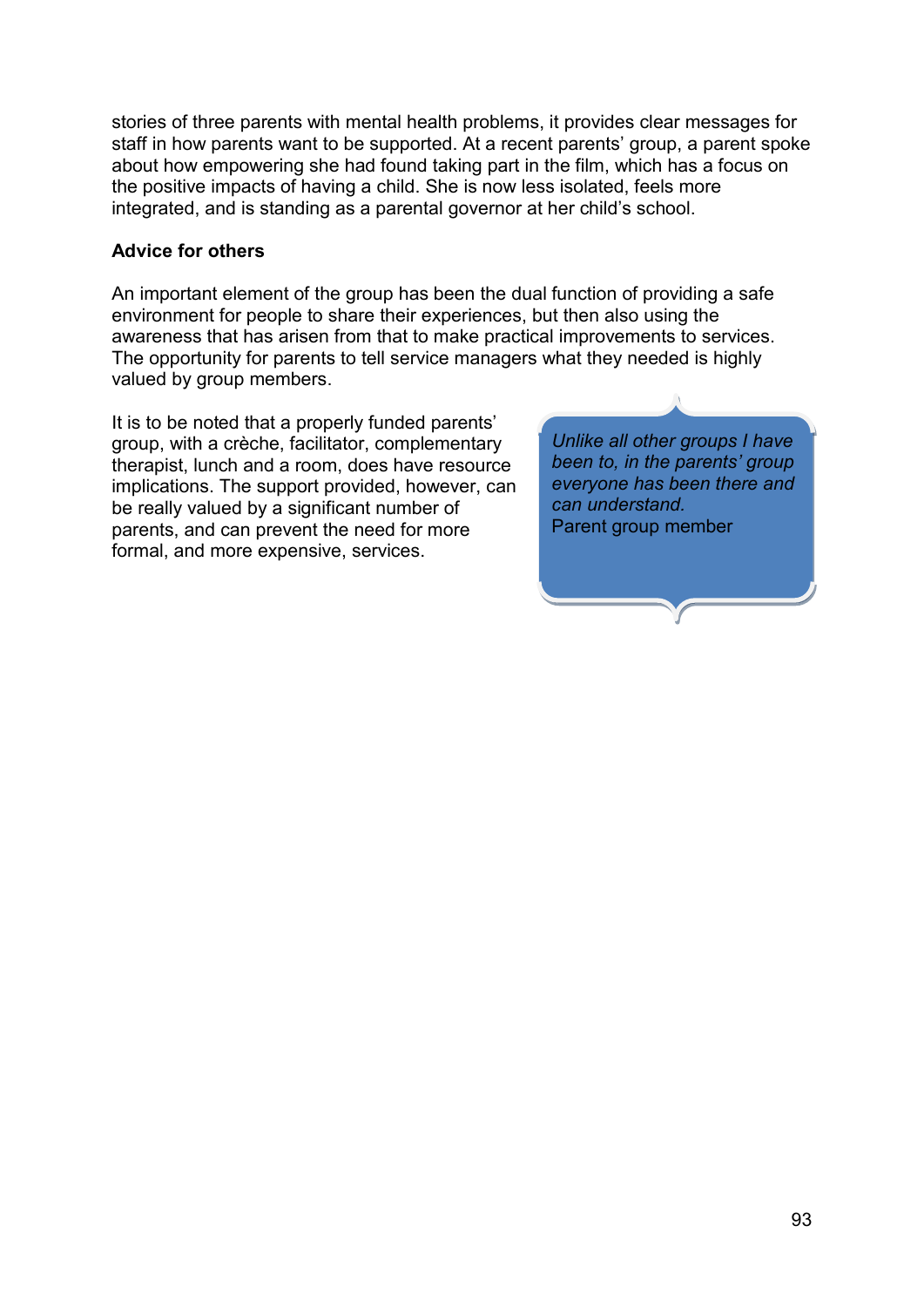# References

- 1 Office of the Deputy Prime Minister (2004) *Mental health and social exclusion, Social Exclusion Unit Report*, London, ODPM.
- 2 Dearden, C. and Becker, S. (2004) Young *carers in the UK: the 2004 report,*  London, Carers UK and The Children's Society.
- 3 Layard, R. 2005. *Mental Health: Britain's biggest social problem. (online) Available at:* <http://cep.lse.ac.uk/textonly/research/mentalhealth/RL414d.pdf>
- 4 Meltzer, H., Gatward, R., Goodman, R., & Ford, T. 2000. *Mental health of children and adolescents in Great Britain,* The Stationery Office, London
- 5 Cabinet Office, 2007. *Reaching Out: Think Family*. Social Inclusion Task Force Cabinet Office
- 6 Falkov, A. (ed.) (1998) *Crossing bridges: Training resources for working with mentally ill parents and their children – Reader for managers, practitioners and trainers*. Brighton: Pavilion Publishing.
- 7 Barnardo's (2007) Keeping the family in mind, Ilford: Barnardo's.
- 8 Crossing Bridges (1998), comprised of:

Aldridge.J. and Becker, S. (1993) 'Punishing children for caring: The hidden cost of young carers',. *Children & Society*, vol 7, no4, pp 376–387.

Bilsborrow, S. (1992) *You grow up fast as well… Young carers on Merseyside*, Liverpool: Carers National Association, Personal Services Society and Barnardo's.

Hugman, R. and Phillips, N. (1993) 'Like bees round the honeypot': social work responses to parents with mental health needs. *Practice,* 6(3): 193–205.

- 9 Think Local, Act Personal (2011) [http://www.thinklocalactpersonal.org.uk](http://www.thinklocalactpersonal.org.uk/)
- 10 Munro review of child protection (2011) <http://www.education.gov.uk/munroreview/>
- 11 DH 2007 Putting People First: a shared vision and commitment to the transformation of adult social care
- 12 DCSF (2010) Working together to safeguard children: A guide to interagency working to safeguard and promote the welfare of children, London, DCSF
- 13 Sure Start (1998), London, Home Office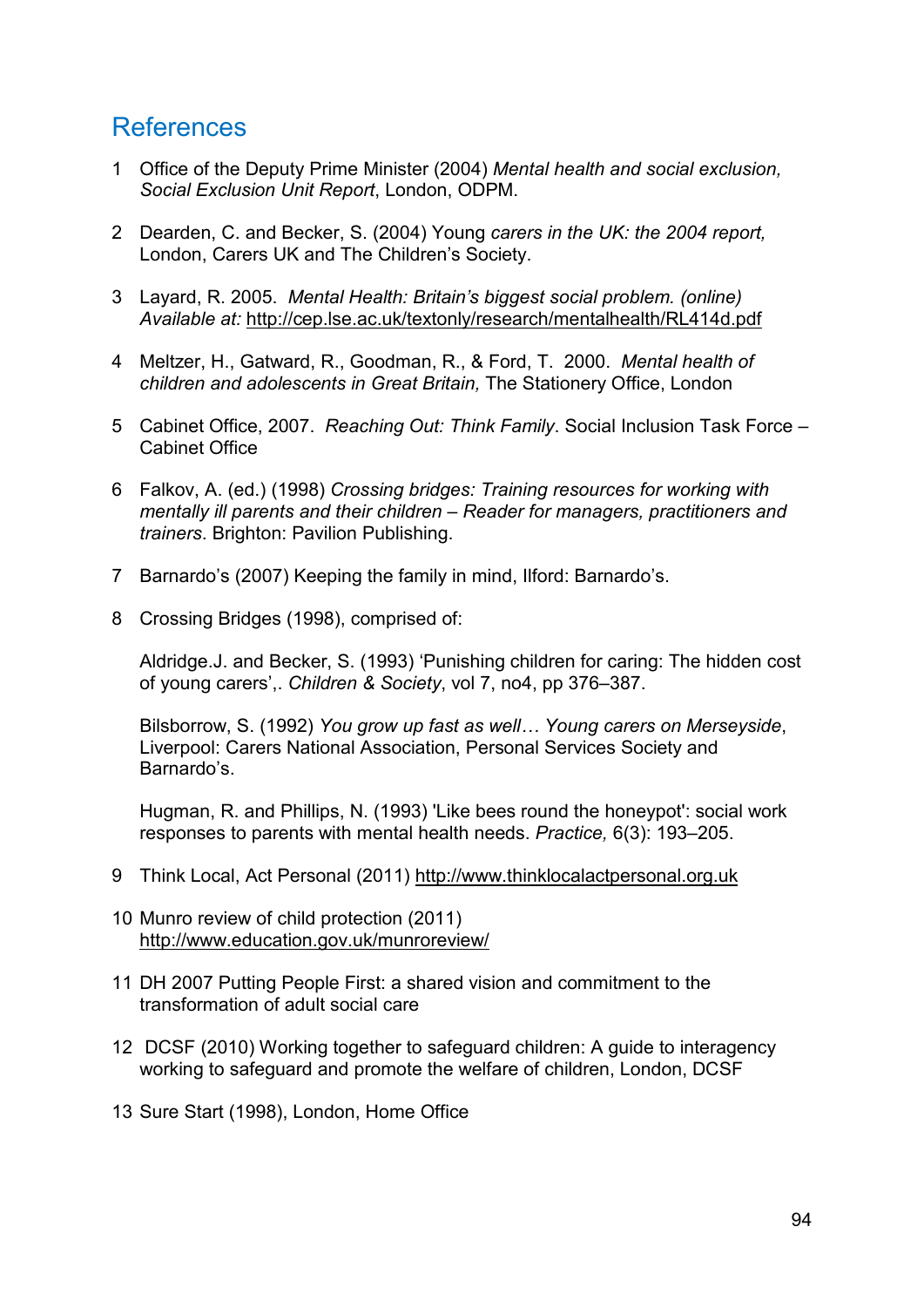- 14 Allnock, et al, 2006, Constructing and sustaining Sure Start Local Programme partnerships: lessons for future inter-agency collaborations; Journal of Children's Services, 1(3), November 2006
- 15 DH, SCIE, CSIP NW, (2008) Care Programme Approach (CPA) briefing: Parents with mental health problems and their children
- 16 DH (2008) Refocusing the Care Programme Approach (CPA): Policy and positive practice guidance
- 17 Social Exclusion Unit Taskforce (2008a) *Families at risk review: background analysis*, London, Cabinet Office.
- 18 Social Exclusion Unit Taskforce (2008b) *Reaching out: think family*, London, Cabinet Office.
- 19 Welsh Assembly Government (2005) *Raising the standard: The revised adult mental health national service framework and action plan for Wales*, Cardiff: Welsh Assembly Government.
- 20 Social Exclusion Unit Taskforce (2004) Mental health and social exclusion, London: Office of the Deputy Prime Minister.
- 21 Department for Education and Skills (2003) Every child matters, London: DfES
- 22 Our Children and Young People Our Pledge (OFMDFM 2006)
- 23 DHSSPS (2006) Our children and young people- our shared responsibility. Inspection of child protection services in Northern Ireland, Overview Report. Belfast, DHSSPS. Available at: [www.dhsspsni.gov.uk/index/ssi/oss-](http://www.dhsspsni.gov.uk/index/ssi/oss-child-protection.htm)**child[protection](http://www.dhsspsni.gov.uk/index/ssi/oss-child-protection.htm)**.htm
- 24 DHSSPS (2008) Standards for child protection. Belfast, DHSSPS
- 25 DHSSPS (2009) Families Matter: Supporting Families in Northern Ireland: Regional Family and Parenting Strategy. Belfast, DHSSPS
- 26 DHSSPS (2010) Promoting Quality Care: Good Practice Guidance on the Assessment and Management of Risk in Mental Health and Learning Disability **Services**
- 27 DHSSPS (2011) Northern Ireland Frameworks [http://www.dhsspsni.gov.uk/index/phealth/sqs/sqsd-standards-service](http://www.dhsspsni.gov.uk/index/phealth/sqs/sqsd-standards-service-frameworks/sqsd_service_frameworks_mental_health.htm)frameworks/sqsd\_service\_frameworks\_mental\_health.htm
- 28 The Review of Mental Health and Learning Disability (Northern Ireland) (2005) *A strategic framework for adult mental health services*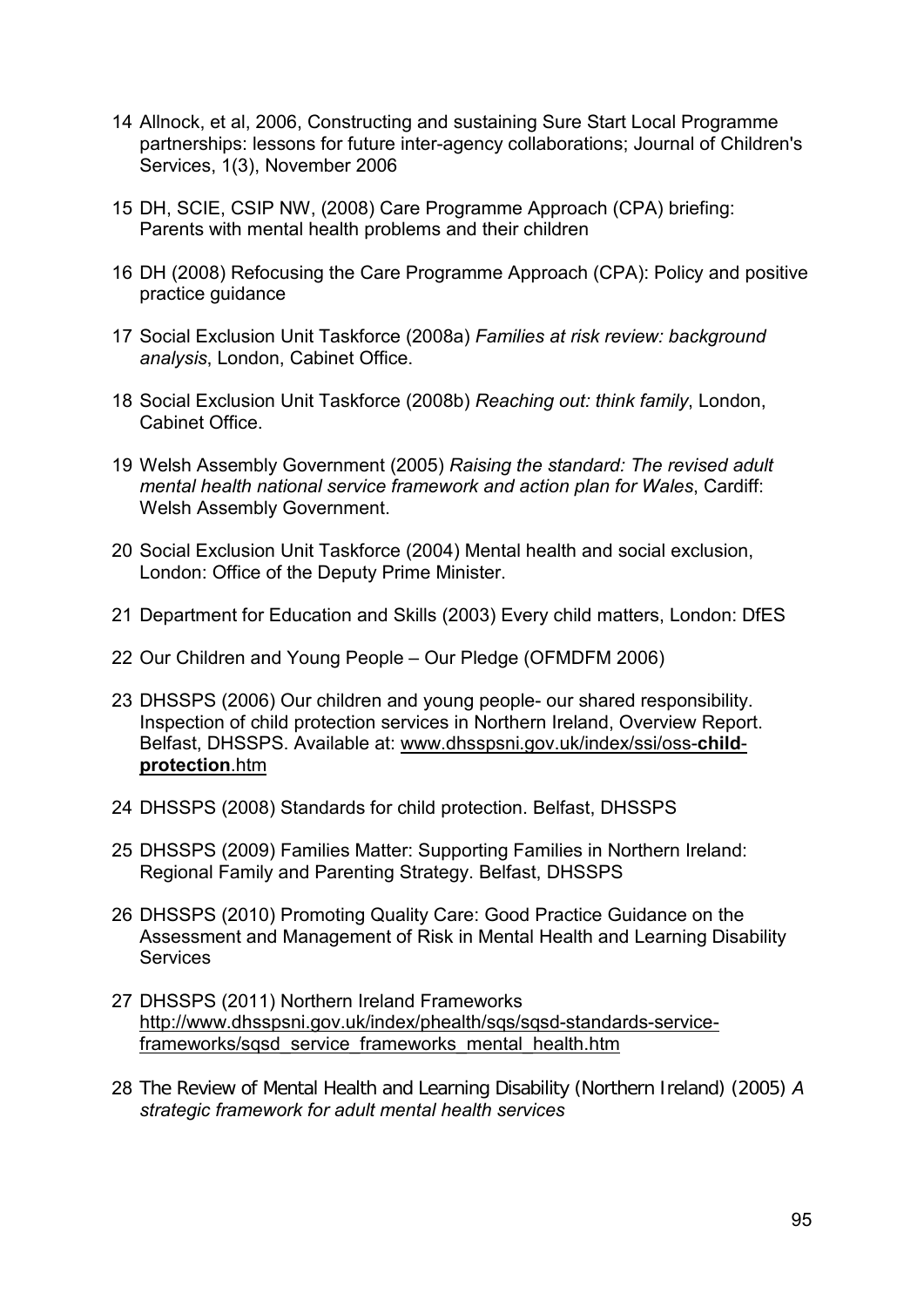- 29 Mayes, K., Diggins, M. and Falkov, A. (1998) *Crossing bridges: training resources for working with mentally ill parents and their children*. London: Department of Health.
- 30 Bostock, L. (2004) Promoting resilience in fostered children and young people, London: Social Care Institute for Excellence.
- 31 Fraser, M, Richman, J, & Galinsky, M. (1999). Risk, protection, and resilience: Towards a conceptual framework for social work practice. *Social Work Research,23*(3), 131-144.
- 32 Diggins, M. (2009) 'Researching "what works"researching success in parental mental health and child welfare work', unpublished PhD Thesis, Anglia Ruskin University, in progress.
- 33 Evans, C. (1996) *From those who know. The role of service users*. In: Hanvey, C. and Philpot, T. (Eds) *Sweet Charity,* London: Routledge.
- 34 Department of Children, Schools and Families (2010) *Working Together to Safeguard Children,* London DCSF

## Background reading

Darton, K., Gorman., J. Sayce, L. and Sayce, UJ. (1994) *Eve fights back*, London: Mind Publications.

Department for Education and Skills and Department of Health (2006) *Working together to safeguard children*, London: DfES.

Department of Health (2011) *No Health Without Mental Health,* London, DH

Department of Health (1999) National service framework for mental health – modern standards & service models, London: HMSO.

Department of Health (1989) Children Act, London: HMSO

Department of Health (2004) National service framework for children, young people and maternity services, London: DH.

Department of Health (2006) Our health, our care, our say: a new direction for community services, London: The Stationery Office.

Department of Health, Department for Education and Employment, and Home Office (2000) Framework for the assessment of children in need and their families, London: HMSO.

Ghate, D. and Daniels, A. (1997) Talking about my generation: a survey of 8–15 year olds growing up in the 1990s. London: NSPCC.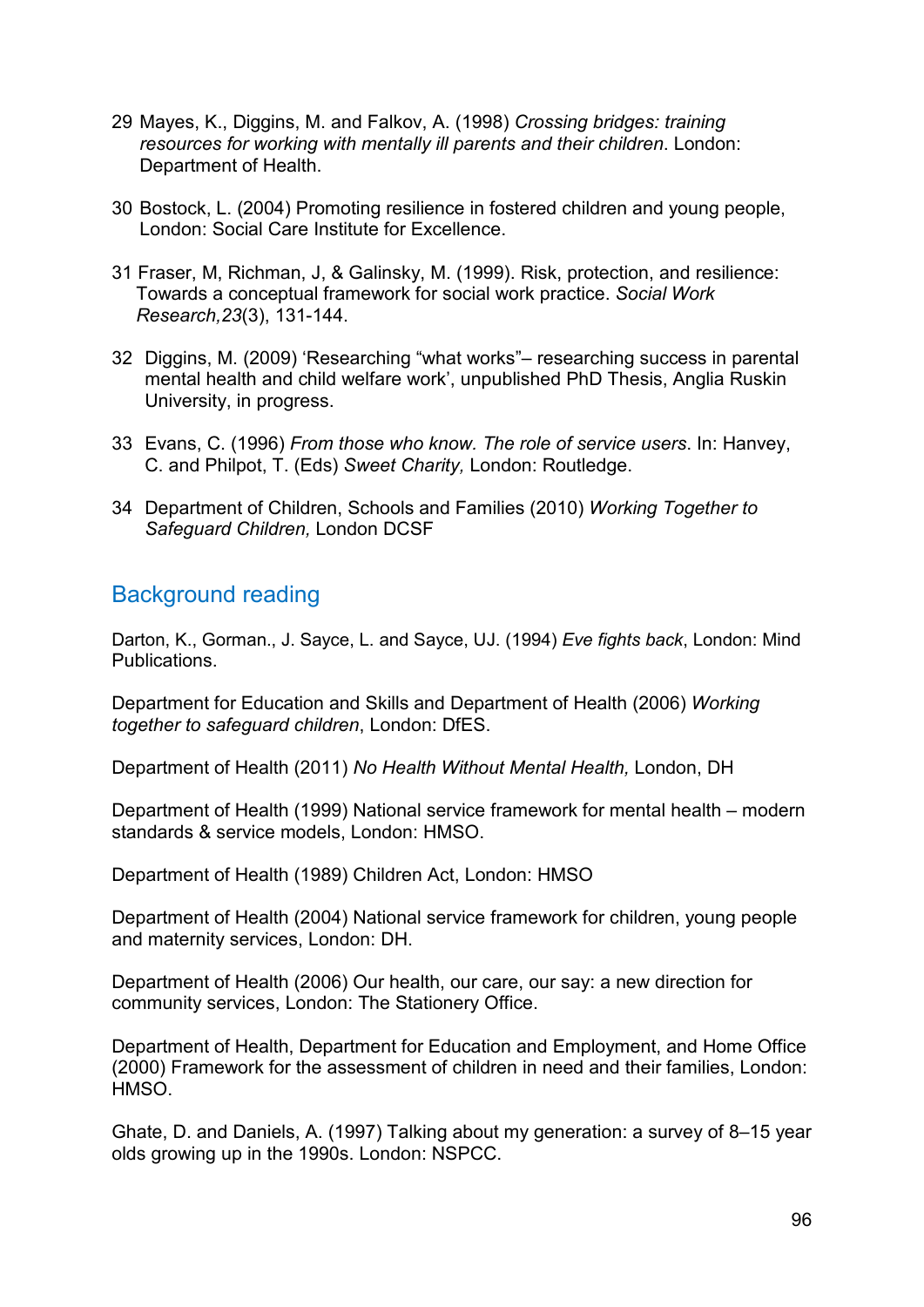Gopfert, M., Webster, J. and Seeman, M.V. (eds) (2004) *Parental psychiatric disorder: distressed parents and their families*, Cambridge: Cambridge University Press.

Kearney, P., Levin, E. and Rosen, G. (2000) *Working with families – alcohol drug and mental health problems*, London, SCIE.

Kearney, P. Levin, E., Rosen, G. and Sainsbury, M. (2003) *Families that have alcohol and mental health problems: a template for partnership working*, London, SCIE.

SCIE (2009) Parental mental health and child welfare: report of a practice survey, London: SCIE.

UNICEF Convention of the Rights for the Child.

WHSSB & EHSSB (2007) Report of the Independent Inquiry Panel to the Western and Eastern Health and Social Services Boards – May 2007 Executive Summary

DHSSPS (2008) Independent Review Report of Agency Involvement with Mr Arthur McElhill, Ms Lorraine McGovern and their children